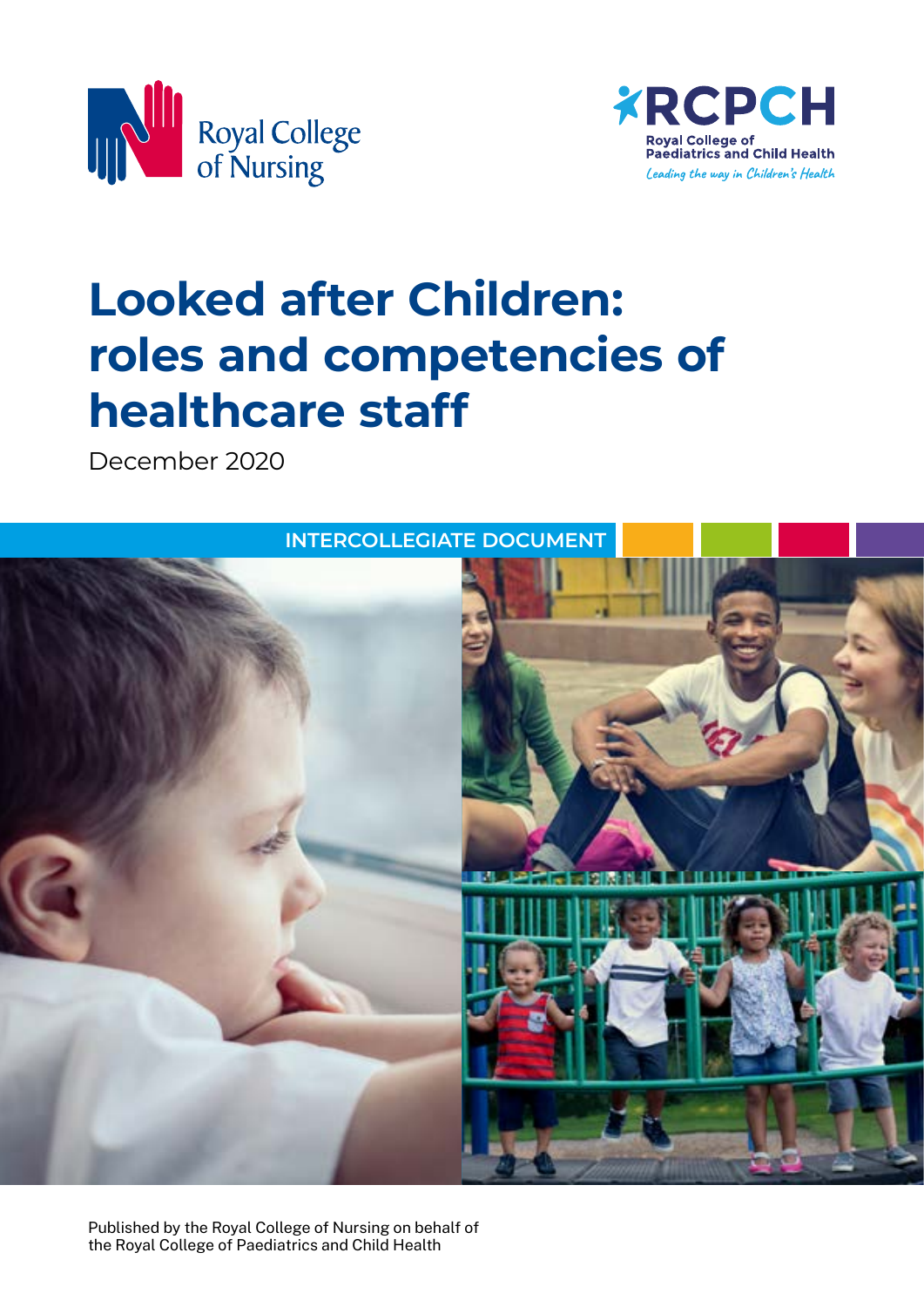## Acknowledgements

We are grateful for the invaluable contributions from all who contributed to the development of this revised framework and for support from the Royal College of General Practitioners and Royal College of Paediatrics and Child Health. The development of the first version of the framework in 2012 was supported by funding from the Department of Health (England).

This document has been designed in collaboration with our members to ensure it meets most accessibility standards. However, if this does not fit your requirements, please contact corporate.communications@rcn.org.uk

### **Copyright**

© Copyright is held by the Royal College of Nursing. All rights are reserved. Other than as permitted by law no part of this publication may be reproduced, stored in a retrieval system, or transmitted in any form or by any means electronic, mechanical, photocopying, recording or otherwise, without prior permission of all parties listed above or a licence permitting restricted copying issued by the Copyright Licensing Agency, Saffron House, 6-10 Kirby Street, London EC1N 8TS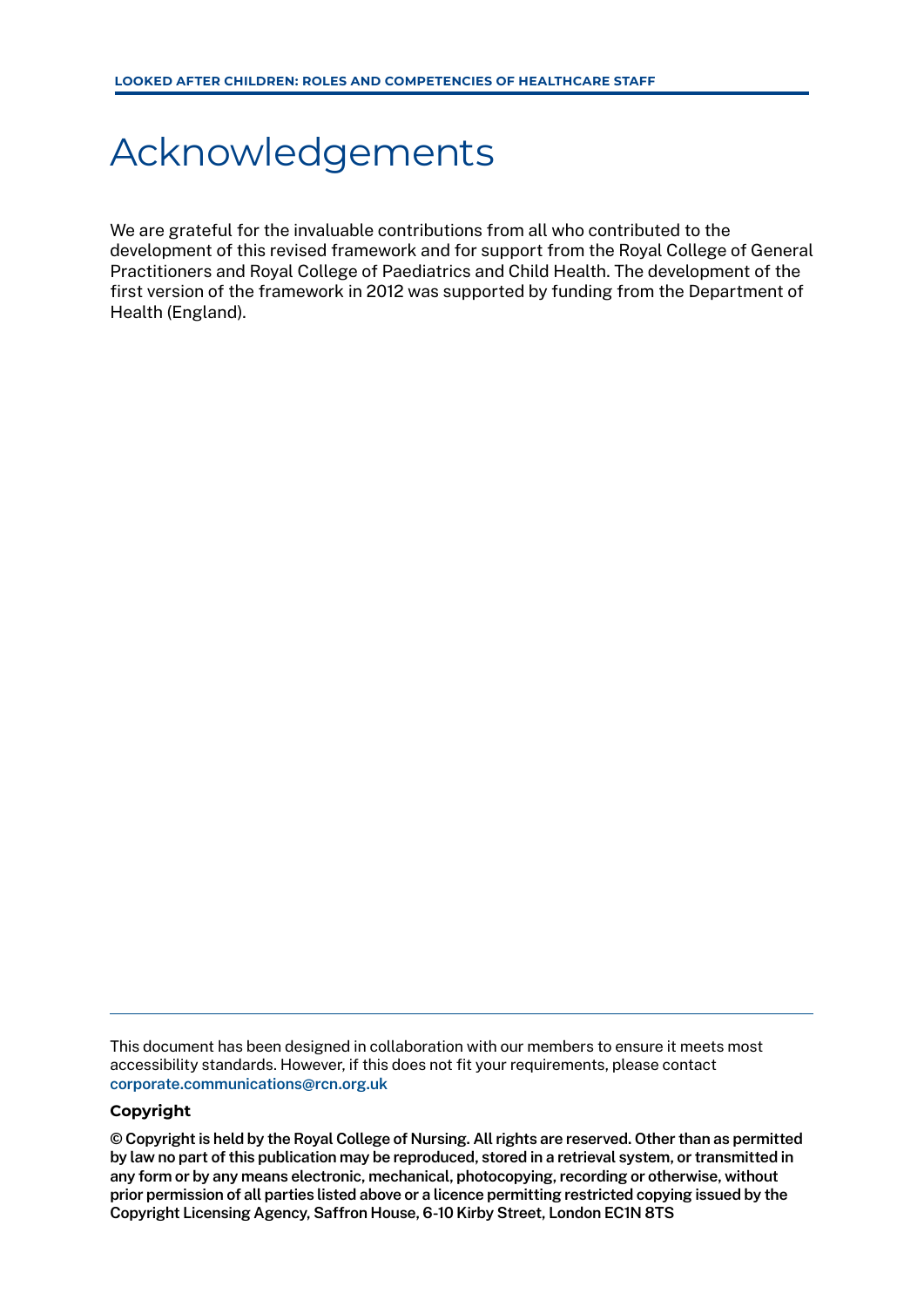## <span id="page-2-0"></span>**Contents**

| Level 2: All non-clinical and clinical staff who have some degree of contact<br>with looked after children, young people/care leavers and/or parents/carer 21                                                                            |  |
|------------------------------------------------------------------------------------------------------------------------------------------------------------------------------------------------------------------------------------------|--|
| Level 3: All clinical staff working with children, young people and/or their<br>parents/carers and who could potentially contribute to assessing, planning,<br>intervening and evaluating the needs of a looked after child/young person |  |
| Level 4: Specialist roles - medical, nursing and health professionals for looked<br>after children, including named professionals and medical advisors for fostering                                                                     |  |
| Level 5: Specialist roles - designated professionals for looked after children40                                                                                                                                                         |  |
| Board level for chief executive officers, trust and health board executive and                                                                                                                                                           |  |
|                                                                                                                                                                                                                                          |  |
|                                                                                                                                                                                                                                          |  |
| Appendix 1: The role of specialist medical, nursing and health advisors for looked                                                                                                                                                       |  |
| Appendix 2: Medical advisor for adoption - model job description (BAAF Oct 2008)59                                                                                                                                                       |  |
| Appendix 3: Named nurse and named doctor for looked after children including the                                                                                                                                                         |  |
| Appendix 4: Designated health professionals including the required resources68                                                                                                                                                           |  |
|                                                                                                                                                                                                                                          |  |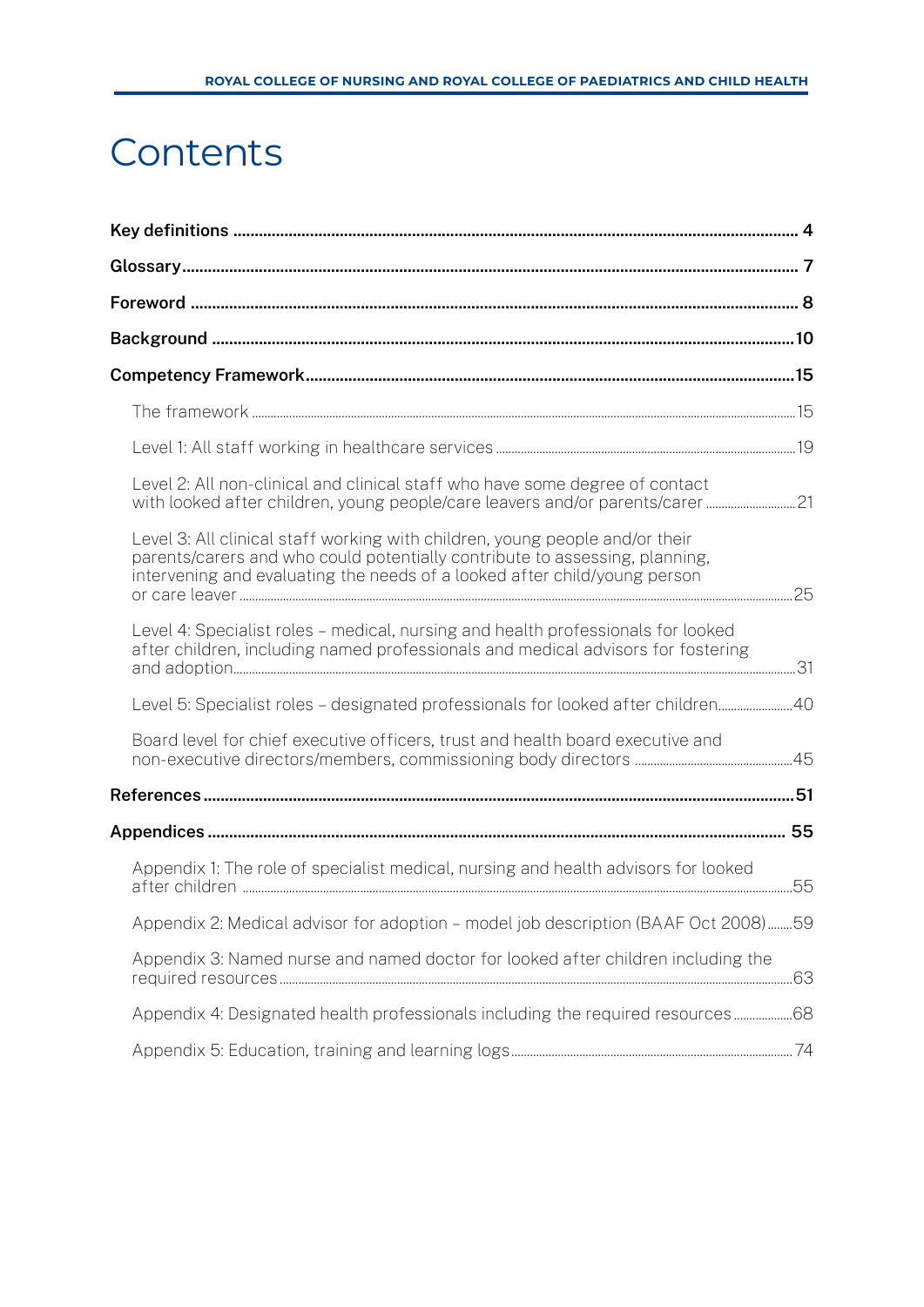# <span id="page-3-0"></span>Key definitions

### **Children and young people**

We define children and young people as all those who have not yet reached their 18th birthday.<sup>1</sup> The unborn child must also be considered.

The changing scope of service provision increasingly however encompasses care leavers and young people in education, as well as young adults up to the age of 25 years.<sup>2</sup>

### **Looked after children2**

This term is used to describe any child who is in the care of the local authority or who is provided with accommodation by the local authority social services department for a continuous period of more than 24 hours. This covers children in respect of whom a compulsory care order or other court order has been made, including those on an adoption pathway. It also refers to children that are accommodated voluntarily, including under an agreed series of short-term placements which may be called short breaks, family link placements or respite care, as well as those who are on remand.

### Care leavers<sup>3,4</sup>

Those children and young people formerly in care before the age of 18 years of age. Such care could be in foster care, residential care (mainly children's homes), or other arrangements outside the immediate or extended family.

### **Corporate parenting**

The term in England set out in the Children Act 2004 refers to the collective responsibility of the local authority and partner agencies including health to provide the best possible care and protection for looked after children and to act in the same way as a good parent/ birth parent would.

<sup>1</sup> There is no single law that defines the age of a child across the UK. The UN Convention on the Rights of the Child, ratified by the UK government in 1991, states that a child "means every human being below the age of eighteen years unless, under the law applicable to the child, majority is attained earlier" (Article 1, Convention on the Rights of the Child, 198[9 https://www.unicef.org.uk/what-we-do/un-convention-child-rights\)]( https://www.unicef.org.uk/what-we-do/un-convention-child-rights). In the UK, specific age limits are set out in relevant laws or government guidance. There are, however, differences between the UK nations." In England, Working Together (2018) refers to children up to their 18th birthday. In Wales, for example, the All Wales Child Protection Procedures (AWCPP2008) "A child is anyone who has not yet reached their 18th birthday. 'Children' therefore means 'children and young people' throughout. The fact that a child has become sixteen years of age, is living independently, is in further education, is a member of the Armed Forces, is in hospital, is in prison or a young offenders institution does not change their status or their entitlement to services or protection under the Children Act 1989." [www.childreninwales.](https://www.childreninwales.org.uk/policy-document/wales-child-protection-procedures-2008/) [org.uk/policy-document/wales-child-protection-procedures-2008](https://www.childreninwales.org.uk/policy-document/wales-child-protection-procedures-2008/). The NSPCC website contains a helpful outline of differences in legislation across the four countries of the UK [https://learning.nspcc.org.uk/child-protection-system/?\\_](https://learning.nspcc.org.uk/child-protection-system?_ga=2.259743619.82790662.1537439358-153728393.1485944624) [ga=2.259743619.82790662.1537439358-153728393.1485944624.](https://learning.nspcc.org.uk/child-protection-system?_ga=2.259743619.82790662.1537439358-153728393.1485944624) The Mental Capacity Act 2005 applies to children who are 16 years and over. Mental capacity is present if a person can understand information given to them, retain the information given to them long enough to make a decision, can weigh up the advantages and disadvantages of the proposed course of treatment in order to make a decision, and can communicate their decision. The deprivation of liberty safeguards within the Mental Capacity Act 2005 (MCA) do not apply to under 18s [www.legislation.gov.uk/ukpga/2005/9/](https://www.legislation.gov.uk/ukpga/2005/9/contents) [contents](https://www.legislation.gov.uk/ukpga/2005/9/contents); The Children and Social Work Act 2017 [www.legislation.gov.uk/ukpga/2017/16/contents/enacted](https://www.legislation.gov.uk/ukpga/2017/16/contents/enacted). In Scotland, The Age of Legal Capacity (Scotland) Act 1991 (c.50) [www.legislation.gov.uk/ukpga/1991/50/contents](https://www.legislation.gov.uk/ukpga/1991/50/contents) is an Act of the Parliament of the United Kingdom applicable only in Scotland which replaced the pre-existing rule of pupillage and minority with a simpler rule that a person has full legal capacity, with some limitations, at the age of 16. In Northern Ireland, Mental Capacity Act (Northern Ireland) 2016 [www.legislation.gov.uk/nia/2016/18/section/1/enacted](https://www.legislation.gov.uk/nia/2016/18/section/1/enacted).

<sup>2</sup> The term Looked After Children is used throughout the document for consistency, recognising that varying terms maybe used. For example in Scotland the term 'looked after and accommodated children' is used and in some parts of the UK children and young people have expressed a preference for the term 'children in care' and for care leavers, the term care experienced is also used.

<sup>3</sup> The term care experienced is also used in some parts of the UK.

<sup>4</sup> [www.legislation.gov.uk/uksi/2010/2571/made](https://www.legislation.gov.uk/uksi/2010/2571/made)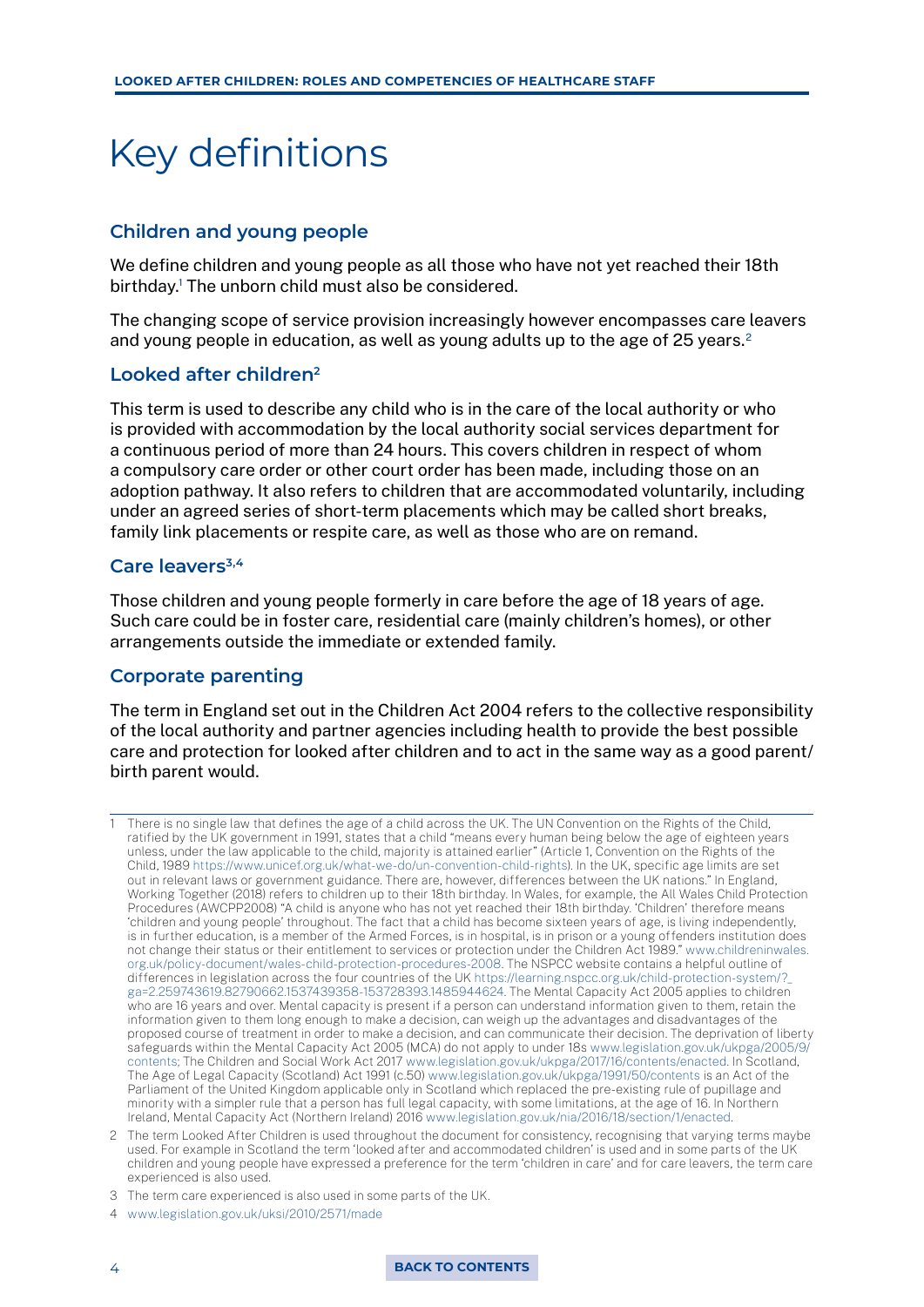### **Competence**

The ability to perform a specific task, action or function successfully.

### **Designated professional**

In England, the term designated doctor or nurse denotes professionals with specific roles and responsibilities for looked after children, including the provision of strategic advice and guidance to service planners and commissioning organisations.<sup>5</sup> In England, designated professionals (doctors and nurses) are statutory roles (see Appendix 4).

In Wales, designated professionals for safeguarding (including looked after children) are employed by Public Health Wales and have national roles. The strategic overview of health services for looked after children within each health board is fulfilled by the named doctors for looked after children with additional responsibility (named doctor for looked after children, strategic role).

In Scotland, specialist paediatricians, GPs and nurses deliver services for looked after and accommodated children/young people, including health assessments and provide medical advice to fostering and adoption panels. The lead paediatrician for each area has a strategic overview and responsibility. In addition, NHS health boards have a nominated board director with corporate responsibility for looked after children, young people and care leavers CEL 16 (2009).

In Northern Ireland, designated professionals provide strategic advice about safeguarding children and looked after children to key regional bodies including public health agency and Safeguarding Board Northern Ireland.

### **Specialist medical, nursing and health professionals for looked after children, including named nurse/doctor and nurse specialists6**

These terms refer to registered nurses with additional knowledge, skills and experience, GPs or paediatricians that have a particular role with looked after children and are the health specialist for these children.

In England, the term named doctor/nurse denotes an identified doctor or nurse with additional knowledge, skill and experience in working with looked after children who is responsible for promoting good professional practice within their organisation, providing supervision, advice and expertise for fellow professionals, and ensuring that looked after children awareness training is in place.

<sup>6</sup> In Scotland titles include specialist nurse looked after children; specialist nurse looked after and accommodated children, health liaison officer through care; public health nurse/looked after children; public health nurse/looked after and accommodated children; public health nurse/through care and after care; through care/after care health practitioner; specialist nurse through care/after care titles include clinical nurse specialist/co-ordinator looked after children; public health facilitator. In Northern Ireland there are lead clinicians and specialist nurses promoting the health and wellbeing of looked after children. In Wales: clinical nurse specialist for looked after children, named doctors and nurses/lead professionals and medical advisers for looked after children. In England, titles include named nurse for looked after children, specialist nurse children in care, nurse health advisor looked after children.



<sup>5</sup> Designated professionals should have regular, direct access to the CCG accountable officer or chief nurse to provide expert advice and support for looked after children matters, and they should also be invited to all key partnership meetings.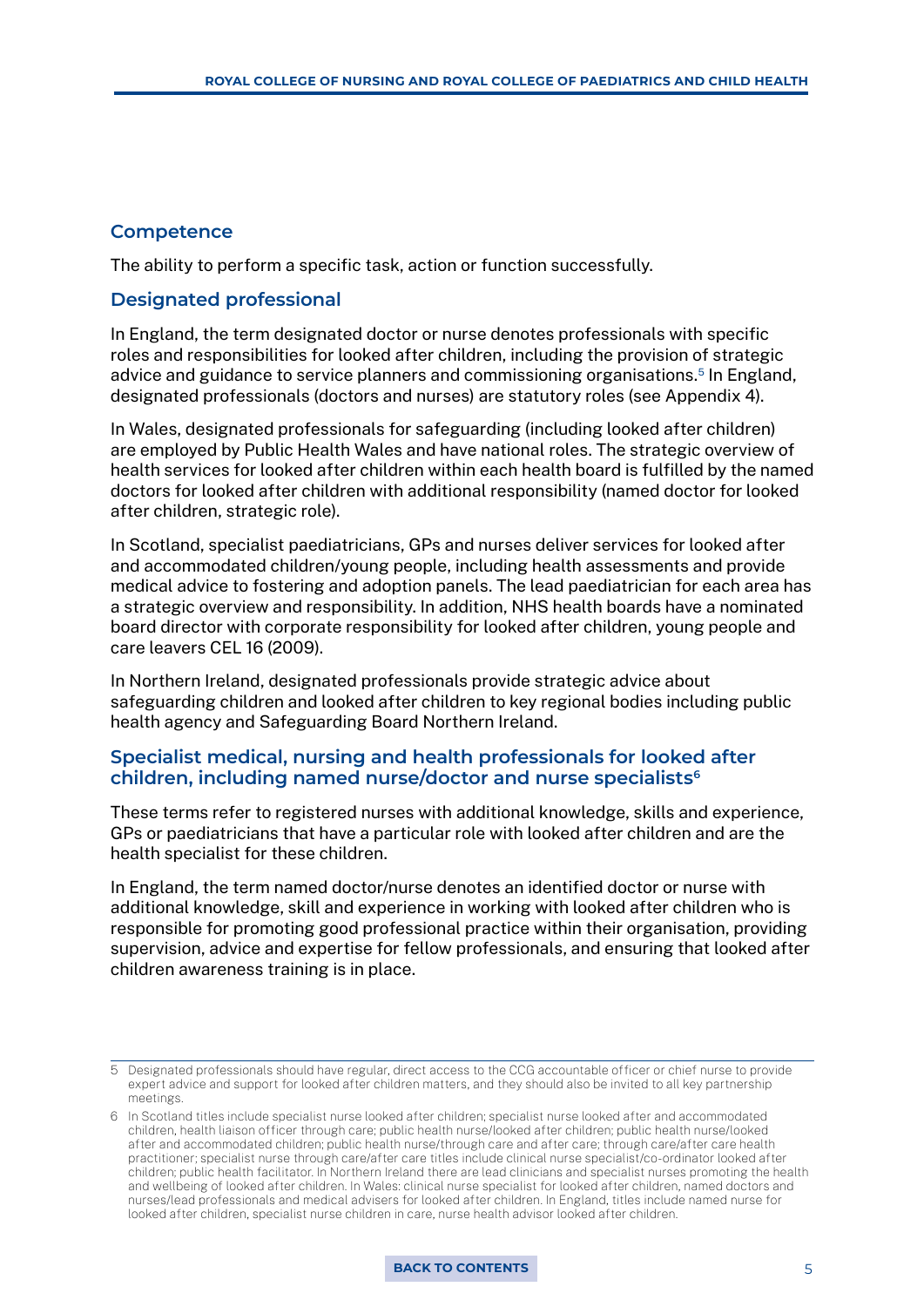### **Safeguarding/contextual safeguarding**

Safeguarding is a term used in the UK and Ireland to denote measures to protect the health, wellbeing and human rights of individuals, which allow people – especially children, young people and vulnerable adults – to live free from abuse, harm and neglect.

Any child can be considered to be at risk of harm or abuse, regardless of age, ethnicity, gender or religion. The UK government has enacted legislation and published guidance to protect children from maltreatment, prevent the impairment of children's health or development, ensure children grow up in circumstances consistent with the provision of safe and effective care, and enable children and young people to have the best outcomes. Responsibility for these aims is deemed to lie with everyone who comes into contact with children and families.

Contextual sfeguarding is an approach to understanding, and responding to, young people's experiences of significant harm beyond their families. [www.csnetwork.org.uk/](https://www.csnetwork.org.uk/en/about/what-is-contextual-safeguarding) [en/about/what-is-contextual-safeguarding](https://www.csnetwork.org.uk/en/about/what-is-contextual-safeguarding)

### **Trauma informed care**

Trauma informed care is an organisational structure and treatment framework that involves understanding, recognising, and responding to the effects of all types of trauma. Trauma informed care also emphasises physical, psychological and emotional safety for both consumers and providers, and helps survivors rebuild a sense of control and empowerment.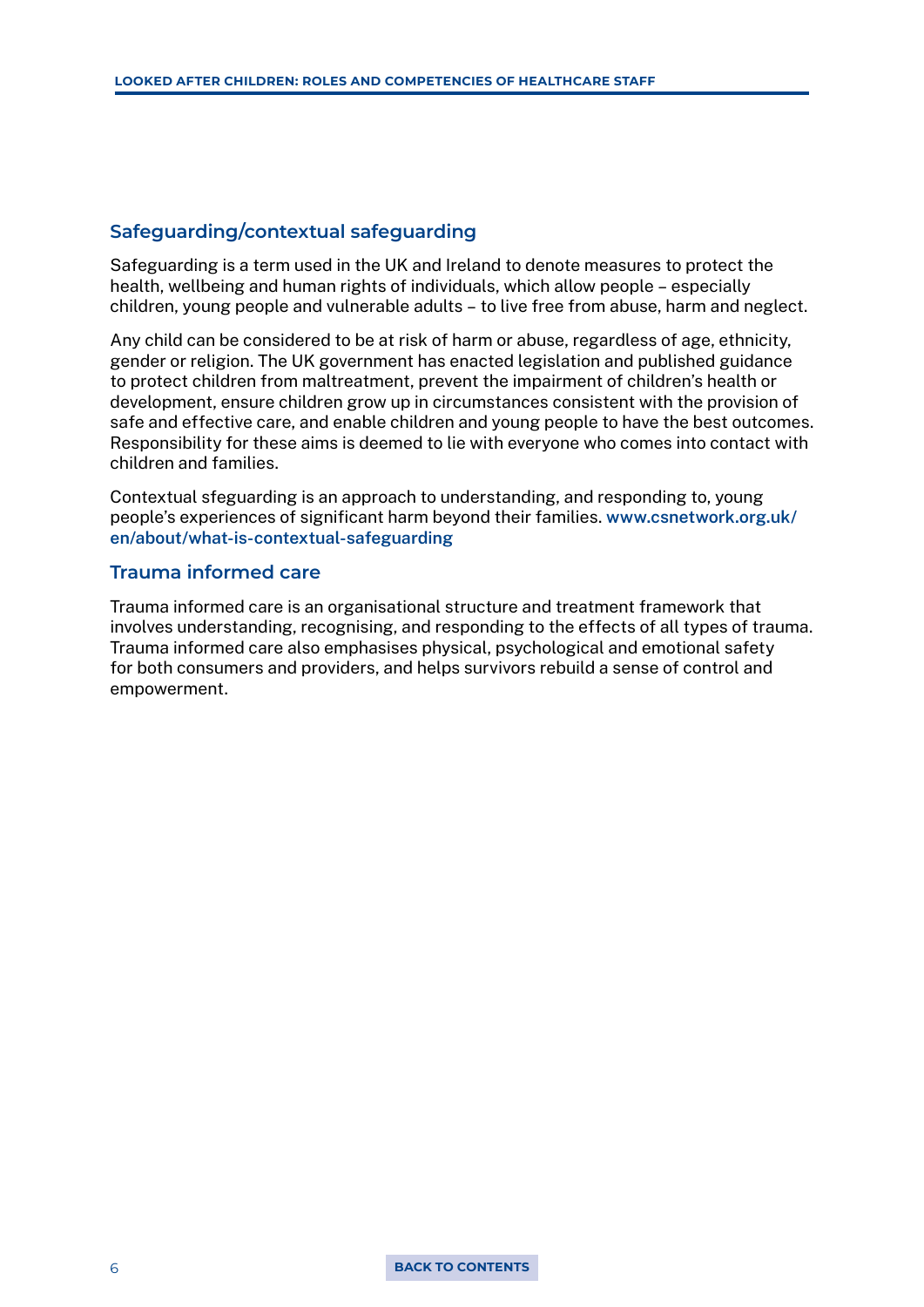# <span id="page-6-0"></span>**Glossary**

| <b>ACEs</b>  | Adverse childhood experiences                                                              |
|--------------|--------------------------------------------------------------------------------------------|
| <b>CCG</b>   | Clinical commissioning group                                                               |
| <b>CPD</b>   | Continuous professional development                                                        |
| <b>CSA</b>   | Child sexual abuse                                                                         |
| <b>CSE</b>   | Child sexual exploitation                                                                  |
| CQC          | <b>Care Quality Commission</b>                                                             |
| <b>DNA</b>   | Did not attend (may also be 'was not brought (WNB)' in paediatric population)              |
| <b>FGM</b>   | Female genital mutilation                                                                  |
| <b>FNP</b>   | <b>Family Nurse Partnership</b>                                                            |
| <b>GDPR</b>  | <b>General Data Protection Regulation</b>                                                  |
| <b>GMC</b>   | <b>General Medical Council</b>                                                             |
| <b>GPs</b>   | <b>General practitioners</b>                                                               |
| <b>HCPC</b>  | <b>Health and Care Professions Council</b>                                                 |
| LA           | Local authority                                                                            |
| <b>LSCB</b>  | Local safeguarding children's boards (now referred to as partnerships, LSCP in<br>England) |
| <b>LSP</b>   | Local safeguarding partnerships                                                            |
| <b>NHS</b>   | <b>National Health Service</b>                                                             |
| <b>NMC</b>   | <b>Nursing and Midwifery Council</b>                                                       |
|              | OfSTED Office for Standards in Education, Children's Services and Skills                   |
| <b>PHE</b>   | <b>Public Health England</b>                                                               |
|              | PRUDIC Procedural response to unexpected deaths in children                                |
| <b>PTSD</b>  | Post-traumatic stress disorder                                                             |
| <b>RCGP</b>  | Royal College of General Practitioners                                                     |
| <b>RCN</b>   | <b>Royal College of Nursing</b>                                                            |
| <b>RCPCH</b> | Royal College of Paediatrics and child Health                                              |
| <b>SAS</b>   | <b>Specialty and Associate Specialists</b>                                                 |
| <b>SCR</b>   | Serious case review                                                                        |
| <b>SUDIC</b> | Sudden unexpected death in childhood                                                       |
| <b>UASC</b>  | Unaccompanied asylum-seeking child                                                         |
| <b>UN</b>    | <b>United Nations</b>                                                                      |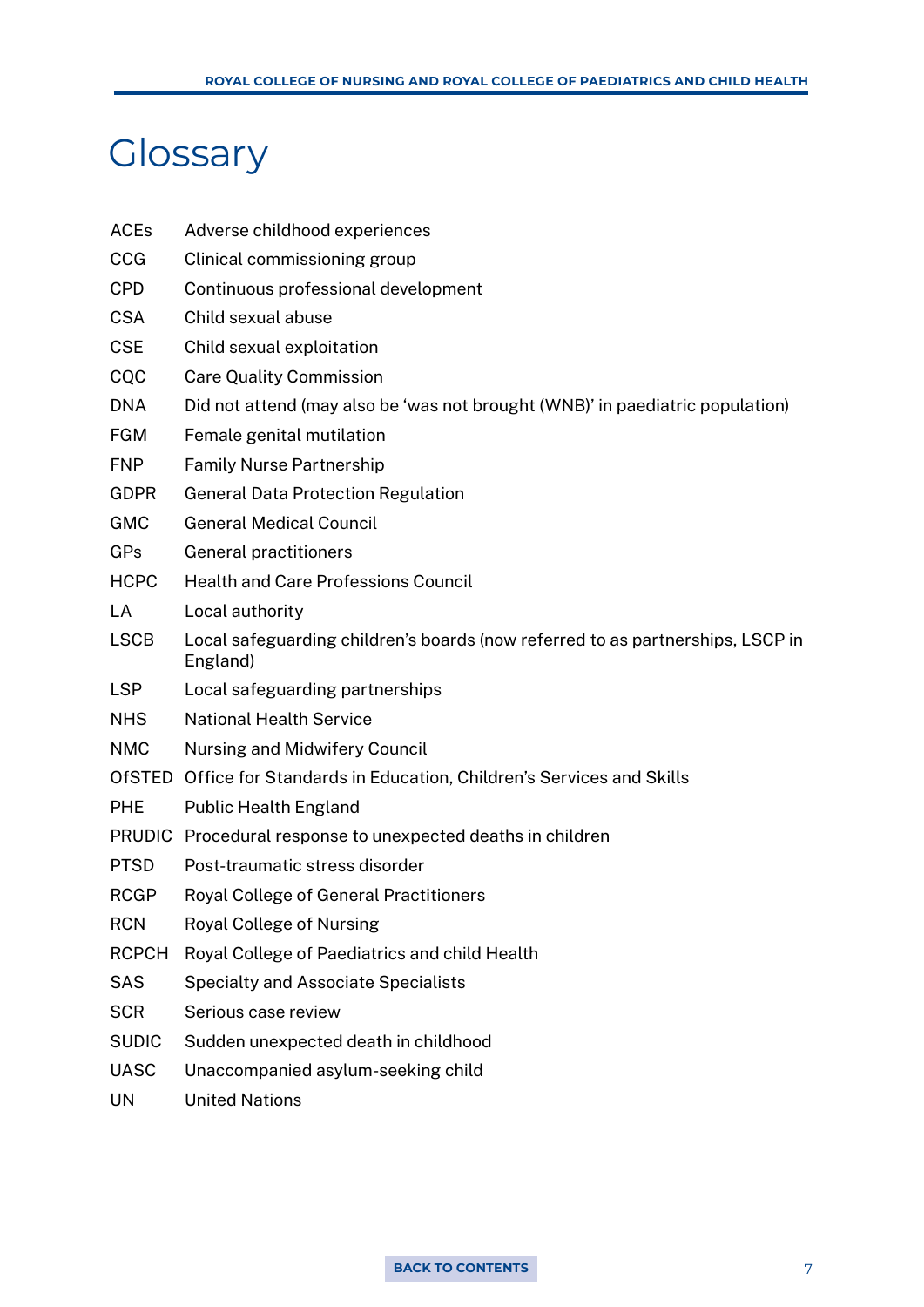## <span id="page-7-0"></span>Foreword

Over recent years there has been a significant rise in the number of looked after children across the UK, although there are variations in trends between the four nations. The number of looked after children has however increased steadily each year and is now higher than at any point since  $1985$ .<sup>7</sup> For the majority, this is as a result of abuse or neglect, although there is an increasing number of unaccompanied asylum seekers and children who have been trafficked from abroad. Looked after children and young people have greater mental health problems, as well as developmental and physical health issues such as speech and language problems, bedwetting, co-ordination difficulties and sight problems. They are more likely to be involved in risk taking behaviour, the youth justice system and have poorer educational attainment.

Health professionals must also be mindful of the increased needs of care experienced children and young people which can be during childhood but also after 18 years old. Carers and professionals should practice trauma informed care and at all times be aware of new safeguarding needs. We also have a duty to profile contextual safeguarding of care leavers.

Healthcare staff working with this group of children and their carers<sup>8</sup> must have the right knowledge, skills, attitudes and values, particularly as access to highly skilled and knowledgeable health practitioners results in improved outcomes, enabling young people to achieve their full potential. In order to achieve the required improvement in outcomes for these vulnerable children and young people, there continues to be the need for health staff working in dedicated roles for looked after children at specialist, named and designated level. Such postholders require specific knowledge and skills that are distinct from individuals whose primary focus may be centred on child protection and safeguarding.<sup>9</sup>

The Royal Colleges recognise the importance of education and training to prepare practitioners for the roles and responsibilities entailed in working with looked after children and care leavers. Recognising work previously undertaken in Scotland,10 the review of the intercollegiate safeguarding competences framework<sup>11</sup> continued to highlight that whilst many children and young people move in and out of the looked after children system there is a need for a separate, specific framework to be developed for looked after children, outlining key roles, and the knowledge and skills required.

<sup>7</sup> Department for Education. SFR 36/2013. Statistical First Release. Children looked after in England (including adoption and care leavers) year ending 31 March 2013. September 2013. [www.gov.uk/government/uploads/system/uploads/](https://assets.publishing.service.gov.uk/government/uploads/system/uploads/attachment_data/file/244872/SFR36_2013.pdf) [attachment\\_data/file/244872/SFR36\\_2013.pdf](https://assets.publishing.service.gov.uk/government/uploads/system/uploads/attachment_data/file/244872/SFR36_2013.pdf)

<sup>8</sup> GPs are often asked to provide detailed health information to contribute to the health assessment for those applying to be foster carers. The GMC guidance on writing references applies – GMC (2010) Good Medical Practice [www.gmc-uk.](https://www.gmc-uk.org/ethical-guidance/ethical-guidance-for-doctors/writing-references) [org/guidance/ethical\\_guidance/writing\\_references.asp](https://www.gmc-uk.org/ethical-guidance/ethical-guidance-for-doctors/writing-references)

<sup>9</sup> Mooney A, Statham J, Monock E. *Looked after children: a study to inform revision of the 2002 guidance*. Institute of Education, University of London. 2009. [www.education.gov.uk/publications/eOrderingDownload/DCSF-RR125.pdf](http://www.education.gov.uk/publications/eOrderingDownload/DCSF-RR125.pdf)

<sup>10</sup> NHS Education Scotland. *A capability framework for nurses who care for children and young people who are looked after away from home*. 2009.

<sup>11</sup> See *RCN Safeguarding Children and Young people: roles and competences for healthcare staff 4th Ed*. 2019. [www.rcn.org.uk/](http://www.rcn.org.uk/professional-development/publications/pub-007366) [professional-development/publications/pub-007366](http://www.rcn.org.uk/professional-development/publications/pub-007366)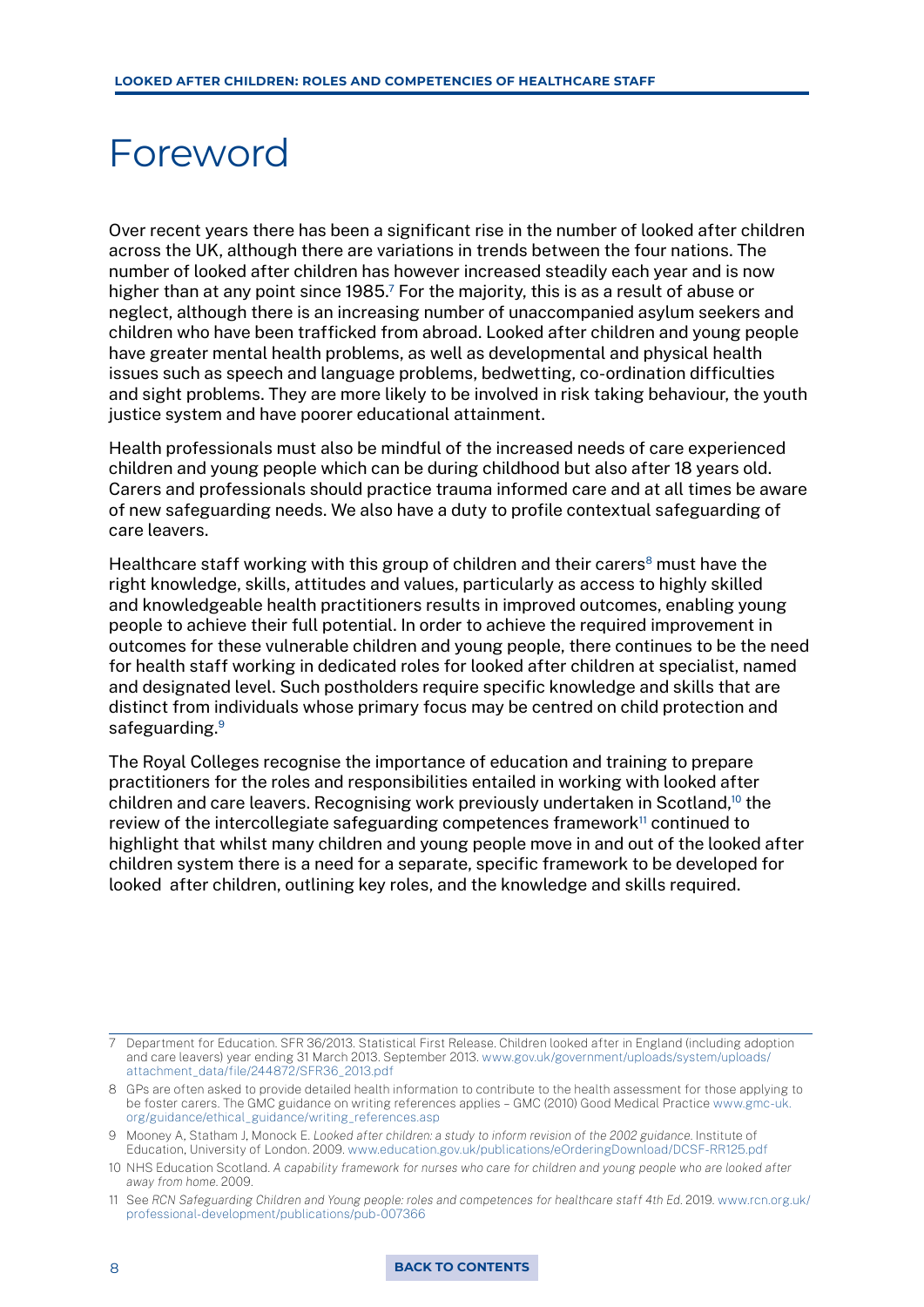We urge health service planners, commissioners and provider organisations to recognise the importance of enabling staff to access education and training, as well as flexible learning opportunities to acquire and maintain knowledge and skills to improve outcomes for looked after children and young people.

### Royal College of Nursing

### Royal College of Paediatrics and Child Health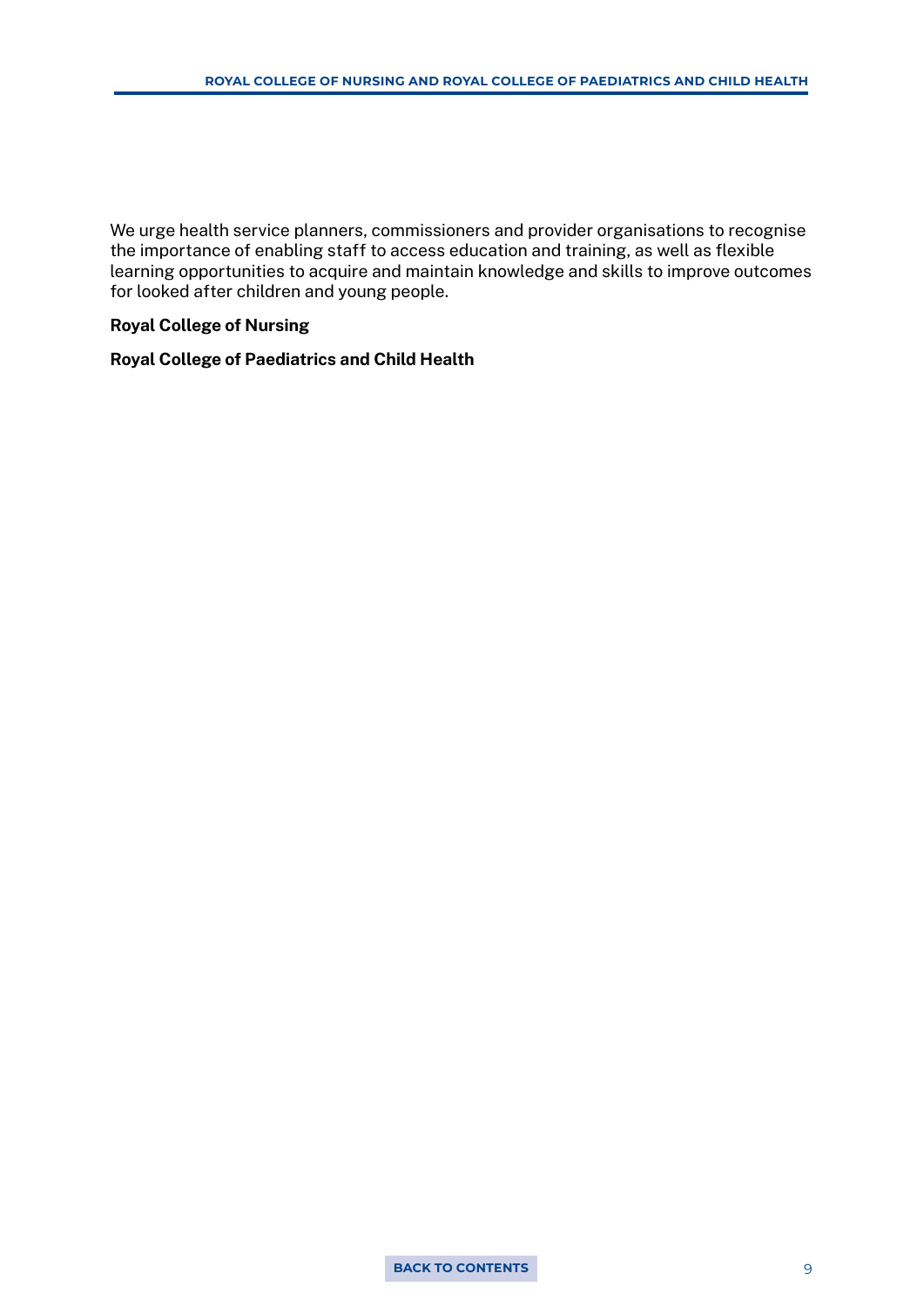# <span id="page-9-0"></span>Background

A child who has been in the care of their local authority for more than 24 hours is known as a looked after child. Each nation within the UK has a slightly different definition of a looked after child and will follow its own legislation and guidance. Looked after children are also often referred to as children in care and this is a term that many children prefer.<sup>12</sup>

Looked after children fall into five main groups:

- children who are accommodated under a voluntary agreement with their parents
- children who are subject to a compulsory care order, interim care order or supervision order staying with birth family or other legal orders
- children who are the subject of emergency orders for the protection of the child
- children who are compulsorily accommodated. This includes children remanded to the local authority or subject to a Youth Rehabilitation Order with a residence requirement
- children in respite/short breaks who are subject to the same statutory reviews as looked after children.

You are advised to refer to the respective legislation and statutory guidance in the country in which you are practising as there are slight differences in the definition of a looked after child across the four nations of the UK. According to the United Nations Conventions on the rights of the child, a child is defined as everyone under 18 years old, unless "under the law applicable to the child, majority is attained earlier".13

The number and rate of children looked after in the UK are increasing overall, although trends vary between the four nations. The numbers of children looked after in England, Wales and Northern Ireland has continued to increase:

- in England this is up by  $4\%$  to 78.150 at March 2019<sup>14</sup>
- in Wales this is up by 7% to 6,846 at March 2019<sup>15</sup>
- in Northern Ireland At 31 March 2019, 3,281 children were in care.<sup>16</sup> This was the highest number recorded since the introduction of the Children (Northern Ireland) Order 1995

In contrast:

• in Scotland, the number of looked after children peaked at 16,248 in 2012 and was down to 14,897 by 2017.17

This is partly due to differences between the nations around when children are counted as being 'in care', and what this means in practice. Because of these differences, rates cannot be directly compared between nations.

<sup>12</sup> NSPCC. 2019, *Statistics Briefing: looked after children*. [https://learning.nspcc.org.uk/media/1622/statistics-briefing](https://learning.nspcc.org.uk/media/1622/statistics-briefing-looked-after-children.pdf)[looked-after-children.pdf](https://learning.nspcc.org.uk/media/1622/statistics-briefing-looked-after-children.pdf)

<sup>13</sup> United Nations Office of the High Commissioner. 1990, *Convention on the Rights of the Child*. [www.ohchr.org/EN/](https://www.ohchr.org/EN/ProfessionalInterest/Pages/CRC.aspx) [ProfessionalInterest/Pages/CRC.aspx](https://www.ohchr.org/EN/ProfessionalInterest/Pages/CRC.aspx)

<sup>14</sup> Department for Education (DfE). 2019, *Children looked after in England (including adoption) year ending 31st March 2019*. December 2019. [https://assets.publishing.service.gov.uk/government/uploads/system/uploads/attachment\\_data/](https://assets.publishing.service.gov.uk/government/uploads/system/uploads/attachment_data/file/850306/Children_looked_after_in_England_2019_Text.pdf) [file/850306/Children\\_looked\\_after\\_in\\_England\\_2019\\_Text.pdf](https://assets.publishing.service.gov.uk/government/uploads/system/uploads/attachment_data/file/850306/Children_looked_after_in_England_2019_Text.pdf)

<sup>15</sup> Llywodraeth Cymru, Welsh Government. 2019, *Statistical First release; children looked after by local authorities 2018-19*. [https://gov.wales/sites/default/files/statistics-and-research/2019-10/children-looked-after-local-authorities-april-2018](https://gov.wales/sites/default/files/statistics-and-research/2019-10/children-looked-after-local-authorities-april-2018-march-2019-964.pdf) [march-2019-964.pdf](https://gov.wales/sites/default/files/statistics-and-research/2019-10/children-looked-after-local-authorities-april-2018-march-2019-964.pdf)

<sup>16</sup> Department of Health Northern Ireland (DoHNI). 2019, Information Analysis Directorate; *Children's social care statistics for Northern Ireland 2028/19*. [www.health-ni.gov.uk/sites/default/files/publications/health/child-social-care-18-19.pdf](https://www.health-ni.gov.uk/sites/default/files/publications/health/child-social-care-18-19.pdf)

<sup>17</sup> Scottish Government. 2018, *Children's social work statistics Scotland, 2017/18*. [www.gov.scot](https://www.gov.scot)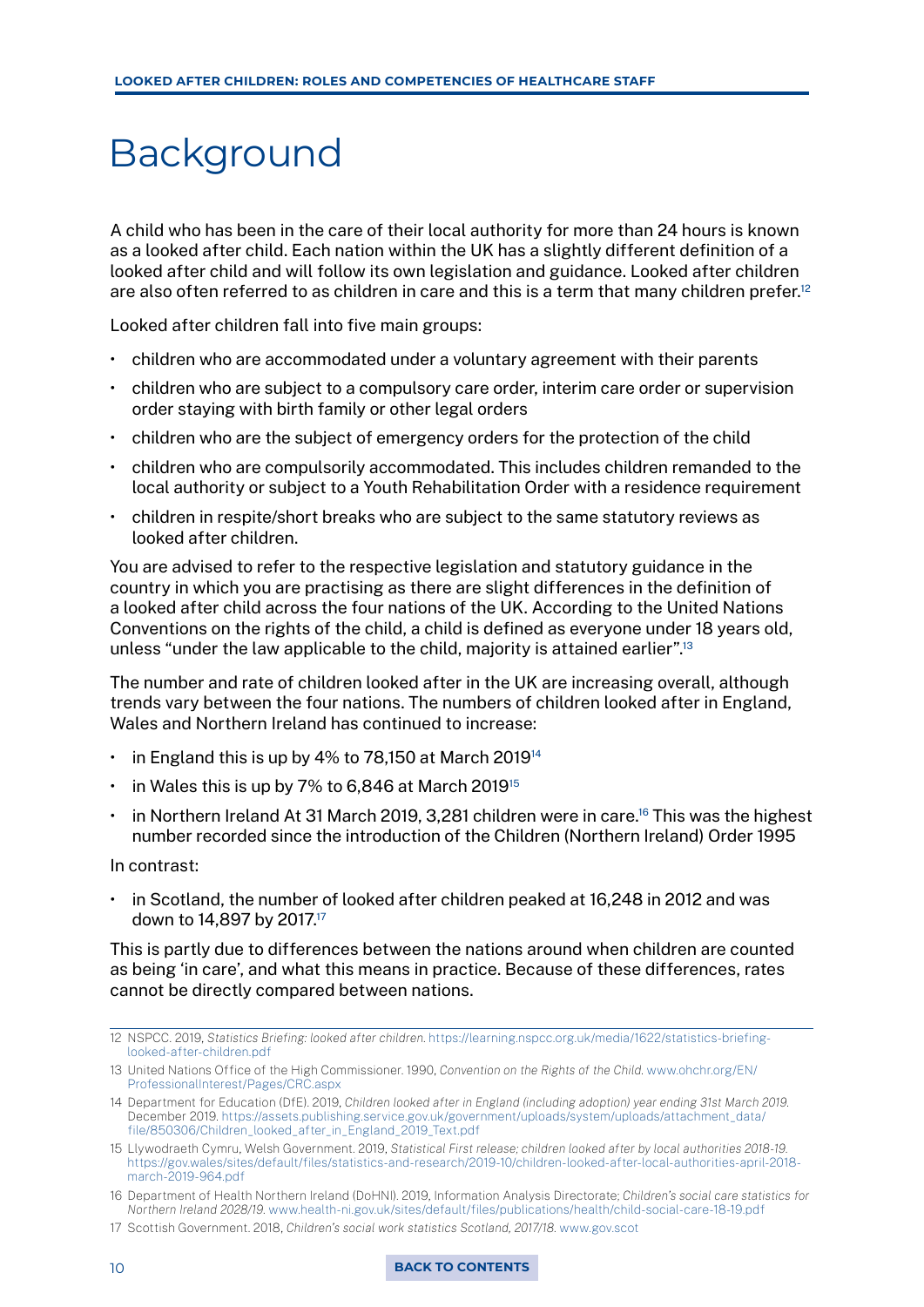The different UK nations publish datasets at different times of the year, so available data will not always be for the same year across the UK.

However we can't say for sure whether it is trending in the right or wrong direction; we don't know if a rise in numbers is because of a higher incidence of, say, neglect, or because the services that exist are getting better at identifying and dealing with need. Depending on what and how you are discussing it can be positive or negative that more children are in care. In either case, the message is consistent—there is a rising demand for services to support children in care.

The main reason for children being in care remains as a result of abuse and neglect, but only England and Wales publish information on why children are looked after.

Other reasons for being looked after include:

- family dysfunction (England: 15%, Wales 14%)
- family in acute stress (England: 8%, Wales: 8%)
- child's disability (England: 3%, Wales: 4%)
- parent's illness or disability (England: 3%, Wales: 3%)
- socially unacceptable behaviour (England: 1%, Wales: 2%).

This is important as children's pre-care experience can continue to affect them for many years after<sup>18</sup> and children remain vulnerable within the care system, with many children experiencing numerous placement moves. The *NHS Long Term Plan* recognises this vulnerability which includes care leavers and is a particular risk during periods of transition.19

Looked after children are over four times more likely to have an emotional or mental health need than their non looked after peers.<sup>20</sup>

According to the Centre for Social Justice, nearly a quarter of girls in care become teenage mothers and at least one in 10 care leavers aged 16-21 years who are parents have had a child taken into care in the last year.<sup>21</sup>

In 2017, the Care Leavers Association published a report containing a number of recommendations designed to improve the commissioning process and ultimately the health outcomes for care leavers.<sup>22</sup>

In addition, it is now more widely understood how adversity in pregnancy, childhood and adolescence can negatively impact on long-term health outcomes across a lifetime.

<sup>18</sup> Rahilly T and Hendry E. 2014, *Promoting the wellbeing of children in care; messages from research*, NSPCC. [http://library.](http://library.nspcc.org.uk/HeritageScripts/Hapi.dll/retrieve2) [nspcc.org.uk/HeritageScripts/Hapi.dll/retrieve2](http://library.nspcc.org.uk/HeritageScripts/Hapi.dll/retrieve2)

<sup>19</sup> NHS. 2019, *The NHS Long Term Plan*, [www.longtermplan.nhs.uk/online-version](https://www.longtermplan.nhs.uk/online-version/)

<sup>20</sup> Bazalgette L, Rahilly T, Trevelyan G. 2015, *Achieving emotional wellbeing for looked after children; a whole system approach*. [https://learning.nspcc.org.uk/research-resources/2015/achieving-emotional-wellbeing-looked-after-children-whole](https://learning.nspcc.org.uk/research-resources/2015/achieving-emotional-wellbeing-looked-after-children-whole-system-approach)[system-approach/](https://learning.nspcc.org.uk/research-resources/2015/achieving-emotional-wellbeing-looked-after-children-whole-system-approach)

<sup>21</sup> Centre for Social Justice. 2019, Nearly a quarter of girls in care become teenage mothers reveals CSJ; Press release. [www.centreforsocialjustice.org.uk/press-releases/nearly-a-quarter-of-girls-in-care-become-teenage-mothers-reveals](https://www.centreforsocialjustice.org.uk/press-releases/nearly-a-quarter-of-girls-in-care-become-teenage-mothers-reveals-csj)csi

<sup>22</sup> The Care Leavers' Association/Department of Health. 2017, *Caring for Better Health: An investigation into the health needs of care leavers*. [www.careleavers.com/wp-content/uploads/2017/12/Caring-for-Better-Health-Final-Report.pdf](https://www.careleavers.com/wp-content/uploads/2017/12/Caring-for-Better-Health-Final-Report.pdf)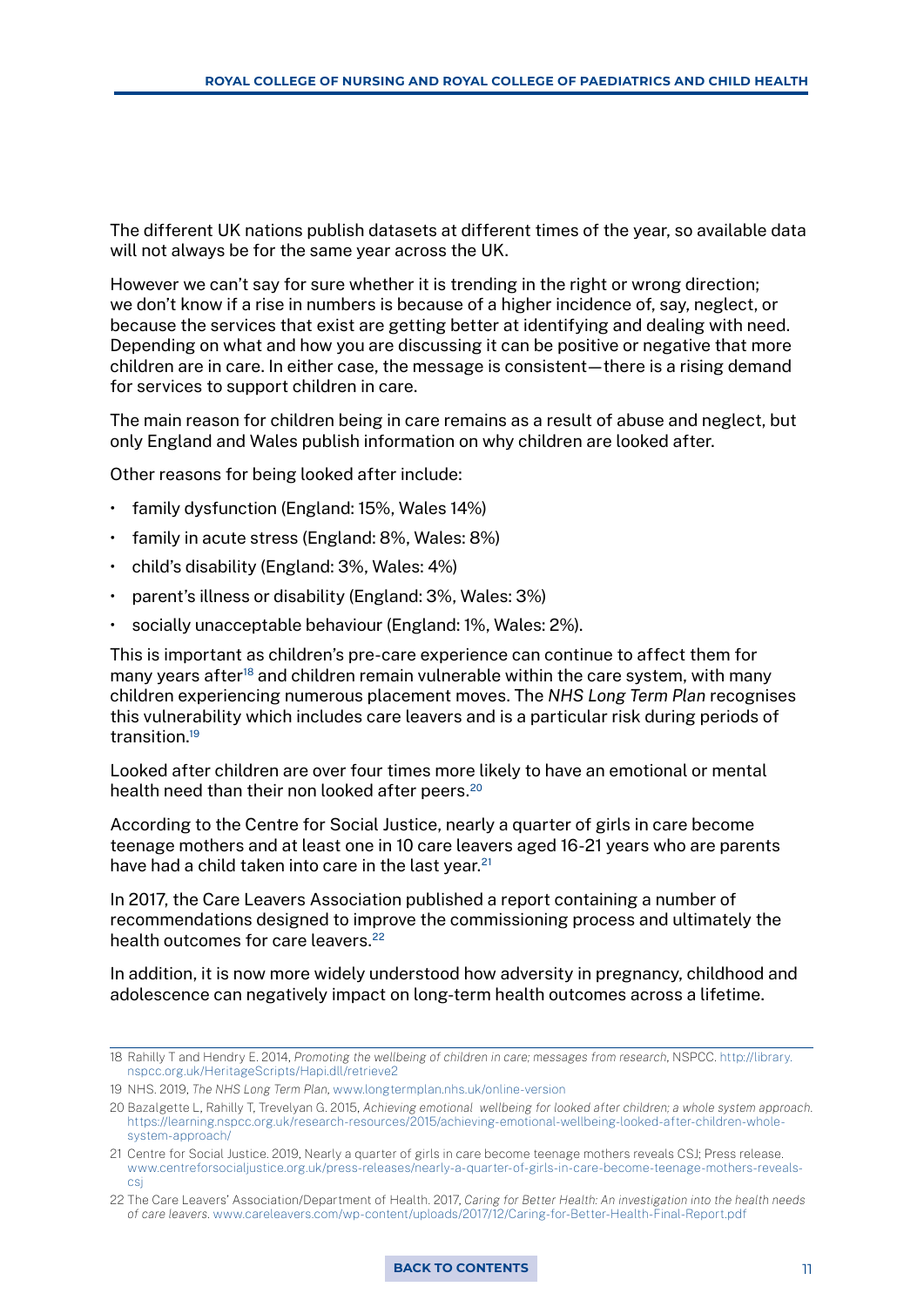A shift in focus is needed to include prevention of adverse childhood experiences (ACEs), resilience building, and a trauma informed approach to service provision.23

Local authorities with a strong corporate parenting ethos recognise that taking children into care is not just about keeping children safe, but also for promoting recovery, resilience and wellbeing. Partner agencies such as health, education and police services should understand how they can apply these principles to the services that they provide.24

The majority of children in the UK are looked after by foster carers. In Scotland where the care system is significantly different to the rest of the UK, a higher proportion (25%) of children are living at home with their own parents. The commonest reason for children to cease to be looked after is that they go back home to live with their parents.

A child ceases to be looked after when they are adopted, return home without a care order in place or turn 18 years old. However local authorities in all the nations of the UK are required to support children leaving care at 18 until they are at least 21 or to 25 years if in full time education or if the young person has a disability.<sup>25,26</sup> This may involve them continuing to live with their foster family. Local authorities should have a published care leavers offer detailing support available.

Local authorities and commissioners and providers of healthcare have statutory duties to co-operate to ensure that looked after children have their health needs fully assessed. There should be a health plan in place which is regularly reviewed and they should have access to a range of health services which meet their needs.<sup>27</sup>

Across the UK, specialist health professionals provide expertise and have specific roles and responsibilities for looked after children. In England, Northern Ireland, and Wales, specialist nurses, named professionals, medical advisors for fostering and adoption and designated professionals perform this function and in Scotland looked after and accommodated children's nurses and lead clinicians fulfil specialist roles. All specialist professionals must be allowed sufficient time and resources to undertake their duties, and their roles and responsibilities should be explicitly defined in job descriptions.

<sup>23</sup> Hughes Karen, Bellis M, Hardcastle KA, Dinesh S, Butchart A, Mikton C, Jones L, Dunne MP. 2017, *The effect of multiple adverse childhood experiences on health: a systematic review and meta-analysis*. [www.thelancet.com/journals/lanpub/](https://www.thelancet.com/journals/lanpub/article/PIIS2468-2667(17)30118-4/fulltext) [article/PIIS2468-2667\(17\)30118-4/fulltext](https://www.thelancet.com/journals/lanpub/article/PIIS2468-2667(17)30118-4/fulltext)

<sup>24</sup> Department for Education. 2018, *Applying corporate parenting principles to looked after children and care leavers; statutory guidance for local authorities*. [www.gov.uk/government/publications/applying-corporate-parenting-principles-to-looked](https://www.gov.uk/government/publications/applying-corporate-parenting-principles-to-looked-after-children-and-care-leavers)[after-children-and-care-leavers](https://www.gov.uk/government/publications/applying-corporate-parenting-principles-to-looked-after-children-and-care-leavers)

<sup>25</sup> <https://learning.nspcc.org.uk/children-and-families-at-risk/looked-after-children>

<sup>26</sup> [https://local.gov.uk/sites/default/files/documents/15.12%20Support%20for%20care%20leavers%20resource%20](https://local.gov.uk/sites/default/files/documents/15.12%20Support%20for%20care%20leavers%20resource%20pack_02_1WEB.pdf) [pack\\_02\\_1WEB.pdf](https://local.gov.uk/sites/default/files/documents/15.12%20Support%20for%20care%20leavers%20resource%20pack_02_1WEB.pdf)

<sup>27</sup> Department for Education/Department of Health. 2015, *Promoting the health and wellbeing of looked-after children: Statutory guidance for local authorities, clinical commissioning groups and NHS England*. [www.gov.uk/government/](https://www.gov.uk/government/publications/promoting-the-health-and-wellbeing-of-looked-after-children--2) [publications/promoting-the-health-and-wellbeing-of-looked-after-children--2](https://www.gov.uk/government/publications/promoting-the-health-and-wellbeing-of-looked-after-children--2)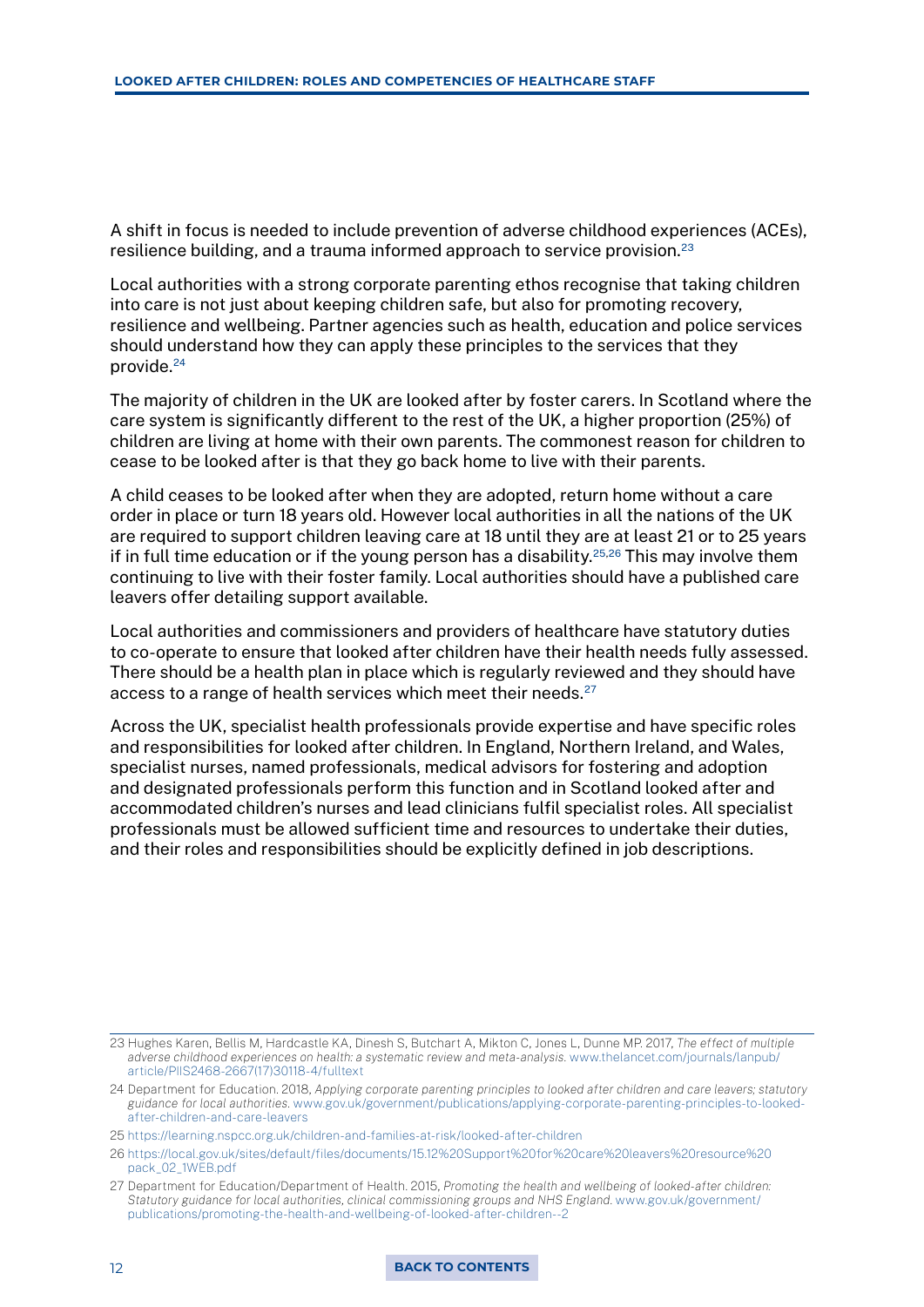Services and responsibilities for looked after children/looked after and accommodated children are underpinned by legislation, statutory guidance and good practice guidance which include:

### England

- Children Acts 1989 $^{28}$  and 2004 $^{29}$
- NICE Public health guidance, Looked after children and young people 2010 $30$
- NICE Quality standard for the Health and wellbeing of looked after children 2013<sup>31</sup>
- Care Leaver Strategy 2013<sup>32</sup>
- Children and Families Act 2014 $33$
- *Promoting the health and wellbeing of looked after children* 201534
- Children and Social Work Act 2017<sup>35</sup>
- *Working together to safeguard children* 201836

### Scotland

- Adoption and Children (Scotland) Act 2007<sup>37</sup>
- Looked after Children (Scotland) Regulations 2009<sup>38</sup>
- *A capability framework for nurse who care for looked after children and young people away from home* 200939
- Children and Young People (Scotland) Act 2014 $40$
- *Guidance on health assessments for looked after children in Scotland* 201441
- *Child Protection Guidance for health professionals* 201342

35 [www.legislation.gov.uk/ukpga/2017/16/contents/enacted](https://www.legislation.gov.uk/ukpga/2017/16/contents/enacted)

37 [www.legislation.gov.uk/asp/2007/4/contents](https://www.legislation.gov.uk/asp/2007/4/contents)

39 NHS Education for Scotland. 2009, *A Capability Framework for Nurses Who Care for Looked After Children and Young People Away From Home*.

<sup>28</sup> [www.legislation.gov.uk/ukpga/1989/41/contents](https://www.legislation.gov.uk/ukpga/1989/41/contents)

<sup>29</sup> [www.legislation.gov.uk/ukpga/2004/31/contents](http://www.legislation.gov.uk/ukpga/2004/31/contents)

<sup>30</sup> National Institute for Health and Care Excellence (NICE). 2010 (updated 2015), *Looked after children and young people. Public Health Guidance*. [www.nice.org.uk/guidance/ph28/chapter/1-recommendations](https://www.nice.org.uk/guidance/ph28/chapter/1-recommendations)

<sup>31</sup> [www.nice.org.uk/Guidance/QS31](https://www.nice.org.uk/Guidance/QS31)

<sup>32</sup> [www.gov.uk/government/publications/care-leaver-strategy](https://www.gov.uk/government/publications/care-leaver-strategy)

<sup>33</sup> [www.legislation.gov.uk/ukpga/2014/6/contents/enacted](https://www.legislation.gov.uk/ukpga/2014/6/contents/enacted)

<sup>34</sup> [www.gov.uk/government/publications/promoting-the-health-and-wellbeing-of-looked-after-children--2](https://www.gov.uk/government/publications/promoting-the-health-and-wellbeing-of-looked-after-children--2)

<sup>36</sup> [www.gov.uk/government/publications/working-together-to-safeguard-children--2](https://www.gov.uk/government/publications/working-together-to-safeguard-children--2)

<sup>38</sup> Scottish Government. 2010, Guidance on Looked after Children (Scotland) Regulations 2009 and the Adoption and Children (Scotland) Act 2007. [www.gov.scot/publications/guidance-looked-children-scotland-regulations-2009](https://www.gov.scot/publications/guidance-looked-children-scotland-regulations-2009-adoption-children-scotland-act-2007/) [adoption-children-scotland-act-2007/](https://www.gov.scot/publications/guidance-looked-children-scotland-regulations-2009-adoption-children-scotland-act-2007/)

<sup>40</sup> [www.legislation.gov.uk/asp/2014/8/contents/enacted](https://www.legislation.gov.uk/asp/2014/8/contents/enacted)

<sup>41</sup> Scottish Government. 2014, *Guidance on Health Assessments for Looked after Children in Scotland*. [www.gov.scot/](https://www.gov.scot/publications/guidance-health-assessments-looked-children-scotland/pages/6/) [publications/guidance-health-assessments-looked-children-scotland/pages/6/](https://www.gov.scot/publications/guidance-health-assessments-looked-children-scotland/pages/6/)

<sup>42</sup> [www.scotland.gov.uk/Resource/0041/00411543.pdf](https://www2.gov.scot/Resource/0041/00411543.pdf)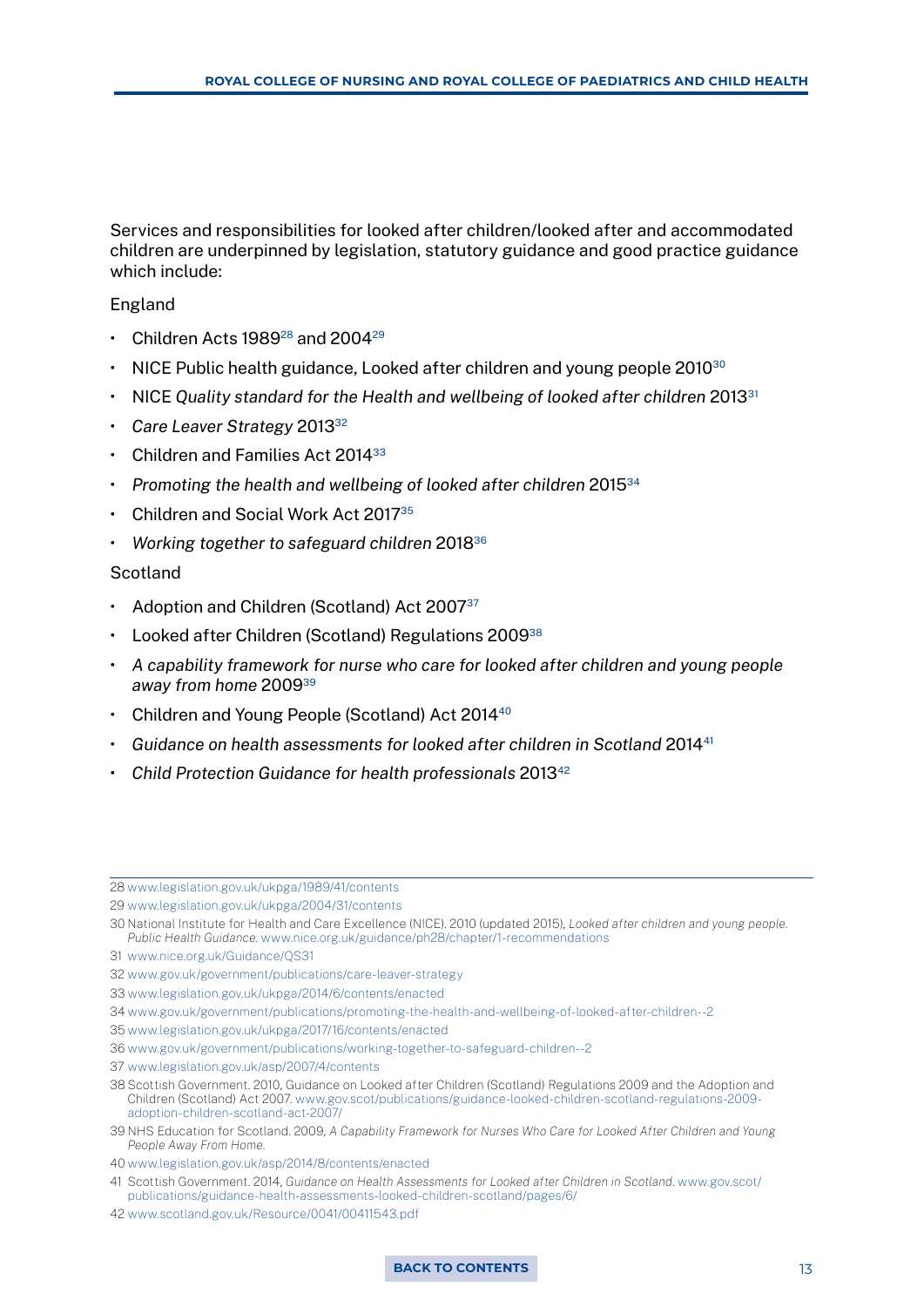### Northern Ireland

- The Children (Northern Ireland) Order 1995<sup>43</sup>
- The Protection of Children and Vulnerable Adults (Northern Ireland) Order 2003<sup>44</sup>
- *Promoting the health and wellbeing of looked after children and young people: guidance for health visitors, school nurses, family nurses (Family Nurse Partnership) and looked after children nurse specialists* 2014/1545
- *Co-operating to safeguard children and young people in Northern Ireland* 201746
- *Healthy child, healthy future; a framework for the Universal Child Health Programme in Northern Ireland*, Pregnancy to 19 years<sup>47</sup>
- *Safeguarding Board for Northern Ireland Procedures Manual*<sup>48</sup>

#### Wales

- Children Acts 1989 $49$  and 2004 $50$
- All Wales Child Protection Procedures November 2019<sup>51</sup>
- The Social Services and Wellbeing Act (Wales) 2014<sup>52</sup>
- Part 6 and 9 Codes of Practice; Care Planning, Placement and Case Review (Wales) Regulations 201553
- When I am Ready 2016 guidance for care leavers<sup>54</sup>

48 [www.proceduresonline.com/sbni/](https://www.proceduresonline.com/sbni/)

<sup>43</sup> [www.legislation.gov.uk/nisi/1995/755/contents/made](https://www.legislation.gov.uk/nisi/1995/755/contents/made)

<sup>44</sup> [www.legislation.gov.uk/nisi/2003/417/part/III/made](https://www.legislation.gov.uk/nisi/2003/417/part/III/made)

<sup>45</sup> [www.publichealth.hscni.net/sites/default/files/directorates/files/LAC%20Regional%20Guidance%20March%202014%20](https://www.publichealth.hscni.net/sites/default/files/directorates/files/LAC%20Regional%20Guidance%20March%202014%20V1%20Final.pdf) [V1%20Final.pdf](https://www.publichealth.hscni.net/sites/default/files/directorates/files/LAC%20Regional%20Guidance%20March%202014%20V1%20Final.pdf)

<sup>46</sup> Department of Health Northern Ireland. 2017, *Co-operating to Safeguard Children and Young People in Northern Ireland*. [www.health-ni.gov.uk/publications/co-operating-safeguard-children-and-young-people-northern-ireland](https://www.health-ni.gov.uk/publications/co-operating-safeguard-children-and-young-people-northern-ireland)

<sup>47</sup> Department of Health, Social Services and Public Safety. 2010, *Healthy Child, Healthy Future; A Framework for the Universal Child Health Programme in Northern Ireland, Pregnancy to 19 years.* [www.health-ni.gov.uk/sites/default/files/](https://www.health-ni.gov.uk/sites/default/files/publications/dhssps/healthychildhealthyfuture.pdf) [publications/dhssps/healthychildhealthyfuture.pdf](https://www.health-ni.gov.uk/sites/default/files/publications/dhssps/healthychildhealthyfuture.pdf)

<sup>49</sup> [www.legislation.gov.uk/ukpga/1989/41/contents](https://www.legislation.gov.uk/ukpga/1989/41/contents)

<sup>50</sup> [www.legislation.gov.uk/ukpga/2004/31/contents](https://www.legislation.gov.uk/ukpga/2004/31/contents)

<sup>51</sup> [www.childreninwales.org.uk/our-work/safeguarding/wales-safeguaring-procedures/](https://www.childreninwales.org.uk/our-work/safeguarding/wales-safeguaring-procedures/)

<sup>52</sup> [www.legislation.gov.uk/anaw/2014/4/pdfs/anaw\\_20140004\\_en.pdf](https://www.legislation.gov.uk/anaw/2014/4/pdfs/anaw_20140004_en.pdf)

<sup>53</sup> [www.legislation.gov.uk/wsi/2015/1818/contents/made](https://www.legislation.gov.uk/wsi/2015/1818/contents/made)

<sup>54</sup><https://gov.wales/sites/default/files/publications/2019-05/when-i-am-ready-good-practice-guide-march-2016.pdf>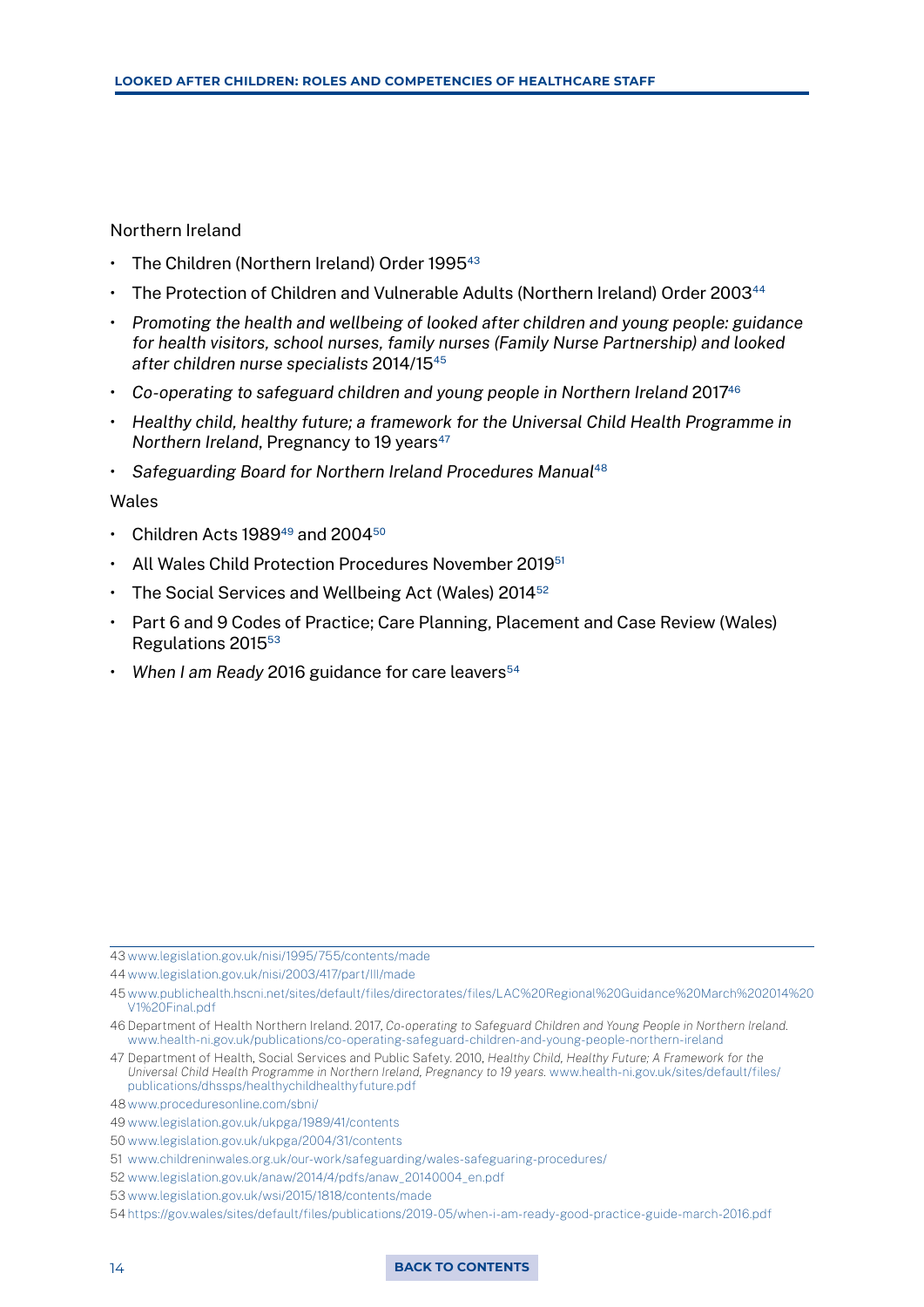# <span id="page-14-0"></span>Competency framework

### **The framework**

The competencies encompassed in the framework are the set of abilities that enable staff to effectively safeguard, protect and promote the welfare, health and wellbeing of looked after children and young people, as well as care leavers. They are a combination of skills, knowledge, attitudes and values that are required for safe and effective practice. *Promoting the health of looked after children*<sup>55</sup> refers to this specific intercollegiate framework stating 'health professionals contributing to the care planning cycle for looked after children should have the appropriate skills and competences and receive continuing professional development'. Looked after children still need safeguarding and therefore *Working together*56 also signposts healthcare organisations to the intercollegiate safeguarding framework<sup>57</sup> and states that 'All staff working in healthcare services  $$ including those who predominantly treat adults – should receive training to ensure they attain the competencies appropriate to their role and follow the relevant professional guidance'. Similarly, the GMC signposts to this document for all doctors and in Wales the Chief Nursing Officer has recommended the intercollegiate framework for NHS Wales.

Different staff groups require different levels of competence depending on their role and degree of contact with looked after children, young people and care leavers, the nature of their work, and their level of responsibility.<sup>58</sup> In response to the Laming Report, Independent Inquiry into Child Sexual Abuse<sup>59</sup> and other evidence such as serious case reviews or child practice reviews in Wales, there has been recognition of the importance of the level of competence of some practitioner groups, for example GPs and paediatricians.

This framework identifies five levels of competence and gives examples of groups that fall within each of these.<sup>60</sup>

Level 1: all staff including non-clinical managers and staff working in healthcare settings.

Level 2: minimum level for all non-clinical and clinical staff who, within their role, have contact (however small) with children, young people and/or parents/carers or adults who may pose a risk to children.

Level 3: all clinical staff working with children, young people and/or their parents/carers and who could potentially contribute to assessing, planning, intervening and evaluating the health needs of a looked after child/young person or care leaver.

Level 4: specialist medical, nursing and health professionals for looked after children and adoption, including named professionals and medical advisors for fostering and adoption.

59 [www.iicsa.org.uk](https://www.iicsa.org.uk)

<sup>60</sup> The framework does not include roles which may be in place to meet local circumstances and need, such as nurse consultant or advisory roles.



<sup>55</sup> Department of Health, Department for Education. *Promoting the health and welfare of looked-after children: Statutory guidance for local authorities, clinical commissioning groups and NHS England*. 2015. [www.gov.uk/government/publications/](https://www.gov.uk/government/publications/promoting-the-health-and-wellbeing-of-looked-after-children--2) [promoting-the-health-and-wellbeing-of-looked-after-children--2](https://www.gov.uk/government/publications/promoting-the-health-and-wellbeing-of-looked-after-children--2)

<sup>56</sup> *Working Together to Safeguard children and young people*. [www.gov.uk/government/publications/working-together-to](https://www.gov.uk/government/publications/working-together-to-safeguard-children--2)[safeguard-children--2](https://www.gov.uk/government/publications/working-together-to-safeguard-children--2)

<sup>57</sup> See *RCN Safeguarding Children and Young people: roles and competences for healthcare staff 4th Ed*. 2019. [www.rcn.org.uk/](http://www.rcn.org.uk/professional-development/publications/pub-007366) [professional-development/publications/pub-007366](http://www.rcn.org.uk/professional-development/publications/pub-007366)

<sup>58</sup> Department of Health, Department for Education. *Promoting the health and welfare of looked-after children: Statutory guidance for local authorities, clinical commissioning groups and NHS England*. 2015. [www.gov.uk/government/publications/](https://www.gov.uk/government/publications/promoting-the-health-and-wellbeing-of-looked-after-children--2) [promoting-the-health-and-wellbeing-of-looked-after-children--2](https://www.gov.uk/government/publications/promoting-the-health-and-wellbeing-of-looked-after-children--2)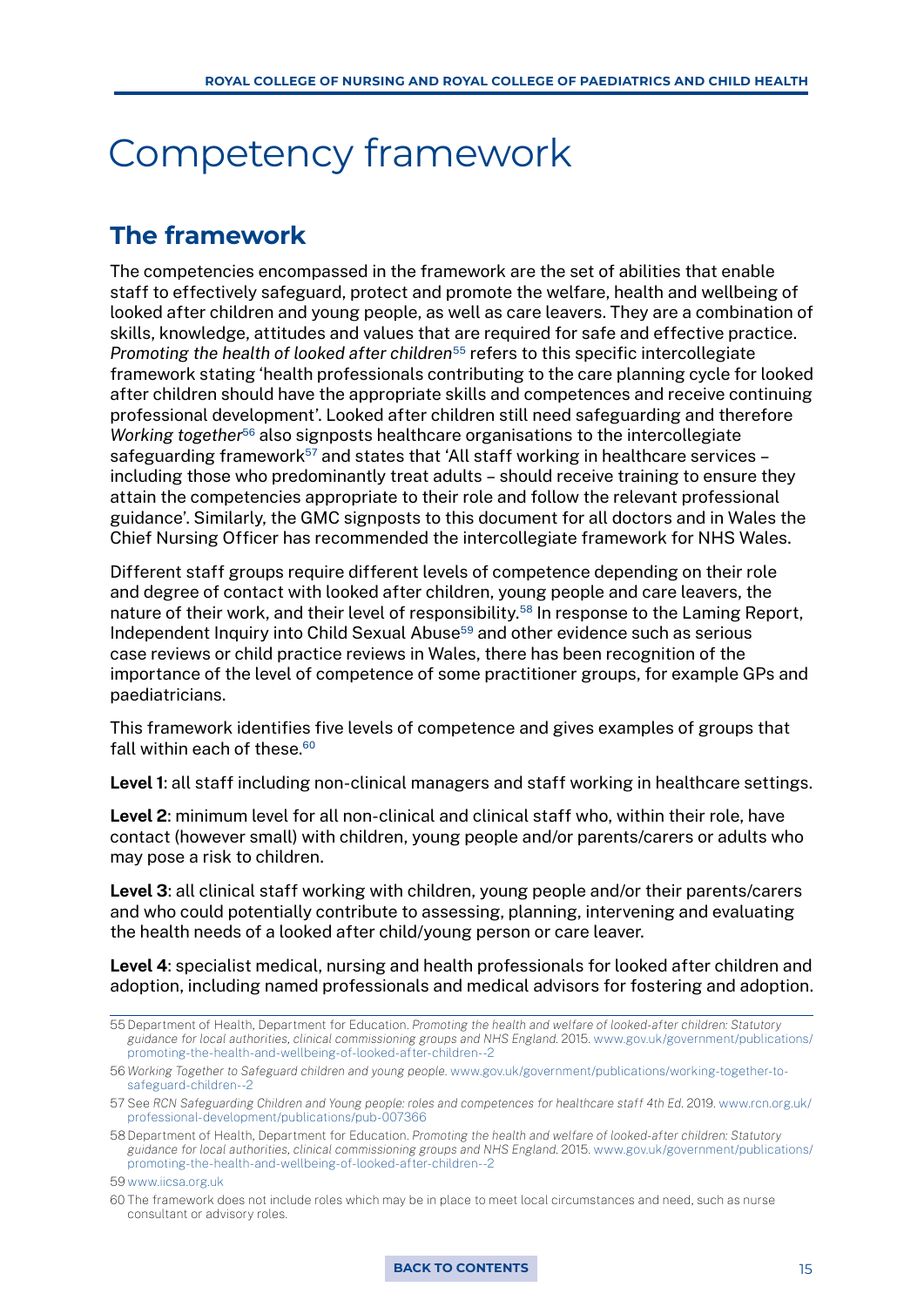### Level 5: designated professionals.

Each level builds upon the competencies, knowledge and skills of the proceeding levels within the framework.

In addition, this version of the framework also provides specific detail for chief executives, chairs, board members including executives, non-executives, lay members and commissioning group leads.

Those requiring competences at Levels 1 to 5 should also possess the competencies at each of the preceding levels. It is important for practitioners to be aware of the overarching content of the framework in addition to any specific section related to their roles.

Annual appraisal is crucial to determine individuals' attainment and maintenance of the required knowledge, skills and competence. Employers and responsible officers should assure themselves that appraisers have the necessary knowledge, skills and competence to undertake appraisals and in the case of medical or nursing staff to oversee revalidation. This may involve engaging expertise from outside of organisational boundaries.

### **Education and training principles**

The key issues related to acquiring and maintaining relevant knowledge and skills are outlined, appreciating that practitioners work and study in a variety of settings. The underpinning principles include:

- acquiring knowledge, skills and expertise in safeguarding/child protection including looked after children should be seen as a continuum. It is recognised that students and trainees will increase skill and competence throughout their undergraduate programme and at postgraduate level as they progress through their professional careers
- the learning outcomes describe what an individual should know, understand, or be able to do as a result of training and learning, particularly in light of the experiences of looked after children exposed to abuse and neglect and other ACEs
- training needs to be flexible, encompassing different learning styles and opportunities. The education, training and learning hours stated at each level are therefore indicative recognising that individuals' learning styles and the roles they undertake vary considerably, as well as the need to recognise new and emerging issues for which staff need to acquire additional knowledge and skills
- inter-professional and inter-organisational training and education is encouraged in order to share best practice, learn from serious incidents and to develop professional networks, this should include both independent and voluntary sector healthcare providers
- those leading and providing multidisciplinary and inter-agency training must:
	- demonstrate knowledge of the context of health participants' work
	- provide evidence to ensure the content is approved and considered appropriate against the relevant level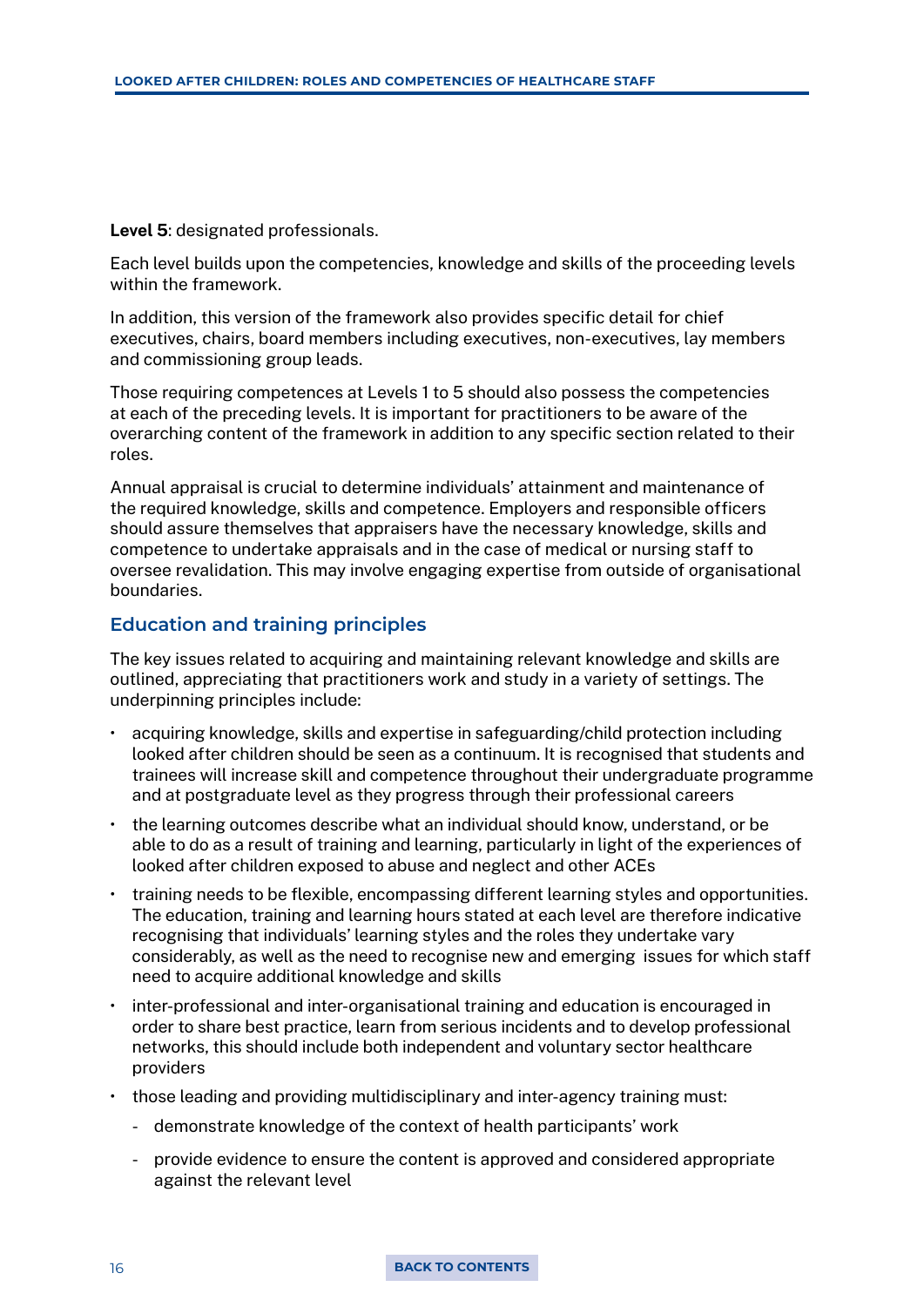- ensure that education and training is delivered by a registered healthcare worker (in partnership with other specialists as appropriate), who has qualifications and/or experience relevant to safeguarding/child protection and looked after children
- tailor training sessions to the specific roles and needs of different professional groups at each level, and where possible provided by or in conjunction with local safeguarding and looked after children's teams.
- the effectiveness of training programmes and learning opportunities should be regularly monitored. This can be done by evaluation forms, staff appraisals (encompassing a collaborative review of education, training and learning logs/ passport), e-learning tests (following training and at regular intervals), and auditing implementation, as well as staff knowledge and understanding
- education and training passports will prevent the need to repeat learning where individuals move organisations and are able to demonstrate up to date relevant competence, knowledge and skills, except where individuals have been working outside of the area of practice and the new role demands additional knowledge and skill or individuals have had a career break and are unable to do so
- all health staff should complete a mandatory session regarding child protection/ safeguarding<sup> $61$ </sup> of at least 30 minutes duration in the general staff induction programme or a specific session within six weeks of taking up post within a new organisation. This should provide key safeguarding/child protection information, including vulnerable groups such as looked after children, the different forms of child maltreatment, and appropriate action to take if there are concerns. This mandatory induction session is separate and a pre-cursor to level 1 training,  $62$  although many may choose to incorporate this within a level 1 training package
- any professional moving to a new post or a locum position must be able to demonstrate an appropriate level of safeguarding education and training $63$  for the post (individuals may use their passport as evidence of the date and level of training where deemed transferable for the post in question). They should be informed of and updated with any trust/organisation/practice/agency specific safeguarding concerns for that specific role. Those commencing a new role at a trust/organisation require mandatory safeguarding education and training and where relevant specific education and training regarding looked after children
- staff should receive refresher training every three years as a minimum<sup>64</sup> and training should be tailored to the roles of individuals. Individuals should be encouraged to maintain their education, training and learning log to capture all education, training and learning opportunities to demonstrate acquisition and up to date knowledge, skills and competencies

<sup>61</sup> As per as per the *Safeguarding children and young people: roles and competencies for health care staff* intercollegiate document.

<sup>62</sup> As per as per the *Safeguarding children and young people: roles and competencies for health care staff* intercollegiate document.

<sup>63</sup> Looked after children may be incorporated into think family or general safeguarding training.

<sup>64</sup> Refresher training should link to adult safeguarding and encompass areas such as vulnerable adults, domestic violence, learning disability, disabled children, working with families who are difficult to engage, child maltreatment and key principles of advocacy and human rights, documentation, dealing with uncertainty, and individuals' responsibility to act. The training may take a particular focus depending on the speciality and roles of participants.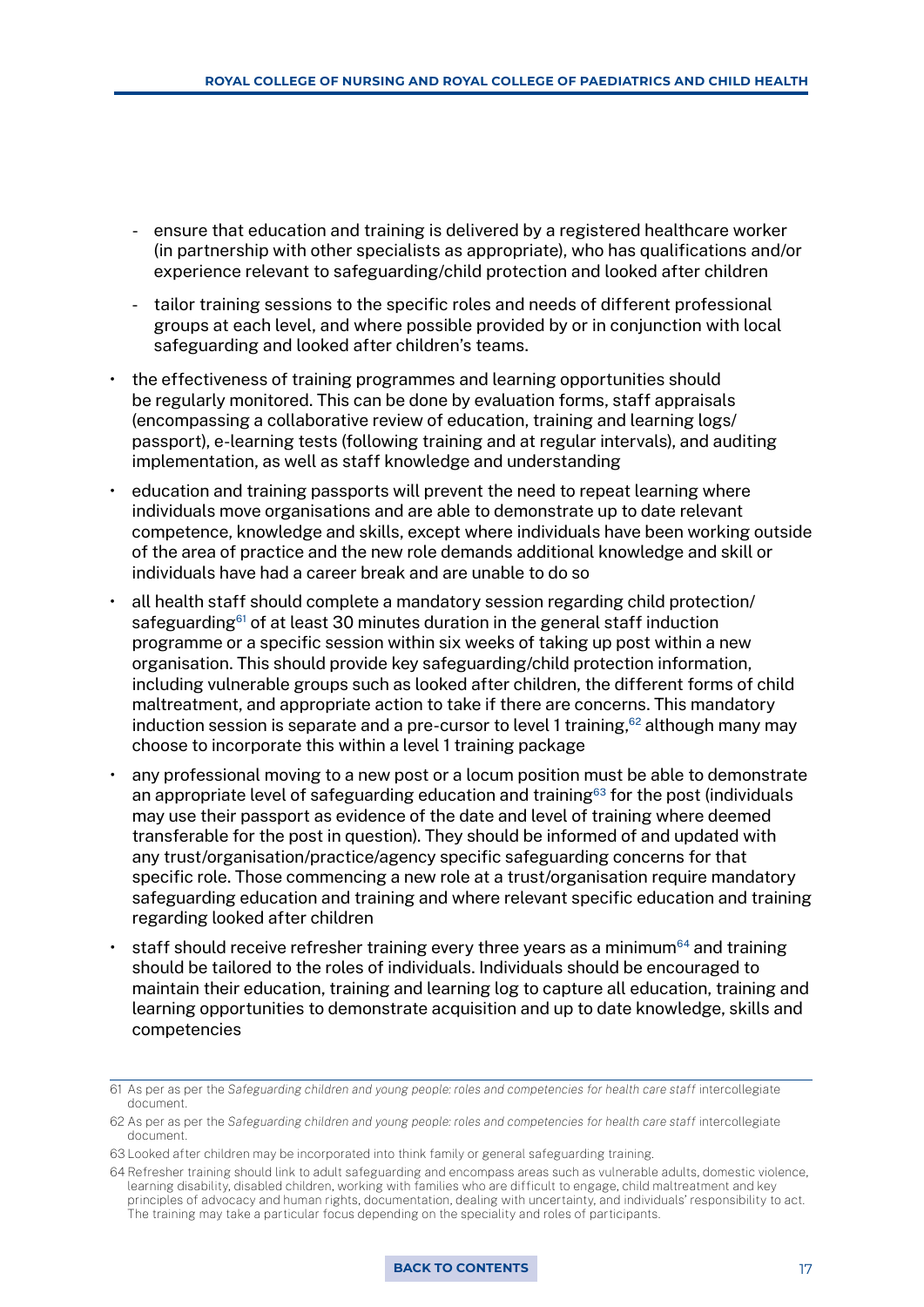- e-learning is appropriate to impart knowledge at level 1 and 2. E-learning can also be used at level 3 and above as preparation for reflective team-based learning, and contribute to appraisals and revalidation when linked to case studies and changes in practice
- while e-learning is important it should not be the only form of learning undertaken at level 3. It is expected that around 50% of indicative education, training and learning time will be of a participatory nature, interactive and involve the multi-professional team wherever possible. This includes for example formal teaching/education, conference attendance and group case discussion
- named professionals should ensure timely updates for all staff where necessary, such as where there are changes in legislation, local policies, updates from serious case reviews
- those working with looked after children and young people should take part in clinical governance including holding regular case discussions, critical event analysis, audit, adherence to national guidelines (National Service Frameworks, National Institute of Health and Care Excellence, Scottish Intercollegiate Guideline Network), analysis of complaints and other patient feedback, and systems of supervision<sup>65</sup> and/or peer review. Level of participation should be as appropriate to role. Individual clinical units/ departments should have access to feedback from looked after children and a yearly review of safeguarding/child protection cases relevant to their field of work, so as to facilitate case discussion and improvement in practice
- information about accredited training and education programmes can be found at local health websites and royal college websites and includes e-learning eg, [www.e-lfh.org.](https://www.e-lfh.org.uk/programmes/safeguarding-children/) [uk/projects/safeguarding-children](https://www.e-lfh.org.uk/programmes/safeguarding-children/) and Learning@Wales.

Within each level there is an indication of the indicative content and time needed by practitioners. $66$  Maintaining and updating knowledge and skill should be a continuous and ongoing process. Regulatory and inspection bodies such as the NMC, GMC, Health and Care Professions Council (HCPC) and CQC require evidence of completion of key refreshing and updating for revalidation and inspection purposes.<sup>67,68</sup> Ultimately employing organisations are responsible for assuring that their employees have the knowledge, skills and competence to undertake their roles, ensuring that sufficient time is afforded to employees to enable acquisition and maintenance relevant to their area of practice. Organisations therefore need to consider the commissioning and provision of the required training. Organisations can if they wish seek accreditation from a professional body for any programme of study, however they must assure themselves that any e-learning programme or externally contracted provider of safeguarding education and training explicitly states how any course or learning opportunity meets

<sup>65</sup> Supervision is a process of professional support, peer support, peer review and learning, enabling staff to develop competencies, and to assume responsibility for their own practice. The purpose of clinical governance and supervision within safeguarding practice is to strengthen the protection of children and young people by actively promoting a safe standard and excellence of practice and preventing further poor practice.

<sup>66</sup> It is anticipated that where appropriate for many practitioners, specific education and training content regarding looked after children maybe encompassed within safeguarding training but must be in enough depth to enable the practitioner to meet the knowledge, skills and competencies required for their particular role.

<sup>67</sup> [www.gmc-uk.org/doctors/revalidation.asp](https://www.gmc-uk.org/registration-and-licensing/managing-your-registration/revalidation) and [www.nmc-uk.org/Registration/Revalidation](http://revalidation.nmc.org.uk) 68 [www.cqc.org.uk/news/stories/cqc-updates-information-safeguarding-children-adults-england](https://www.cqc.org.uk/news/stories/cqc-updates-information-safeguarding-children-adults-england)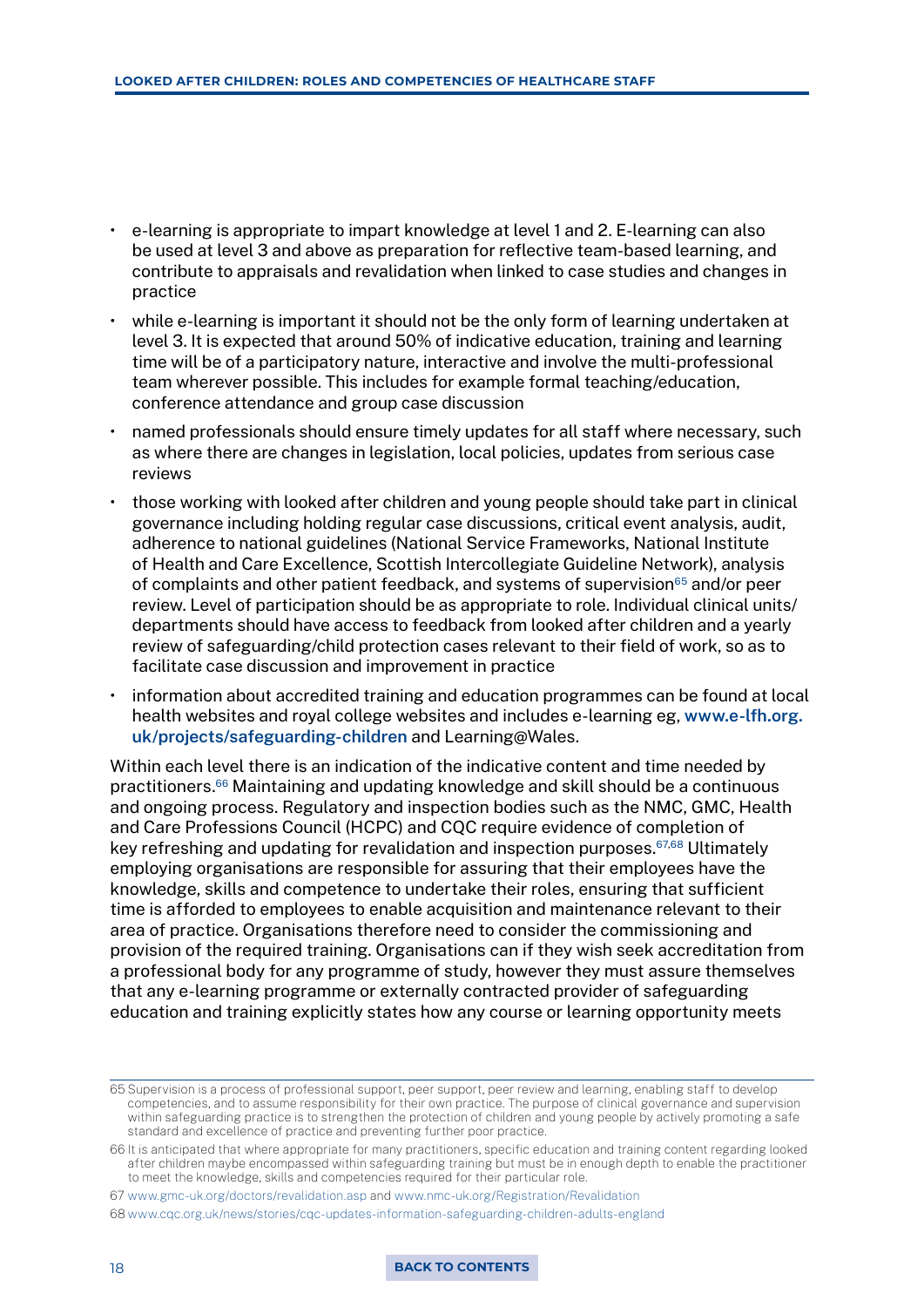<span id="page-18-0"></span>the required intercollegiate framework level. Employers must also give consideration to assessing learning and the long-term impact of education and training provided.

Individual professional bodies and Royal Colleges may provide specific additional guidance for members regarding education, training and learning content and indicative hours.

### Level 1: All staff working in healthcare services<sup>69,70</sup>

Competence at this level is about all clinical and non-clinical staff being aware of the processes and terminology relating to looked after children.

### **Staff groups**

This includes, for example, board level executives and non-executives, lay members, receptionists, $7$ <sup>1</sup> administrative, $7$ <sup>2</sup> caterers, domestics, transport, porters, community pharmacist counter staff and maintenance staff, including those non clinical staff working for independent contractors within the NHS (such as GPs, optometrists, contact lens and dispensing opticians, dentists<sup>73</sup> and pharmacists) within the NHS, as well as volunteers across healthcare settings and service provision.

### **Core competencies**

Competence at this level is about individuals having an understanding of what it means to be a looked after child or care leaver and also what it means for health professionals and their role in working together with other professionals to meet the needs of this group of vulnerable children and young people (including those that are fostered, adopted and in residential care).

### **Knowledge, skills, attitudes and values**

All staff at Level 1 should be able to demonstrate the following:

### Knowledge

- Know and understand the legal definition/term of who looked after children, young people and care leavers are.
- Awareness of impact of abuse and family disruption on looked after children, young people and care leavers.
- Awareness of adverse childhood experiences and potential range of health problems of a looked after child necessitating the potential need for longer appointments.

<sup>69</sup> This is the minimum entry level for all staff working in healthcare settings regarding the specific needs of looked after children and is encompassed within training and education to safeguard children and young people.

<sup>70</sup> As appropriate to role.

<sup>71</sup> Except for GP reception manager and GP practice manager who should be at level 2.

<sup>72</sup> In particular administrators supporting teams who work with looked after children and provide support for fostering/ adoption processes will need a greater understanding of issues related to consent, confidentiality, adoption processes and the management of clinical records of looked after children. Specific training and education will need to be provided for administrative staff to ensure additional knowledge, understanding, skills and competence required.

<sup>73</sup> Child protection and the dental team [www.cpdt.org.uk](https://bda.org/childprotection) <https://bda.org/childprotection>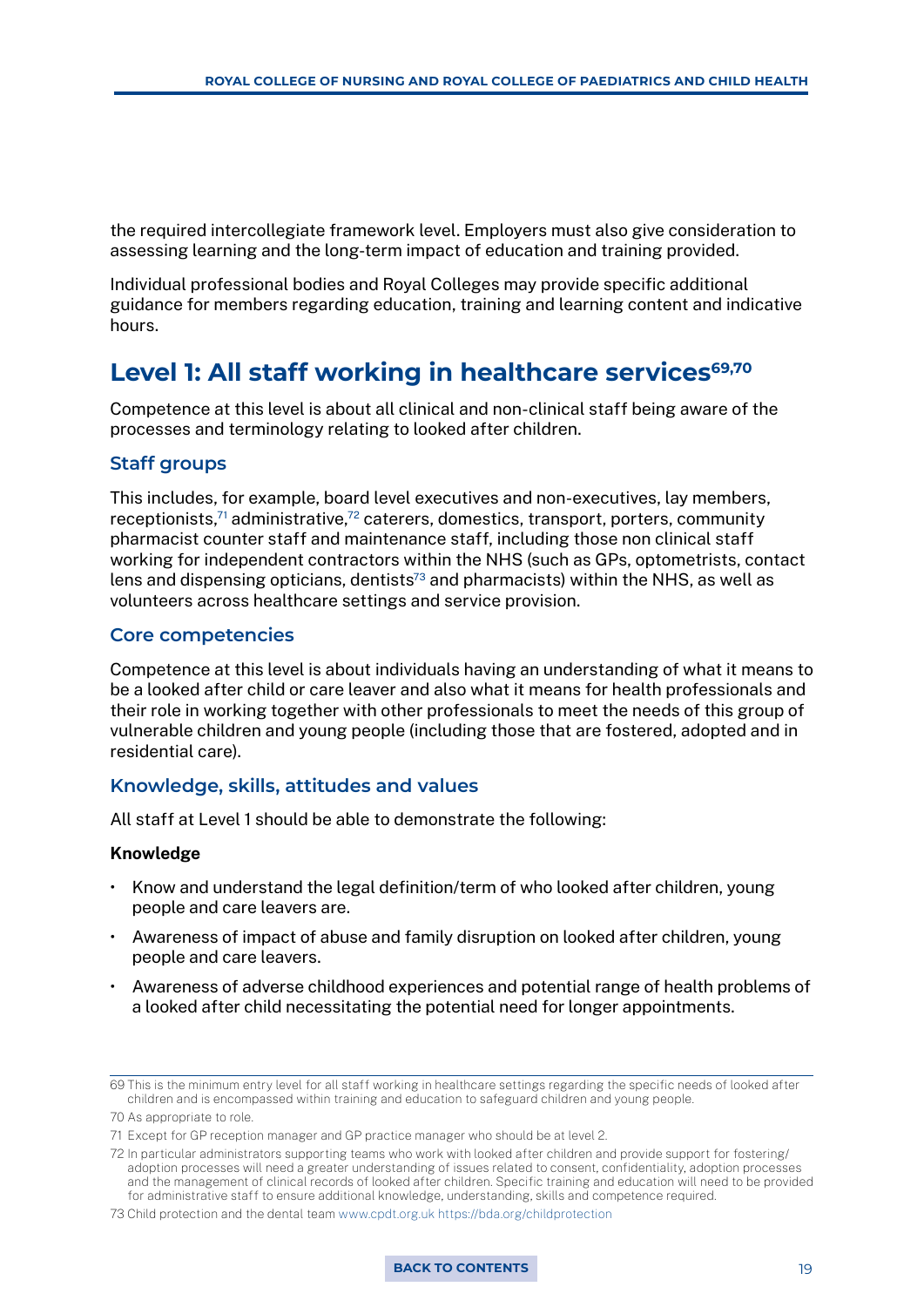- Awareness that children in care may still be vulnerable and at risk of abuse and/or neglect.
- Know what to do if there are safeguarding concerns about a looked after child, young person or care leavers including local policies and procedures around who to contact, where to obtain further advice and support, including contact details for the looked after children's team.
- Know about the importance of sharing information (including the consequences of failing to do so).
- Know what to do if they feel that their concerns are not being taken seriously or they experience any other barriers in reporting their concerns about a looked after child, young person or care leaver.
- Know the risks associated with the internet and online social networking in particular the increased vulnerability of looked after children and young people to criminal exploitation and sexual exploitation.

### Skills

• Able to seek appropriate advice and report concerns, and feel confident that they have been listened to.

### Attitudes and values

• Willingness to listen to looked after children, young people and care leavers, with respect, ensuring their dignity, and acting on issues and concerns.

### **Education and training requirement**

The knowledge and skills should be developed and encompassed as part of the safeguarding children and young people education and training programme for level 1,74 unless the individual is in a focused specialist role or a looked after children team whereby additional education and training maybe required.

### Learning outcomes

- To be able to demonstrate an awareness and understanding of looked after children, young people and care leavers.
- To be able to demonstrate an understanding of appropriate referral mechanisms and information sharing i.e. know who to contact, where to access advice and how to report.

<sup>74</sup> See *RCN Safeguarding Children and Young people: roles and competences for healthcare staff 4th Ed*. 2019. [www.rcn.org.uk/](http://www.rcn.org.uk/professional-development/publications/pub-007366) [professional-development/publications/pub-007366](http://www.rcn.org.uk/professional-development/publications/pub-007366)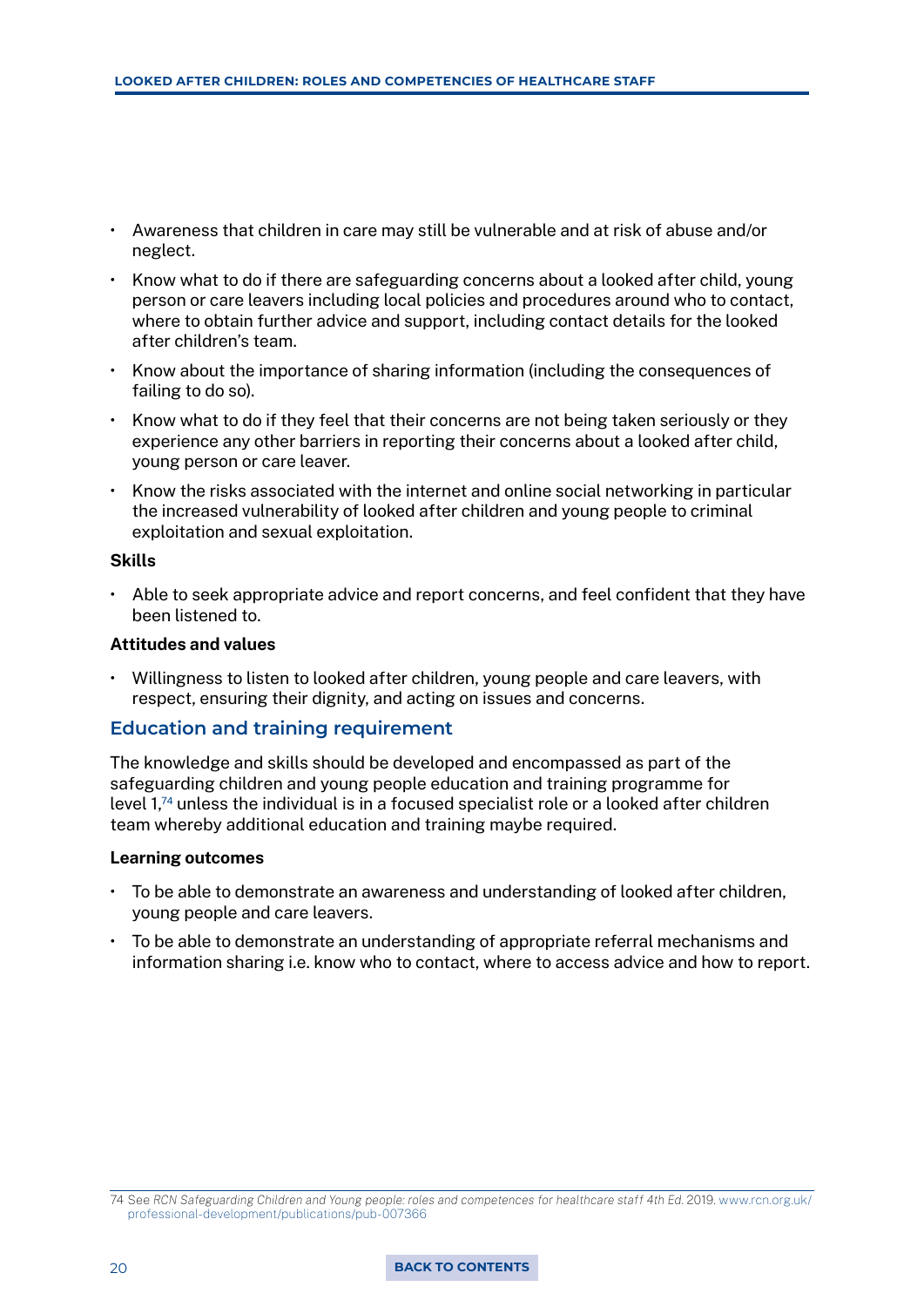### <span id="page-20-0"></span>**Level 2: All non-clinical and clinical staff who have some degree of contact with looked after children, young people/care leavers and/or parents/carers**

### Staff groups<sup>75</sup>

This includes administrators for looked after children and safeguarding teams,<sup>76</sup> GP practice safeguarding administrators,<sup>77</sup> GP reception managers, GP practice managers, clinic reception managers and receptionists, healthcare students including medical, relevant allied health professional students and nursing students, patient advocates, phlebotomists, pharmacists,<sup>78</sup> ambulance staff (paramedics require level 3),<sup>79,80</sup> dentists, 81,82 dental care professionals, 83,84 audiologists, eye clinic liaison officers, optometrists, contact lens and dispensing opticians,85 adult physicians and surgeons, anaesthetists,<sup>86</sup> radiologists, nurses working in adult acute/community services (except mental health nurses, practice nurses and nurse practitioners who require level 3), non-medical neurophysiologists, allied healthcare practitioners<sup>87</sup> and all other adult orientated secondary care healthcare professionals, including technicians and interpreters.

80 Except paramedics who are at level 3.

<sup>87</sup> Diagnostic radiographers generally will require minimum of level 2 but those involved full time or significantly in paediatric radiography or are involved in Imaging for suspected physical abuse require level 3.



<sup>75</sup> This includes all staff working with the transition agenda (0-25 years).

<sup>76</sup> In particular administrators supporting teams who work with looked after children and provide support for fostering/ adoption processes will need a greater understanding of issues related to consent, confidentiality, adoption processes and the management of clinical records of looked after children.

<sup>77 &#</sup>x27;Member of the practice administrative team who, depending on size of practice and structure, either manages or oversees, the recording and coding of safeguarding information coming in and out of the practice e.g. safeguarding/ child protection case conference reports, MARAC notifications, summarising safeguarding information in new patient records. The safeguarding administrator will work closely with the GP Practice Safeguarding Lead.'

<sup>78</sup> The minimum level that should apply to pharmacists is level 2. Those pharmacists undertaking professional care activities and services in care homes, urgent and emergency care settings, GP practices and out of hours services require level 3 competency.

<sup>79</sup> This includes staff in non-patient facing roles – ambulance communication centre staff.

<sup>81</sup> Child protection and the dental team [www.cpdt.org.uk](https://bda.org/childprotection) and <https://bda.org/childprotection>

<sup>82</sup> The majority of dentists and dental care professionals will require level 2; in larger organisations, including hospital and community based specialist services (paediatric dentistry or other relevant dental specialties such as orthodontics) the precise number of dentists and dental care professionals requiring level 3 competencies should be determined locally based on an assessment of need and risk. For further information see supplementary guidance from the British Dental Association [\(www.bda.org/safeguardingcompetencies](https://www.bda.org/safeguardingcompetencies)) and the British Society of Paediatric Dentistry [\(www.bspd.co.uk/](https://www.bspd.co.uk/Professionals/Resources/Partner-Guidelines) [Resources/Partner-Guidelines\)](https://www.bspd.co.uk/Professionals/Resources/Partner-Guidelines).

<sup>83</sup> Dental nurses, hygienists and therapists.

<sup>84</sup>Child protection and the dental team [www.cpdt.org.uk](https://bda.org/childprotection) and <https://bda.org/childprotection>

<sup>85</sup> Optical Confederation. 2017, *Guidance on safeguarding Children and Vulnerable Adults*. [https://guidance.college](https://guidance.college-optometrists.org/guidance-contents/safety-and-quality-domain/safeguarding-children-and-vulnerable-adults/)[optometrists.org/guidance-contents/safety-and-quality-domain/safeguarding-children-and-vulnerable-adults/](https://guidance.college-optometrists.org/guidance-contents/safety-and-quality-domain/safeguarding-children-and-vulnerable-adults/).

<sup>86</sup> See [www.rcoa.ac.uk/sites/default/files/documents/2020-02/GPAS-2020-10-PAEDIATRICS.pdf](https://www.rcoa.ac.uk/sites/default/files/documents/2020-02/GPAS-2020-10-PAEDIATRICS.pdf) and [www.rcoa.ac.uk/](https://www.rcoa.ac.uk/safety-standards-quality/guidance-resources/safeguarding-ethics-consent) [safeguardingplus.](https://www.rcoa.ac.uk/safety-standards-quality/guidance-resources/safeguarding-ethics-consent) The minimum level for the majority of anaesthetists (including trainees) will be level 2, with the lead paediatric anaesthetist for safeguarding/child protection requiring level 3. Some departments may, according to size and paediatric workload, require more than one anaesthetist at level 3 (core). This should be determined locally.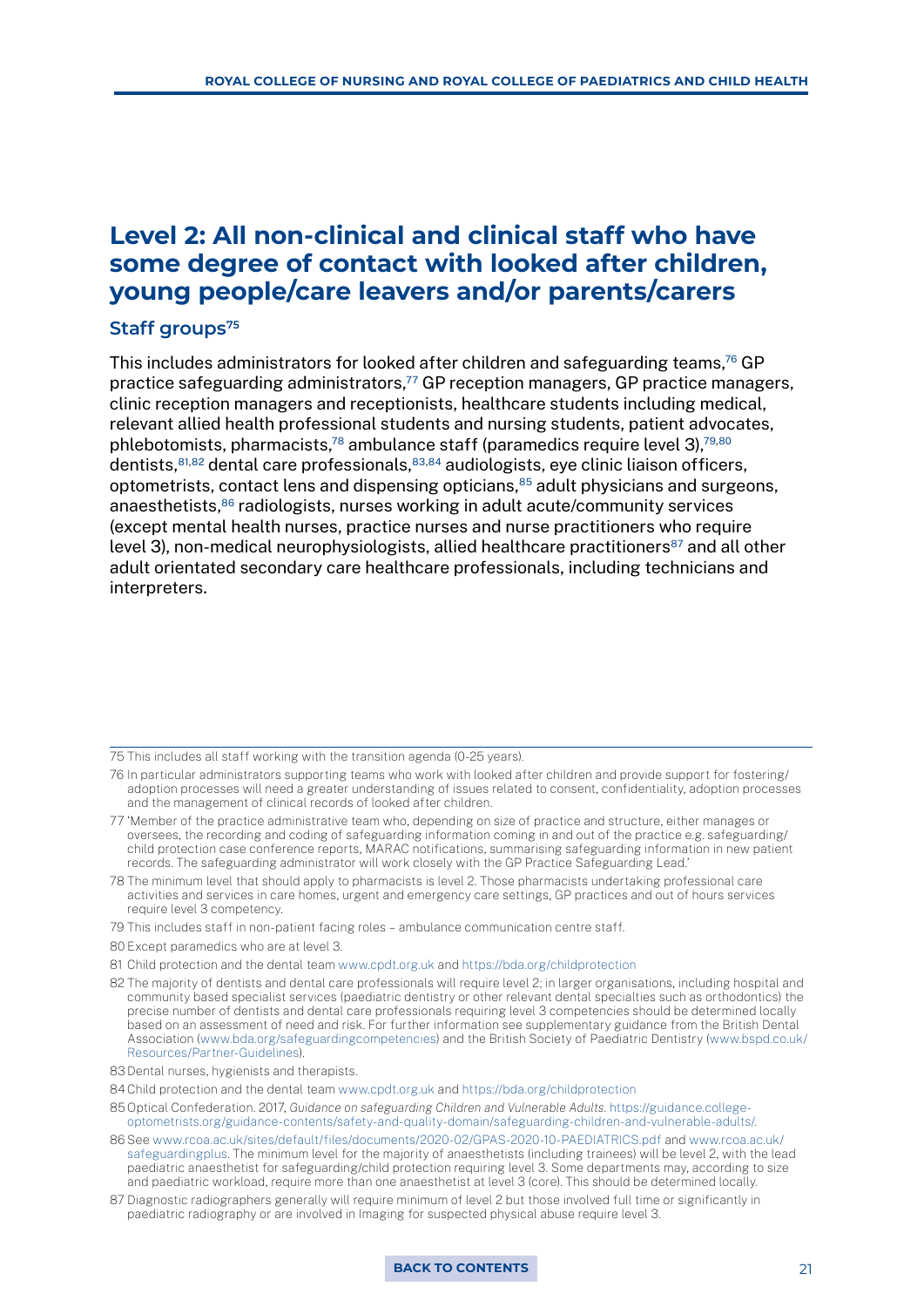### **Core competencies**

- As outlined for Level 1.
- Uses professional and/or clinical knowledge, understanding who constitutes a looked after child, young person and care leaver so as to identify any healthcare issues that may relate to previous maltreatment or life experience.
- Able to identify and refer a looked after child, young person and care leaver suspected of being an unaccompanied asylum seeking child/young person, a victim of trafficking or child sexual exploitation; criminal exploitation/county lines/gangs and radicalisation; at risk of FGM or having been a victim of FGM, at risk of exploitation by radicalisers.
- Understand the specific health needs and vulnerabilities of unaccompanied asylum seeking children.
- Acts as an effective advocate for the looked after child, young person or care leaver.
- Recognises the potential impact of previous maltreatment on the health and wellbeing of a looked after child, young person, or care leaver including possible speech, language and communication needs and that reasonable adjustments may need to be made.
- Clear about own and colleagues' roles, responsibilities, and professional boundaries, including raising concerns about the care received by the looked after child, young person or care leaver.
- As appropriate to role, able to refer to social care if a safeguarding/child protection concern identified in relation to a looked after child, young person or care leaver (aware of how to refer even if role does not encompass referrals).
- Documents safeguarding/child protection/care concerns in relation to the looked after child, young person or care leaver in order to be able to inform the relevant staff and agencies as necessary, maintains appropriate record keeping, and differentiates between fact and opinion.
- Shares appropriate and relevant information with multi-disciplinary professionals.
- Acts in accordance with key statutory and non-statutory guidance and legislation including the UN Convention on the Rights of the Child and Human Rights Act.

### **Knowledge, skills, attitudes and values**

All staff at Level 2 should have the knowledge, skills, attitudes and values outlined for Level 1 and should be able to demonstrate the following:

*Some of the following may be more relevant to those staff engaged in clinical practice*.

### Knowledge<sup>88</sup>

• Awareness that certain factors may be associated with child maltreatment, such as child disability and preterm birth, special educational needs and disability, and living with parental mental health problems, other long-term chronic conditions, drug and alcohol abuse, and domestic abuse.

<sup>88</sup> We have endeavoured to place those we consider relevant to non-clinical staff at the beginning of the section, appreciating that each service and setting will need to ascertain the knowledge and skills required as appropriate.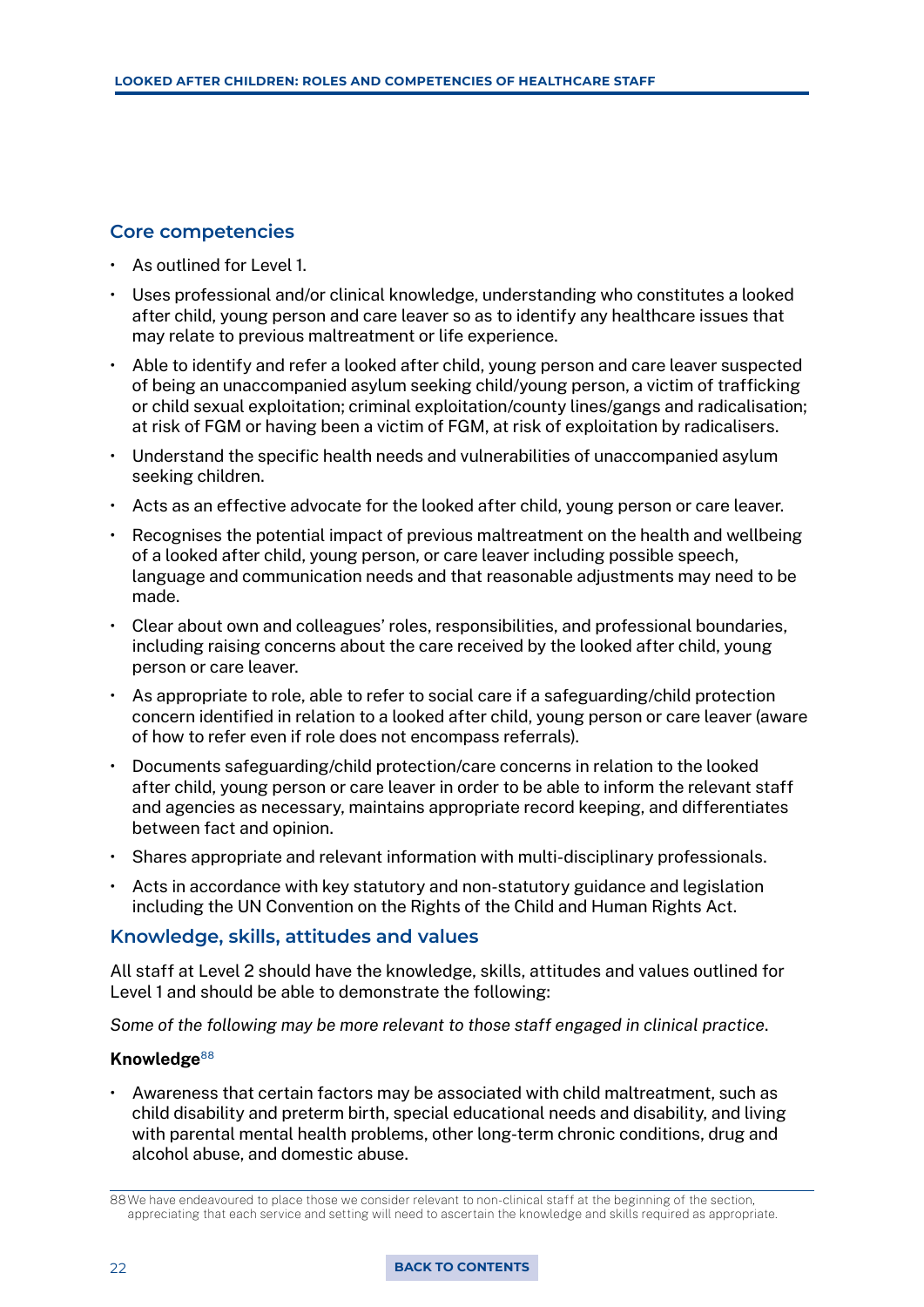- Awareness of the increased needs and vulnerability of looked after children, care leavers and youth offenders and their increased risk of further maltreatment such as child sexual exploitation, criminal exploitation/county lines/gangs/radicalisation and children who go missing.
- Awareness of confidentiality, and consent issues including parental responsibility and court orders related to looked after children and young people.
- Understand the role of the Looked After health team, how to contact them and know that children should be recorded as a Looked After Child with social worker details recorded.
- Awareness of the normal development of children and young people (if unsure of childhood development know who to contact) and the impact of previous abuse and neglect, including the short and long term impact of domestic abuse on the child's behaviour and mental health, as well as parental mental and physical health. Speech, language and communication needs could be an indication of the impact of previous abuse, particularly neglect. Impact of ACEs.
- Awareness of the legal, professional, and ethical responsibilities around information sharing, $89,90$  including the use of electronic records, information governance, GDPR,  $91$ local authority databases, directories and assessment frameworks.
- Know best practice in documentation, record keeping, and understand data protection issues in relation to information sharing<sup>92</sup> for safeguarding purposes and in order to promote the health and wellbeing of looked after children, young people and care leavers, including post-adoption.
- Understand the purpose and guidance in relation to looked after children, young people and care leavers around conducting serious case reviews/case management reviews/ significant case reviews, individual management reviews/individual agency reviews/ internal management reviews, and child death review processes.
- Know about court reports for Care, Placement and Adoption Orders (and equivalent Orders).93
- Awareness of the paramount importance of the looked after child, young person or care leavers' best interests as reflected in legislation and key statutory and non-statutory guidance (including the UN Convention on the Rights of the Child and the Human Rights Act).

<sup>89</sup> HM Government. 2018, *Guidance on Information Sharing*. [www.gov.uk/government/publications/safeguarding](https://www.gov.uk/government/publications/safeguarding-practitioners-information-sharing-advice)[practitioners-information-sharing-advice](https://www.gov.uk/government/publications/safeguarding-practitioners-information-sharing-advice)

<sup>90</sup> *Processing and storing of information in Primary Care – RCGP Safeguarding Adults at Risk of Harm toolkit.* [www.rcgp.org.uk/](https://www.rcgp.org.uk/clinical-and-research/resources/toolkits/adult-safeguarding-toolkit/section-3-practice-resources.aspx) [sarh](https://www.rcgp.org.uk/clinical-and-research/resources/toolkits/adult-safeguarding-toolkit/section-3-practice-resources.aspx)

<sup>91</sup> <http://gdpr-legislation.co.uk>

<sup>92</sup> *Processing and storing of information in Primary Care – RCGP Safeguarding Adults at Risk of Harm toolkit.* [www.rcgp.org.uk/](https://www.rcgp.org.uk/clinical-and-research/resources/toolkits/adult-safeguarding-toolkit/section-3-practice-resources.aspx) [sarh](https://www.rcgp.org.uk/clinical-and-research/resources/toolkits/adult-safeguarding-toolkit/section-3-practice-resources.aspx)

<sup>93</sup> Medical advisers compile court reports for Placement and Adoption orders.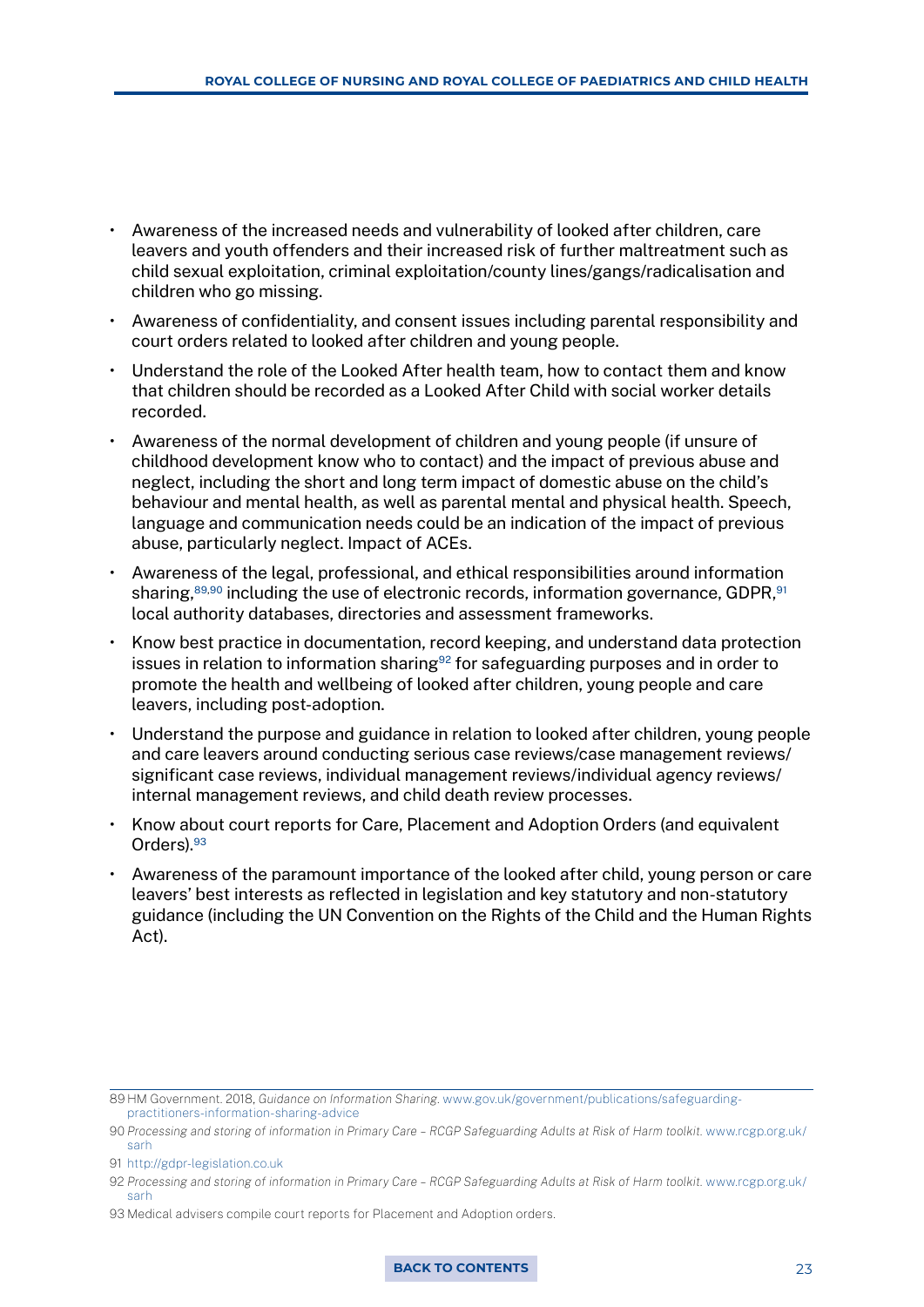### Skills<sup>94</sup>

- Able to modify approaches to meet the needs of looked after children.
- Able to identify where further support is needed, when to take action, and when to refer to managers, supervisors or other relevant professionals, including referral to social services.
- Able to document health and wellbeing/safeguarding/child protection concerns, and maintain appropriate record keeping, differentiating between fact and opinion.
- Able to share appropriate and relevant information between teams in writing, by telephone, electronically, and in person.

### Attitudes and values

• Recognises how own beliefs, culture, experience and attitudes relating to the life experiences of looked after children, young people, and care leavers might influence professional involvement in caring for this vulnerable group.

### **Education and training requirement**

The knowledge and skills should be developed and encompassed as part of the safeguarding children and young people education and training programme for level 2.95 unless the individual is in a focused specialist role or a looked after children team whereby additional education and training maybe required.

### Learning outcomes<sup>96</sup>

- To be able to demonstrate awareness of the need to alert primary care professionals (such as the child's GP), universal services (such as the child's health visitor or school nurse), local authority children's services/social services about health and wellbeing/ safeguarding concerns.
- To be able to demonstrate accurate documentation of concerns.
- To be able to document appropriate consent, legal orders/parental responsibility, who is accompanying CYP.
- To be able to demonstrate an ability to recognise and describe a significant event for the looked after child, young person or care leaver in child protection/safeguarding to the most appropriate professional or local team.

<sup>94</sup> We have endeavoured to place those we consider relevant to non-clinical staff at the beginning of the section, appreciating that each service and setting will need to ascertain the knowledge and skills required as appropriate.

<sup>95</sup> See *RCN Safeguarding Children and Young people: roles and competences for healthcare staff 4th Ed*. 2019. [www.rcn.org.uk/](http://www.rcn.org.uk/professional-development/publications/pub-007366) [professional-development/publications/pub-007366](http://www.rcn.org.uk/professional-development/publications/pub-007366)

<sup>96</sup> We have endeavoured to place those we consider relevant to non-clinical staff at the beginning of the section, appreciating that each service and setting will need to ascertain the knowledge and skills required as appropriate.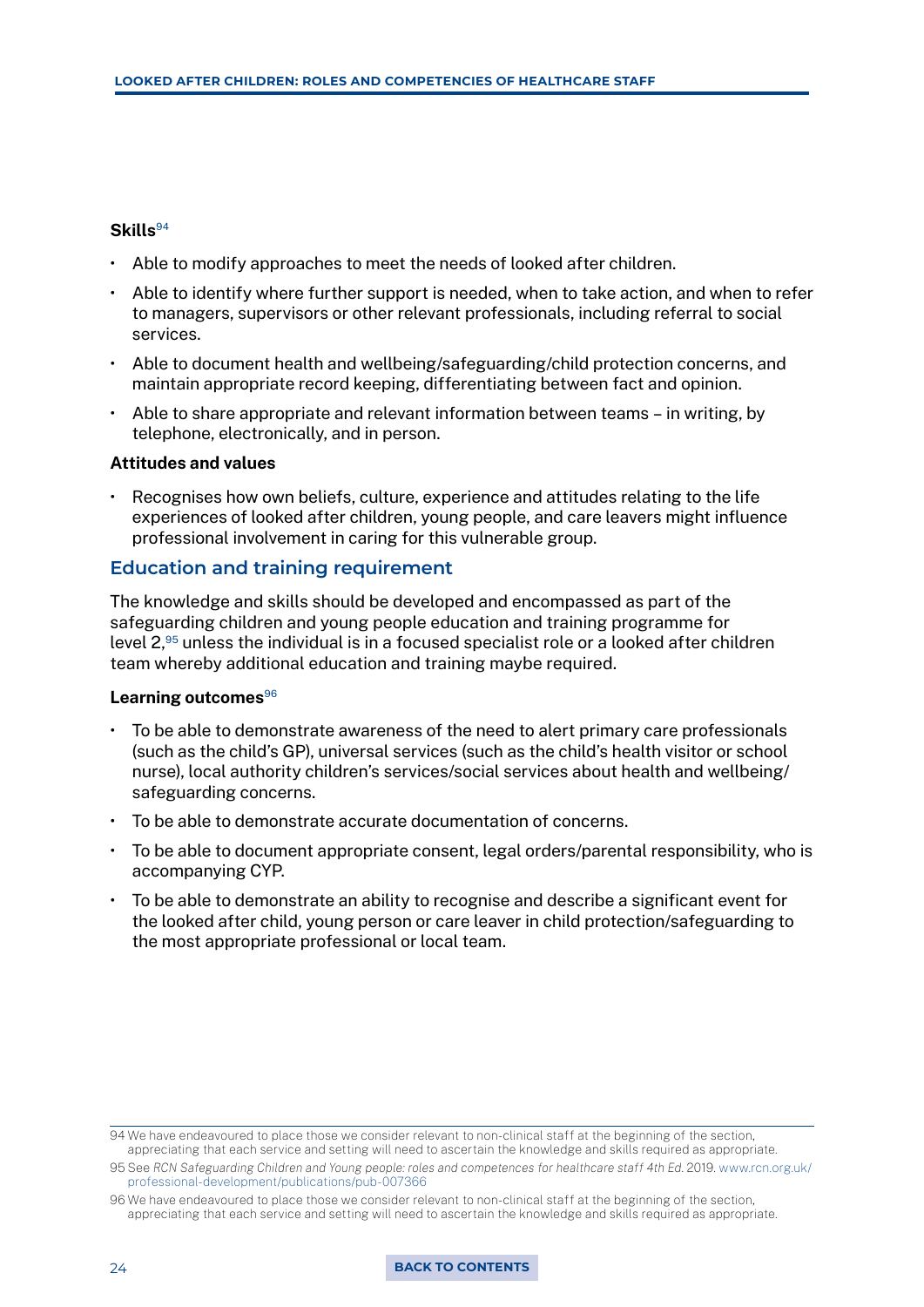### <span id="page-24-0"></span>**Level 3: All clinical staff working with children, young people and/or their parents/carers and who could potentially contribute to assessing, planning, intervening and evaluating the needs of a looked after child/young person or care leaver**

### **Staff groups**

This includes all clinical staff who may contribute regularly to addressing the health needs of a looked after child or young person. This includes:

- GPs
- practice nurses (including nurse practitioners within primary care)
- forensic physicians
- forensic nurses
- paramedics<sup>97</sup>
- urgent and unscheduled care staff<sup>98</sup>
- all mental health staff (adult $99$  and child and adolescent mental health staff)
- child psychologists
- child psychotherapists
- adult learning disability staff
- learning disability nurses (children and adult)
- specialist nurses for safeguarding
- health professionals working in substance misuse services
- youth offending team staff
- paediatric allied health professionals/allied health professionals working with children100
- special educational needs and disabilities leads
- paediatric neurophysiologists

98 This refers to medical and registered nursing staff who work in accident and emergency departments/emergency departments, urgent care centres, minor injury/illness units and walk in centres, including emergency department liaison staff.

<sup>100</sup> Includes amongst others paediatric dieticians, paediatric physiotherapists, paediatric occupational therapists, speech and language therapists, orthoptist, portage workers and other allied health professionals working with children.



<sup>97</sup> The intercollegiate framework needs to be viewed as a continuum, enabling staff to develop and acquire additional knowledge, skills and competencies throughout their career – with ambulance staff in patient facing roles crossing level 2 and 3 according to service specifications and as appropriate to the role they are undertaking. Currently some ambulance staff may be commissioned according to level 2 and others level 3. With increasing autonomy and decision making of all frontline practitioners it is acknowledged that more healthcare staff will need to acquire some of the knowledge, skills and competencies at level 3. The 2018 version of the framework therefore emphasises 'as appropriate to role' in many places for this very reason.

<sup>99</sup> All psychiatrists provide care to adults with a history of substance misuse or severe mental illness and often there are dependent children.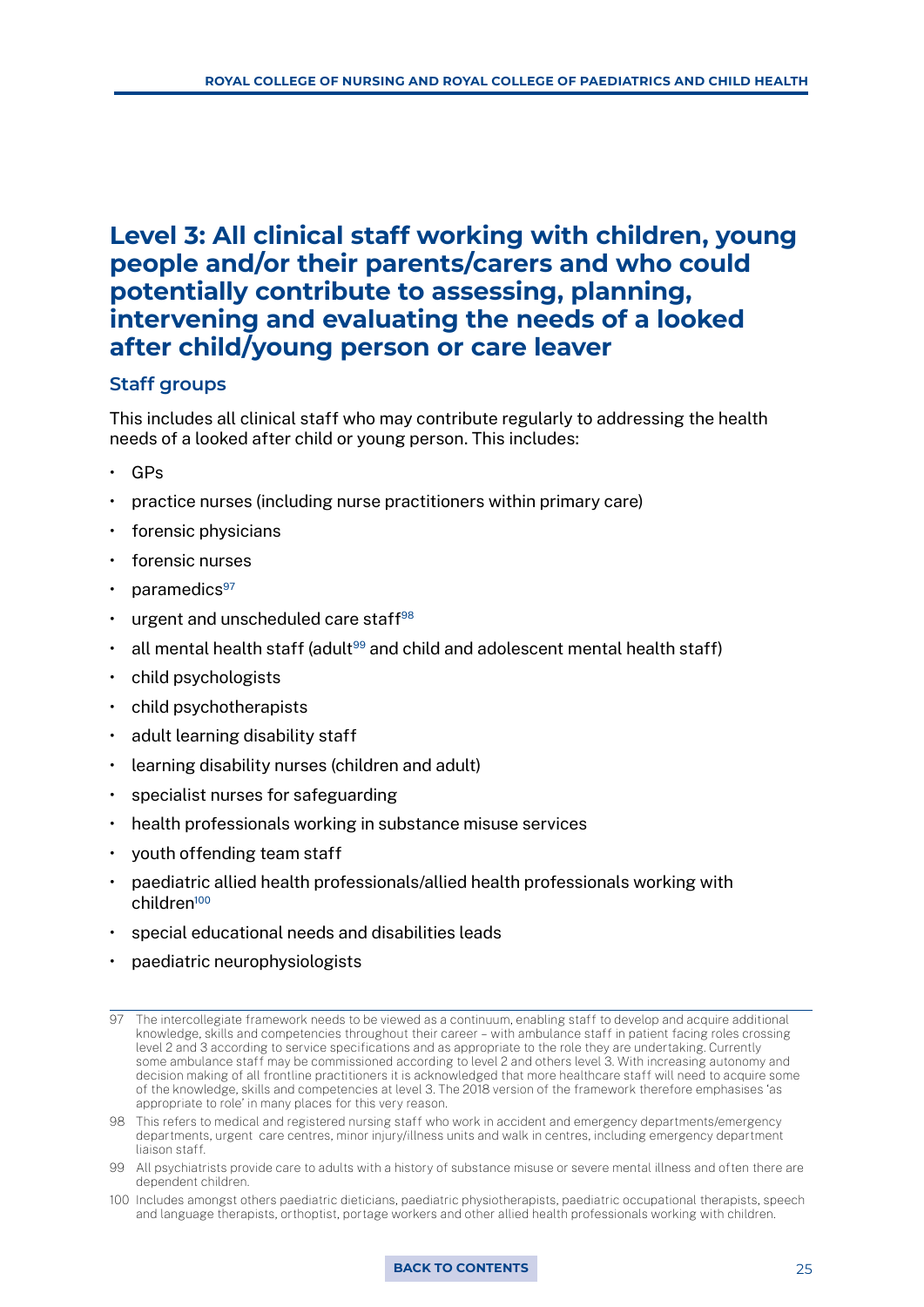- child play therapists/specialists
- sexual health staff
- school nurses including those working in independent schools
- health visitors
- family nurses (FNP)
- all children's nurses
- perinatal staff
- midwives
- obstetricians
- neonatologists
- all paediatricians
- paediatric radiologists
- diagnostic radiographers
- paediatric surgeons<sup>101</sup>
- lead paediatric anaesthetists for safeguarding/level 3 anaesthetists<sup>102</sup>
- paediatric intensivists
- physician's assistants working in any level 3 speciality
- pharmacists<sup>103</sup>
- specialist paediatric dentists<sup>104</sup>
- specialty and associate specialists (SAS) doctors working in any level 3 speciality listed above
- all doctors/health professionals working exclusively or predominantly with children and young people.105

### It is expected that doctors in training (including foundation level doctors) who have posts in these level 3-affiliated specialties/with significant children/young person contact, will also require level 3 training.

- 101 Those with a mixed caseload (adults and children) should be able to demonstrate a minimum of level 2 and be working towards attainment of level 3 core knowledge, skill and competence.
- 102 See [www.rcoa.ac.uk/sites/default/files/documents/2020-02/GPAS-2020-10-PAEDIATRICS.pdf](https://www.rcoa.ac.uk/sites/default/files/documents/2020-02/GPAS-2020-10-PAEDIATRICS.pdf) and [www.rcoa.ac.uk/](https://www.rcoa.ac.uk/safety-standards-quality/guidance-resources/safeguarding-ethics-consent) [safeguardingplus.](https://www.rcoa.ac.uk/safety-standards-quality/guidance-resources/safeguarding-ethics-consent) The minimum level for the majority of anaesthetists (including trainees) will be level 2, with the lead paediatric anaesthetist for safeguarding/child protection requiring level 3. Some departments may, according to size and paediatric workload, require more than one anaesthetist at level 3 (core). This should be determined locally..
- 103 The minimum level that should apply to pharmacists is level 2. Those pharmacists undertaking professional care activities and services in care homes, urgent and emergency care settings, travel clinics, GP practices and out of hours services require level 3 competency.
- 104 Guidance for dentistry requires a safeguarding lead for every dental practice. Child protection and the dental team: [www.cpdt.org.uk](https://bda.org/childprotection) and <https://bda.org/childprotection>. In larger organisations, including hospital and community based specialist services (paediatric dentistry or other relevant dental specialties such as orthodontics) the precise number of dentists and dental care professionals requiring level 3 competencies should be determined locally based on an assessment of need and risk. For further information see supplementary guidance from the British Dental Association and the British Society of Paediatric Dentistry [www.bspd.co.uk/Resources/Partner-Guidelines.](https://www.bspd.co.uk/Professionals/Resources/Partner-Guidelines)
- 105 Adult physicians with significant caseloads involving young people may need to also demonstrate working towards level 3.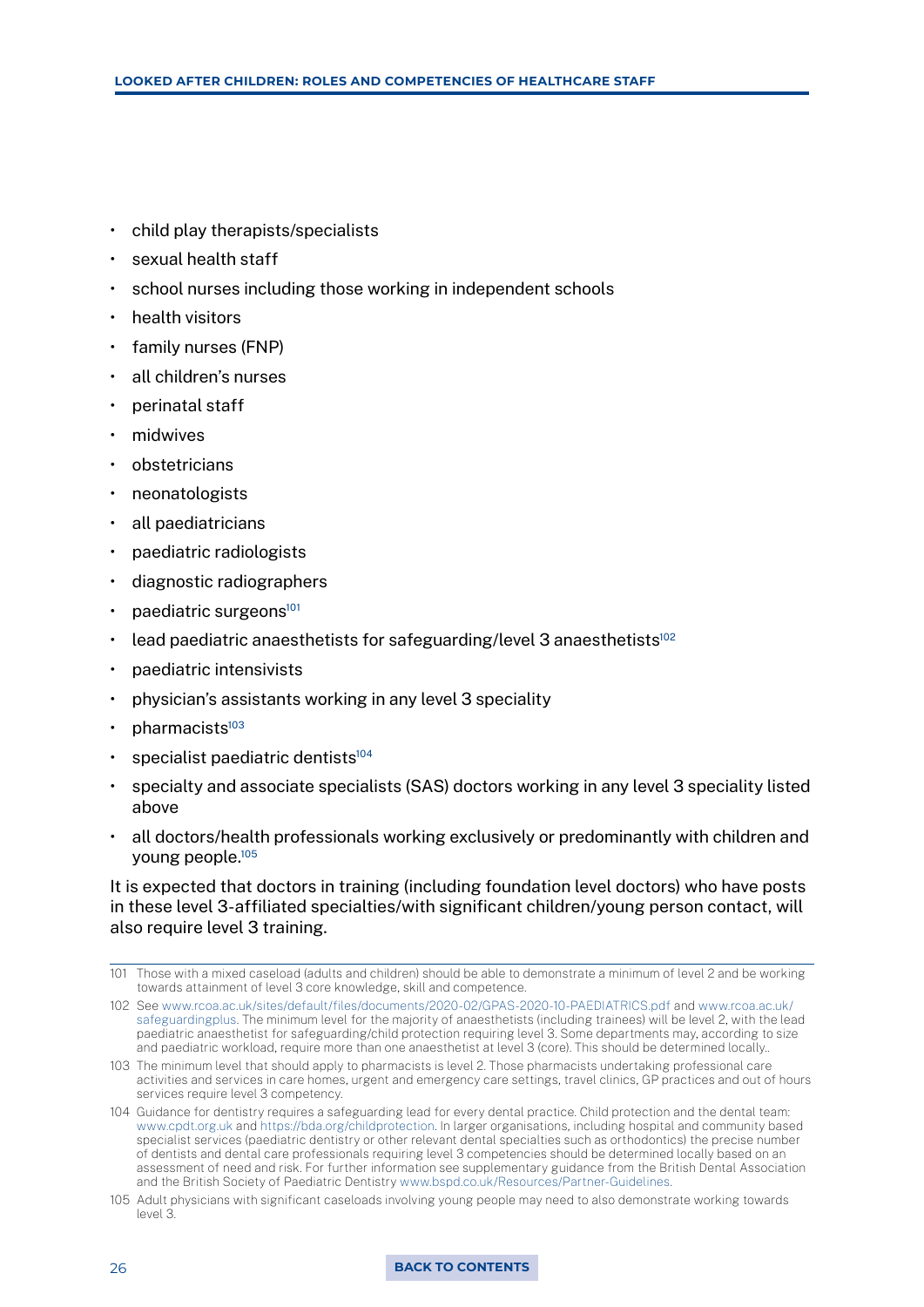### **Core competencies, knowledge and skills across all professional and staff groups at level 3**

### Core competencies

- As outlined for Level 1 and 2.
- Able to respond appropriately when working with looked after children to the impact of adverse life events, including how family health history, mental health and parental lifestyle impact on the child's health and development.
- Able to apply knowledge of the physical, developmental, emotional and mental health needs/risks for looked after children and unaccompanied asylum-seeking children and young people and offer appropriate health promotion advice as appropriate to role.
- Able to initiate interventions to improve child resilience and reduce risk of emotional harm as appropriate to role.
- Able to recognise the potential impact of a parent's/carer's physical and mental health or lifestyle on the wellbeing of a child or young person.
- Able to work in partnership with other agencies who may be involved with the child including, but not limited to, social care, education, police, probation, youth offending teams to understand the importance of this multi-agency working.
- Able to demonstrate an understanding of the interdependence between health, education and social care with regard to looked after children.
- Knows own capabilities and when to seek support from the specialist looked after children team.
- Able to share information appropriately, taking into account consent and confidentiality issues related to looked after children.
- Able to contribute to inter-agency assessments as appropriate to role, the gathering of information, using interpreters as needed and where appropriate analysis of risk.
- Able and willing to provide empathy and support for care leavers, looked after children and their carers.

### **Knowledge, skills and attitudes and values**

All staff at Level 3 should have the knowledge, skills, attitudes and values outlined for Level 1 and 2 and should be able to demonstrate the following:

### Knowledge

- Understands as appropriate to role, the impact of contextual safeguarding including ante-natal factors and adverse childhood experiences on a child's development, physical health, emotional wellbeing, cognition and behaviour and be able to respond appropriately.
- Understands the increased vulnerability of this group to substance misuse, self-harm, sexual exploitation, criminality, teenage pregnancy, exclusion from education, mental, emotional and behavioural difficulties and the use of Trauma informed approaches to promote positive outcomes for this client group.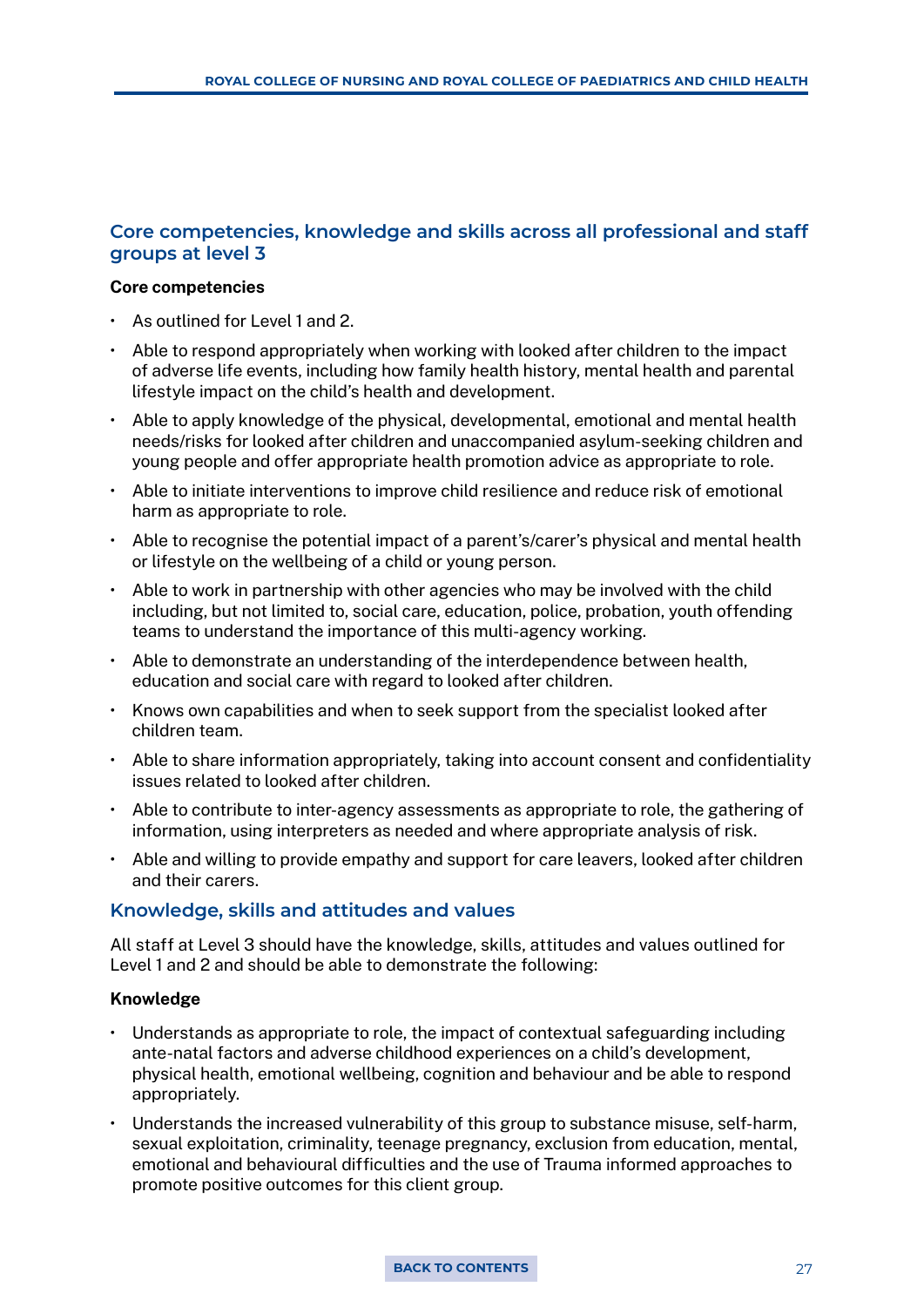- Understands issues around consent, confidentiality and the implications of data protection relevant to their own role.
- Know who to share information with and when, understanding the difference between information sharing on individual, organisational and professional level.s
- Understand the specialist role of primary carers who do not hold parental responsibility.
- Know the contact details of relevant looked after children's and care leavers' health and social care teams locally, including personal advisors for care leavers as appropriate to role.
- Understands own role within the multi-agency framework, assessment, care planning and monitoring.
- Know statutory and non-statutory health, education and social care processes and practices relevant to own role.

### Clinical knowledge

• Clinical knowledge and expertise to a level required to detect health problems with appropriate escalation and referral as required.

### Skills

- Able to conduct developmental assessments and emotional wellbeing health screening across the age range as appropriate to role.
- Able to contribute to the statutory health processes and implementation of healthcare plans, undertaking review health assessment when delegated by a lead health professional (a looked after children specialist nurse/named nurse for looked after children/paediatrician) for the area and when requested contribute via report or attendance at statutory looked after children review.
- Able to identify and advise local authorities in respect of special educational needs as appropriate to role.
- Able to communicate and engage effectively with looked after children, ensuring that they have the opportunity to participate in decisions affecting them as appropriate to their age and ability.
- Able to build positive relationships with parents/carers and be skilled in managing conflict and difficult behaviours.
- Able to act as an advocate for the child's rights and welfare.
- Able to communicate effectively and share appropriate information with multiagency colleagues and partners and promote trauma informed practice.
- Able to identify the need for further specialist support, advice, assessment and supervision in situations where the looked after child's problems require further expertise or intervention such as in relation to sexual health, emotional or mental health, developmental difficulties and/or the disabled children including understanding issues around decision making – Mental Capacity Act/Liberty Protection Safeguards and take appropriate action.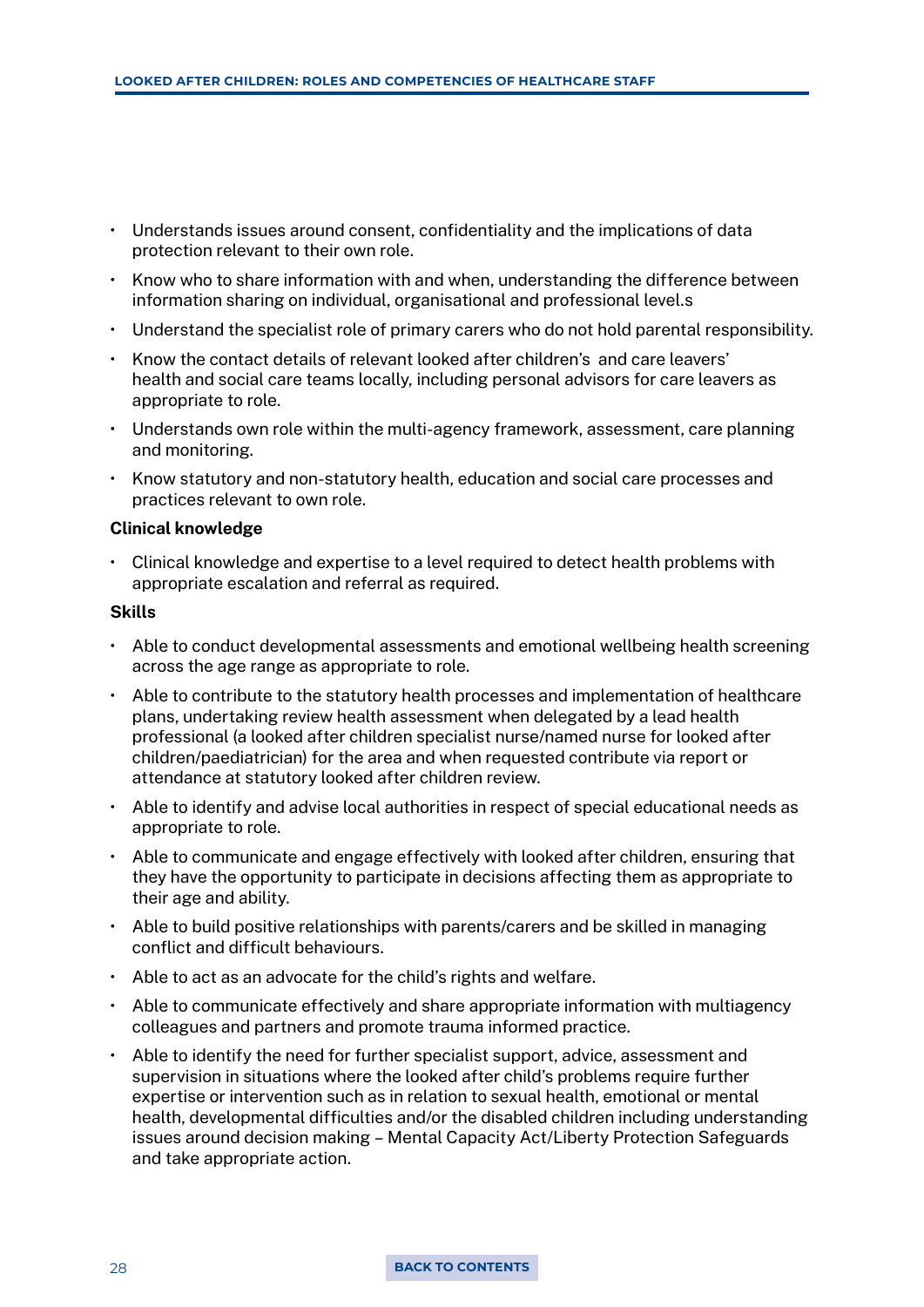### Attitudes and values

• As outlined in level 1 and 2.

### **Education and training requirements**

The knowledge and skills should be developed and encompassed as part of the safeguarding children and young people education and training programme for level  $3^{106}$  unless the individual is in a focused specialist role or a looked after children team whereby additional education and training maybe required to attain the knowledge, skills and competencies for looked after children.

It is expected that those individuals who have not yet attained the knowledge, skills and competence for level 3 should acquire these within a pre-defined timeframe as agreed with their employer/mentor/appraiser. The timeframe for this initial training should not exceed a 12-month period and will be significantly shorter for those undertaking job rotations.

The knowledge and skills should therefore be developed as part of the safeguarding education and training programme for level 3, unless the individual is in a focused specialist role or a looked after children team. Training arrangements should therefore be determined locally based on the development needs of individuals working with looked after children but should encompass programmes to increase knowledge about the effects of abuse and neglect, attachment theories, resilience building, promoting mental health and psychological wellbeing, substance abuse and sexual health.

Paediatricians should be able to demonstrate training to Level 3 Community Child Health competencies107 and GPs should demonstrate the requirements encompassed within the RCGP framework.<sup>108,109,110</sup>

### Learning outcomes

- As outlined for Level 1 and 2.
- Demonstrates knowledge of patterns and indicators of child maltreatment.
- Demonstrates understanding of appropriate information sharing in relation to child protection, children in need and looked after children.
- Demonstrates an ability to assess risk and need and instigates processes for appropriate interventions.
- Demonstrates knowledge of the role and responsibilities of each agency, as described in local policies and procedures.
- Demonstrates critical insight of personal limitations and an ability to participate in peer review.

<sup>110</sup> [www.rcn.org.uk/-/media/royal-college-of-nursing/documents/publications/2018/august/pdf-007069.pdf](http://www.rcn.org.uk/-/media/royal-college-of-nursing/documents/publications/2018/august/pdf-007069.pdf)



<sup>106</sup> See *RCN Safeguarding Children and Young people: roles and competences for healthcare staff 4th Ed*. 2019. [www.rcn.org.](http://www.rcn.org.uk/professional-development/publications/pub-007366) [uk/professional-development/publications/pub-007366](http://www.rcn.org.uk/professional-development/publications/pub-007366)

<sup>107</sup> General Medical Council. *Community child health curriculum*. [www.gmc-uk.org/education/25364.asp](https://www.gmc-uk.org/education/standards-guidance-and-curricula/curricula/community-child-health-curriculum)

<sup>108</sup> Knowledge of child development and child health as described in RCGP curriculum statement [www.rcgp.org.uk/gp](https://www.rcgp.org.uk/gp-training-and-exams)[training-and-exams;](https://www.rcgp.org.uk/gp-training-and-exams) Knowledge of safeguarding and child protection to level 3 and level 2 of Community Child Health competences in Child Public Health, Behavioural Paediatrics and Safeguarding.

<sup>109</sup> [www.rcn.org.uk/-/media/royal-college-of-nursing/documents/publications/2019/january/007-366.pdf](http://www.rcn.org.uk/-/media/royal-college-of-nursing/documents/publications/2019/january/007-366.pdf)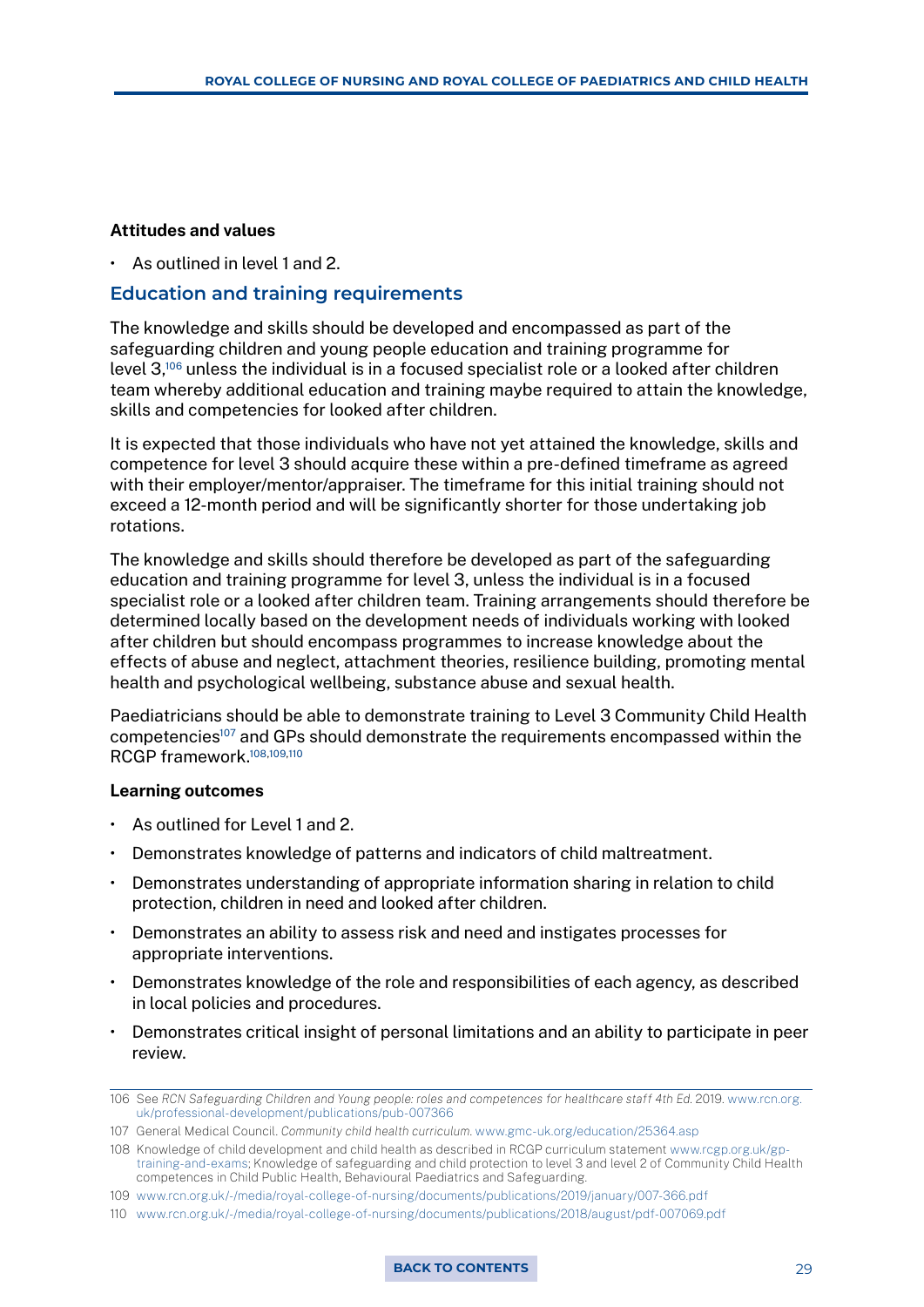### **Additional knowledge, skills and competencies required for specific roles at level 3**

There are specialist specific requirements for the following roles:

- paediatric trainees undertaking statutory health assessments
- consultant paediatricians
- named safeguarding professionals (doctor, nurse, GP, midwife)
- GPs undertaking adult health reports for potential foster carers and prospective adopters.

The additional requirements for those paediatric trainees undertaking statutory health assessments include awareness of competence, consent, adverse childhood experiences and clinical skills in keeping with level 4 acknowledging that they will be supervised.

Consultant paediatricians looking after children in care need to be more mindful of level 1 and level 2 and additional adverse childhood experiences, consent and liaison as they may be asked to contribute to looked after children reviews and reports including for Court. In addition, requirements include awareness of additional needs of care leavers and children and young people in care with longer appointments, support with compliance/attendance and contextual safeguarding.

Named safeguarding professionals (doctor, nurse for children and adults), GPs, and midwives require awareness of the impact of health conditions which may affect parenting ability, as well as implications for children and their long-term placement.

GPs may be asked to contribute to looked after children reviews and reports including for Court. In addition, requirements include awareness of additional needs of care leavers and CYP in care with longer appointments, compliance/attendance and contextual safeguarding.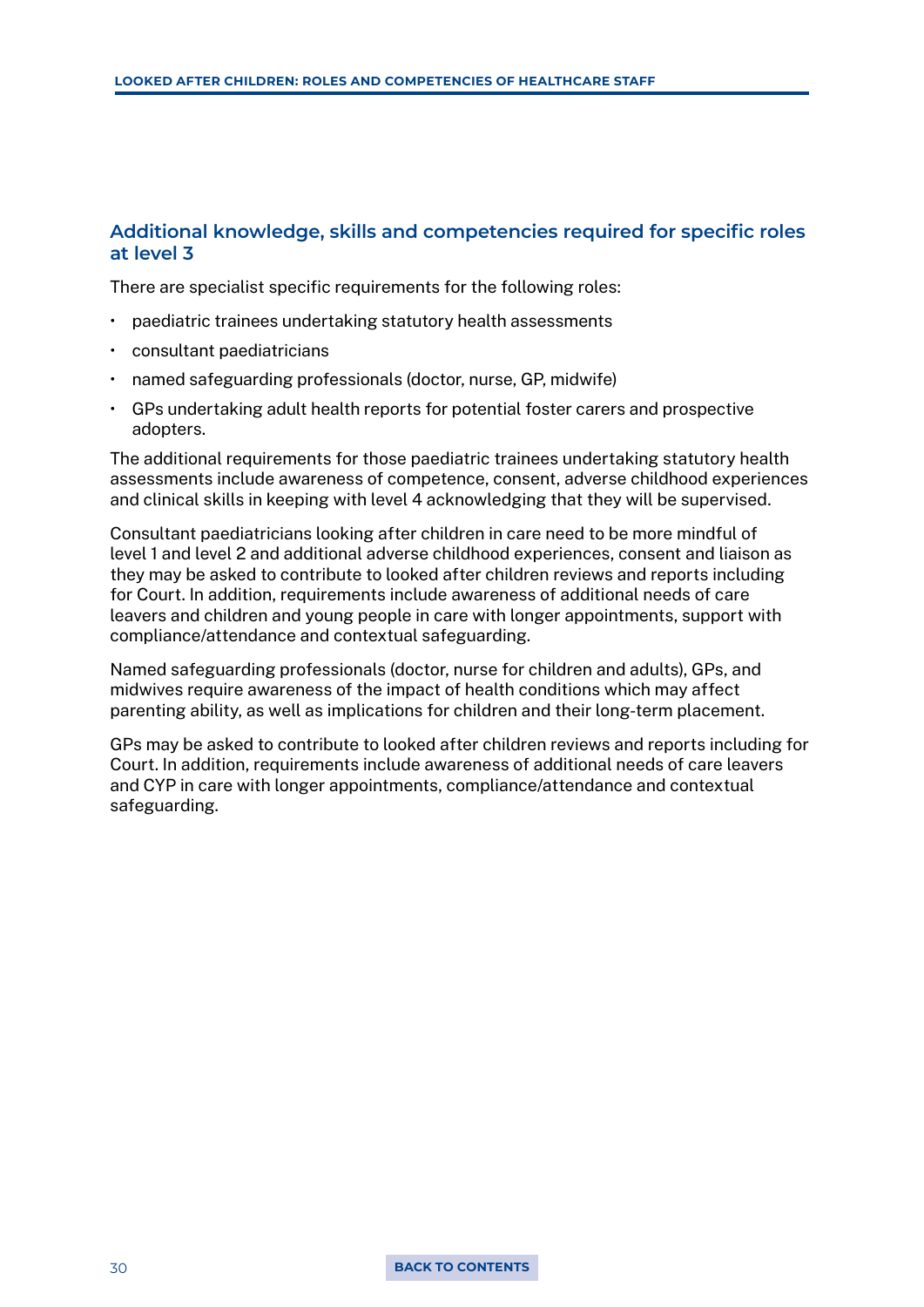### <span id="page-30-0"></span>**Level 4: Specialist medical, nursing and health professionals for looked after children, including named professionals and medical advisors for fostering and adoption<sup>111,112</sup>**

### **Staff groups**

All health professionals who have responsibility for working specifically with looked after children, either full time or as a specifically defined part of another role. For example, this includes specialist nurses for looked after children,<sup>113</sup> specialist child psychologists, specialist child psychiatrists, named nurses and doctors for looked after children, GPs with a defined role,<sup>114</sup> health professionals undertaking Initial Health assessments, including named professionals and medical advisers for adoption and fostering agencies.

### **Core competencies**

- As outlined for Level 1, 2 and 3.
- Able to undertake statutory looked after children/adoption health assessments,115 including those with complex healthcare needs.<sup>116</sup>
- Able to review all health needs including a physical examination and formulate appropriate health management plans including for new conditions, and onward referrals and assessment.
- Able to recognise needs based on the history and assessment of a child/young person and to initiate appropriate health interventions and communicate effectively the complex interplay of factors for a child with multi-agency colleagues.
- Able to analyse holistic health chronologies and provide a written comprehensive report detailing the implications of the information for the child's current and future health and wellbeing.
- Able to formulate a meaningful individual, SMART healthcare plan/adoption report and monitor its implementation.

<sup>116</sup> For example physical, psychological, behavioural and emotional assessments related to disability, attachment disorders and unaccompanied asylum seeking children and inter-country adoptions.



<sup>111</sup> Includes those with specific roles such as Named Looked After Children's Nurses, Named Looked After Children's Doctors, lead Looked After Children health professionals, specialist nurses for Looked After Children.

<sup>112</sup> See [Appendix 1](#page-54-0), [Appendix 2](#page-58-0) and [Appendix 3.](#page-62-0)

<sup>113</sup> The specialist nurse role may provide specific duties for example to residential homes, secure children's homes as well as foster carers.

<sup>114</sup> GPs who provide specialist services such as Looked After Children health assessments or child adoption medicals should be Level 4.

<sup>115</sup> In Wales, both Initial Health Assessments and Review Health Assessments may be undertaken by a Registered Medical Practitioner or Registered Nurse or Midwife. (Care Planning, Placement and Case Review (Wales) Regulations 2015 [www.legislation.gov.uk/wsi/2015/1818/made\)](https://www.legislation.gov.uk/wsi/2015/1818/made). In Scotland legislation initial health assessments can be undertaken by a registered medical practitioner or registered nurse. The regulations in England have not yet been amended to enable Advanced Nurse Practitioners to undertake initial health assessments. At the current time all initial health assessments must be undertaken by a medical practitioner in England. If relevant regulations in England are amended it is expected that initial health assessments must be undertaken by a medical practitioner or an advanced paediatric nurse practitioner with the equivalent knowledge, skills and competencies.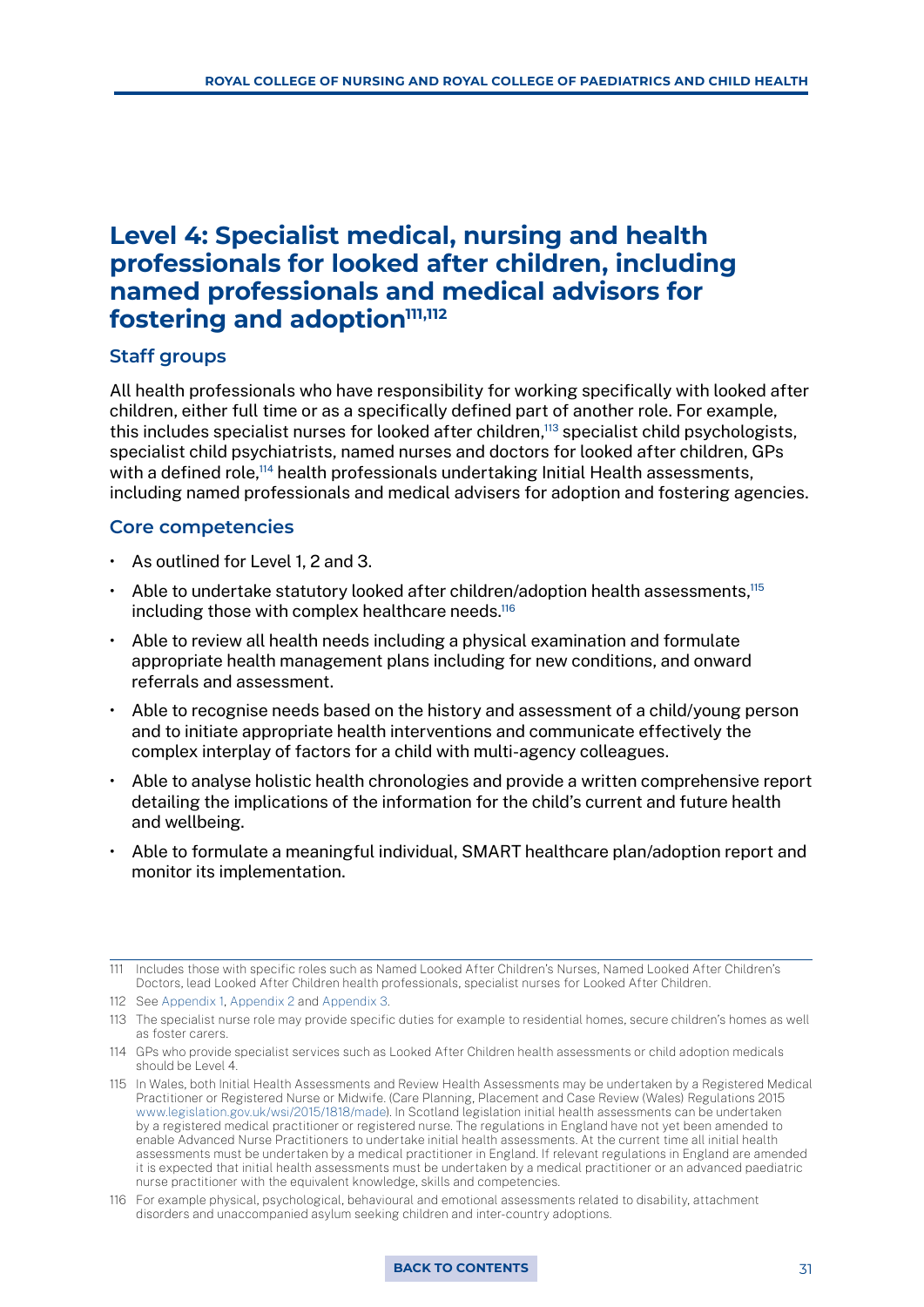- Able to identify the need for assessment of and support the management of attachment disorder, special educational and disability needs and emotional trauma
- Able to initiate interventions to improve child resilience and reduce risk of emotional harm.
- Able to act as a key conduit and contact point between the child or young person and their carer, where they have difficulties accessing health services.
- Able to demonstrate the ability to work with carers/residential units and families
- Able to work with child mental health services to provide support and interventions to meet the needs of looked after children.
- Able to advise other agencies regarding the health management of individual looked after children.<sup>117</sup>
- Able to interpret and communicate on a broad range of health information in a social and education context.<sup>118</sup>
- Able to contribute to court reports for Care, Placement and Adoption Orders (and equivalent Orders).<sup>119</sup>
- Able to confidently manage, provide or ensure supervision is provided from a health perspective for looked after children where safeguarding issues arise within the care system.
- Able to act as a resource and source of support for those working at Level 3 and/ or supervise staff working with looked after children.
- Able to contribute to multi-agency meetings or reviews.
- Able to interpret regional, national and local policy documents/reports and their implications for looked after children's health and service provision.
- Able to work creatively with other specialist areas to deliver high quality services specific to the needs of looked after children.
- Able to identify and lead on relevant audits of service provision, including multiagency audits in conjunction with others.
- Able to work with multiagency colleagues to support young people leaving care, providing support to access specialist advice on contraception and sexual health, promoting physical and mental health, enabling access to primary care services and facilitating seamless transfer of care leavers with complex needs, including those with disabilities to seamlessly transfer to adult services.<sup>120</sup>

<sup>117</sup> Department for Education. *Statutory guidance SEND code of practice: 0 to 25 years*. 2014 [www.gov.uk/government/](https://www.gov.uk/government/publications/send-code-of-practice-0-to-25) [publications/send-code-of-practice-0-to-25](https://www.gov.uk/government/publications/send-code-of-practice-0-to-25)

<sup>118</sup> For example, this may include provision of advice on prospective carers to an adoption/fostering panel, advice to social worker on impact of living arrangements on health conditions.

<sup>119</sup> Medical advisers compile court reports for Placement and Adoption orders

<sup>120</sup> Department of Health, Department for Education. *Statutory guidance for local authorities, clinical commissioning groups*  and NHS England 2015. Promoting the health and welfare of looked-after children. [www.gov.uk/government/publications/](https://www.gov.uk/government/publications/promoting-the-health-and-wellbeing-of-looked-after-children--2) [promoting-the-health-and-wellbeing-of-looked-after-children--2](https://www.gov.uk/government/publications/promoting-the-health-and-wellbeing-of-looked-after-children--2)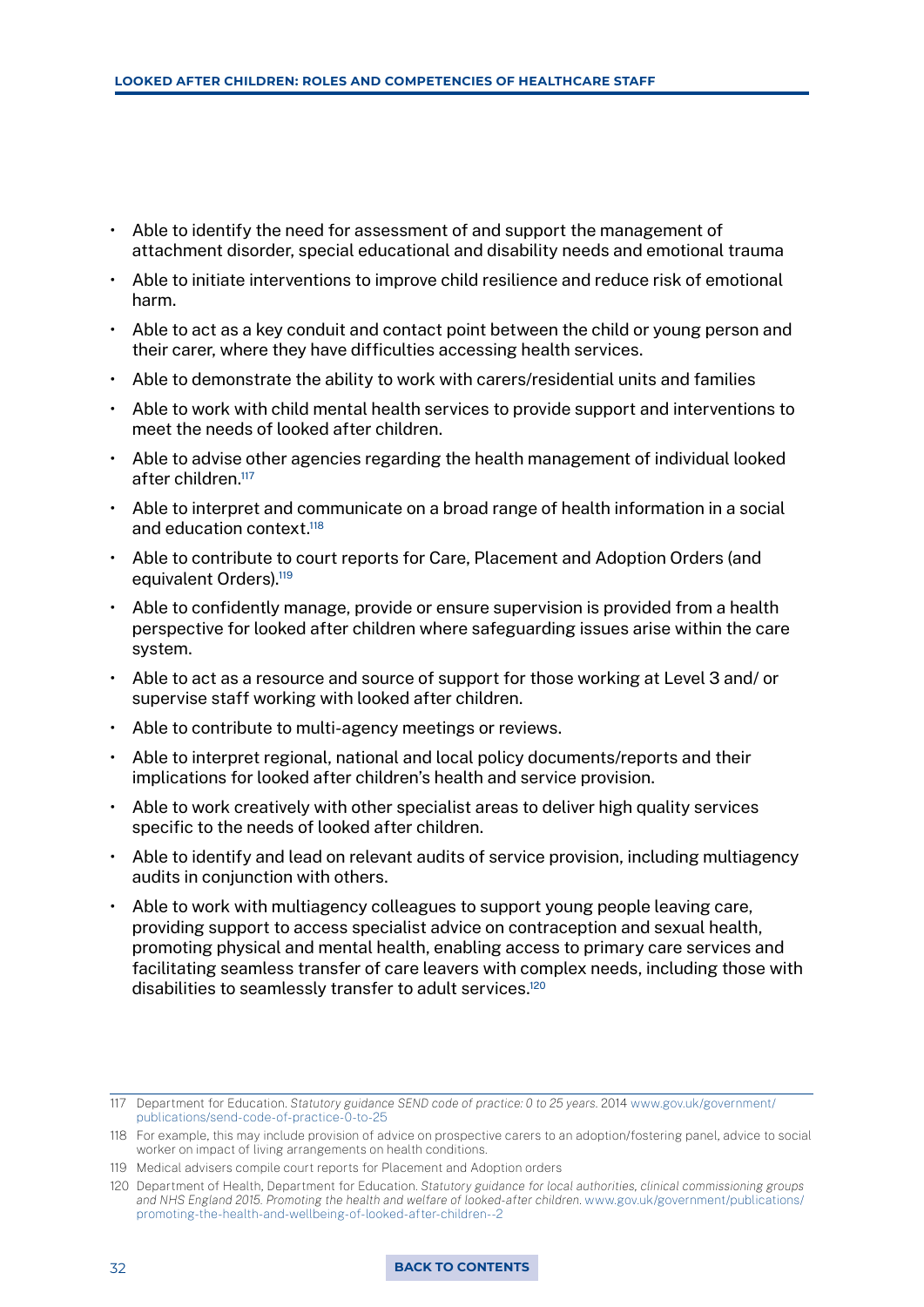### **Medical advisor (MA) for adoption**

The medical adviser will act in the best interests of the child or young person by providing a high-quality service to meet their needs, to enable them to achieve lifelong optimum health and well-being. The adoption service encompasses close multi-agency working, which is essential to effective delivery. There are statutory requirements that determine aspects of the role, specified by legislation in the adoption agency regulations (AAR) and accompanying guidance in the four UK nations. (Adoption Agencies (Scotland) Regulations 2009;121 Adoption Agencies (England) Regulations 2005;122 Adoption Agencies (Wales) Regulations 2005;<sup>123</sup> Adoption Agencies (Northern Ireland) Regulations 1989124).

The medical advisor for adoption must be a registered medical practitioner (as specified clearly in the adoption regulations). Usually they will be a senior paediatrician with appropriate knowledge and training in Looked after children and young people. There should be adequate time for the clinical, operational, and strategic elements of the role. Ideally, they should be undertaking medical assessments (IHAs) and working within the looked after children team.

There are some circumstances where medical advisers are only responsible for the element of the role which pertains to the assessment and approval of prospective carers and are not involved in the preparation of the child adoption medical report or matching decisions. The medical advisor in these circumstances must be a registered medical practitioner. They must have training in, and an understanding of the health needs and complexities of looked after children and young people.

The medical advisor will incorporate a child centred, strength-based approach and should be:

- able to provide an adoption medical report referring to all previous health assessments, analysing past medical health and commenting on future implications to the child. The requirements for the minimum information to be provided are listed in the adoption agency regulations (England AAR Schedule 1 part2, Wales AAR part2 reg15, N. Ireland Schedule 1 Part2)
- able to present health information in a way that can be understood by a layperson and provide advice to inform adoption support plans
- able to provide a written report to the agency on the health of prospective adopters, analysing impact on child's health and wellbeing, and impact on parenting capacity of applicants
- able to support adoption (permanence) panel by reviewing all medical reports (adults and children) on the panel agenda, identifying any issues that require specific advice and facilitating discussion at panel (Adoption Statutory Guidance England (DfE 2013)  $p67^{125}$ . NB. Attendance at adoption panel is per the adoption regulations and guidance for the country where agency is situated (Regulation 3(1) (b) of the Adoption

<sup>125</sup> [www.gov.uk/government/publications/adoption-statutory-guidance-2013](https://www.gov.uk/government/publications/adoption-statutory-guidance-2013)



<sup>121</sup> [www.legislation.gov.uk/ssi/2009/154/contents/made](https://www.legislation.gov.uk/ssi/2009/154/contents/made)

<sup>122</sup> [www.legislation.gov.uk/uksi/2005/389/contents/made](https://www.legislation.gov.uk/uksi/2005/389/contents/made)

<sup>123</sup> [www.legislation.gov.uk/wsi/2005/1313/contents/made](https://www.legislation.gov.uk/wsi/2005/1313/contents/made)

<sup>124</sup> [www.legislation.gov.uk/nisr/1989/253/contents/made](https://www.legislation.gov.uk/nisr/1989/253/contents/made)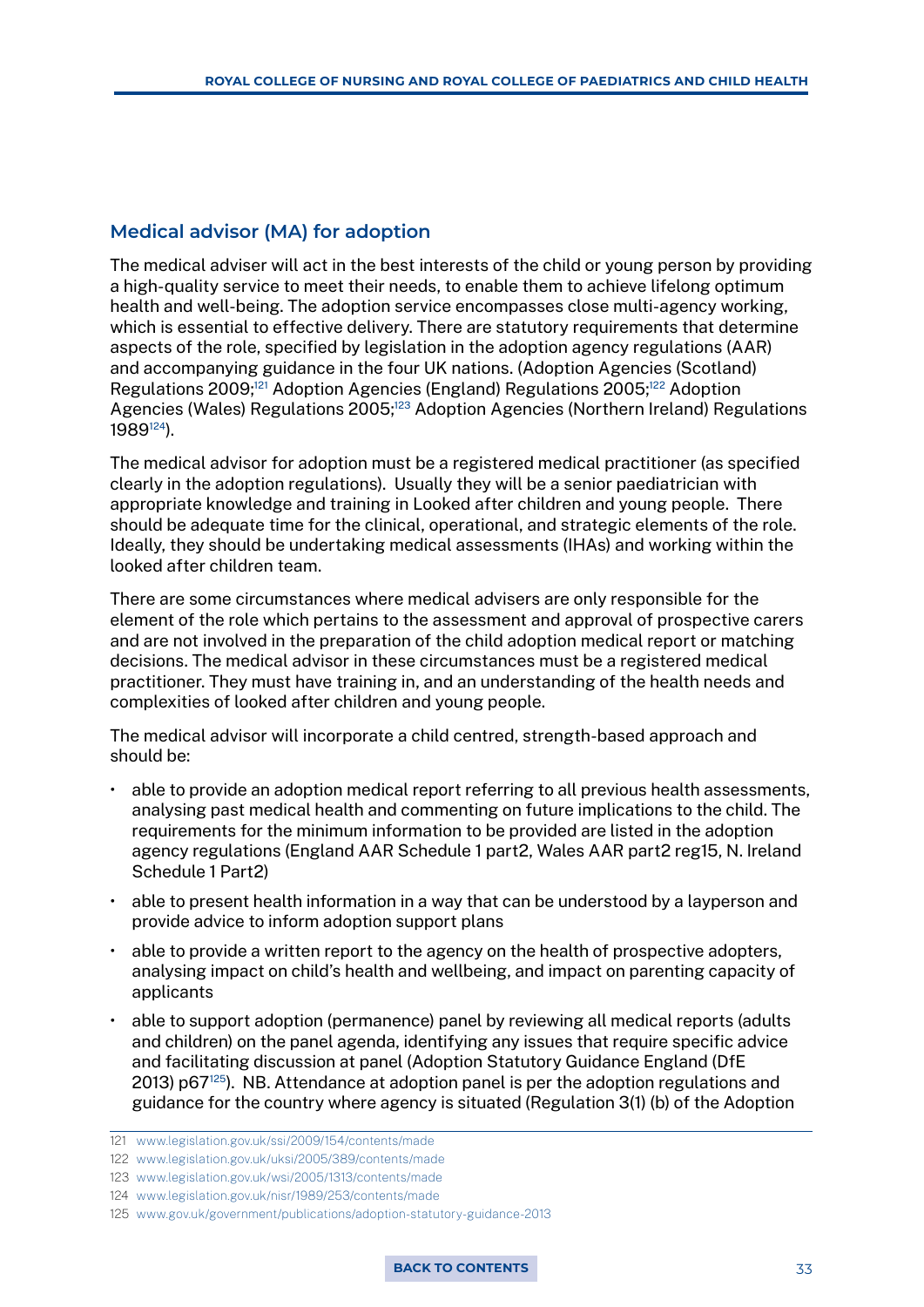Agencies and Independent Review of Determinations (Amendment) Regulations 2011<sup>126</sup> requires an agency in England to include on its panel central list the medical adviser to the adoption agency (or at least one if more than one medical adviser is appointed). Members from the central list will form an adoption panel. In Northern Ireland and Wales, the medical adviser is required to be a full panel member (Adoption Agencies Regulations (Northern Ireland) 1989;<sup>127</sup> Adoption Agencies (Wales) Regulations 2005<sup>128</sup>). Guidance on the Looked After Children (Scotland) Regulations 2009<sup>129</sup> and the Adoption and Children (Scotland) Act 2007 (2011)<sup>130</sup> states the Medical Advisor has a specified role on panel and the agency will decide if the Medical Advisor is a full voting member of panel)

- able to meet with prospective adopters and share information in a way they will understand; keeping appropriate records
- offer support and training to professionals involved in adoption process; service design and policy/process development
- able to contribute to identification of adoption support needs/services.

### **Knowledge, skills, attitudes and values**

All staff at Level 4 should have the knowledge, skills, attitudes and values outlined for Level 1, 2 and 3 and should be able to demonstrate the following:

### Knowledge

- Understand how birth family health history, mental health and parental lifestyle choices impact on the child's health and development.
- Understand how a child's primary carers (birth parent/foster carer/adopter) health and lifestyle issues impact on children and young people.
- Know and understand normal and disordered attachment of babies and the lifelong impact of disordered attachment, including the long-term implications of becoming looked after.
- Know about common psychological and emotional disorders, as well as intellectual disability prevalent in looked after children and young people.
- Know about the needs of specific groups such as children with disability, those with special educational needs, unaccompanied asylum seekers, minority ethnic groups and adoptees, including inter-country adoptions.
- Knowledge of Mental Capacity Act/Liberty Protection Safeguards and how this might apply to 16 and 17 year olds and care leavers.
- Understand the complexity of healthcare provision and resources required to provide a comprehensive health service for looked after children.

<sup>126</sup> [www.legislation.gov.uk/uksi/2011/589/contents/made](https://www.legislation.gov.uk/uksi/2011/589/contents/made)

<sup>127</sup> [www.legislation.gov.uk/nisr/1989/253/contents/made](https://www.legislation.gov.uk/nisr/1989/253/contents/made)

<sup>128</sup> [www.legislation.gov.uk/wsi/2005/1313/contents/made](https://www.legislation.gov.uk/wsi/2005/1313/contents/made)

<sup>129</sup> [www.gov.scot/publications/guidance-looked-children-scotland-regulations-2009-adoption-children-scotland](https://www.gov.scot/publications/guidance-looked-children-scotland-regulations-2009-adoption-children-scotland-act-2007/)[act-2007](https://www.gov.scot/publications/guidance-looked-children-scotland-regulations-2009-adoption-children-scotland-act-2007/)

<sup>130</sup> [www.legislation.gov.uk/ukdsi/2011/9780111512333](https://www.legislation.gov.uk/ukdsi/2011/9780111512333)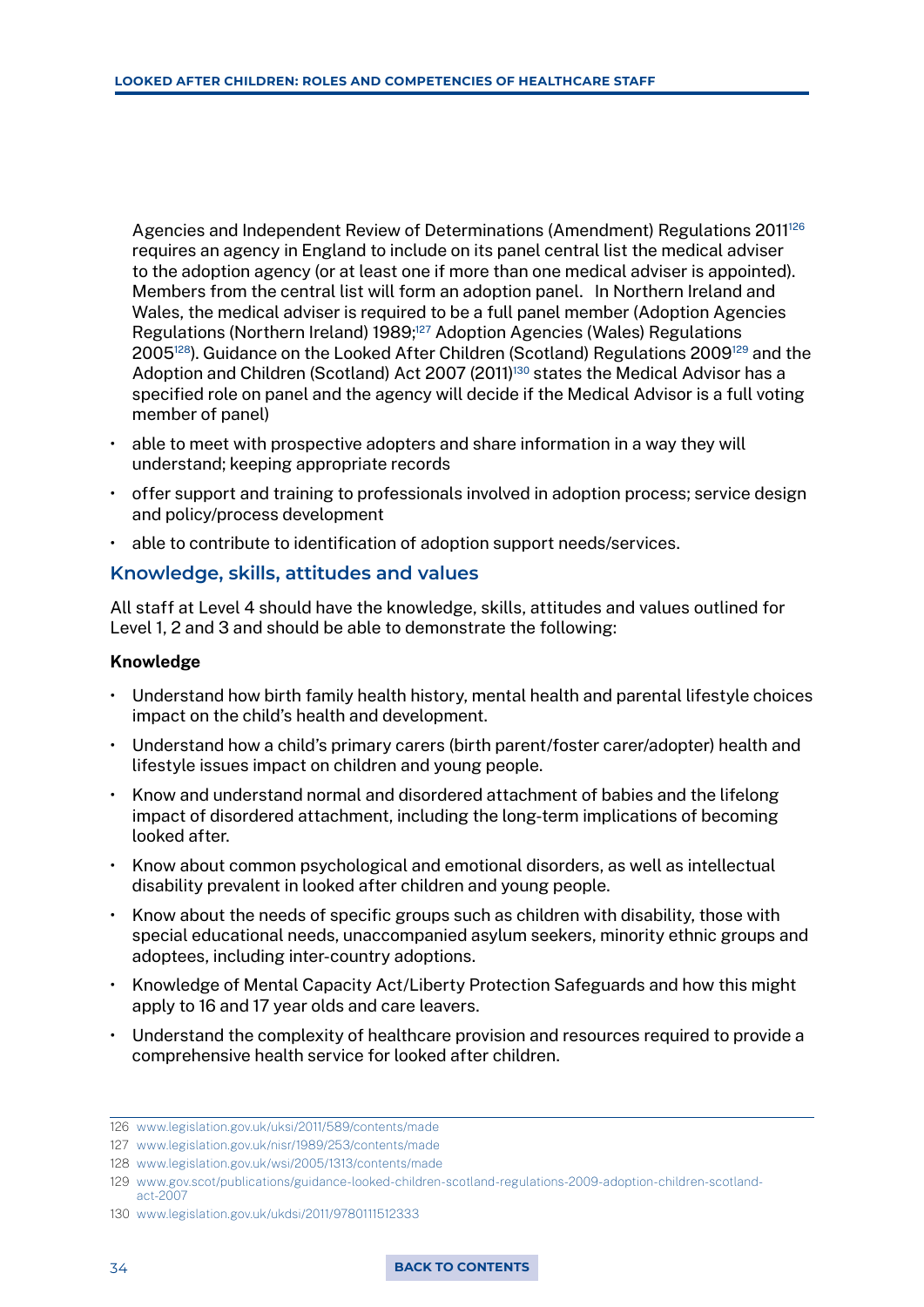- $\cdot$  Understand research evidence<sup>131</sup> and best practice in promoting the health and wellbeing of children in care and those undergoing adoption e.g. NICE/SCIE and SIGN guidelines.
- Understand relevant child-care legislation, information sharing, information governance, confidentiality and consent in relation to looked after children.
- Knowledge of relevant regional, national and international issues, policies and implications for practice.
- Knowledge of current commissioning and planning of looked after children/adoption health services and have knowledge of methods for support by other agencies such as education/social care/disability support locally and nationally.
- Understand, lead and contribute to processes for auditing the effectiveness and quality of looked after children/adoption services on an organisational level, including audits against national guidelines.
- Understand the needs and legal position of young people, particularly those aged 16 years and over and the transition between children's and adult legal frameworks including respective service provision.
- Understand the processes and legislation for looked after children, unaccompanied asylum-seeking children and those undergoing adoption including after-care/adoption services.
- Have knowledge of the impact of adult health issues on caring/parenting capacity
- Understand relevant aspects of the criminal justice system.
- Understand how the special educational needs and disability assessment and planning frameworks affect looked after children.

### Skills

- Able to review, summarise, interpret and communicate effectively with children and young people including those with complex needs eg, language difficulties, learning and behavioural difficulties and where English is not their first language use appropriate resources including interpreters to do so.
- Able to support effective transition planning.
- Able to effectively engage with birth parents, involving them as appropriate in health assessments alongside foster parents.
- Able to adapt and be sensitive and flexible to meet the particular needs of the child and in particular adolescents.
- Able to review, summarise and interpret information from a range of sources (e.g. write a chronology/summary for adoption report).
- Able to analyse and evaluate information and evidence to inform inter-agency decision making across the organisation.<sup>132</sup>

<sup>131</sup> NHS Education Scotland. *A capability framework for nurses who care for children and young people who are looked after away from home*. 2009.

<sup>132</sup> NHS Education Scotland. *A capability framework for nurses who care for children and young people who are looked after away from home*. 2009.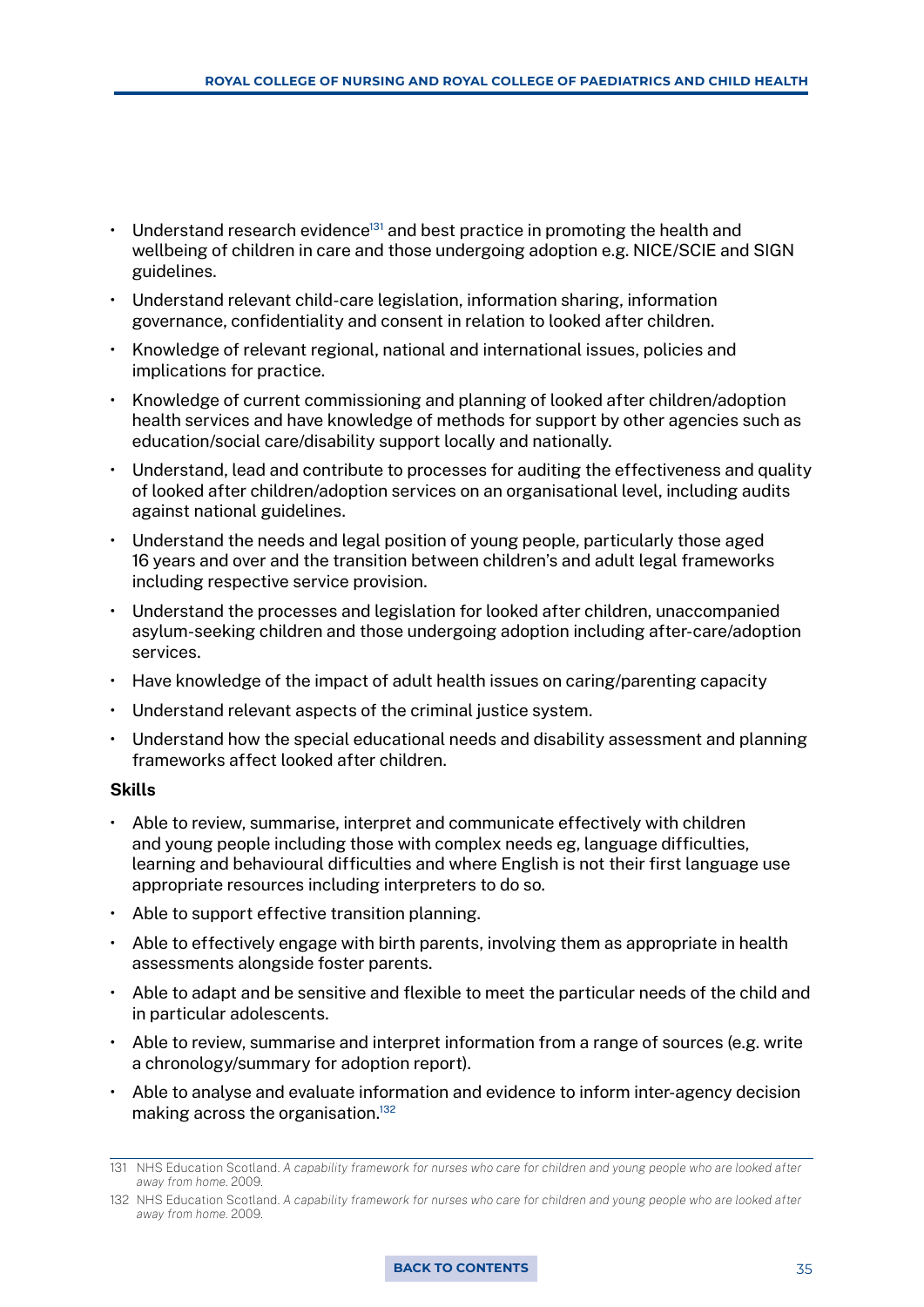- Able to convey complex information in an accessible manner to other professionals and adults involved in the care of looked after children, including those undergoing adoption.
- Able to advise other agencies about the health management of looked after children
- Able to support colleagues in constructively challenging other professionals, when appropriate, in the best interest of children.
- Able to contribute effectively to a single assessment and plan for looked after children who are also part of the local special educational needs process.
- Able to give advice about policy and legal frameworks in relation to looked after children.
- Able to undertake quality assurance measures and processes.
- Able to participate in organisational training needs analysis, and to teach and educate health service professionals and multi-agency partners as part of a team.
- Able to review, evaluate and update local organisational guidance and policy in light of research findings.
- Able to work effectively with colleagues in wider networks.
- Able to ensure mechanisms are in place to effectively enable the consultation, participation and involvement of looked after children/young people and service users in the planning and delivery of services.
- Able to effectively provide, support and promote appropriate supervision in respect of the health of looked after children for colleagues across the health community.

### **Named professionals for looked after children**

The named nurse and named doctor for looked after children are leaders in their provider organisation to ensure that looked after children's issues are reflected in policies, and service delivery across the provider organisation. They also have a responsibility to support the trust/health provider for managing, and quality assurance of health assessments for children placed out of area.

It should be noted that the named and designated professional are distinct roles and as such should be separate post holders to avoid potential conflict. It is recognised that named professionals for looked after children within organisations are usually also clinically working in the field and therefore consideration needs to be made to managing potential areas of conflict in discussion with the designated doctor for looked after children. Additional support and review with designated professionals may be required to ensure no conflict of interests.

It should also be noted that these roles are dedicated posts and should not be combined with responsibilities for adult or child safeguarding.

### **Staff groups**

This level applies to named doctors and nurses for looked after children. These roles move beyond generic care to a higher level of operational expertise achievable through extensive experience and a higher level of education. The named nurse/doctor seeks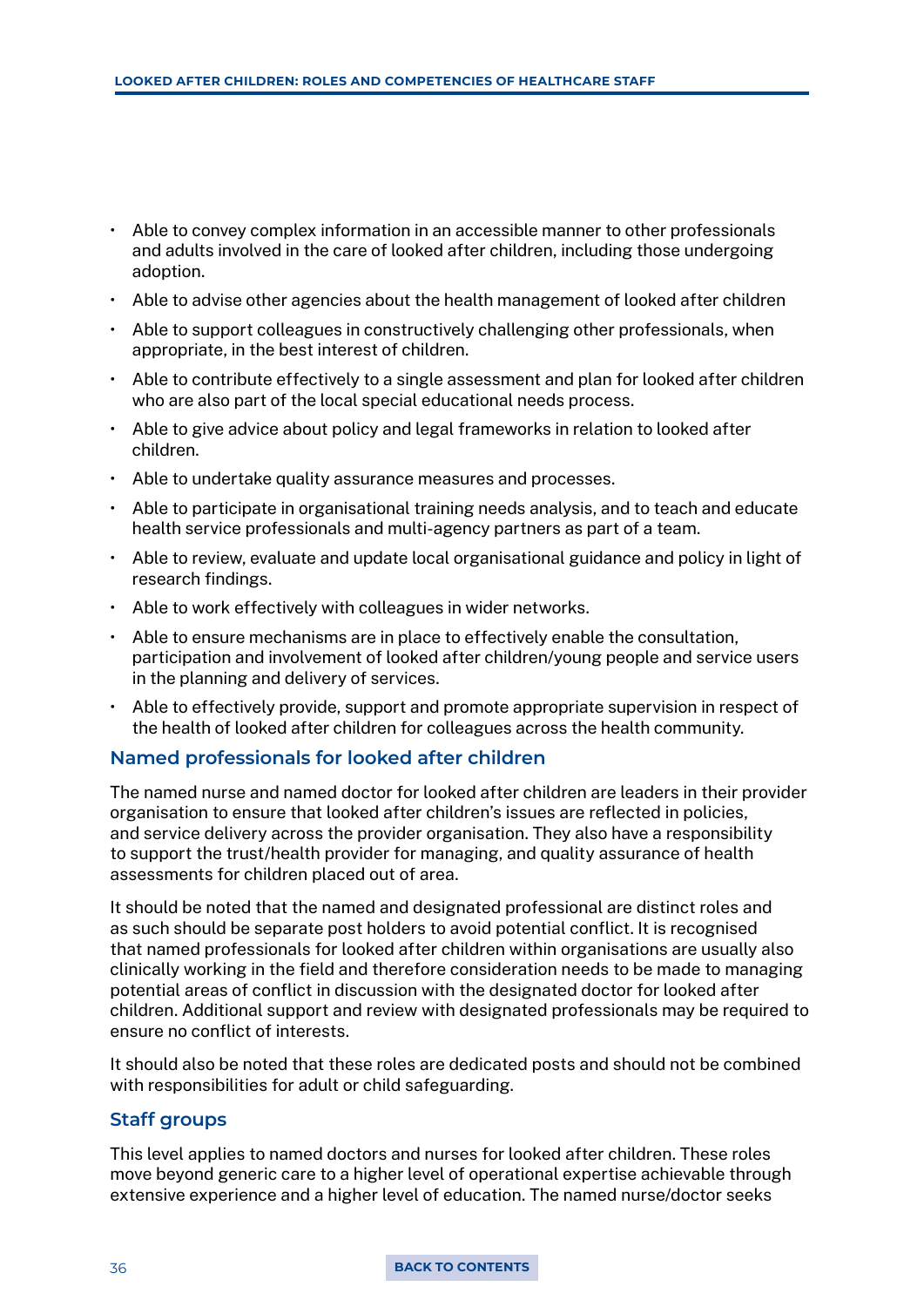to improve the health outcomes for looked after children and care leavers by working with the individual, their carers, the corporate family and the wider community to affect change via innovative practice and collaborative working to stimulate the awareness of the health needs of this client group, influencing policies that affect health and the facilitation of health enhancing activities.

The named nurse/doctor role includes the provision of specialist advice and supervision to staff who have direct contact with looked after children and care leavers. The post holder will ensure a high standard of care is achieved and maintained within their organisation demonstrating effective management and leadership skills.

# **Additional competencies**

Named professionals should have the core competencies, knowledge, skills and attitudes as outlined for level 4. In addition they should be able to:

- engage in effective strategic planning of services for looked after children with commissioners and the designated professionals for looked after children
- identify and take responsibility for developing, implementing and reviewing policies, procedures and quality standards that reflect statutory requirements and recommendations of national guidance for looked after children<sup>133,134,135</sup>
- monitor trends, quality and appropriateness of referrals and identify gaps, duplications, and blockages to systems and take appropriate action.
- attend appropriate strategy meetings and planning meetings to provide an expert assessment of health risk for looked after children and ensure effective multi-agency working
- work effectively on an inter-professional and interagency basis
- identify unmet health needs/gaps in service provision and promote innovative service solutions
- ensure legal processes and requirements for looked after children including after care are appropriately taken.
- advise other agencies about the health management of looked after children
- lead on investigations and significant incidents, including individual management reviews and support designated professionals with statutory reviews eg, serious case reviews and domestic homicide
- apply lessons learnt from audit, case management reviews, significant case reviews to improve practice
- participate in and chair multi-disciplinary meetings as required.

<sup>135</sup> Department of Education. *Statutory guidance, Children Act 1989: care planning, placement and case review*. 2015. [https://](https://assets.publishing.service.gov.uk/government/uploads/system/uploads/attachment_data/file/441643/Children_Act_Guidance_2015.pdf) [assets.publishing.service.gov.uk/government/uploads/system/uploads/attachment\\_data/file/441643/Children\\_Act\\_](https://assets.publishing.service.gov.uk/government/uploads/system/uploads/attachment_data/file/441643/Children_Act_Guidance_2015.pdf) [Guidance\\_2015.pdf](https://assets.publishing.service.gov.uk/government/uploads/system/uploads/attachment_data/file/441643/Children_Act_Guidance_2015.pdf)



<sup>133</sup> NICE. NICE public health guidance 28: Looked-after children and young people. May 2015. [www.nice.org.uk/guidance/ph28](https://www.nice.org.uk/guidance/ph28)

<sup>134</sup> Department of Health, Department for Education. *Promoting the health and welfare of looked-after children: Statutory guidance for local authorities, clinical commissioning groups and NHS England*. 2015. [www.gov.uk/government/](https://www.gov.uk/government/publications/promoting-the-health-and-wellbeing-of-looked-after-children--2) [publications/promoting-the-health-and-wellbeing-of-looked-after-children--2](https://www.gov.uk/government/publications/promoting-the-health-and-wellbeing-of-looked-after-children--2)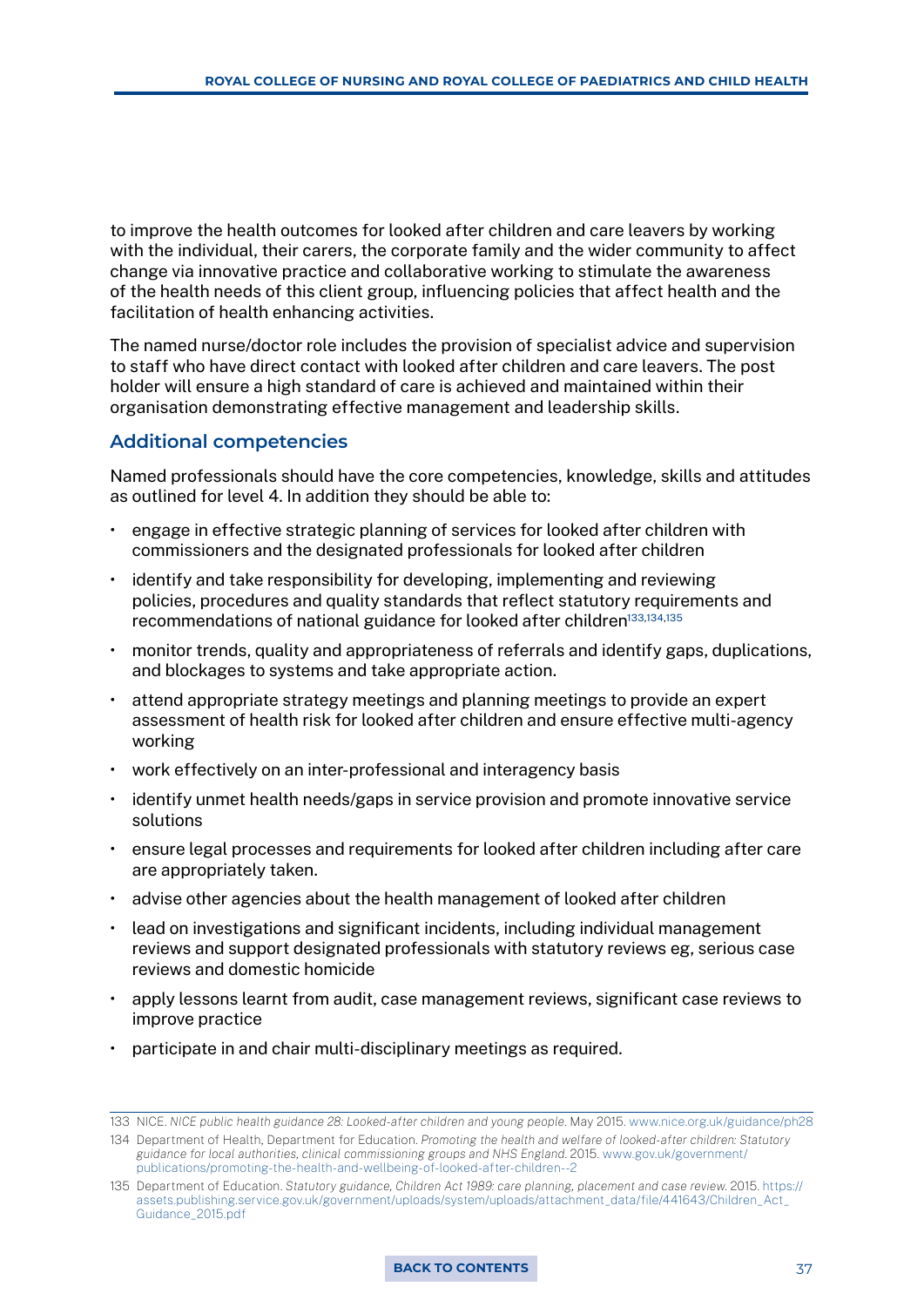# **Attitudes and values**

• As outlined in level 1, 2 and 3.

# **Education and training requirements**

- Named professionals should attend a minimum of 24 hours of education, training and learning over a three-year period.<sup>136</sup> This could include non-clinical knowledge acquisition such as management or resources, appraisal, and supervision training, as well as skills based such as motivational interviewing.<sup>137</sup>
- Training and education may be multidisciplinary or inter-agency, with practitioners accessing relevant training provided by local authorities through multi-agency partnerships.
- Named professionals responsible for the training of doctors are expected to have appropriate education for this role.
- Named professionals should participate regularly in support groups or peer support networks for specialist professionals at a local and national level, according to professional guidelines (attendance should be recorded).
- Named professionals should complete a management programme with a focus on leadership and change management<sup>138</sup> within three years of taking up their post
- Training at level 4 will include the training required at level 1-3 and will negate the need to undertake refresher training at levels 1-4 in addition to level 4.
- In England, the current legal position states that all initial health assessments must be undertaken by a medical practitioner.<sup>139</sup> For paediatricians, they must demonstrate Level 3 Community Child Health competencies<sup>140</sup> and additional training/experience in respect of looked after children.

<sup>136</sup> Training can be tailored by organisations to be delivered annually or once every 3 years and encompass a blended learning approach.

<sup>137</sup> Those undertaking level 4 training do not need to repeat level 1, 2 or 3 training as it is anticipated that an update will be encompassed in level 4 training.

<sup>138</sup> This could be delivered by Health Boards/Authorities, in house or external organisations.

<sup>139</sup> At the current time all initial health assessments must be undertaken by a medical practitioner in England. If relevant regulations in England are amended it is expected that initial health assessments must be undertaken by a medical practitioner or an advanced paediatric nurse practitioner with the equivalent knowledge, skills and competencies. In Wales, both Initial Health Assessments and Review Health Assessments may be undertaken by a Registered Medical Practitioner or Registered Nurse or Midwife. (Care Planning, Placement and Case Review (Wales) Regulations 2015 [www.legislation.gov.uk/wsi/2015/1818/made](https://www.legislation.gov.uk/wsi/2015/1818/made) ). In Scotland legislation initial health assessments can be undertaken by a registered medical practitioner or registered nurse.

<sup>140</sup> General Medical Council. *Community child health curriculum*. [www.gmc-uk.org/education/25364.asp](https://www.gmc-uk.org/education/standards-guidance-and-curricula/curricula/community-child-health-curriculum)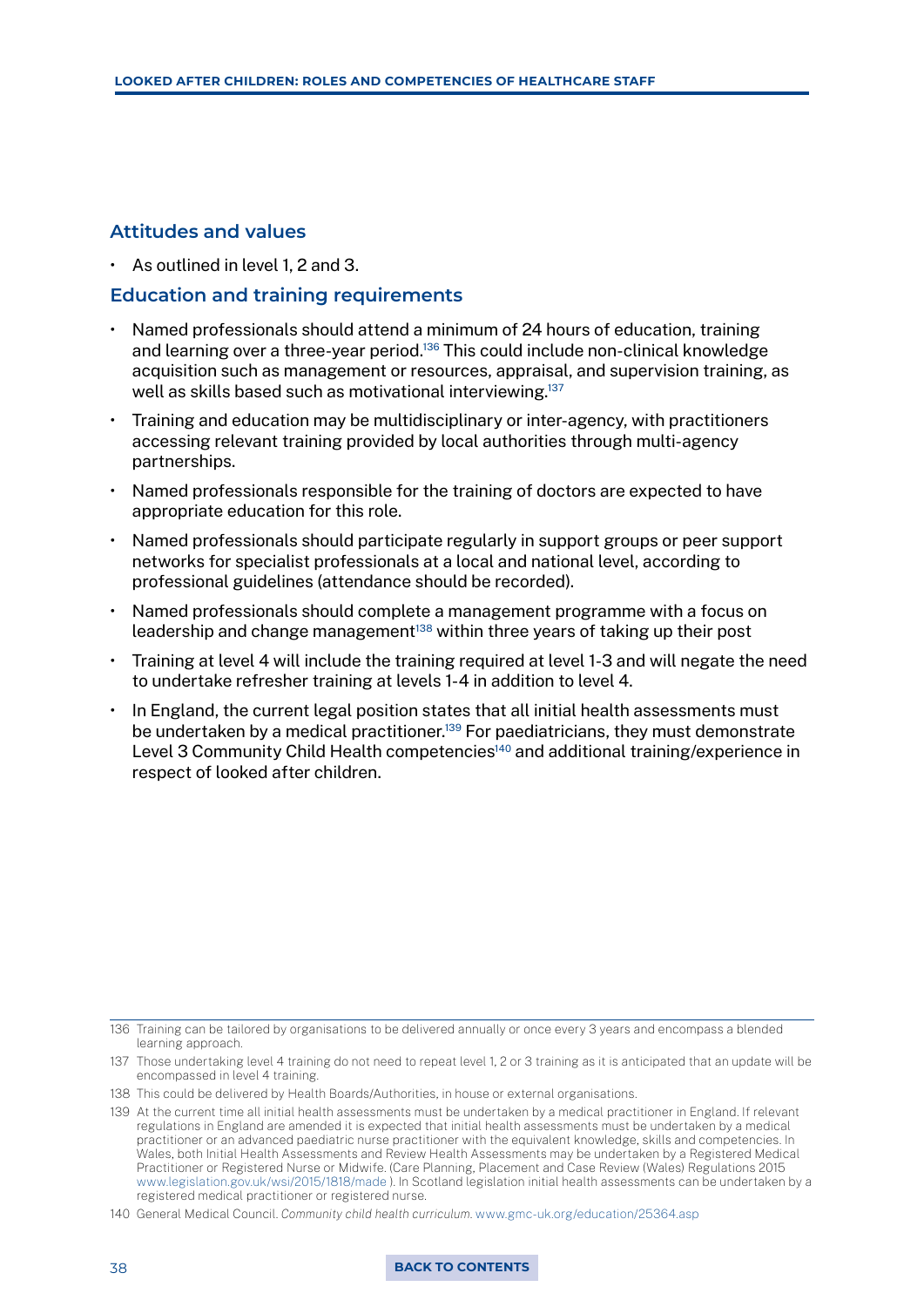#### Learning outcomes

- As outlined for Level 1, 2 and 3.
- Demonstrates completion of a teaching and assessment programme<sup>141</sup> within 12 months of appointment.
- Demonstrates an understanding of appropriate and effective training strategies to meet the competency development needs of different staff groups.
- Demonstrates completion of relevant specialist looked after children education within 12 months of appointment.
- Demonstrates understanding of professional body registration requirements for practitioners, including revalidation.142,143
- Demonstrates an understanding and experience of developing evidence-based clinical guidance.
- Demonstrates effective consultation with other healthcare professionals and participation in multi-disciplinary discussions.
- Demonstrates participation in audit, and in the design and evaluation of service provision, including the development of action plans and strategies to address any issues raised by audit and serious case reviews/internal management reviews/ significant case reviews/other locally determined reviews related to looked after children.
- Demonstrates critical insight of personal limitations and an ability to participate in peer review.
- Demonstrates practice change from learning, peer review or audit.
- Demonstrates contributions to reviews have been effective and of good quality.
- Demonstrates use of feedback and evaluation to improve teaching in relation to looked after children.



<sup>141</sup> This programme could be provided by a professional organisation or a higher education institution.

<sup>142</sup> [www.gmc-uk.org/registration-and-licensing/managing-your-registration/revalidation](https://www.gmc-uk.org/registration-and-licensing/managing-your-registration/revalidation)

<sup>143</sup> <http://revalidation.nmc.org.uk>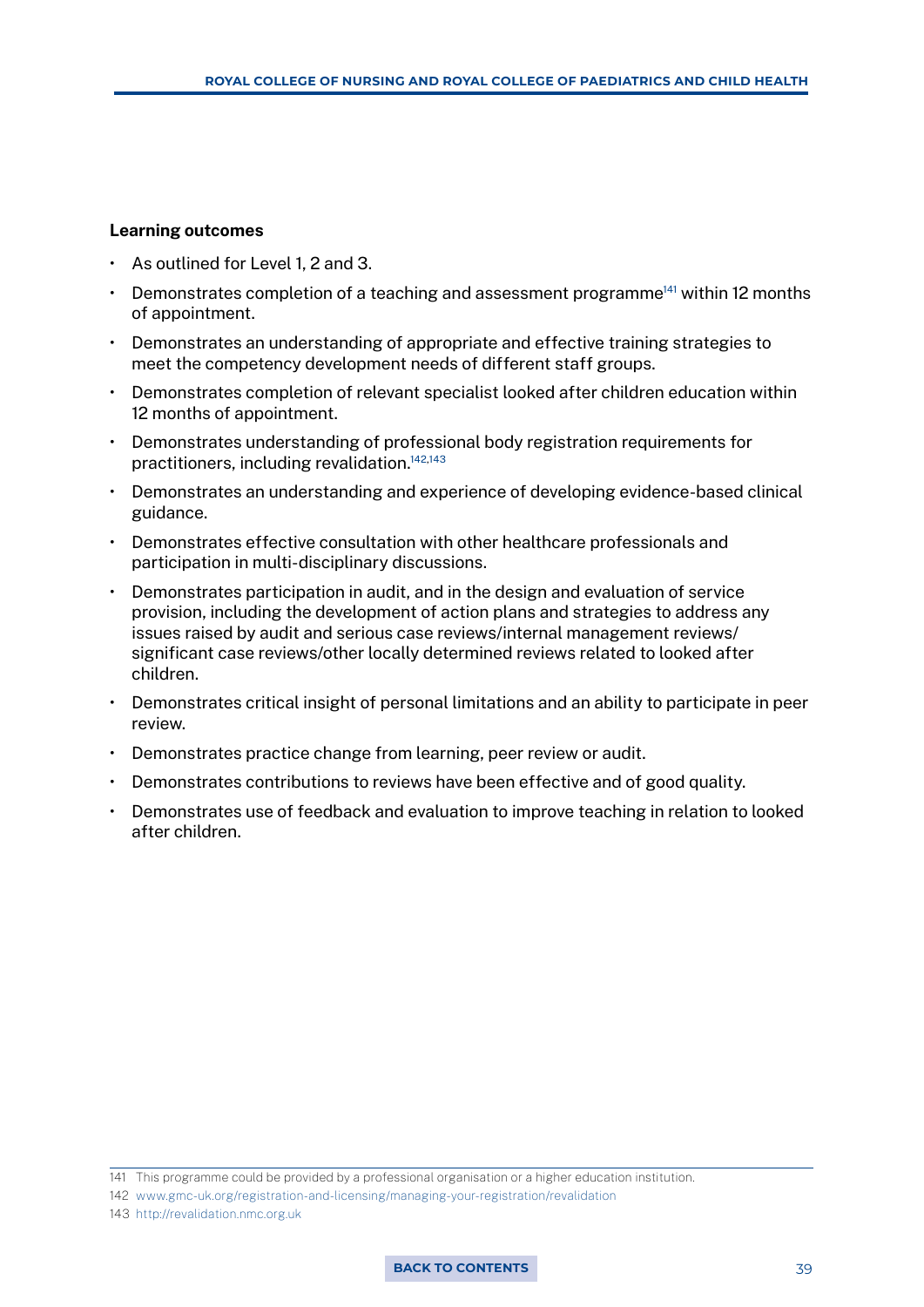# **Level 5: Designated professionals for looked after children**

# **Staff groups**

This applies to designated doctors and nurses for looked after children.<sup>144,145,146,147</sup>

As highlighted earlier the child protection system including that related to the care of looked after children and care leavers is the responsibility of the government of each of the UK's four nations: England, Northern Ireland, Scotland and Wales. There may therefore be specific duties relating to Designated roles in each nation.

Designated professionals for looked after children are required to also have advanced knowledge of safeguarding children and young people.

[Appendix 3](#page-62-0) describes the key duties and responsibilities of designated professionals.

#### **Core competencies**

- As outlined for Level 1, 2 3 and 4.
- Clinically competent in meeting the health needs of looked after children, including those undergoing adoption as *appropriate to role*.
- Effective strategically, raising key issues with service planners, commissioners and service providers to ensure the needs of looked after children are taken into account locally including those placed out of the area.
- Gives appropriate advice to looked after children professionals working within organisations delivering health services and to other agencies.
- $\cdot$  Takes a strategic and professional lead across the healthcare services,<sup>148</sup> including public health services commissioned by local authorities, and provided by independent/ private health care providers on all aspects of looked after children
- Provides expert advice to increase quality, productivity, and to improve health outcomes for looked after children and care leavers.
- Able to clearly articulate and provide sound policy advice across interagency and corporate parenting partnership and appropriate structures such as health and wellbeing boards or equivalents.

<sup>144</sup> In Wales, this term refers to the named doctor for looked after children strategic role across the health board area. There is no named nurse identified.

<sup>145</sup> In Wales, within the National Safeguarding Team (Public Health Wales) there is one designated doctor and one designated nurse for looked after children.

<sup>146</sup> In Scotland, this would refer to the lead paediatrician for looked after and accommodated children/clinical nurse specialist.

<sup>147</sup> In England, designated nurses and doctors sit with the CCG to advise commissioners of services to improve the health of looked after children. It should be noted that named and designated professionals are distinct roles and as such should be separate postholders to advice potential conflict.

<sup>148</sup> This also includes public health and LA commissioning, and private healthcare and Independent providers.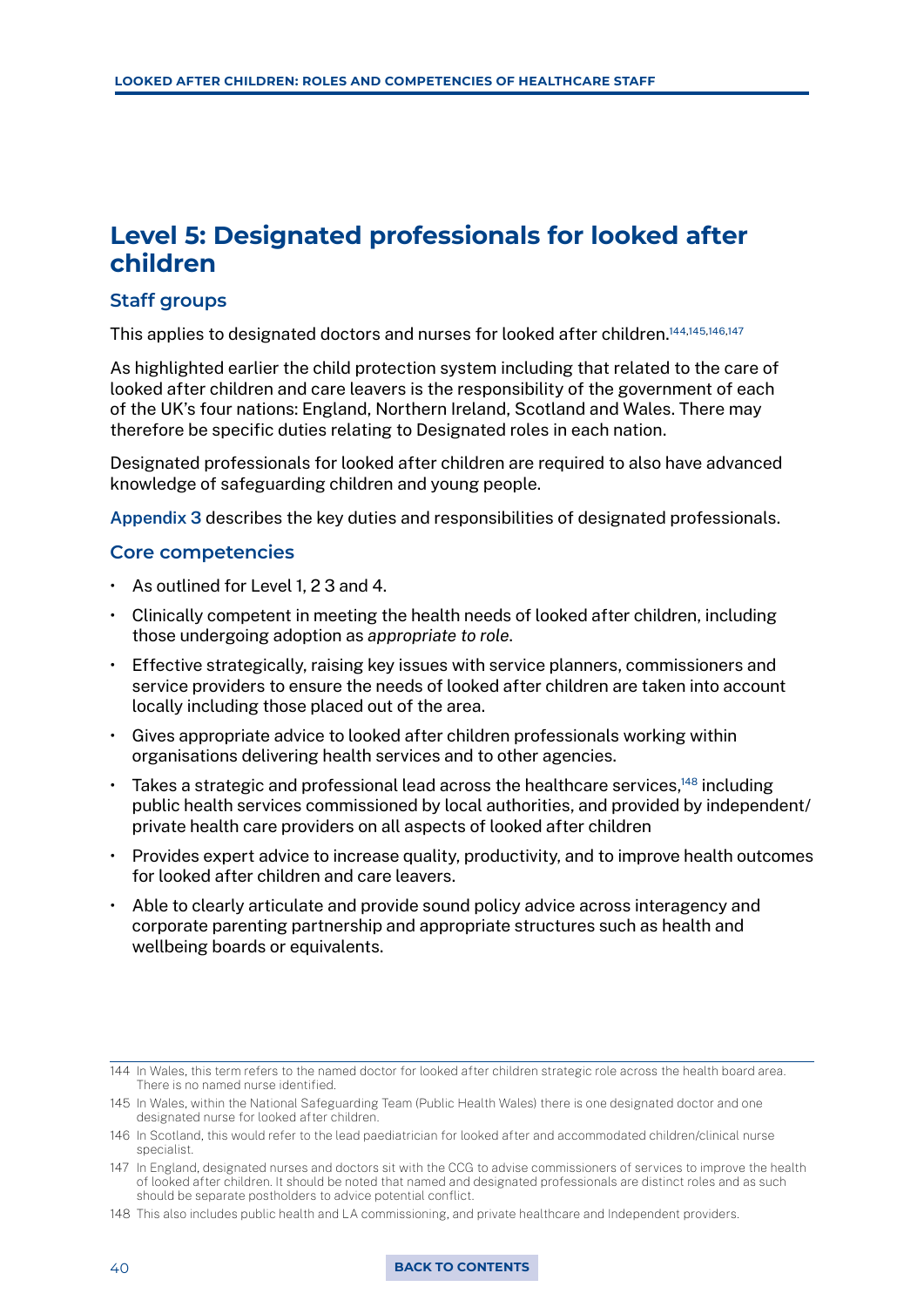- Able to develop, lead and monitor relevant quality assurance processes and service improvement of health services for looked after children across the healthcare services,<sup>149</sup> including public health services commissioned by local authorities, and provided by independent/private healthcare providers.
- Able to influence change across internal and external organisations, as well as allied agencies.
- Able to effectively challenge colleagues in health and social care about the health and wellbeing of looked after children.
- Able to provide an effective contribution to the strategic corporate parenting agenda, the wider children's plan and NHS priorities.<sup>150</sup>
- Able to provide, support and ensure contribution to the appraisal of health professionals for looked after children and appropriate supervision for colleagues across healthcare services,151 including public health services commissioned by local authorities, and provided by independent/private healthcare providers.
- Able to conduct training needs analysis, and commission, plan, design, deliver, and evaluate looked after children training and teaching for staff across healthcare services,<sup>152</sup> including public health services commissioned by local authorities, and provided by independent/private healthcare providers.
- Able to lead innovation and change to improve looked after children services across health care services,<sup>153</sup> including public health services commissioned by local authorities, and provide by independent/private healthcare providers.
- Able to provide expert advice to service planners and commissioners, ensuring all services commissioned meet the statutory requirement to promote the welfare of looked after children to include:
	- taking a strategic professional lead across every aspect of health service contribution to looked after children within all provider organisations which are commissioned to undertake this service
	- ensuring robust systems, procedures, policies, professional guidance, training and supervision are in place within all provider organisations commissioned to undertake this service, in keeping with Statutory Guidance recommendations
	- provide specialist advice and guidance to the Board and Executives of commissioner organisations on all matters relating to looked after children including regulation and inspection
	- be involved with commissioners, providers and partners on the direction and monitoring of looked after children standards and to ensure that looked after children standards are integrated into all commissioning processes and service specifications.

<sup>149</sup> Designated professionals should have regular, direct access to the CCG accountable officer or chief nurse to provide expert advice and support for looked after children and care leavers, and they should also be invited to all key partnership meetings.

<sup>150</sup> NHS plan, Strategic Transformation and Integrated Care System plans and priorities.

<sup>151</sup> This also includes public health and LA commissioning, and private healthcare and Independent providers.

<sup>152</sup> This also includes public health and LA commissioning, and private healthcare and Independent providers.

<sup>153</sup> This also includes public health and LA commissioning, and private healthcare and Independent providers.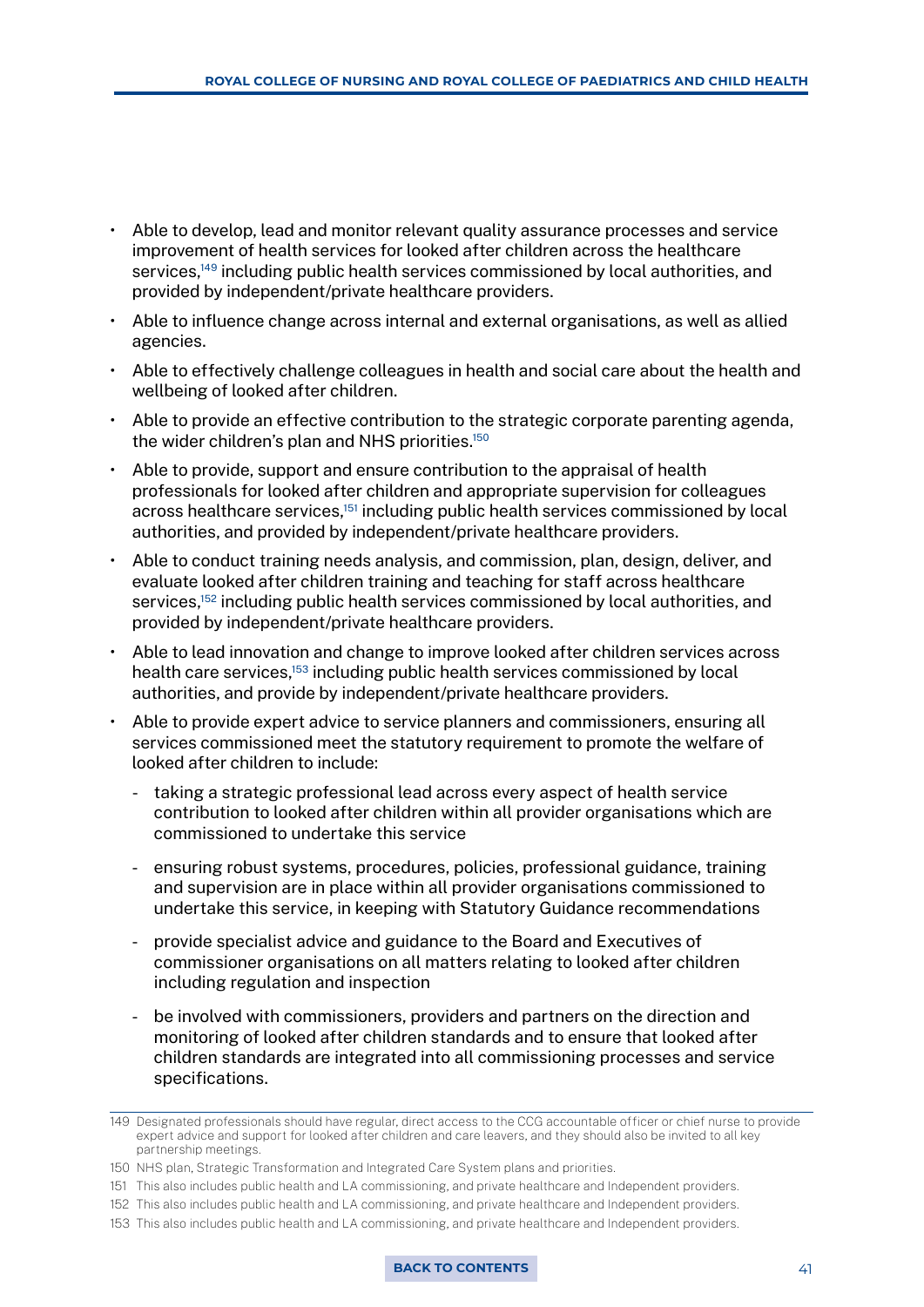- Able to monitor services across health care services<sup>154</sup> to ensure adherence to legislation, policy and key statutory and non-statutory guidance.
- Able to clearly articulate and provide sound policy advice across interagency and corporate parenting partnership and appropriate structures such as health and wellbeing boards or equivalents.
- Able to provide an effective contribution to the strategic corporate parenting agenda and the wider children's plan.
- Able to advise and influence service planners/commissioners to promote the coordination and delivery of health services for looked after children across professional and geographic boundaries.
- Able to ensure mechanisms are in place to effectively enable the consultation, participation and involvement of looked after children/young people and service users in the planning and delivery of services.
- Ensure robust governance arrangements are in place for commissioning of specialist placements where a child or young person is placed away from the responsible local authority to provide continuity of healthcare.155
- Have expert knowledge regarding quality of practice and the looked after children journey for looked after children and care leavers.
- Ensure systems for individual children and young people placed both locally and out of the area are consistent with the guidance on establishing the responsible commissioner.

# **Knowledge, skills, attitudes and values**

Level 5 professionals should have the knowledge, skills, attitudes and values outlined for Levels 1, 2, 3 (core and specialist where appropriate) and 4, and be able to demonstrate the following areas:

# Knowledge156

- Advanced and indepth knowledge of relevant national and international policies and implications for practice.<sup>157</sup>
- Advanced expert knowledge regarding quality of practice and the journey for looked after children and care leavers.
- Advanced understanding of the legal processes underpinning care planning for looked after children and children with an adoption plan and how they relate to other statutory processes such as special educational needs and disability processes.

<sup>154</sup> This also includes public health and LA commissioning, and private healthcare and Independent providers.

<sup>155</sup> In Scotland, looked after and accommodated children health teams often retain responsibility for their out of area placements to ensure continuity. The child will be registered with local GP etc and can access other local services if required.

<sup>156</sup> *National Workforce Competences*: DANOS BC4 Assure your organisation delivers quality services; PH08.01 Use leadership skills to improve health and wellbeing; PH02.06 Work in partnership with others to protect the public's health and wellbeing from specific risks; ENTO L4 Design learning programmes (also HI 39); ENTO L6 Develop training sessions (also HI 40); ENTO L10 Enable able learning through presentations (also HI 42); PH 06.01 Work in partnership with others to plan, implement, monitor and review strategies to improve health and wellbeing.

<sup>157</sup> Designated professionals should have regular, direct access to the CCG accountable officer or chief nurse to provide expert advice and support for looked after children and care leavers, and they should also be invited to all key partnership meetings.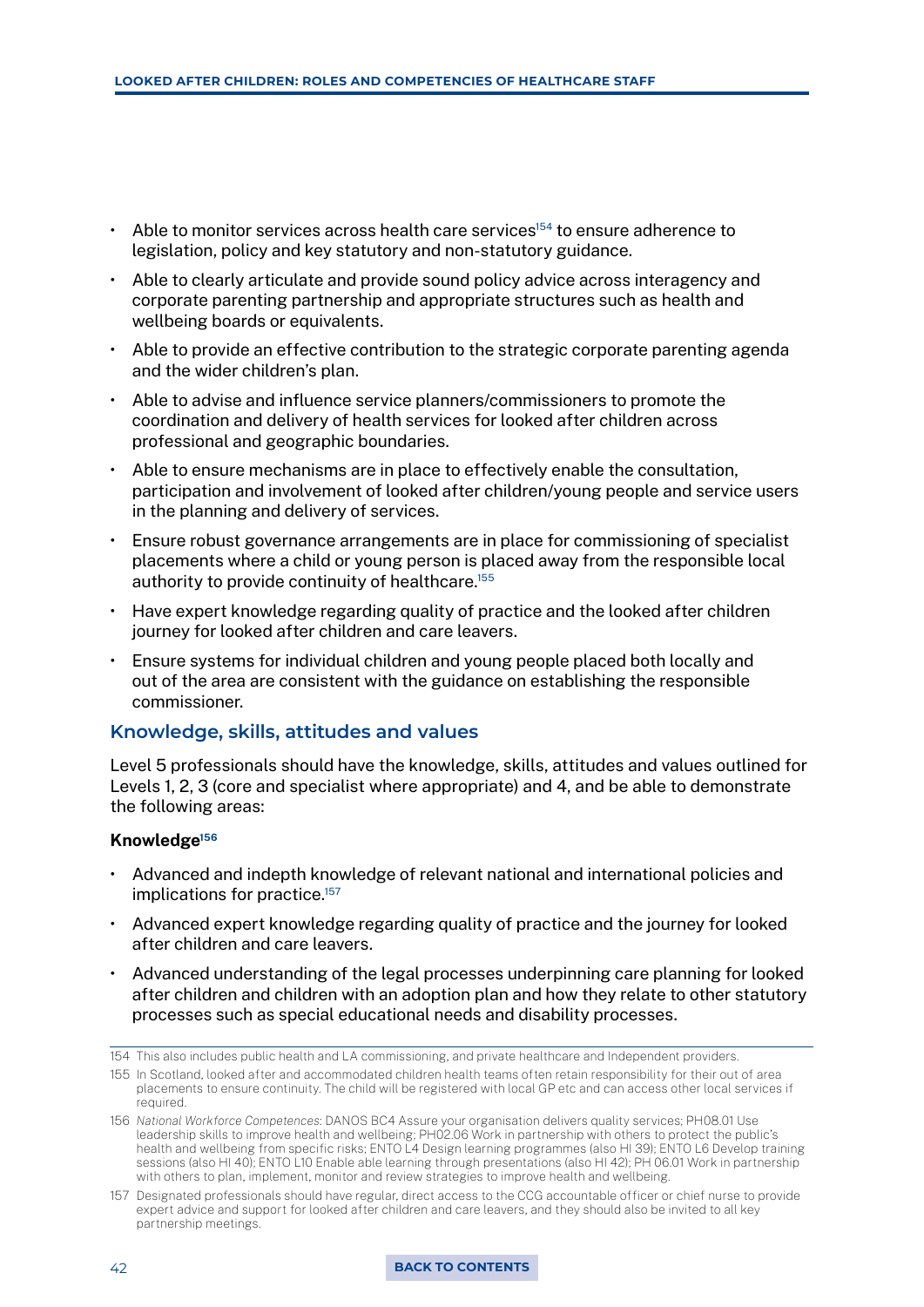- Advanced understanding of the processes and legislation for looked after children, care leavers, unaccompanied asylum-seeking children and those undergoing adoption including after-care/adoption services.
- Know how to lead the implementation of national guidelines and audit the effectiveness and quality of services across all healthcare services<sup>158</sup> against quality standards.
- Advanced understanding of management and strategic roles within the corporate parenting partnership and local strategic structures.
- Advanced understanding of curriculum planning and effective delivery of training.

#### Skills

- Able to develop, implement and undertake quality assurance measures and processes.
- Able to plan, design, deliver and evaluate inter-agency looked after children training for staff across healthcare services,<sup>159</sup> in partnership with colleagues in other organisations and agencies.
- Able to develop, implement, review, evaluate and update local guidance and policy in light of research findings.
- Able to advise, inform and influence others about regional, national and international issues and policies and the implications for practice.<sup>160</sup>
- Able to work effectively across management and strategic roles within the corporate parenting partnership and across organisational boundaries.
- Able to access and interrogate relevant health and local authority information systems and database(s) as appropriate, in adherence with information sharing arrangements and legislation in relation to looked after children where it impacts on health provision for looked after children.
- Able to oversee looked after children quality assurance processes across healthcare services,<sup>161</sup> including public health services commissioned by local authorities, and provided by independent/private healthcare providers.
- Able to reconcile differences of opinion among colleagues from different organisations and agencies.
- Able to proactively deal with strategic communications and the media on looked after children across healthcare services,<sup>162</sup> including public health services commissioned by local authorities, and provided by independent/private healthcare providers.
- Able to work with public health officers to undertake robust looked after children population-based needs assessments that establish current and future health needs and service requirements across healthcare services,<sup>163</sup> including public health services commissioned by local authorities, and provided by independent/private providers.

<sup>158</sup> This also includes public health and LA commissioning, and private healthcare and Independent providers.

<sup>159</sup> This also includes public health and LA commissioning, and private healthcare and Independent providers.

<sup>160</sup> Designated professionals should have regular, direct access to the CCG accountable officer or chief nurse to provide expert advice and support for looked after children and care leavers, and they should also be invited to all key partnership meetings.

<sup>161</sup> This also includes public health and LA commissioning, and private healthcare and Independent providers.

<sup>162</sup> This also includes public health and LA commissioning, and private healthcare and Independent providers.

<sup>163</sup> This also includes public health and LA commissioning, and private healthcare and Independent providers.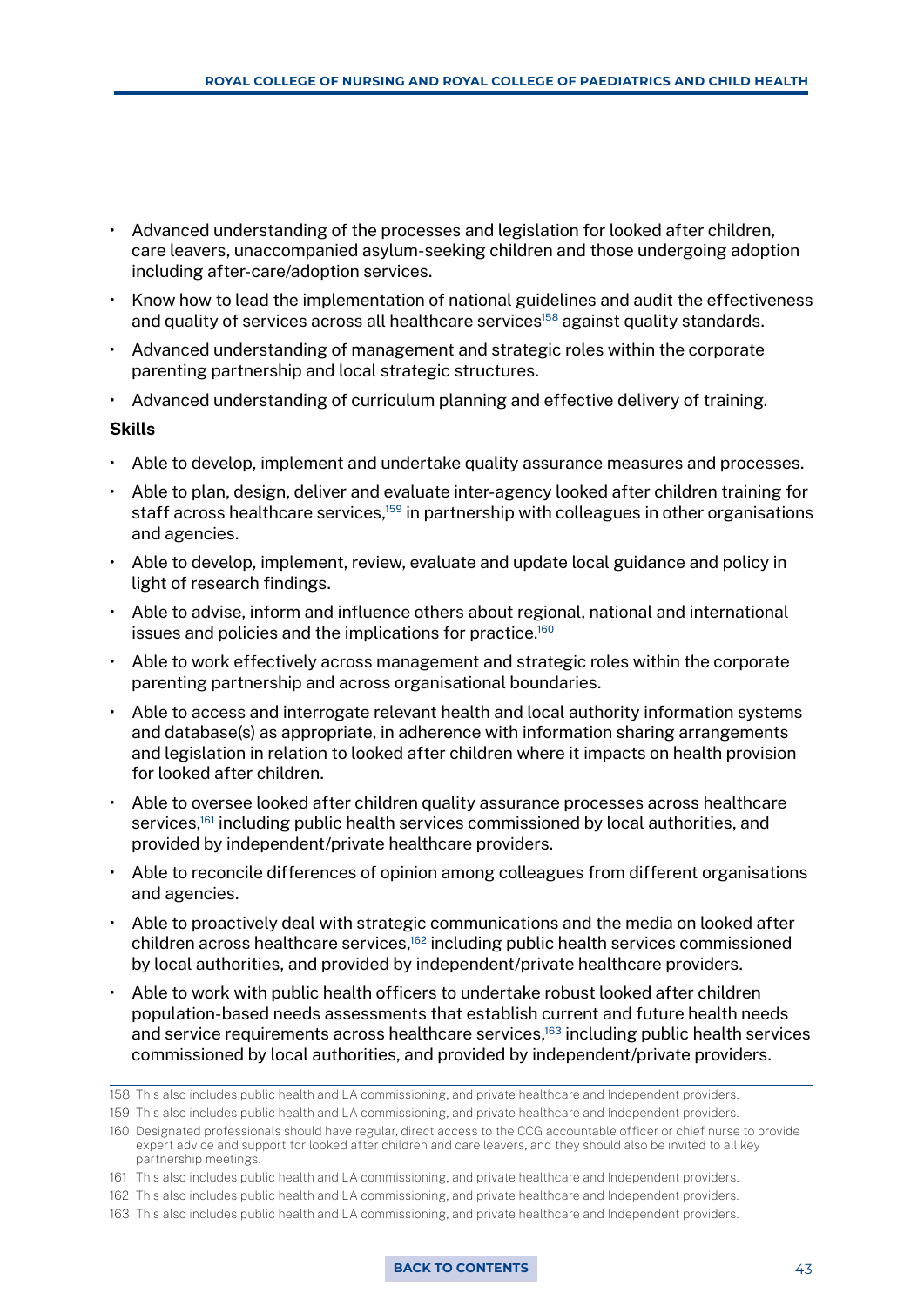- Able to provide an evidence base for decisions around investment and disinvestment in services to improve the health of looked after children and care leavers and articulate these decisions to executive officers.
- Able to deliver high-level strategic presentations to influence organisational development.
- Able to work in partnership on strategic projects with executive officers at local, regional, and national bodies, as appropriate.
- Able to produce board level annual reports outlining key performance indicators, gaps in service and information to inform the commissioning cycle.
- Able to influence and negotiate collaborative approaches to development of service/ programme areas working in partnership with key stakeholders.
- Able to develop standards, quality assurance and performance frameworks.
- Able to contribute to the strategic local children and young people's plan and the Joint Strategic Needs Assessment for looked after children.

#### Attitudes and values

• As outlined in Level 1, 2, 3 and 4.

# **Education and training requirements**

- Designated professionals should attend a minimum of 24 hours of education, training and learning over a three-year period.<sup>164,165</sup> This could include non-clinical knowledge acquisition such as management or resources, appraisal, supervision training, and the context of other professionals' work.166
- Training and education may be multi-disciplinary or interagency, with practitioners accessing relevant training provided by local authorities.
- Designated professionals should participate regularly in support groups or peer support networks for specialist professionals at a local and national level, according to professional guidelines (attendance should be recorded).
- An executive level management programme with a focus on leadership and change management<sup>167</sup> should be completed within three years of taking up post.
- Training at level 5 will include the training required at level 1-4 and will negate the need to undertake refresher training at levels 1-4 in addition to level 5.

#### Learning outcomes

- As outlined in Level 1, 2, 3 and 4.
- Demonstrates advanced knowledge of national looked after children practice and an insight into international perspectives.

<sup>164</sup> Training can be tailored by organisations to be delivered annually or once every three years and encompass a blended learning approach.

<sup>165</sup> Individuals may need more education and training particularly if new to the post or where there is new and emerging evidence and research regarding looked after children and care leavers.

<sup>166</sup> Those undertaking level 5 training do not need to repeat level 1, 2, 3 or 4 training as it is anticipated that an update will be encompassed in level 5 training.

<sup>167</sup> This could be delivered by health boards/authorities, in house or external organisations.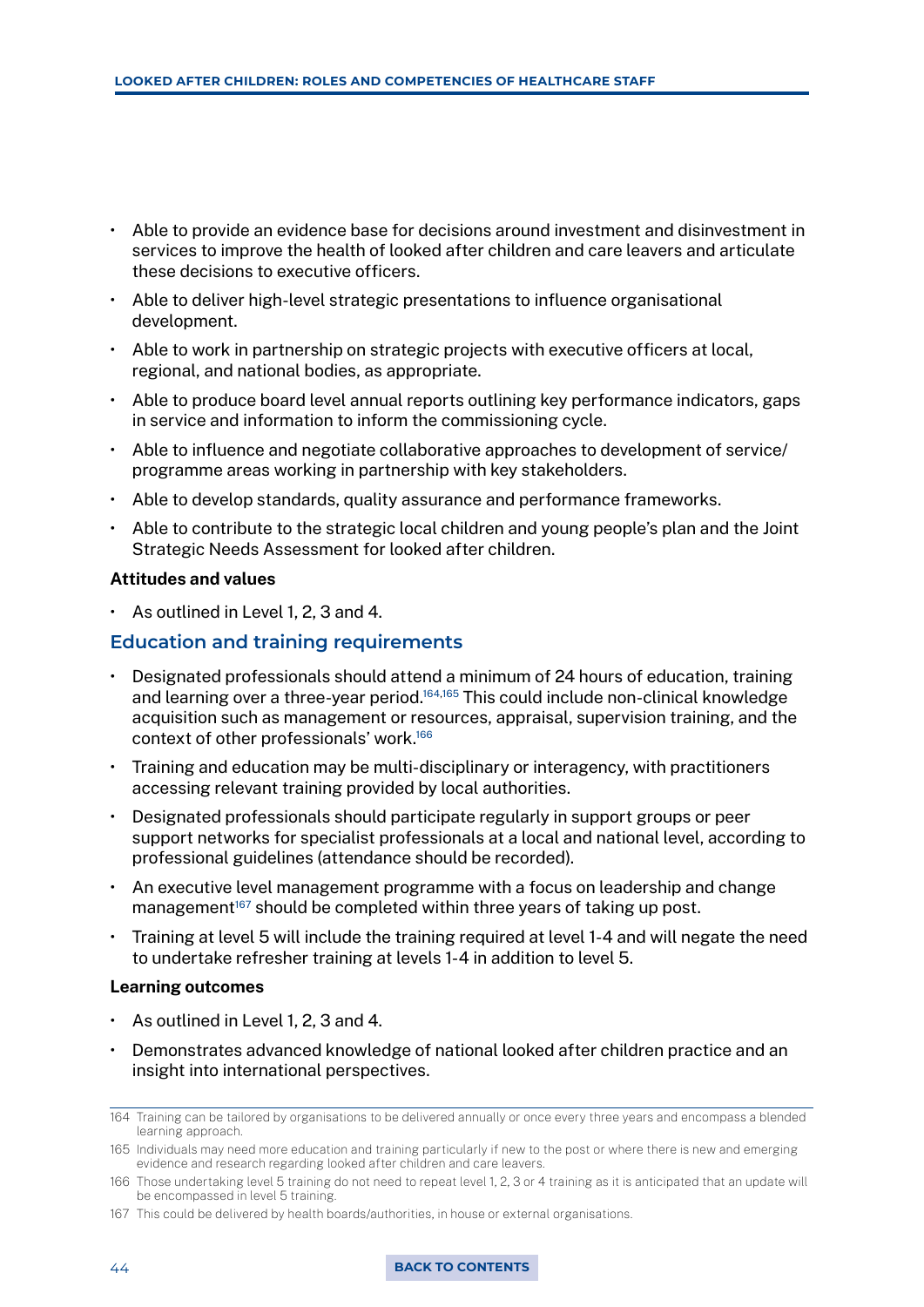- Demonstrates contribution to enhancing looked after children practice and the development of knowledge among staff.
- Demonstrates knowledge of strategies for looked after children management across healthcare services,<sup>168</sup> including public health services commissioned by local authorities, and provided by independent/private healthcare providers.
- Demonstrates an ability to conduct rigorous and auditable support and peer review for looked after children professionals, as well as appraisal and supervision where provided directly.
- Demonstrates critical insight of personal limitations and an ability to participate in peer review.

# **Designated professionals working within commissioning organisations in England**

- Demonstrate knowledge of relevance of looked after children commissioning processes.
- Ensures a looked after child focus is maintained within strategic organisational plans and service delivery.

# **Board level for chief executive officers, trust and health board executive169 and non-executive directors/ members, commissioning body directors**

It is envisaged that chief executives of healthcare organisations take overall (executive) responsibility for safeguarding and child protection strategy and policy, including that for vulnerable groups such as looked after children and safe staffing levels<sup>170</sup> with additional leadership being provided at board level by the executive director with the lead for safeguarding and looked after children. All board members including non-executive members must have a level of knowledge equivalent to all staff working within the healthcare setting (level 1) as well as additional knowledge-based competencies by virtue of their board membership, as outlined below. All boards should have access to advice and expertise through designated or named professionals for looked after children.

Commissioning bodies have a critical role in quality assuring providers systems and processes, and thereby ensuring they are meeting their responsibilities for looked after children and care leavers. Designated professionals for looked after children within commissioning organisations provide expert advice to commissioners.

The specific roles of chair, CEOs, executive board leads and board members will be described separately:

<sup>168</sup> This also includes public health and LA commissioning, and private healthcare and Independent providers.

<sup>169</sup> In Scotland there is a nominated Board Director in each area with responsibility for looked after children (Looked After Children Director). There is also a Child Health Commissioner appointed in every health board, many of whom lead on board wide looked after children health strategy.

<sup>170</sup> [www.iicsa.org.uk/key-documents/5369/view/Interim%20Report%20-%20A%20Summary.pdf](https://www.iicsa.org.uk/key-documents/5369/view/interim-report-a-summary.pdf)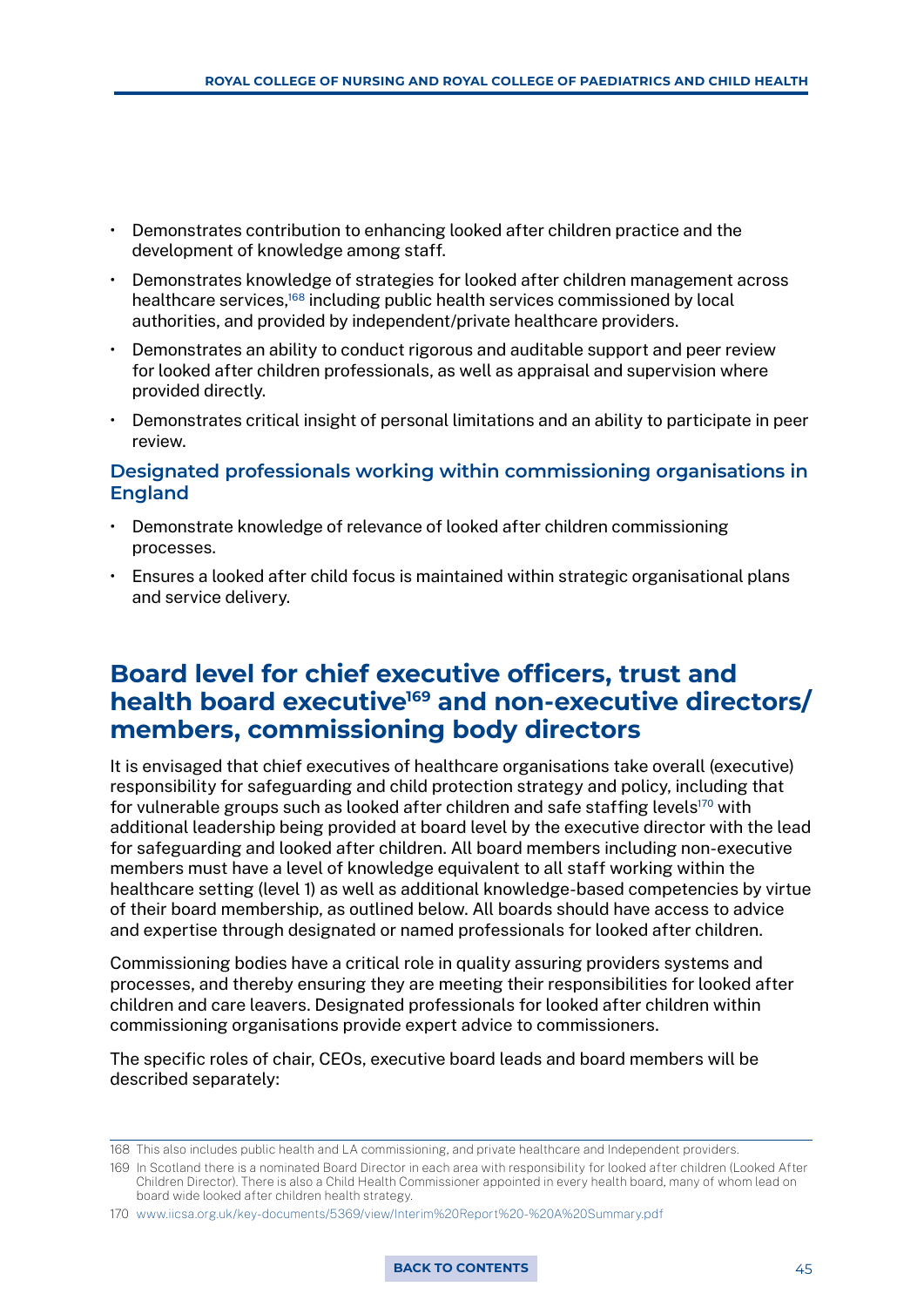# **Chair**

The chair of acute, mental health and community trusts, health boards and commissioning bodies (and equivalent healthcare bodies throughout the UK) are responsible for the effective operation of the board with regard to child protection and safeguarding children and young people, looked after children and care leavers.

# Key responsibilities for chairs

- To ensure that the role and responsibilities of the NHS organisation board in relation looked after children are met, including an understanding of their corporate parenting responsibility.
- To promote a positive culture of safeguarding looked after children across the Board through assurance that there are procedures for safer recruitment; restricted access to children's areas, unaccompanied children and whistle blowing; as well as appropriate policies for safeguarding and child protection and that these are being followed; and that staff and patients are aware that the organisation takes child protection and looked after children seriously and will respond to concern about the welfare of children.
- To ensure that there are robust governance processes in place to provide assurance on safeguarding and child protection and looked after children.
- To ensure child, looked after children and adult safeguarding policies and procedures work effectively together.
- To ensure good information from and between the organisation board or board of directors, committees, council of governors where applicable, the membership and senior management on safeguarding and child protection.

# **Chief executive officer (CEO) (chief/accountable officer)**

The CEO of acute, mental health and community trusts, health boards and commissioning bodies (and equivalent healthcare bodies throughout the UK) must provide strategic leadership, promote a culture of supporting good practice with regard to child protection/ safeguarding and looked after children within their organisations and promote a culture of learning and professional curiosity and collaborative working with other agencies.

# Key responsibilities of CEOs

- To ensure that the role and responsibilities of the board in relation to looked after children are met.
- To ensure that the organisation adheres to relevant national guidance and standards for looked after children.
- To promote a positive culture of safeguarding children to include: ensuring there are procedures for safer staff recruitment,<sup>171</sup> whistle blowing; appropriate policies for safeguarding and child protection (including regular updating); chaperoning<sup>172</sup> and that staff and patients are aware that the organisation takes child protection and looked

<sup>171</sup> [www.nhsemployers.org/RECRUITMENTANDRETENTION/EMPLOYMENT-CHECKS/Pages/Employment-checks.aspx](https://www.nhsemployers.org/your-workforce/recruit/employment-checks)

<sup>172</sup> See [www.iicsa.org.uk/key-documents/5369/view/Interim%20Report%20-%20A%20Summary.pdf](https://www.iicsa.org.uk/key-documents/5369/view/interim-report-a-summary.pdf). April 2018. See page 22 re. Chaperoning policies.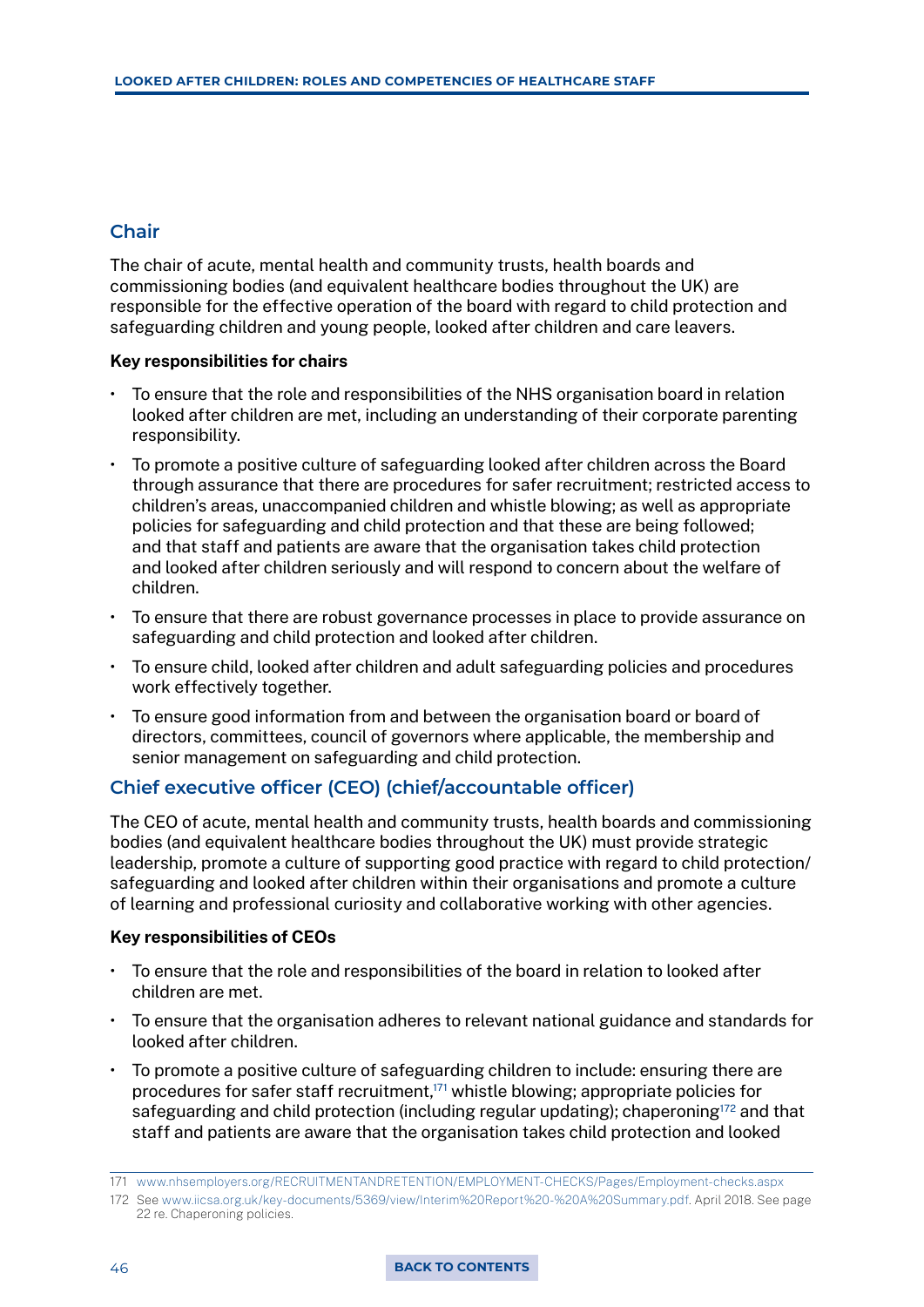after children's issues seriously and will respond to concern about the welfare of children.

- To appoint an executive director lead for looked after children.
- To ensure good child protection and safeguarding practice throughout the organisation.
- To ensure there is appropriate access to advice from named and designated professionals for looked after children<sup>173</sup> or their equivalents in Scotland.
- To ensure that operational services are resourced to support/respond to the demands of safeguarding/child protection needs of looked after children effectively.
- To ensure that an effective safeguarding/child protection, looked after children training and supervision strategy is resourced and delivered.
- To ensure and promote appropriate, safe, multiagency/interagency partnership working practices and information sharing practices operate within the organisation.

# **Executive director lead**

There should be a nominated executive director board member from a clinical background who takes responsibility for child protection/safeguarding and looked after children issues. The executive director lead will report to the board on the performance of their delegated responsibilities and will provide leadership in the long-term strategic planning for safeguarding/child protection services for children and looked after children and care leaver services across the organisation supported by the named and designated professionals for looked after children.

Boards should consider the appointment of a non-executive director (NED) board member to ensure the organisation discharges its safeguarding and looked after children responsibilities appropriately and to act as a champion for children and young people.

#### Key responsibilities of the board executive director lead

- To ensure that looked after children are positioned as core business in strategic and operating plans and structures.
- To oversee, implement and monitor the ongoing assurance of looked after children arrangements.
- To ensure the adoption, implementation and auditing of policy and strategy in relation to looked after children.
- Within commissioning organisations to ensure the appointment of designated looked after children professionals.
- Within commissioning organisations to ensure that provider organisations are quality assured for their looked after children arrangements.
- Within both commissioning and provider organisations to ensure support of named/ designated lead professionals across primary and secondary care and independent practitioners to implement looked after arrangements.

<sup>173</sup> Designated professionals should have regular, direct access to the CCG accountable officer or chief nurse to provide expert advice and support for looked after children and care leavers matters, and they should also be invited to all key partnership meetings.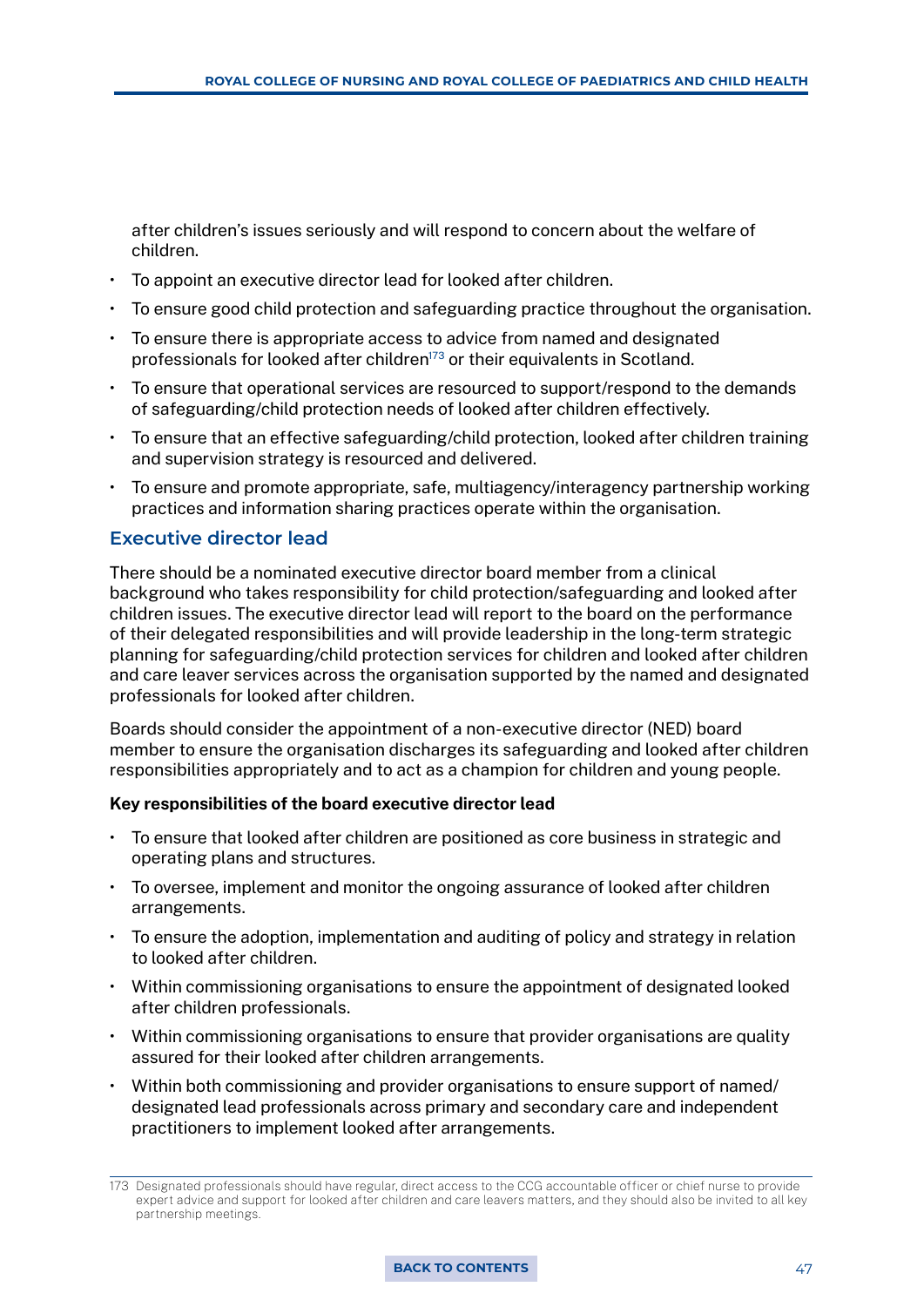- To ensure that there is a programme of training and mentoring to support those with responsibility for looked after children and care leavers.
- Working in partnership with other groups including commissioners/providers of healthcare (as appropriate), local authorities and police to secure high quality, best practice in safeguarding/ child protection for looked after children.
- To ensure that serious incidents relating to safeguarding are reported immediately and managed effectively.
- To ensure that the organisation has robust policies in place for managing appointments that are not attended by looked after children and care leavers.

#### Key responsibilities of the non-executive director board lead

- To ensure appropriate scrutiny of the organisation's safeguarding, looked after children and care leavers performance.
- To provide assurance to the board of the organisation's safeguarding performance.

# **Core competencies**

All board members/commissioning leads should have Level 1 core competencies in safeguarding/Looked after children and must know the common presenting features of abuse and neglect and the context in which it presents to healthcare staff. In addition board members/commissioning leads should have an understanding of the statutory role of the board in safeguarding and looked after children including partnership arrangements, policies, risks and performance indicators; staff's roles and responsibilities for looked after children; and the expectations of regulatory bodies for looked after children and care leaver services. Essentially the board will be held accountable for ensuring looked after children and young people in that organisation receive high quality, evidence based care and are seen in appropriate environments, with the right staff, who share the same vision, values and expected behaviours.

# **Knowledge, skills, attitudes and values**

In addition to Level 1 board members/commissioning leads should have the following:

#### Knowledge

- Knowledge of the complex costs and the impact of adverse childhood experiences on public health and the health economy that the care of survivors of child maltreatment, looked after children and care leavers has.
- Knowledge of agencies involved in child protection/safeguarding and the care of looked after children and care leavers, their roles and responsibilities, and the importance of interagency co-operation.
- Knowledge about the statutory obligations to deliver health assessments and participate in adoption processes, and to work with the local or area child protection committee/safeguarding children's board/local safeguarding children partnership, safeguarding adult board, corporate parenting board and other safeguarding agencies and corporate parenting partners including the voluntary sector.
- Knowledge of the ethical, legal and professional obligations around information sharing related to looked after children.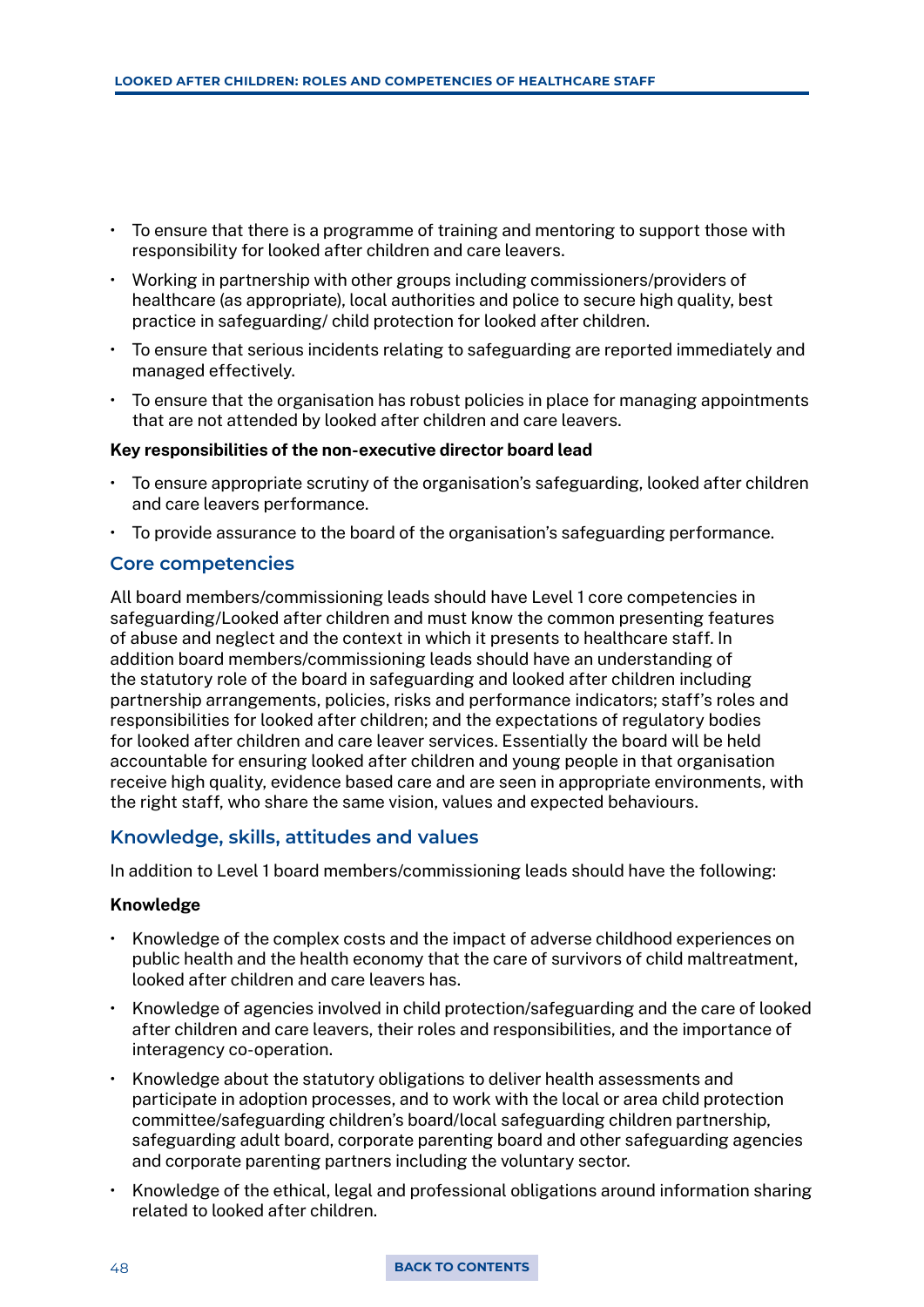- Knowledge about the statutory obligation to be involved, participate and implement the learning from Serious or Significant Case Reviews (SCRs)(in Wales – child practice reviews/domestic homicide reviews which include children and other review processes including for example the procedural response to unexpected deaths in children (PRUDIC).
- Knowledge about the principles and responsibilities of the organisation's/staff's participation with the Child Death Review Process and in Wales the procedural response to unexpected deaths in children (PRUDIC).
- Knowledge about the need for provision of and compliance with staff training regarding looked after children both within commissioning and provider organisations as an organisational necessity.
- Knowledge about the importance of looked after children policies with regard to personnel, including use of vetting and barring and safe recruitment and the requirement for maintaining, keeping them up to date and reviewed at regular intervals to ensure they continue to meet organisational needs.
- Knowledge about the regulation and inspection processes for looked after children's services and implications for the organisation if standards are not met by either commissioners or providers.
- Knowledge about the importance of regular reporting and monitoring of looked after children's arrangements within provider organisations.
- Knowledge about board level risk relating to looked after children and the need to have arrangements in place for rapid notification and action on serious untoward incidents.
- Knowledge, understanding and awareness about the requirement of the board to have access to appropriate high quality medical and nursing advice on looked after children from lead/named/designated and nominated looked after children specialist professionals.

# Skills

- To be able to recognise possible signs of child maltreatment as this relates to their role, understanding looked after children are still in need of safeguarding.
- To be able to seek appropriate advice and report concerns.
- To have the appropriate board level skills to be able to challenge and scrutinise looked after children information to include performance data, serious incidents/serious case reviews (SCRs), partnership working and regulatory inspections to enable appropriate assurance of the organisation's performance in regard of looked after children and care leavers.
- To have highly developed skills and expertise in high level escalation in multi-agency working and internal escalation to resolve issues concerning looked after children and care leavers at an executive level supported by designated/named professionals.

# Attitudes and values

• Willingness as an individual to listen to looked after children and young people and to act on issues and concerns, as well as an expectation that the organisation and professionals within it value and listen to the views of looked after children and young people.

#### **[BACK TO CONTENTS](#page-2-0)** 49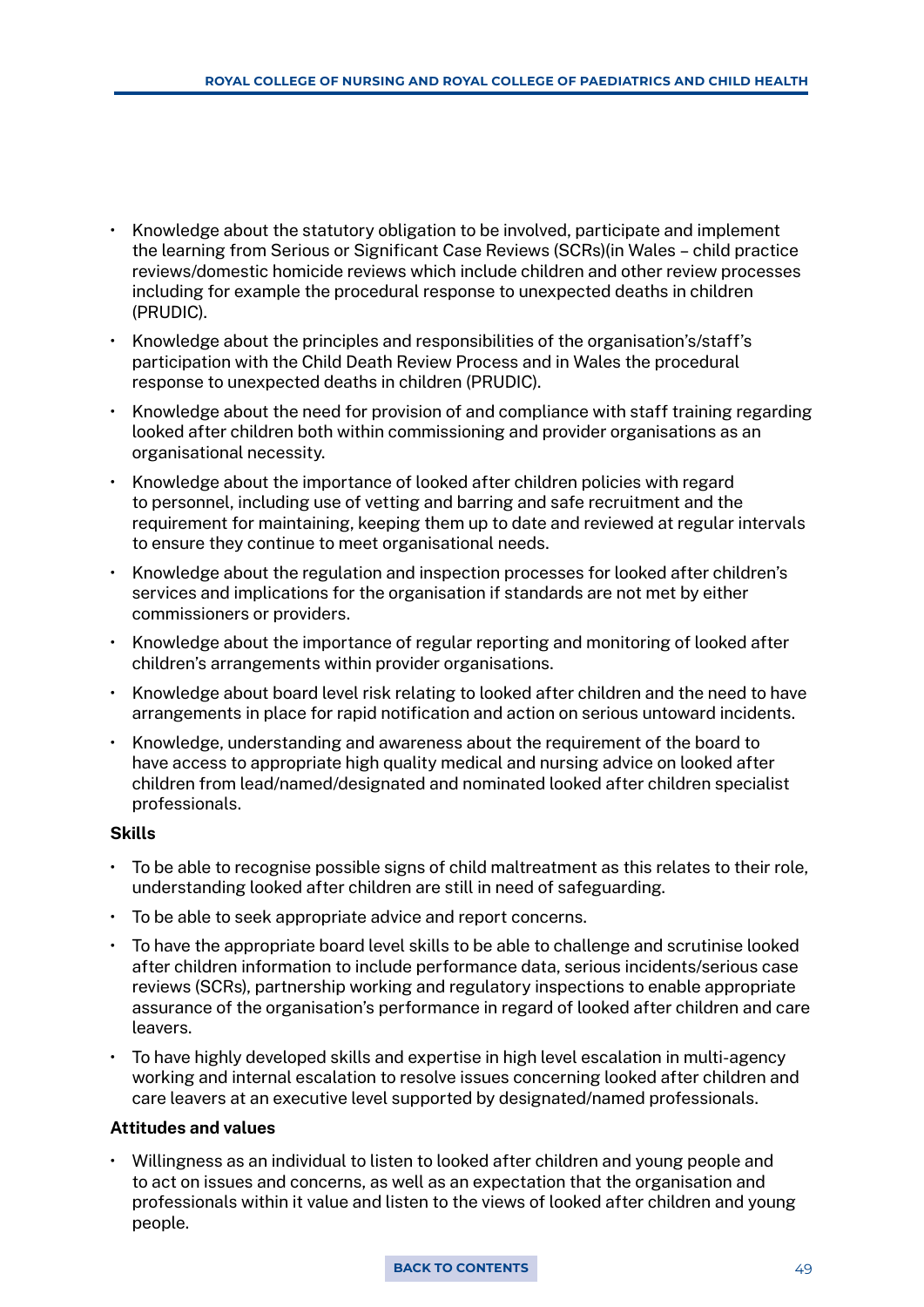- Willingness to work in partnership with other organisations/patients and families to promote safeguarding.
- Willingness to promote a positive culture around safeguarding within the organisation, positively adopting and promoting the concept of corporate parenting across the organisation. This includes recognising the challenges and complexity faced by front line professionals in carrying out their safeguarding duties, recognising the emotional impact that safeguarding can have on these professionals and ensuring that there is ample support available for them.
- Facilitates a no-blame culture when reviewing safeguarding cases.

# **Education and training requirements**

This will require a tailored package to be delivered which encompasses level 1 knowledge, skills and competencies, as well as board level specific as identified in this section.

#### Learning outcomes

- Demonstrates an awareness and understanding of child maltreatment and the needs of looked after children and care leavers.
- Demonstrates an understanding of appropriate referral mechanisms and information sharing, including mandatory reporting requirements and statutory duties of provider team to deliver.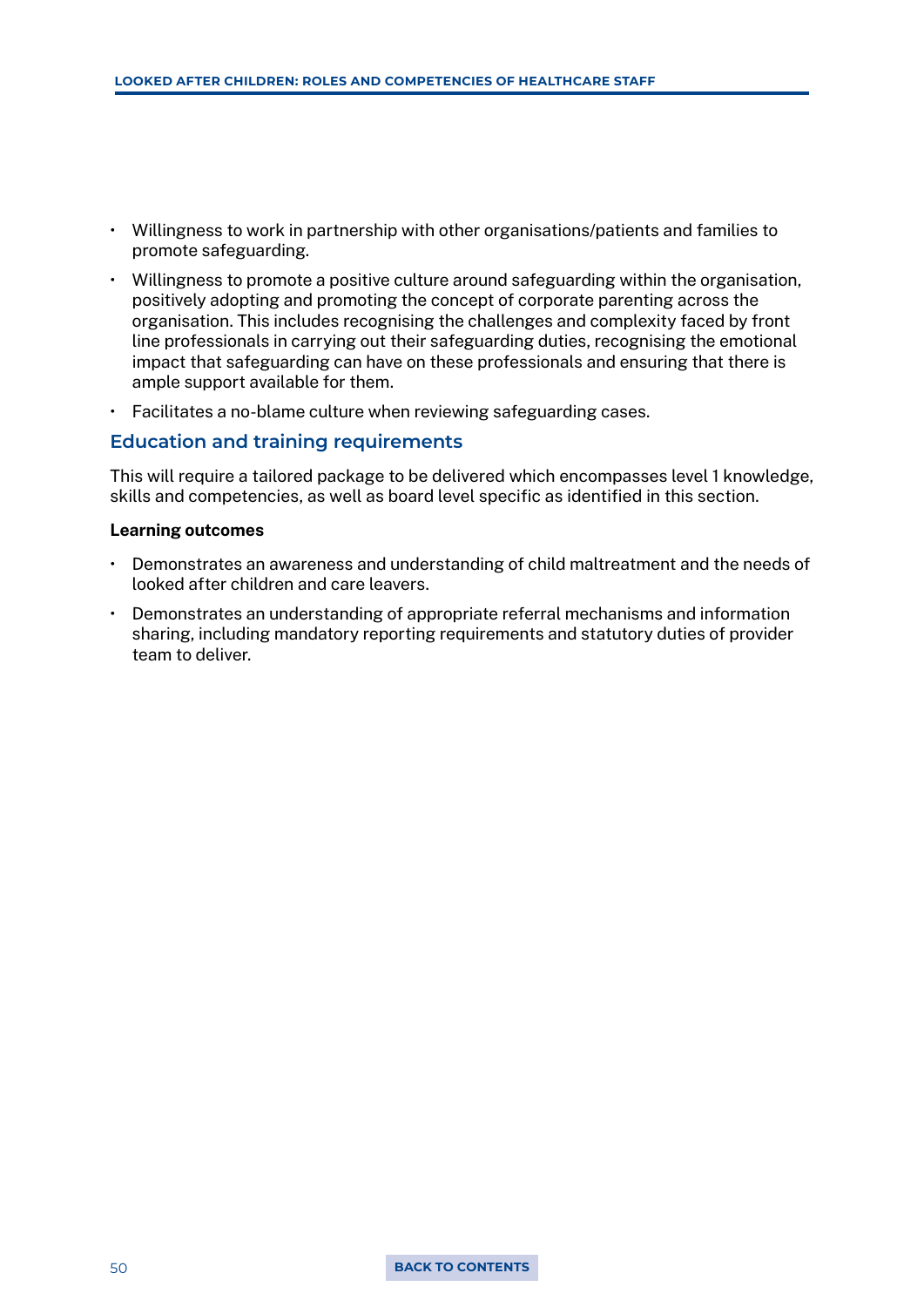# References

Care Quality Commission (CQC). *Not seen, not heard, A review of the child safeguarding and health care of looked after children in England*, 2016. [www.cqc.org.uk/publications/](https://www.cqc.org.uk/publications/themed-work/not-seen-not-heard) [themed-work/not-seen-not-heard](https://www.cqc.org.uk/publications/themed-work/not-seen-not-heard)

Centre of Expertise on Child Sexual Abuse. *Key messages from research on looked after children and child sexual abuse*, 2019. [www.csacentre.org.uk/resources/key-messages/](http://www.csacentre.org.uk/resources/key-messages/looked-after-children/) [looked-after-children](http://www.csacentre.org.uk/resources/key-messages/looked-after-children/)

Children's Commissioner. *Pass the Parcel, children posted around the care system*, 2019. [www.childrenscommissioner.gov.uk/publication/pass-the-parcel-children-posted](https://www.childrenscommissioner.gov.uk/report/pass-the-parcel-children-posted-around-the-care-system/)[around-the-care-system](https://www.childrenscommissioner.gov.uk/report/pass-the-parcel-children-posted-around-the-care-system/)

Children and Family Court Advisory and Support Service (CAFCASS). *Annual Report and Accounts 2018-19*. 2019. [https://assets.publishing.service.gov.uk/government/uploads/](https://assets.publishing.service.gov.uk/government/uploads/system/uploads/attachment_data/file/820513/Cafcass_annual_report_2018-2019.pdf) [system/uploads/attachment\\_data/file/820513/Cafcass\\_annual\\_report\\_2018-2019.pdf](https://assets.publishing.service.gov.uk/government/uploads/system/uploads/attachment_data/file/820513/Cafcass_annual_report_2018-2019.pdf)

Department for Education. *Statutory guidance, Children Act 1989: care planning, placement and case review*, 2010 (updated 2015). [https://assets.publishing.service.gov.](https://assets.publishing.service.gov.uk/government/uploads/system/uploads/attachment_data/file/441643/Children_Act_Guidance_2015.pdf) [uk/government/uploads/system/uploads/attachment\\_data/file/441643/Children\\_Act\\_](https://assets.publishing.service.gov.uk/government/uploads/system/uploads/attachment_data/file/441643/Children_Act_Guidance_2015.pdf) [Guidance\\_2015.pdf](https://assets.publishing.service.gov.uk/government/uploads/system/uploads/attachment_data/file/441643/Children_Act_Guidance_2015.pdf)

Department for Education. *Special Educational Needs and Disability code of practice: 0 to 25 years; Statutory guidance for organisations which work with and support children and young people who have special educational needs or disabilities*, 2015. [www.gov.uk/](https://www.gov.uk/government/publications/send-code-of-practice-0-to-25) [government/publications/send-code-of-practice-0-to-25](https://www.gov.uk/government/publications/send-code-of-practice-0-to-25)

Department for Education and Department of Health. *Promoting the health and wellbeing of looked-after children; statutory guidance for local authorities, clinical commissioning groups and NHS England*, 2015. [https://assets.publishing.service.gov.uk/government/](https://assets.publishing.service.gov.uk/government/uploads/system/uploads/attachment_data/file/413368/Promoting_the_health_and_well-being_of_looked-after_children.pdf) [uploads/system/uploads/attachment\\_data/file/413368/Promoting\\_the\\_health\\_and\\_](https://assets.publishing.service.gov.uk/government/uploads/system/uploads/attachment_data/file/413368/Promoting_the_health_and_well-being_of_looked-after_children.pdf) [well-being\\_of\\_looked-after\\_children.pdf](https://assets.publishing.service.gov.uk/government/uploads/system/uploads/attachment_data/file/413368/Promoting_the_health_and_well-being_of_looked-after_children.pdf)

Department for Education and Skills. *Care Matters: Time for Change*, 2007. [www.gov.uk/](https://www.gov.uk/government/publications/care-matters-time-for-change) [government/publications/care-matters-time-for-change](https://www.gov.uk/government/publications/care-matters-time-for-change)

Department of Health. *Transition: moving on well*, 2008. <https://dera.ioe.ac.uk/8740/>

House of Commons. *Children, Schools and Families Committee. Looked-after Children Third Report of Session 2008–09 Volume I*, 2009. [https://publications.parliament.uk/pa/](https://publications.parliament.uk/pa/cm200809/cmselect/cmchilsch/111/11102.htm) [cm200809/cmselect/cmchilsch/111/11102.htm](https://publications.parliament.uk/pa/cm200809/cmselect/cmchilsch/111/11102.htm)

Department of Health Northern Ireland. *Children's social care statistics for Northern Ireland: financial year ending March 2019*. [www.health-ni.gov.uk/publications/childrens](https://www.health-ni.gov.uk/publications/childrens-social-care-statistics-northern-ireland-201819)[social-care-statistics-northern-ireland-201819](https://www.health-ni.gov.uk/publications/childrens-social-care-statistics-northern-ireland-201819)

*Food in Care, Care for Something to Eat? Nutrition, emotion and behaviour; food and health resource pack for carers of children and young people in care*. [www.foodincare.org.uk](http://www.foodincare.org.uk)

Mooney A, Statham J, Monock E. *Looked after children: a study to inform revision of the 2002 guidance*, Institute of Education, University of London, 2009. [https://dera.ioe.](https://dera.ioe.ac.uk/11156) [ac.uk/11156](https://dera.ioe.ac.uk/11156)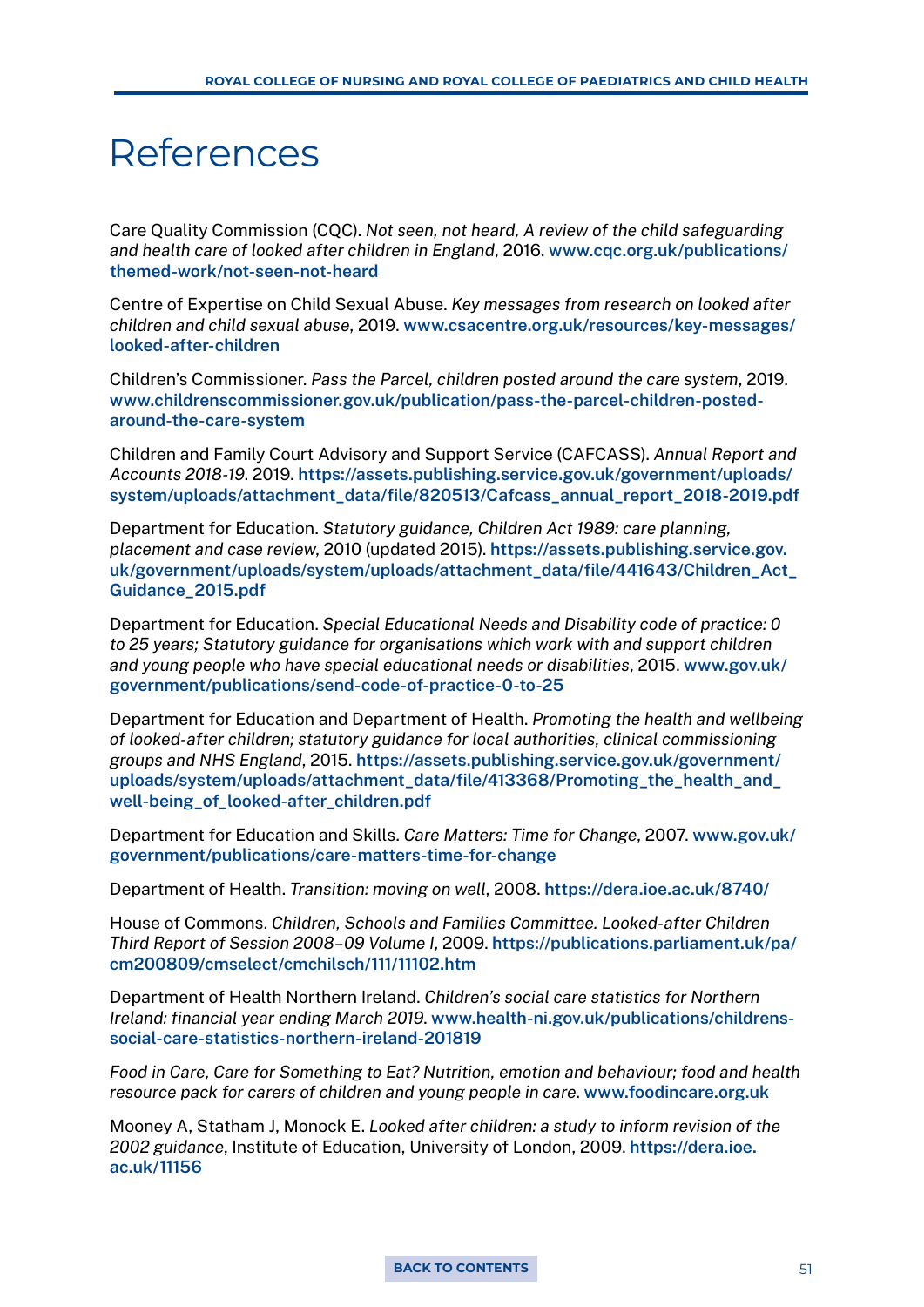National Youth Advocacy Service. *Looked after Minds; prioritising the mental health of care experienced children and young people*, 2019. [www.nyas.net/campaigns/looked-after](http://www.nyas.net/campaigns/looked-after-minds/)[minds](http://www.nyas.net/campaigns/looked-after-minds/)

NHS Education Scotland. *A capability framework for nurses who care for children and young people who are looked after away from home*, 2009.

NHS England. *Who Pays? Determining Responsibility for Payments to Providers*, 2013. [www.england.nhs.uk/wp-content/uploads/2014/05/who-pays.pdf](https://www.england.nhs.uk/wp-content/uploads/2014/05/who-pays.pdf)

National Institute of Health and Care Excellence. *Quality standard for the health and wellbeing of looked-after children and young people, NICE quality standards [QS31]*, April 2013. [www.nice.org.uk/Guidance/QS31](https://www.nice.org.uk/Guidance/QS31)

National Institute of Health and Care Excellence. *Looked-after children and young people. Public health guidance 28*. 2010 (updated 2015). [www.nice.org.uk/guidance/ph28](https://www.nice.org.uk/guidance/ph28)

Office of the Deputy Prime Minister. *A better education for children in care, Social Exclusion Unit Report*, 2003. [www.education.gov.uk/publications/standard/](https://webarchive.nationalarchives.gov.uk/20110505235553/https://www.education.gov.uk/publications/standard/Safegauardingchildren/Page7/SEU-Report) [safegauardingchildren/Page7/SEU-Report](https://webarchive.nationalarchives.gov.uk/20110505235553/https://www.education.gov.uk/publications/standard/Safegauardingchildren/Page7/SEU-Report)

OFSTED. *From a distance; looked after children living away from their home area*, 2014. [www.gov.uk/government/publications/looked-after-children-living-away-from-their](https://www.gov.uk/government/publications/looked-after-children-living-away-from-their-home-area-from-a-distance)[home-area-from-a-distance](https://www.gov.uk/government/publications/looked-after-children-living-away-from-their-home-area-from-a-distance)

Prison Reform Trust. *In Care Out of Trouble; How the life chances of children in care can be transformed by protecting them from unnecessary involvement in the criminal justice system*. [www.prisonreformtrust.org.uk/Portals/0/Documents/In%20care%20out%20](http://www.prisonreformtrust.org.uk/Portals/0/Documents/In%20care%20out%20of%20trouble%20summary.pdf) [of%20trouble%20summary.pdf](http://www.prisonreformtrust.org.uk/Portals/0/Documents/In%20care%20out%20of%20trouble%20summary.pdf)

Royal College of Nursing (RCN). *Safeguarding Children and Young people: roles and competences for healthcare staff 4th Edition*, 2019. [www.rcn.org.uk/professional](https://www.rcn.org.uk/professional-development/publications/pub-007366)[development/publications/pub-007366](https://www.rcn.org.uk/professional-development/publications/pub-007366)

Royal College of Nursing (RCN). *RCN Position Statement; Role of the Designated Nurse for Looked after Children and the Named Nurse for Looked after Children in England*, 2015. [www.rcn.org.uk/professional-development/publications/pub-005399](https://www.rcn.org.uk/professional-development/publications/pub-005399)

Royal College of Paediatrics and Child Health (RCPCH). *Child Protection Evidence – Early years neglect*. [www.rcpch.ac.uk/resources/child-protection-evidence-early-years](https://www.rcpch.ac.uk/resources/child-protection-evidence-early-years-neglect)[neglect](https://www.rcpch.ac.uk/resources/child-protection-evidence-early-years-neglect)

Royal College of Paediatrics and Child Health (RCPCH). *Focus on Vulnerable children and families paediatric workforce*, 2020. [www.rcpch.ac.uk/resources/workforce-census](https://www.rcpch.ac.uk/resources/workforce-census-focus-vulnerable-children-families-paediatric-workforce-2020)[focus-vulnerable-children-families-paediatric-workforce-2020](https://www.rcpch.ac.uk/resources/workforce-census-focus-vulnerable-children-families-paediatric-workforce-2020)

Royal College of Speech and Language Therapists. *Giving Voice; supporting looked after children*. [www.rcslt.org/speech-and-language-therapy/clinical-information/looked](https://www.rcslt.org/speech-and-language-therapy/clinical-information/looked-after-children)[after-children](https://www.rcslt.org/speech-and-language-therapy/clinical-information/looked-after-children)

Scottish Executive. *Looked after children and young people: we can and must do better*, 2007. [www.scotland.gov.uk/resource/doc/162790/0044282.pdf](https://www2.gov.scot/resource/doc/162790/0044282.pdf)

#### 52 **[BACK TO CONTENTS](#page-2-0)**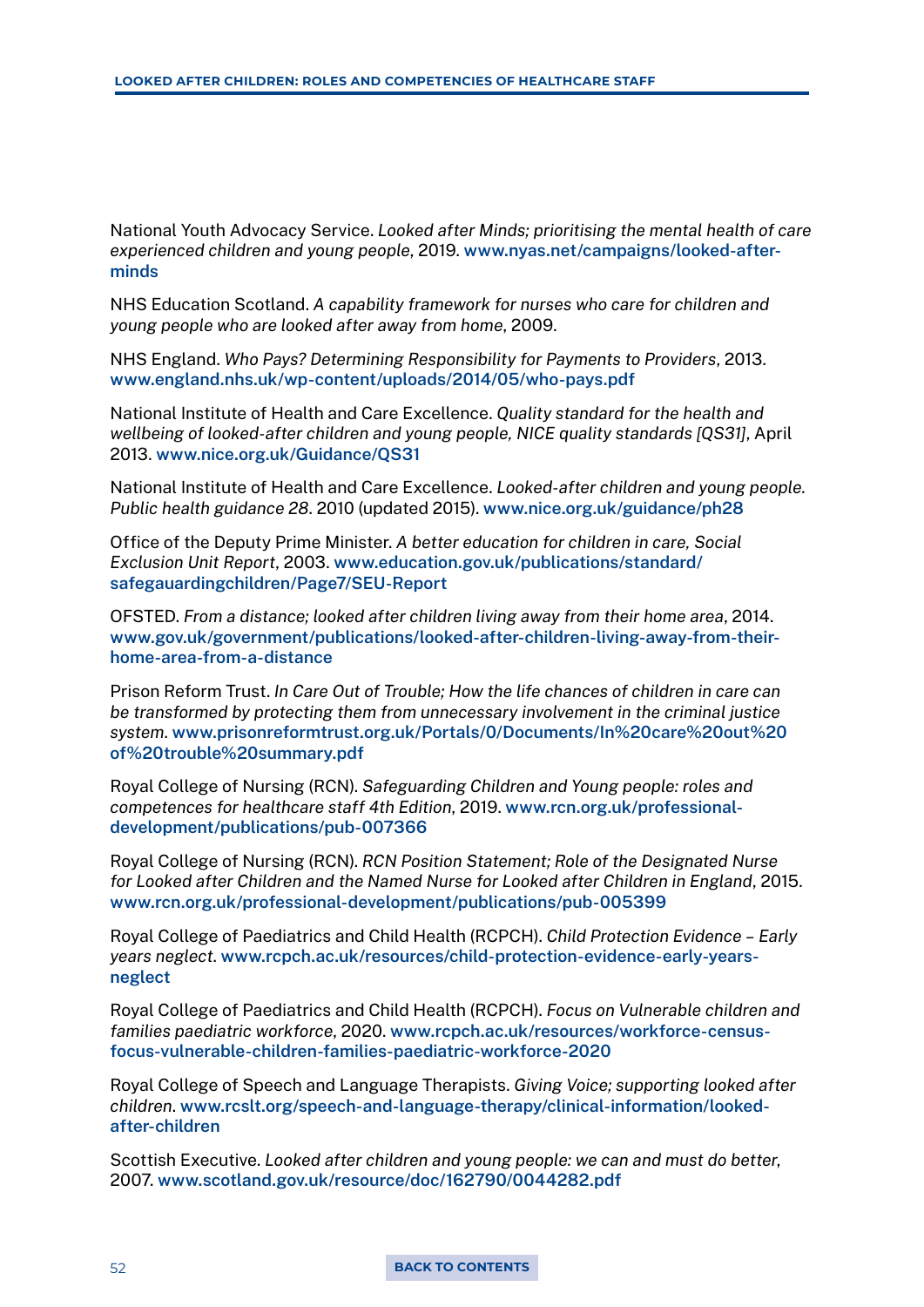Scottish Government. *The Support and Assistance of Young People Leaving Care (Scotland) Regulations*. 2007. [www.legislation.gov.uk/ssi/2003/608/contents/made](https://www.legislation.gov.uk/ssi/2003/608/contents/made)

Scottish Government. *Adoption and Children (Scotland) Act 2007*. [www.legislation.gov.uk/](https://www.legislation.gov.uk/asp/2007/4/contents) [asp/2007/4/contents](https://www.legislation.gov.uk/asp/2007/4/contents)

Scottish Government. *These Are Our Bairns: A guide for community planning partnerships on being a good corporate parent*, 2008. [www.scotland.gov.uk/](https://www.gov.scot/publications/bairns-guide-community-planning-partnerships-being-good-corporate-parent/) [Publications/2008/08/29115839/0](https://www.gov.scot/publications/bairns-guide-community-planning-partnerships-being-good-corporate-parent/)

Scottish Government. *The Looked after Children (Scotland) Regulations*, 2009. [www.legislation.gov.uk/ssi/2009/210/contents/made](https://www.legislation.gov.uk/ssi/2009/210/contents/made)

Scottish Government. *Guidance on Health Assessments for Looked After Children in Scotland*, 2014. [www.gov.scot/publications/guidance-health-assessments-looked](https://www.gov.scot/publications/guidance-health-assessments-looked-children-scotland/pages/6/)[children-scotland/pages/6](https://www.gov.scot/publications/guidance-health-assessments-looked-children-scotland/pages/6/)

Scottish Government. *Statutory Guidance on Part 9 (Corporate Parenting) of the Children and Young People (Scotland) Act*, 2014. [www.gov.scot/publications/statutory-guidance](https://www.gov.scot/publications/statutory-guidance-part-9-corporate-parenting-children-young-people-scotland/)[part-9-corporate-parenting-children-young-people-scotland](https://www.gov.scot/publications/statutory-guidance-part-9-corporate-parenting-children-young-people-scotland/)

Scottish Government. *Getting it right for looked after children and young people strategy*, 2015. [www.gov.scot/publications/getting-right-looked-children-young-people-strategy](https://www.gov.scot/publications/getting-right-looked-children-young-people-strategy/)

Scottish Government. *Children and Young People (Scotland) Act*, 2014. [www.legislation.gov.uk/asp/2014/8/contents](https://www.legislation.gov.uk/asp/2014/8/contents)

Scottish Government. *Children's Social Work Statistics Scotland, 2017-18*. [www.gov.scot/publications/childrens-social-work-statistics-2017-2018](https://www.gov.scot/publications/childrens-social-work-statistics-2017-2018/)

Sinclair I, Baker C, Lee J, Gibbs I. *The Pursuit of Permanence: a study of the English Child Care System*, 2007. London, Jessica Kingsley Publishers. [https://academic.oup.com/bjsw/](https://academic.oup.com/bjsw/article-abstract/38/6/1258/1663749?redirectedFrom=fulltext) [article/38/6/1258/1663749](https://academic.oup.com/bjsw/article-abstract/38/6/1258/1663749?redirectedFrom=fulltext)

The Children's Society. *No Place at Home; Risks facing children and young people who go missing from out of area placements*, 2019. [www.childrenssociety.org.uk/what-we-do/](https://www.childrenssociety.org.uk/what-we-do) [resources-and-publications/appg-inquiry-into-children-missing-from-out-of-area](https://www.childrenssociety.org.uk/what-we-do)[placements](https://www.childrenssociety.org.uk/what-we-do)

The Fostering Network. *Not Forgotten, the importance of keeping in touch with former foster carers*, 2019. [www.thefosteringnetwork.org.uk/get-involved/our-campaigns/keep](https://www.thefosteringnetwork.org.uk/get-involved/our-campaigns/keep-connected#NotForgotten)[connected#NotForgotten](https://www.thefosteringnetwork.org.uk/get-involved/our-campaigns/keep-connected#NotForgotten)

Wade J, Biehal N, Farrelly N, Sinclair I. *Maltreated children in the looked after system: a comparison of outcomes for those who go home and those who do not*, 2010. London: Department for Education. [www.gov.uk/government/publications/maltreated-children](https://www.gov.uk/government/publications/maltreated-children-in-the-looked-after-system-a-comparison-of-outcomes-for-those-who-go-home-and-those-who-do-not)[in-the-looked-after-system-a-comparison-of-outcomes-for-those-who-go-home-and](https://www.gov.uk/government/publications/maltreated-children-in-the-looked-after-system-a-comparison-of-outcomes-for-those-who-go-home-and-those-who-do-not)[those-who-do-not](https://www.gov.uk/government/publications/maltreated-children-in-the-looked-after-system-a-comparison-of-outcomes-for-those-who-go-home-and-those-who-do-not)

Welsh Assembly. *Towards a Stable Life and a Brighter Future*, June 2007. [www.childreninwales.org.uk/policy-document/towards-a-stable-life-and-a-brighter](https://www.childreninwales.org.uk/policy-document/towards-a-stable-life-and-a-brighter-future-regulations-and-guidance-1707-w/)[future-regulations-and-guidance-1707-w/](https://www.childreninwales.org.uk/policy-document/towards-a-stable-life-and-a-brighter-future-regulations-and-guidance-1707-w/)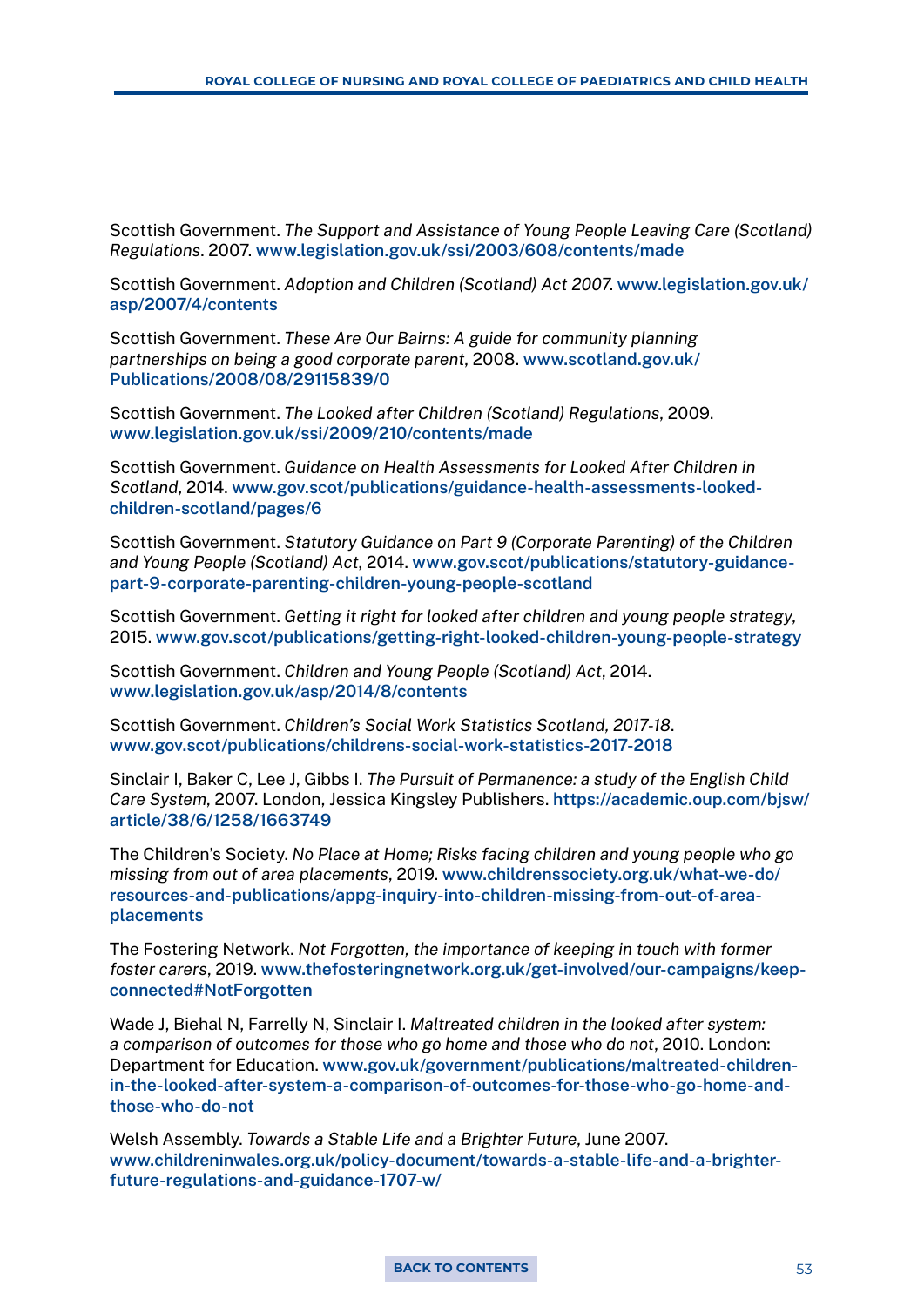# **Useful weblinks, resources and information**

[www.gov.uk/topic/schools-colleges-childrens-services/looked-after-children](https://www.gov.uk/topic/schools-colleges-childrens-services/looked-after-children)

[www.gov.uk/government/statistics/outcomes-for-children-looked-after-by-las-31](https://www.gov.uk/government/statistics/outcomes-for-children-looked-after-by-las-31-march-2018) [march-2018](https://www.gov.uk/government/statistics/outcomes-for-children-looked-after-by-las-31-march-2018)

[www.rcpch.ac.uk/resources/workforce-census-focus-vulnerable-children-families](https://www.rcpch.ac.uk/resources/workforce-census-focus-vulnerable-children-families-paediatric-workforce-2020)[paediatric-workforce-2020](https://www.rcpch.ac.uk/resources/workforce-census-focus-vulnerable-children-families-paediatric-workforce-2020)

[https://corambaaf.org.uk/about/what-we-do/policy-and-practice-development/rapid](https://corambaaf.org.uk/about/what-we-do/policy-and-practice-development/rapid-evidence-review-special-guardianship)[evidence-review-special-guardianship](https://corambaaf.org.uk/about/what-we-do/policy-and-practice-development/rapid-evidence-review-special-guardianship)

[www.scie.org.uk/search?sq=children+in+care](https://www.scie.org.uk/search?sq=children+in+care)

<https://learning.nspcc.org.uk/children-and-families-at-risk/looked-after-children>

[www.rcn.org.uk/clinical-topics/children-and-young-people/looked-after-children](https://www.rcn.org.uk/clinical-topics/children-and-young-people/looked-after-children)

[https://en-gb.facebook.com/CareLeaversAssociationUK](https://www.facebook.com/CareLeaversAssociationUK/)

[www.cqc.org.uk/guidance-providers/childrens-services/inspecting-childrens-services](https://www.cqc.org.uk/guidance-providers/childrens-services/inspecting-childrens-services)

[www.scie.org.uk/children/looked-after-children](https://www.scie.org.uk/children/looked-after-children)

[https://migration.iom.int/docs/Infographic\\_Children\\_and\\_UASC\\_overview\\_2017.pdf](https://migration.iom.int/docs/Infographic_Children_and_UASC_overview_2017.pdf)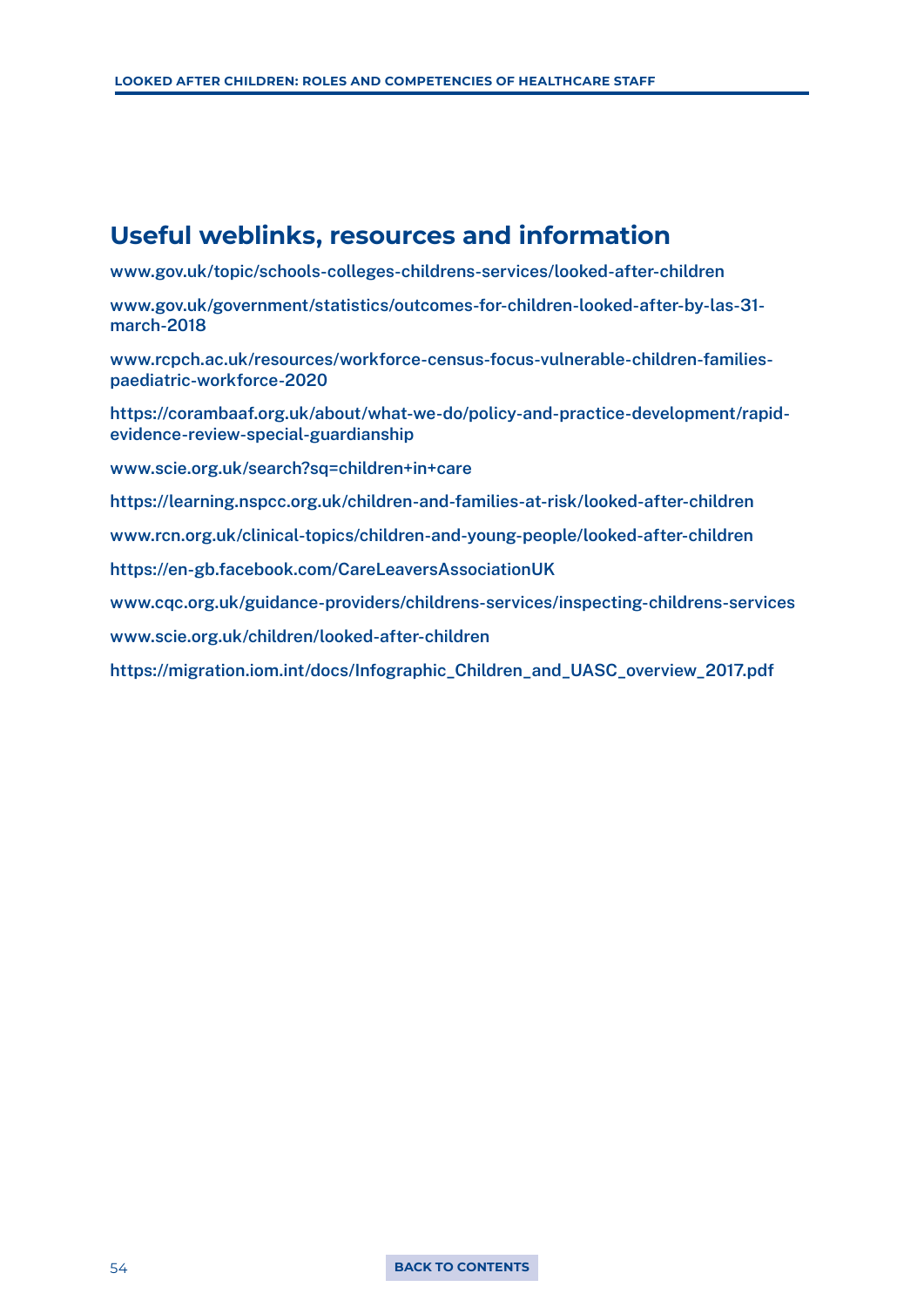# Appendices

# **Appendix 1: The role of specialist medical, nursing and health advisors for looked after children<sup>174,175</sup>**

All healthcare staff need education, support and leadership both locally and nationally in order to fulfil their duties to meet the needs of looked after children and young people, and care leavers.

This section provides additional guidance and aids interpretation of the competence statements in the competency framework. The generic model job descriptions can be amended as appropriate according to national and local context.

# **Model job description**

The job descriptions of specialist professionals should reflect an appropriate workload, covering both roles and responsibilities for looked after children and for the rest of their work. Job descriptions should be agreed by the employing organisation

#### 1. Person specification

The post holder must have an enhanced disclosure check. Named and designated professional posts comprise a registered activity under the Disclosure and Barring Service (DBS) for England and Wales, Disclosure Scotland (for Scotland) and Access Northern Ireland in Northern Ireland.

#### The specialist doctor $176$  should:

- hold consultant status or a senior post with equivalent training and experience
- have completed higher professional training (or achieved equivalent training and experience) in paediatrics, community child health and looked after children
- have considerable clinical experience of assessing and examining children and young people as appropriate to the role
- be currently practising and be of good professional standing.<sup>177</sup>

#### The specialist nurse should:

- hold a senior level post. It is expected that the post would be at Band 7 dependent on the precise responsibilities outlined in the role description (the role would be subject to the usual Agenda for Change Job Evaluation process)
- have completed specific training in the care of babies/children and young people and be registered on either Part 1 of the Nursing and Midwifery Council (NMC) register as a registered children's nurse or mental health nurse (in mental health organisations) or Part 3 as a specialist community public health nurse having completed a specific programme with a child and family focus

<sup>177</sup> Refers to doctors who are on the GMC register and who are up to date with their professional CPD – [www.gmc-uk.org](https://www.gmc-uk.org)



<sup>174</sup> Includes those with specific roles such as Named Looked After Children's Nurses, Named Looked After Children's Doctors, lead Looked After Children health professionals, specialist nurses for Looked After Children.

<sup>175</sup> Should be read in conjunction with Level 4 competencies, knowledge and skills outlined within the document.

<sup>176</sup> Could undertake medical advisor role for adoption and fostering.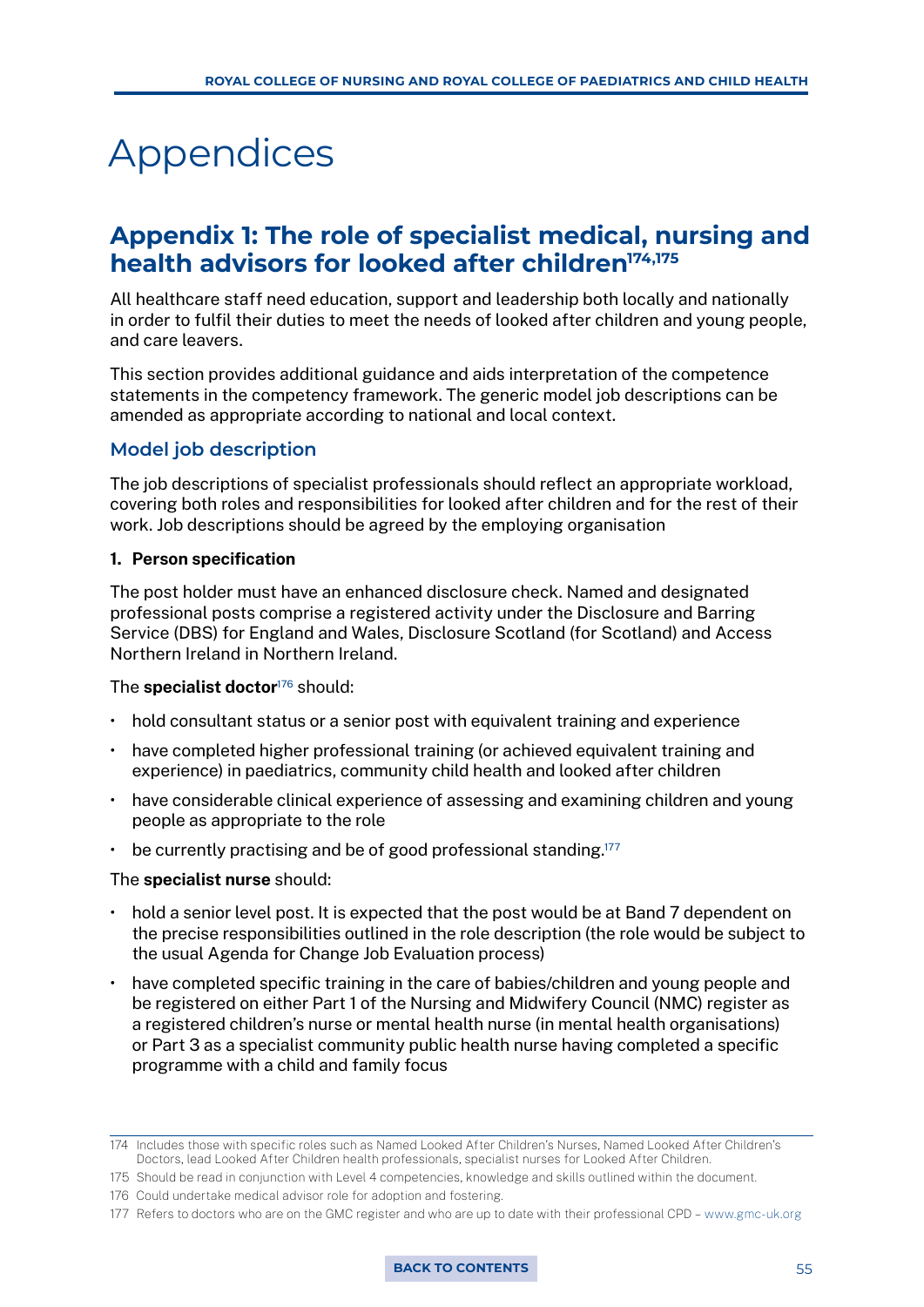- have completed specific post-registration training relevant to looked after children prior to commencement in the post (including law, policy, and practice at Level 2 or Post Graduate Diploma (PGDip))
- have a minimum of three years' experience related to caring for babies/children and young people and relevant experience with looked after children and young people.

# 2. Job description for all specialist LAC health professionals

- Support the named nurse and doctor to ensure that the organisation meets its responsibilities to looked after children.
- Be responsible to and accountable within the managerial framework of the employing organisation.
- At all times and in relation to the roles and responsibilities listed, work as a member of the organisation's looked after children health team.

#### 3. Inter-agency responsibilities

- Advise local police, children's social care and other statutory and voluntary agencies on health matters with regard to individual looked after children.
- Liaise closely with other specialist services such as CAMHS, sexual health, and services for disabled children.

#### 4. Leadership and advisory role

- Support the named nurse and doctor to advise the board of the healthcare organisation about looked after children.
- Contribute to the planning and strategic organisation of provider services for looked after children.
- Work with named and designated professionals on planning and developing strategy for services for looked after children.
- Ensure advice is available to the other professionals across the organisation on day to-day issues about looked after children and their families, including involvement in fostering and adoption panels according to local arrangements.

#### 5. Clinical role

- Undertake health assessments for looked after children and provide written reports on the health of prospective carers as appropriate.
- Support and advise colleagues in the clinical assessment and care of children and young people, whilst being clear about others personal clinical professional accountability.
- Provide advice and signposting to other professionals about legal processes, key research and policy documents.

#### 6. Co-ordination and communication

• Work closely with other specialist, named and designated looked after children professionals locally, regionally and nationally.

56 **[BACK TO CONTENTS](#page-2-0)**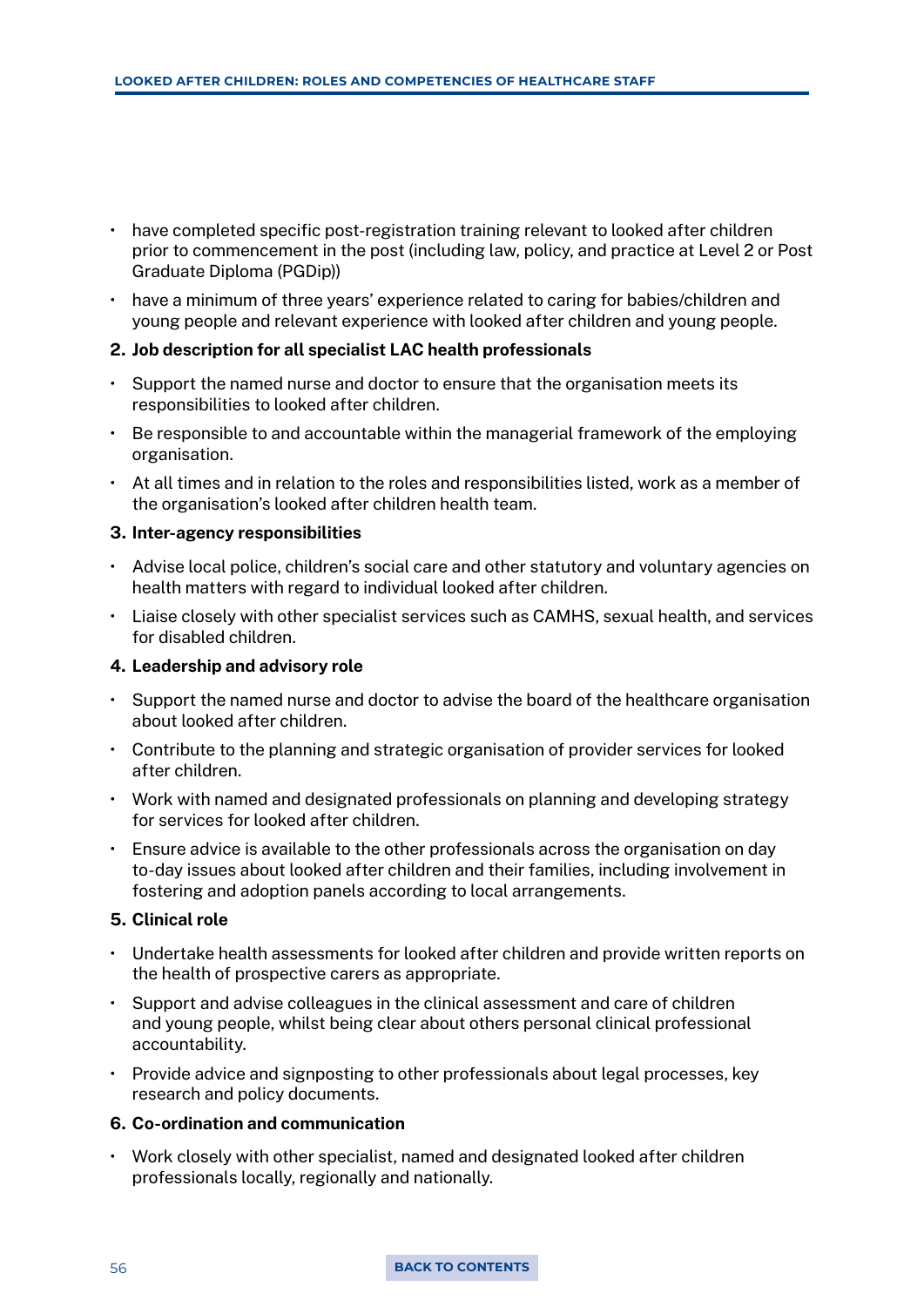- Work closely with the lead for children and/or safeguarding within the healthcare organisation.
- Liaise with professional from other agencies, such as education and children's social care.

# 7. Governance: policies and procedures

- Support the named nurse and doctor to ensure that the healthcare organisation has relevant policies and procedures in line with legislation and national guidance.
- Contribute to the dissemination and implementation of organisational policies and procedures.
- Encourage case discussion, reflective practice, and the monitoring of significant events at a local level.

#### 8. Training

- Work with named and designated looked after children professionals locally to agree and promote training needs and priorities.
- Support the named and designated professionals to ensure that there is an organisational training strategy in line with national and local expectations.
- Contribute to the delivery of training for health staff and inter-agency training.
- Support the named and designated professionals to evaluate training and adapt provision according to feedback from participants.
- Tailor provision to meet the learning needs of participants.

# 9. Monitoring

- With the named nurse/doctor advise employers on the implementation of effective systems of audit.
- Contribute to monitoring the quality and effectiveness of services, including monitoring performance against indicators and standards.

#### 10. Supervision

- Engage in appraisal, support and supervision for colleagues in the team/organisation.
- Contribute to individual case supervision.

#### 11. Personal development

- Meet the organisation's requirements for training attendance.
- Attend relevant continuing professional development activities to maintain competence.
- Receive regular supervision and undertake reflective practice.
- Recognise the potential personal impact of working with looked after children on self and others and seek support and help when necessary.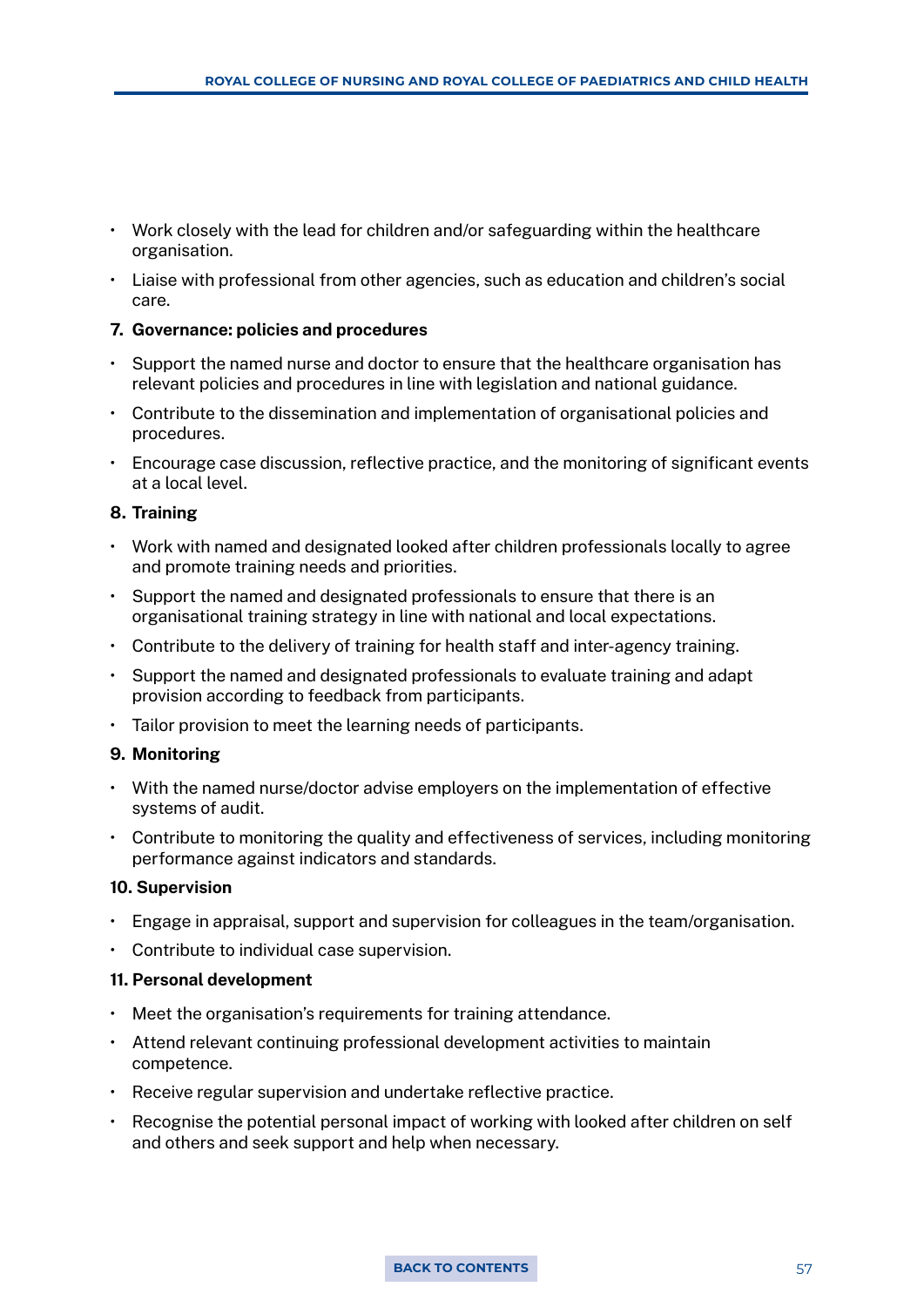# 12. Appraisal

 $\cdot$  Receive annual appraisal<sup>178</sup> from a professional with specialist knowledge of looked after children and with knowledge of the individual's professional context and framework.179

# 13. Accountability

- Be accountable to the chief executive of the employing body.
- Report to the named nurse/doctor with primary responsibility for children's services and looked after children within the organisation.

# 14. Authority

• Should have the authority to carry out all of the above duties on behalf of the employing body and should be supported in so doing by the organisation and by colleagues.

# 15. Resources required for the post

- Professionals' roles should be explicitly defined in job descriptions, and sufficient time and funding must be allowed to fulfil their responsibilities effectively.
- The time required to undertake the tasks outlined in this job description will depend on the size and needs of the looked after children population, the number of staff, the number and type of operational units covered by the healthcare organisation, and the level of development of local structures, process and function.
- The healthcare organisation should supply dedicated secretarial and effective support.
- Given the stressful nature of the work, the healthcare organisation should provide focused support and supervision for the specialist professional.

# **Looked after children's specialist nurse**

# A minimum of 1 WTE\* specialist nurse per 100 looked after children.

\*The required number of looked after children's specialist nurses will also depend on the complexity of caseload, geography, population and size of the catchment area served.

<sup>178</sup> For nurses, midwives, health visitors and relevant health staff reference should be made to the NHS Knowledge and Skills Framework.

<sup>179</sup> The appraiser should consult with someone with specialist knowledge and experience.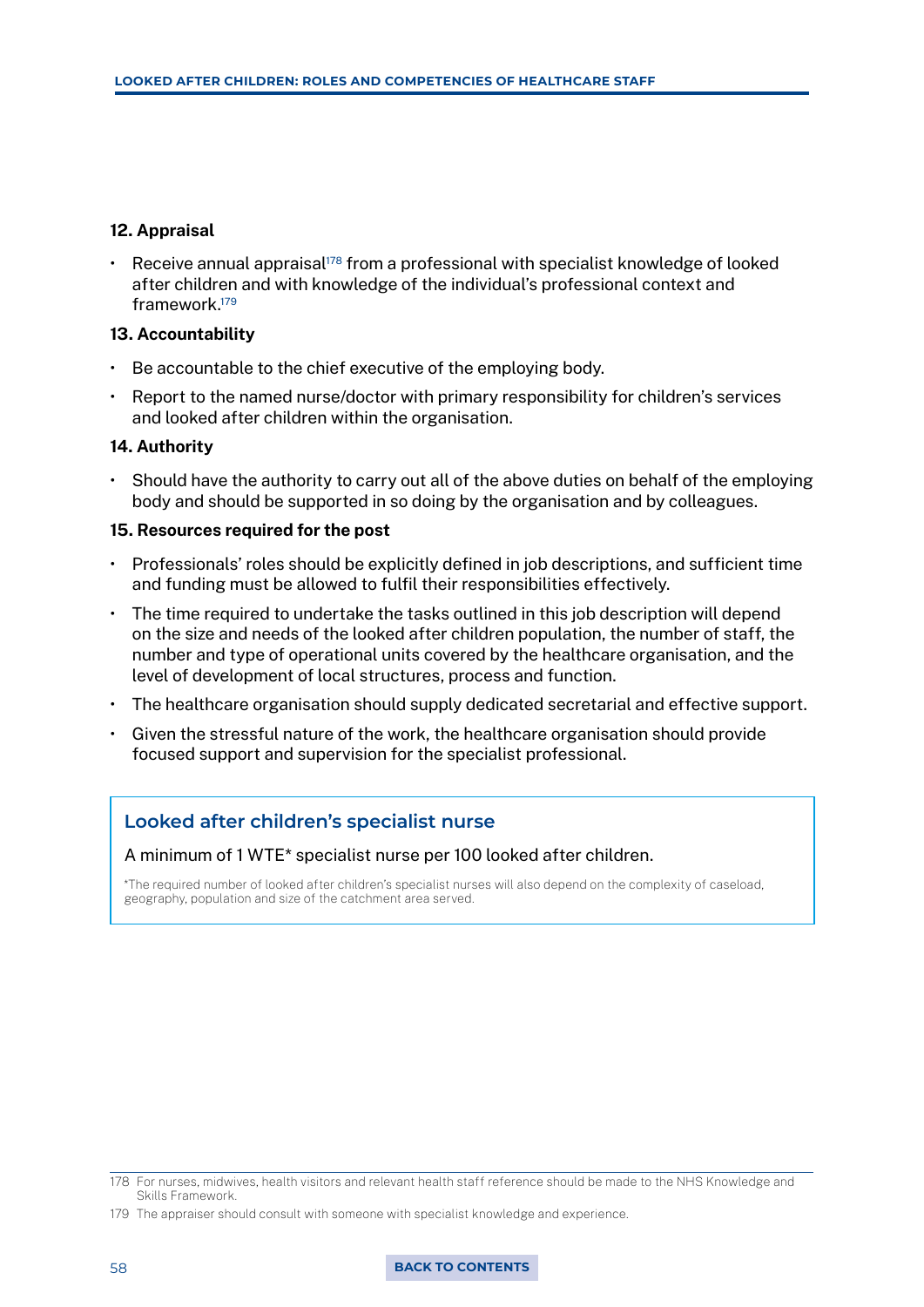# **Appendix 2: Medical adviser to adoption agency180**

All adoption agencies must have a medical adviser (Adoption Agency Regulations 2005 for England; Adoption Agencies (NI) Regulations 1989 for Northern Ireland; Adoption Agencies (Scotland) Regulations 1996; Adoption Agencies (Wales) Regulations 2005) who is fully registered with the General Medical Council and has an enhanced disclosure check under the Disclosure and Barring Service (DBS) for England and Wales, Disclosure Scotland (for Scotland) and Access Northern Ireland in Northern Ireland.

It is acknowledged that this job description is embedded within a multidisciplinary system, the aim of which is to provide an integrated service for a very vulnerable group of children. Since there is considerable regional, geographic and local variability in arrangements across the UK, this job description will need to be tailored to the demands of the particular post.<sup>181</sup>

This job description should be jointly agreed by the relevant health trust(s)/health boards/ adoption agency(ies) covered by the post. It is important that the job plan reflects the workload, as this is frequently underestimated. Throughout this job description where the term looked after children is used this applies to children with a care plan for adoption.

#### 1. Person specification

The medical adviser (MA) for adoption must:

- be an advocate for children for whom the care plan is adoption
- have undergone higher professional training in paediatrics. Alternatively, by virtue of experience and practice, have demonstrated appropriate competencies as advised by the designated doctor for looked after children (England and Northern Ireland)/lead clinician for looked after and accommodated children (Scotland)/named doctor for looked after children strategic role (Wales) (see relevant job description)
- have relevant experience in the clinical management of children including those with neuro-developmental, emotional, behavioural and attachment difficulties, child protection, and adult health issues pertinent to parenting<sup>182</sup>
- the medical adviser should ideally be involved in clinical work with looked after children. For medical advisers whose sole role is as medical adviser to panel it is important that they keep up to date with community paediatric practice
- have the ability to achieve other competencies as appropriate to the role.
- have experience of, and the ability to work in, a multi-agency setting
- have relevant knowledge of health and developmental issues of children adopted from abroad, if providing intercountry adoption services

<sup>180</sup> Modified Model Job description from Coram/BAAF.<https://corambaaf.org.uk>

<sup>181</sup> Given the different structures and the changes evolving under the Review of Public Administration in Northern Ireland, agencies may wish to modify the job description to meet local needs.

<sup>182</sup> The role of Medical Adviser for Voluntary Adoption Agencies, who largely recruit adult carers, may be undertaken by a GP with expertise or other registered medical practitioner who has relevant specialist training. However, they should have knowledge and experience of children with very complex needs as these agencies are likely to be recruiting carers for such children.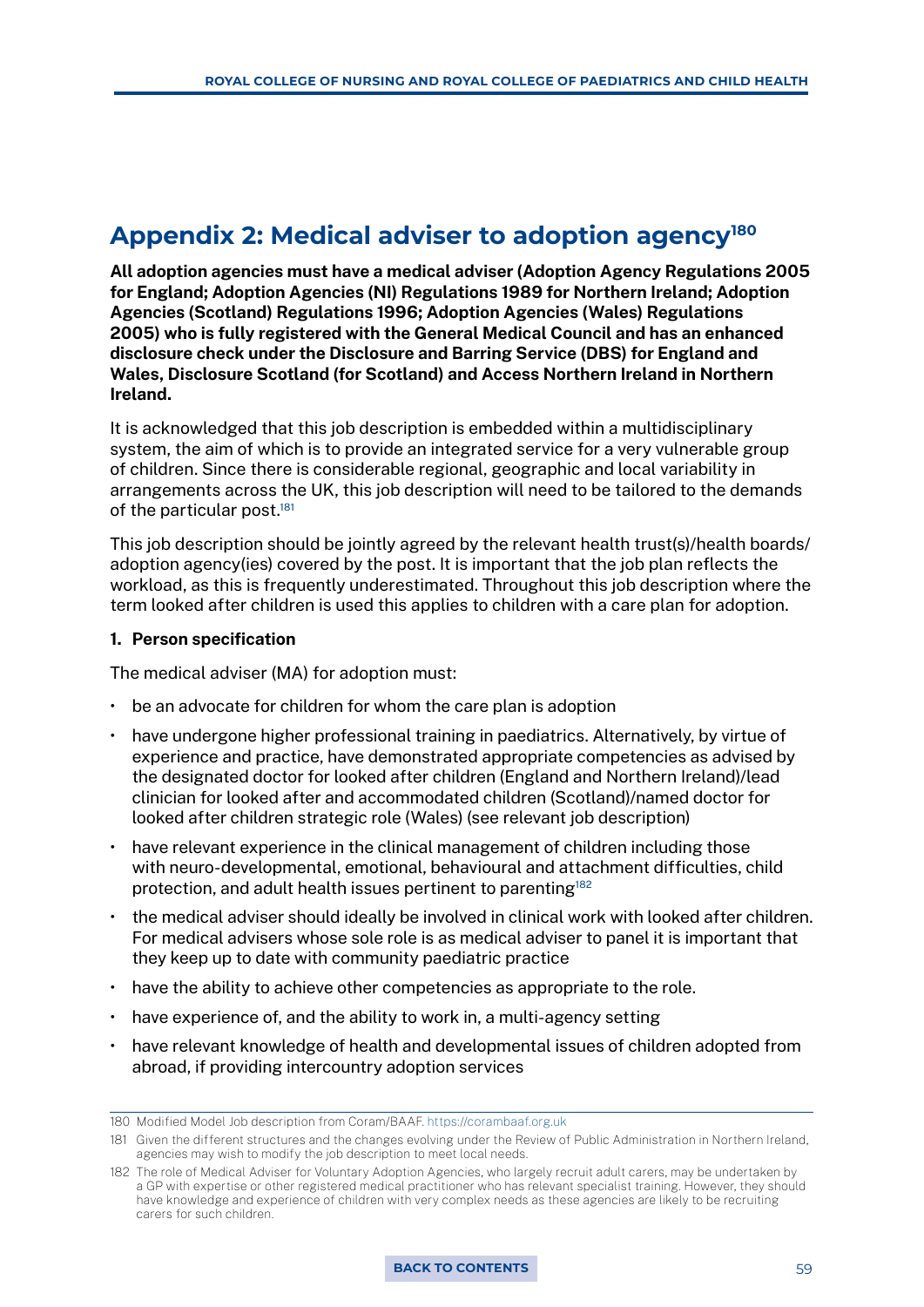• have good verbal and written communication skills, with an ability to express complex medical issues in lay terms.

# 2. Clinical role

- It is preferred practice, but not obligatory, that the medical adviser should undertake statutory health assessments of looked after children.
- The medical adviser should provide a written health report on each child being considered for adoption. This report should include comments on birth history, family history, past medical history, current physical and mental health and behaviour and, if age appropriate, a developmental assessment. This report should assess the future implications for the child of their health history, and previous family and social situation, including their experiences in the care system.
- The medical adviser should provide a written report to the agency on the health of prospective adopters, which will include interpretation of health and lifestyle information provided by the applicant and their GP. It may be necessary to liaise, with consent, with specialists about details of health problems identified.
- It is good practice for the medical adviser to share all appropriate information with prospective adopters and to meet with them to discuss the needs of the child/ren with whom they are matched. It is also good practice to provide a written report of this meeting.
- The medical adviser should be available to advise prospective adopters on health matters of children being considered for adoption from abroad, and ideally undertake health assessment of the child.

# 3. Panel responsibilities

- Medical adviser to the adoption panel is a full panel member. She/he has a responsibility to take part in panel consideration of cases and to contribute to the panel recommendation. Responsibilities of all panel members include attending a locally agreed percentage of all panels, attending panel training and having an annual appraisal as a panel member. The minimum attendance which is usually required at panels is 75%.183
- As specified in the Adoption Agency Regulations for England and Wales, and the National Minimum Standards, the medical adviser should work in partnership with the adoption agency to ensure that the written summary health report on the child and adult will be available to the agency in time to allow circulation to panel members in advance (e.g, for child, Part C of Form Initial Health Assessment – C/YP).
- The medical adviser will be available at panel to discuss their written report and to answer questions on health issues at the request of other panel members.
- The medical adviser should contribute to the identification of adoption support needs.
- The medical adviser will need to contribute to court reports on children in placement order/freeing order and adoption order applications, and on prospective adopters.

<sup>183</sup> *Effective Panels: Guidance on regulations, process and good practice in adoption and permanence panels*, Lord and Cullen, BAAF, 2005.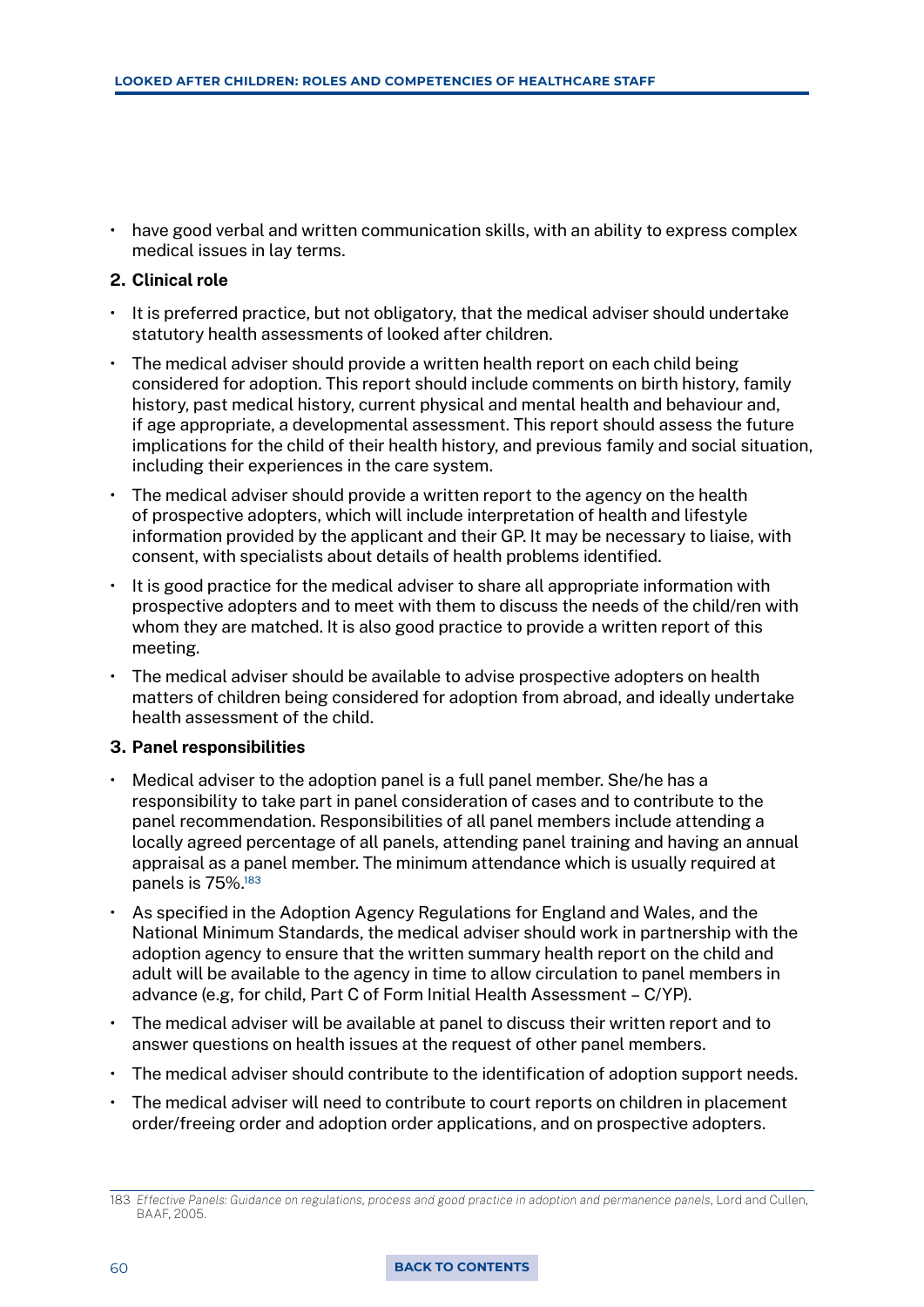# 4. Other professional responsibilities

The medical adviser for adoption:

- should be available to advise on particular health matters that arise in connection with the adoption process
- should support and advise other health professionals and relevant managers on health issues relevant to adoption, for example, consent issues for children placed for adoption, and adoption support including post placement
- should work closely with the local safeguarding and health professionals working with all looked after and accommodated children to ensure delivery of high quality clinical services through monitoring and audit
- should maintain contact and work closely with local paediatricians, local child and adolescent mental health services, primary care, and other relevant health professionals and specialists
- should work closely with partner agencies to address the health needs of children who have a care plan for adoption
- may offer training on adoption matters to health personnel, prospective adopters and partner agencies
- should ensure that personal practice conforms to policies and procedures relevant to adoption, as outlined in statute and professional practice guidelines.

#### 5. Training and personal development

- This is a specialist post, and the post holder is likely to be unique within their provider service. Therefore it is essential to maintain contact with other medical advisers regionally and nationally. Membership of the Coram/BAAF Health Group is recommended as it offers professional support, notification of training opportunities, updates on policy and practice and access to national and regional meetings.
- The medical adviser should attend continuing professional development (CPD) activities in order to maintain competencies in the area, equivalent to at least 10 hours per year, in topics relevant to substitute care. The medical adviser should also attend general panel training to maintain awareness of adoption practice and legislation, including intercountry adoption where dealt with by the agency. It is the responsibility of the employer to support specialist training which is likely to be external.

# 6. Appraisal

- The medical adviser should have a professional appraisal on an annual basis. Ideally reference should be made to someone with specialist knowledge of adoption, particularly if there are areas of concern, in order to ensure that appraisal of the adoption role is appropriate.
- Medical advisers to panel in England and Wales will require an annual appraisal as a panel member, as required in statutory Guidance for England (Adoption and Children Act 2002 Guidance Department of Health) and Regulations for Wales (Adoption Agency (Wales) Regulations 2005.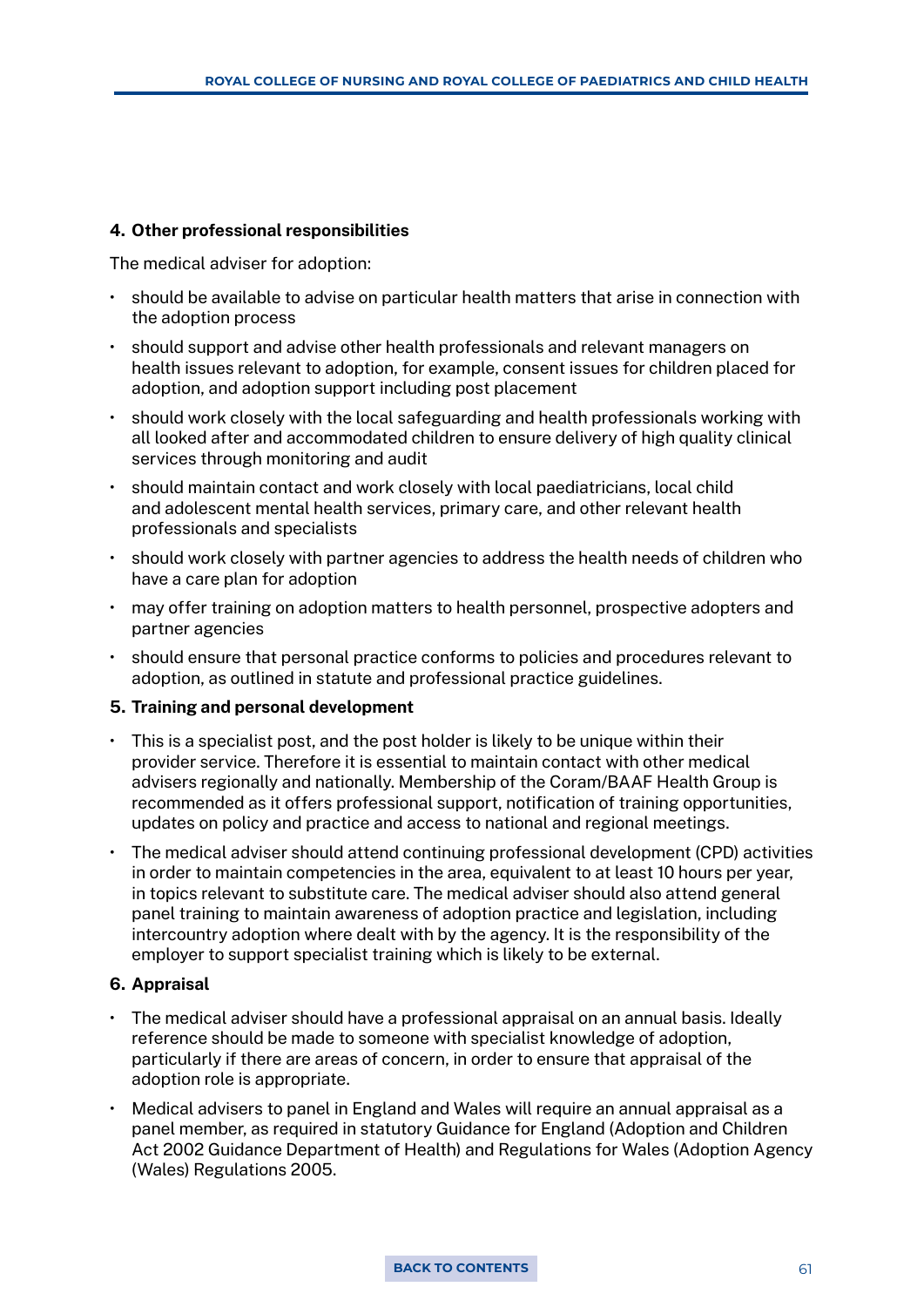# 7. Accountability

• Clear lines of accountability must be established within each job description.

#### 8. Resources required for the post

- a) Programmed activities for the post should be agreed and a corresponding adjustment made to the medical adviser's other clinical duties within the job plan (see below).
- b) Appropriate administrative support for the medical adviser should be agreed, competent to manage the sensitive and specialised nature of the work.
- c) There should be support and supervision for the individual. This is an acknowledgement of the sometimes stressful nature of this work.

#### Estimate of the time required to carry out the duties and responsibilities of the medical adviser for adoption

These recommendations have been derived by consensus from consultation with the BAAF Health Group Advisory Committee and regional health groups, and prospective audit of services. These recommendations reflect the actual time required to undertake specific tasks and should be used as a guide to long term planning for delivery of high quality services.

| <b>ACTIVITY</b>                                                                                                                                                                                                          | <b>TIME (hours)</b>                                           | Per annum |
|--------------------------------------------------------------------------------------------------------------------------------------------------------------------------------------------------------------------------|---------------------------------------------------------------|-----------|
| Scrutiny/review of prospective adopters' health<br>assessments (including all research needed,<br>providing advice as required, provision of report)                                                                     | $\frac{1}{2}$ hour per applicant                              |           |
| Carrying out comprehensive paediatric health and<br>developmental assessments, eg, completing Part B<br>of BAAF Form IHA-C or YP                                                                                         | 1.5 hours per child                                           |           |
| Collating health information and preparing a report<br>on a child being considered for adoption (including all<br>research needed and answering queries as required)<br>6 eg, completing Part C of BAAF Form IHA-C or YP | 4 hours per child (not including seeing<br>child - see above) |           |
| Carrying out an adoption review health assessment,<br>eg, completing Part B of BAAF Form RHA-C or YP                                                                                                                     | 1 hour per child                                              |           |
| Preparing a report for an adoption review health<br>assessment, eg, completing Part C of BAAF Form<br>RHA-C or YP                                                                                                        | 1 hour per child (not including seeing<br>child - see above)  |           |
| Scrutiny of health assessment of child to be adopted<br>from abroad, and counselling of prospective adoptive<br>parents, including provision of written report.                                                          | 3 hours per child                                             |           |
| Preparation and reading papers for panel                                                                                                                                                                                 | 4 hours per half day panel                                    |           |
| Attending panel 6 (one session)                                                                                                                                                                                          | 4 hours per half day panel & travel                           |           |
| Counselling prospective adopters about individual<br>children, including provision of written report                                                                                                                     | 2 hours per child                                             |           |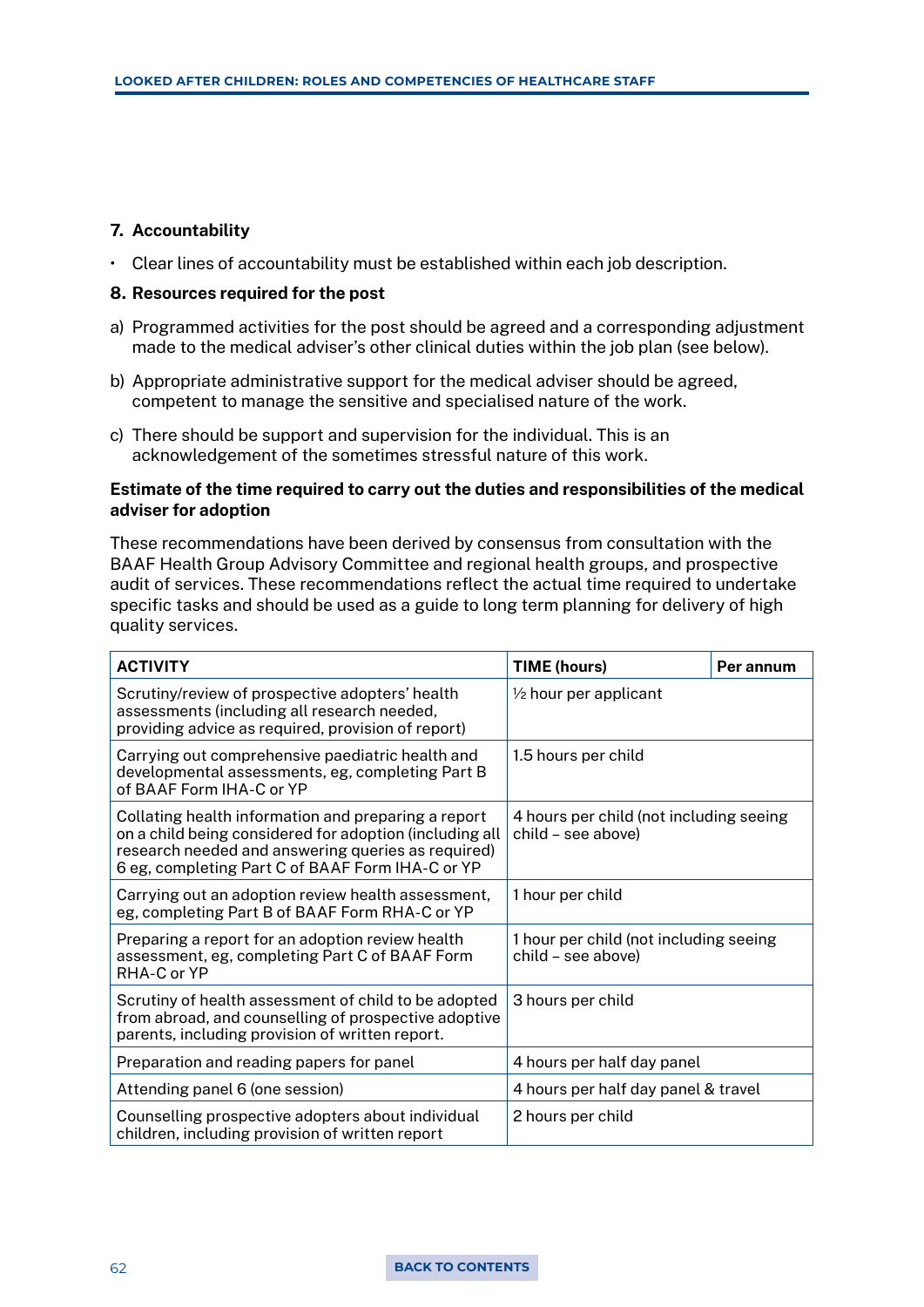# <span id="page-62-0"></span>**Appendix 3: Named nurse and named doctor for**  looked after children<sup>184,185</sup>

All healthcare staff need education, support and leadership both locally and nationally in order to fulfil their duties to meet the needs of looked after children and young people, and care leavers.

This section provides additional guidance and aids interpretation of the competence statements in the competency framework.

The generic model job descriptions can be amended as appropriate according to national and local context.

It should be noted that the named and designated professional are distinct roles and as such should be separate post holders to avoid potential conflict of interest.

It should also be noted that these roles are dedicated posts and should not be combined with responsibilities for adult or child safeguarding or looked after children.

Named professional for looked after children and young people – model job description.

The job descriptions of named professionals should reflect an appropriate workload, covering both roles and responsibilities for looked after children and for the rest of their work. Job descriptions should be agreed by the employing organisation.

All provider organisations should have a named doctor or nurse for looked after children.

#### 1. Person Specification

The post holder must have an enhanced disclosure check. Named and designated professional posts comprise a registered activity under the Disclosure and Barring Service (DBS) for England and Wales, Disclosure Scotland (for Scotland) and Access Northern Ireland in Northern Ireland.

#### The named nurse should:

- hold a senior level post. It is expected that the post would be within the Band 8 range (the role would be subject to the usual Agenda for Change Job Evaluation process)
- have completed specific training in the care of babies/children and young people and be registered on either Part 1 of the Nursing and Midwifery Council (NMC) register as a registered children's nurse or Part 3 as a specialist community public health nurse having completed a specific programme with a child and family focus
- have completed specific post-registration training relevant to looked after children prior to commencement in the post (including law, policy, and practice at Level 2 or Postgraduate Diploma (PGDip))
- have a minimum of three-years experience related to caring for babies/children and young people and relevant experience with looked after children and young people.

<sup>184</sup> Includes those with specific roles such as Named Looked After Children's Nurses/doctors in England, lead Looked After Children health professionals, specialist nurses for Looked After Children.

<sup>185</sup> Should be read in conjunction with Level 4 competencies, knowledge and skills outlined within the document.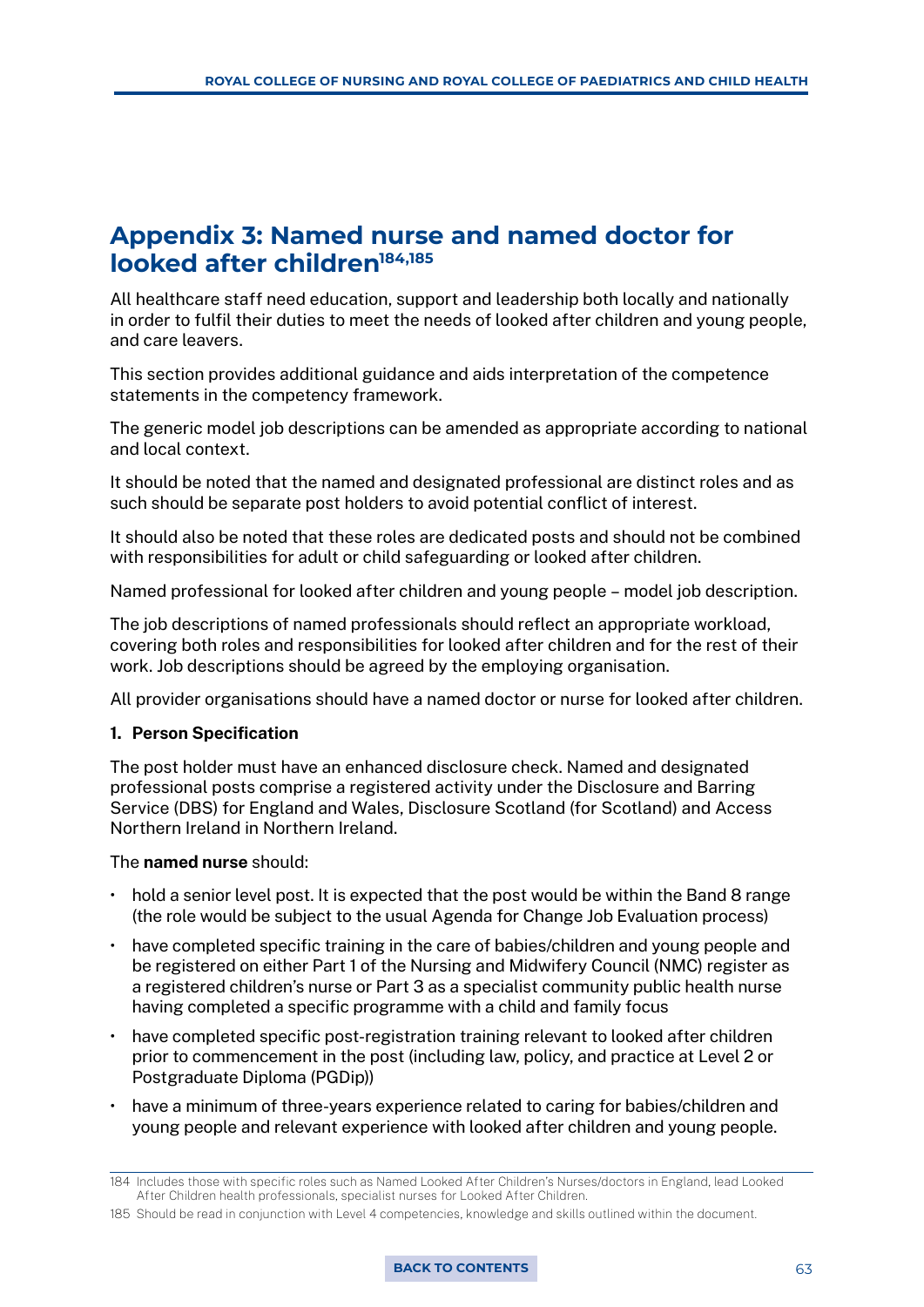# The named doctor should:

- hold consultant status or a senior post with equivalent training and experience
- have completed higher professional training (or achieved equivalent training and experience) in paediatrics, community child health and looked after children
- have considerable clinical experience of assessing and examining children and young people as appropriate to the role
- $\cdot$  be currently practising and be of good professional standing.<sup>186</sup>

# 2. Duties for all named professionals

#### The named professionals will:

- support all activities necessary to ensure that the organisation meets its responsibilities for looked after children and young people
- be responsible to and accountable within the managerial framework of the employing organisation
- at all times and in relation to the roles and responsibilities listed, work as a member of the organisation's looked after children's health team.

#### 3. Inter-agency responsibilities

- Advise local police, children's social care and other statutory and voluntary agencies on health matters with regard to looked after children.
- Liaise closely with other specialist services such as CAMHS, sexual health, and services for disabled children.

# 4. Leadership and advisory role

- Support and advise the board of the healthcare organisation about looked after children and young people.
- Contribute to the planning and strategic organisation of provider services for looked after children.
- Work with other named, specialist and designated professionals to plan and develop the healthcare organisations strategy for services for looked after children.
- Ensure advice is available to other professionals and services across the organisation on day to-day issues about looked after children and their families, including involvement in fostering and adoption panels according to local arrangements.

# 5. Clinical role

- When required undertake health assessments for looked after children and provide written reports on the health of prospective carers as appropriate.
- Support and advise colleagues in the clinical assessment and care of children and young people, whilst being clear about others personal clinical professional accountability.

<sup>186</sup> Refers to doctors who are on the GMC register and who are up to date with their professional CPD – [www.gmc-uk.org](https://www.gmc-uk.org)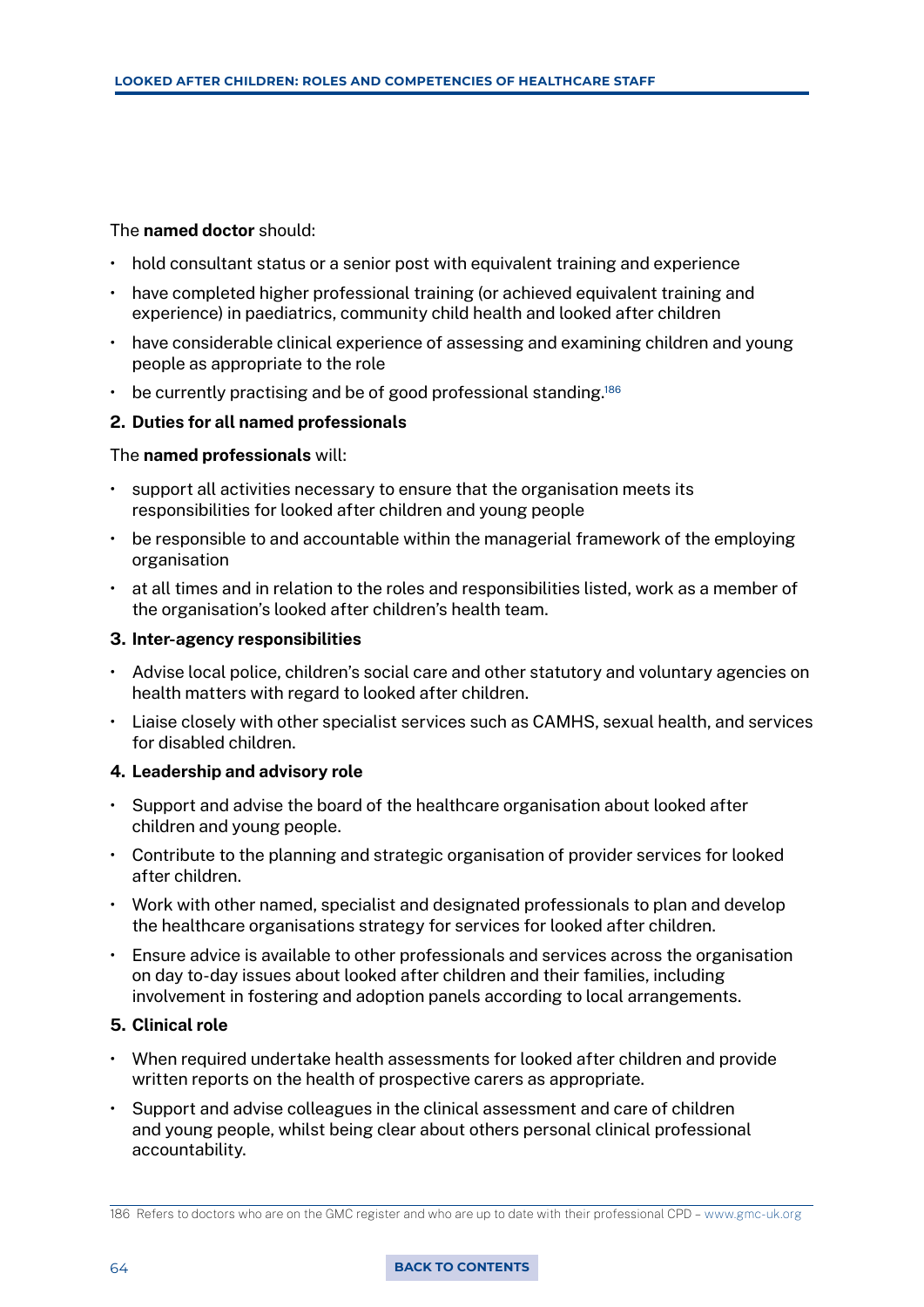• Provide advice and signposting to other professionals about legal processes, key research and policy documents.

#### 6. Co-ordination and communication

- Work closely with other named and designated looked after children professionals locally, regionally and nationally.
- Work closely with the lead for children and/or safeguarding within the healthcare organisation.
- Liaise with professional leads from other agencies, such as education and children's social care.

# 7. Governance: policies and procedures

- Work with the specialist and designated professional to ensure that the healthcare organisation has relevant policies and procedures in line with legislation and national guidance.
- Contribute to the dissemination and implementation of organisational policies and procedures.
- Encourage case discussion, reflective practice, and the monitoring of significant events at a local level.

# 8. Training

- Work with specialist and designated looked after children professionals locally to agree and promote training needs and priorities.
- Support the designated professionals to ensure that there is an organisational training strategy in line with national and local expectations.
- Contribute to the delivery of training for health staff and inter-agency training.
- Support the specialist and designated professionals in the evaluation of training and adapt provision according to feedback from participants.
- Tailor provision to meet the learning needs of participants.

# 9. Monitoring

- Advise employers on the implementation of effective systems of audit.
- Contribute to monitoring the quality and effectiveness of services, including monitoring performance against indicators and standards.

# 10. Supervision

- Provide/ensure appraisal, support and supervision for colleagues in the team/ organisation.
- Contribute to individual case supervision.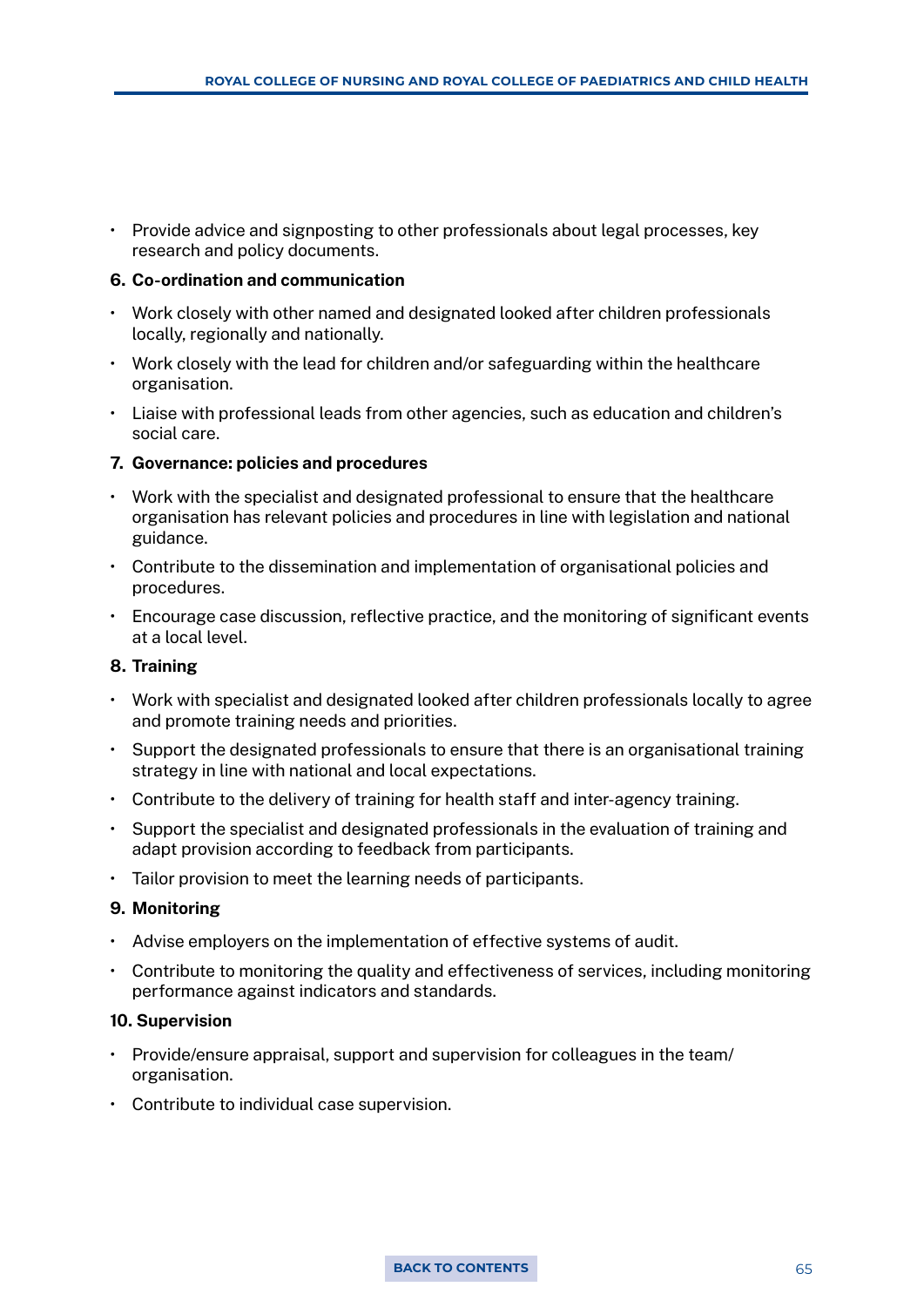# 11. Personal development

- Meet the organisation's requirements for training attendance.
- Attend relevant local, regional, and national continuing professional development activities to maintain competence.
- Receive regular supervision and undertake reflective practice.
- Recognise the potential personal impact of working with looked after children on self and others, and seek support and help when necessary.

#### 12. Appraisal and job planning

 $\cdot$  Receive annual appraisal<sup>187</sup> from a professional with specialist knowledge of looked after children and with knowledge of the individual's professional context and framework.188

#### 13. Accountability

- Be accountable to the chief executive of the employing body.
- Report to the medical director, nurse director or board lead with primary responsibility for looked after children's services within the organisation.

#### 14. Authority

• Should have the authority to carry out all of the above duties on behalf of the employing body and should be supported in so doing by the organisation and by colleagues.

#### 15. Resources required for the post

Professionals' roles should be explicitly defined in job descriptions, and sufficient time and funding must be allowed to fulfil their responsibilities effectively.

- The time required to undertake the tasks outlined in this job description will depend on the size and needs of the looked after children population, the number of staff, the number and type of operational units covered by the healthcare organisation, and the level of development of local structures, process and function.
- The healthcare organisation should supply dedicated secretarial and effective support.
- •Given the stressful nature of the work, the healthcare organisation should provide focused support and supervision for the specialist professional.

The tables below are a minimum guide to the resources required for the roles.

<sup>187</sup> For nurses, midwives, health visitors and relevant health staff reference should be made to the NHS Knowledge and Skills Framework.

<sup>188</sup> The appraiser should consult with someone with specialist knowledge and experience.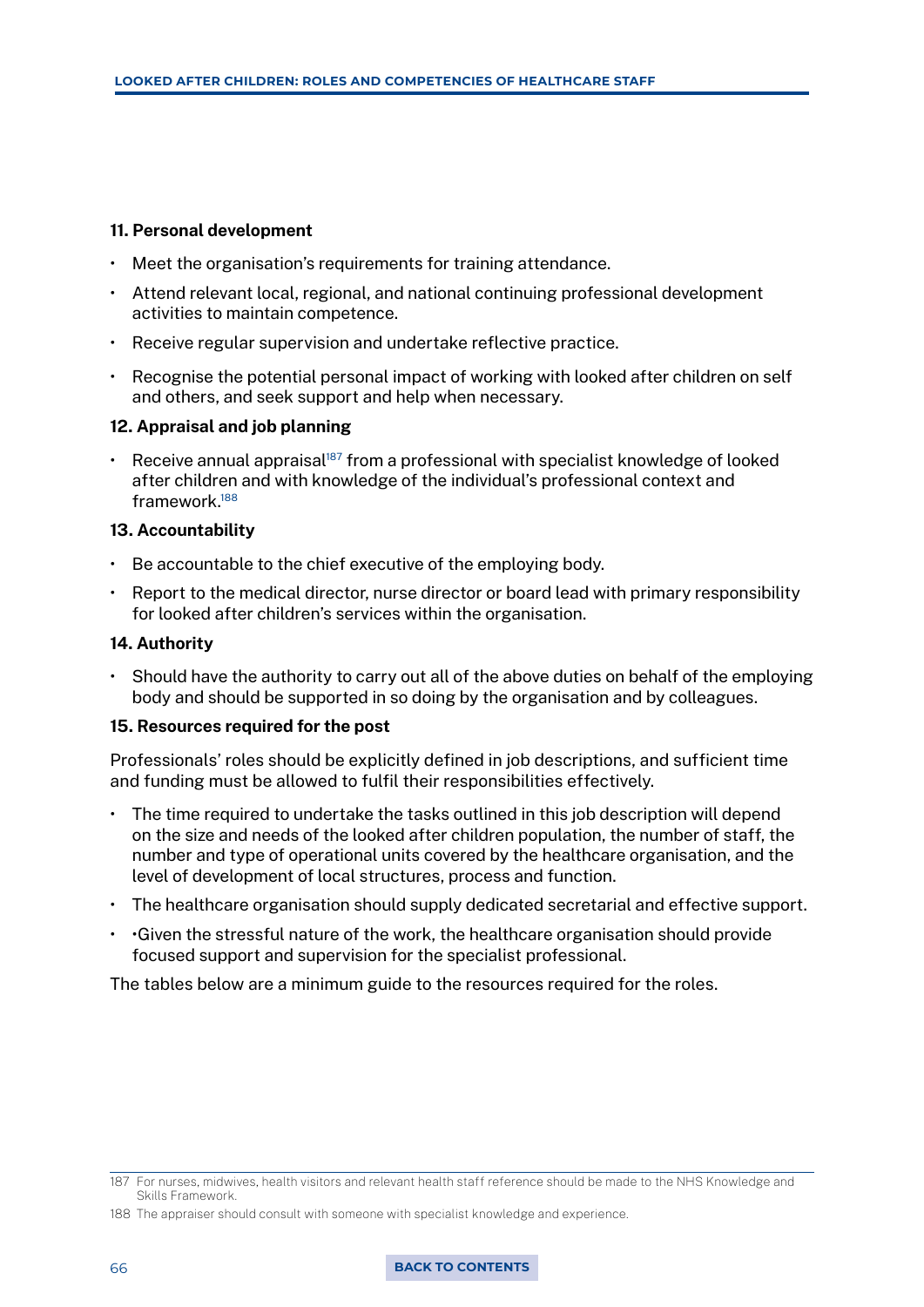#### Named doctor for looked after children

 Minimum requirement includes one administration session per clinic (see British Association of Community Child Health guidance). Up to four looked after children for health assessment per clinic. 42 clinics scheduled per annum.189

 Minimum of 1 PA (equivalent to 0.1 WTE or 4 hours per week) for named doctor role per 400 looked after children. This would include training, audit and supervision.

#### Named nurse for looked after children

 A minimum of 1 dedicated WTE named nurse for looked after children for each looked after children provider service.

 If the Named Nurse has a caseload the maximum caseload should be no more than 50\* looked after children in addition to the operational, training and education aspects of the role.

A minimum of 0.5WTE dedicated administrative support.

\*The precise caseload of looked after children held by the named nurse will be dependent on the complexity, geography, population and size of the catchment area served.

189 The Royal College of Paediatrics and child Health is currently undertaking work to determine the workload and WTE requirements in light of the increasing complexity of looked after children caseloads. Once completed the recommendation will be amended accordingly. It is anticipated that this will be amended by the end of 2020.

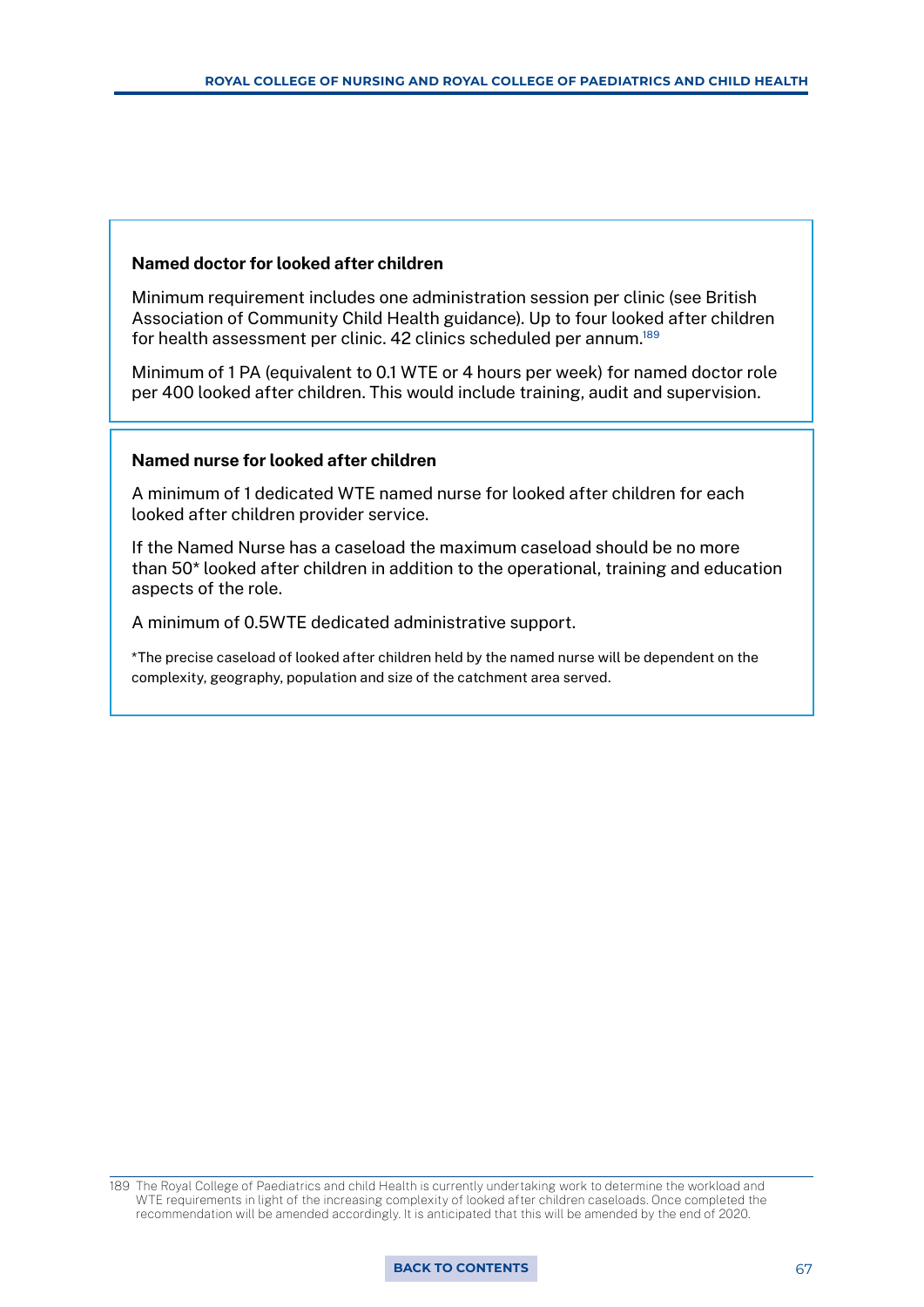# **Appendix 4: The role of designated health professionals190**

All healthcare staff need education, support and leadership both locally and nationally in order to fulfil their duties to meet the needs of looked after children and young people, and care leavers

This section provides additional guidance and aids interpretation of the competence statements in the competency framework.

The generic model job descriptions can be amended as appropriate according to national and local context.

It should be noted that the named and designated professional are distinct roles and as such must be separate post holders to avoid potential conflict.

It should also be noted that these roles are dedicated posts and should not be combined with responsibilities for adult or child safeguarding.

# Designated professional for looked after children and young people – model job description.

The designated doctor and nurse role is to assist service planning and in England to advise clinical commissioning groups in fulfilling their responsibilities as commissioner of services to improve the health of looked after children.<sup>191,192</sup>

Any job description should be jointly agreed by the local commissioning/service planning organisation for looked after children, the health organisation from which the doctor or nurse is employed, if different, and the relevant local authority.

The designated role is intended to be a strategic one, separate from any responsibilities for individual children or young people who are looked after.<sup>193</sup> This should be explicit in designated role descriptions.

# 1. Person specification

The post holder must have an enhanced disclosure check. Named and designated professional posts comprise a registered activity under the Disclosure and Barring Service (DBS) for England and Wales, Disclosure Scotland (for Scotland) and Access Northern Ireland in Northern Ireland.

<sup>190</sup> Should be read in conjunction with Level 5 competencies, knowledge and skills outlined within the document.

<sup>191</sup> In Wales, this term refers to the Named Doctor for Looked After Children strategic role. There is no Named Nurse identified across the health board area.

<sup>192</sup> In Wales, The National Safeguarding Team, Public Health Wales. One Designated Doctor and one Designated Nurse take the lead role for LAC within the National Safeguarding Team.

<sup>193</sup> For medical professionals the Designated Doctor may have a role in clinical management for children in care as the role is often incorporated as part of a fulltime consultant post and based within a Provider.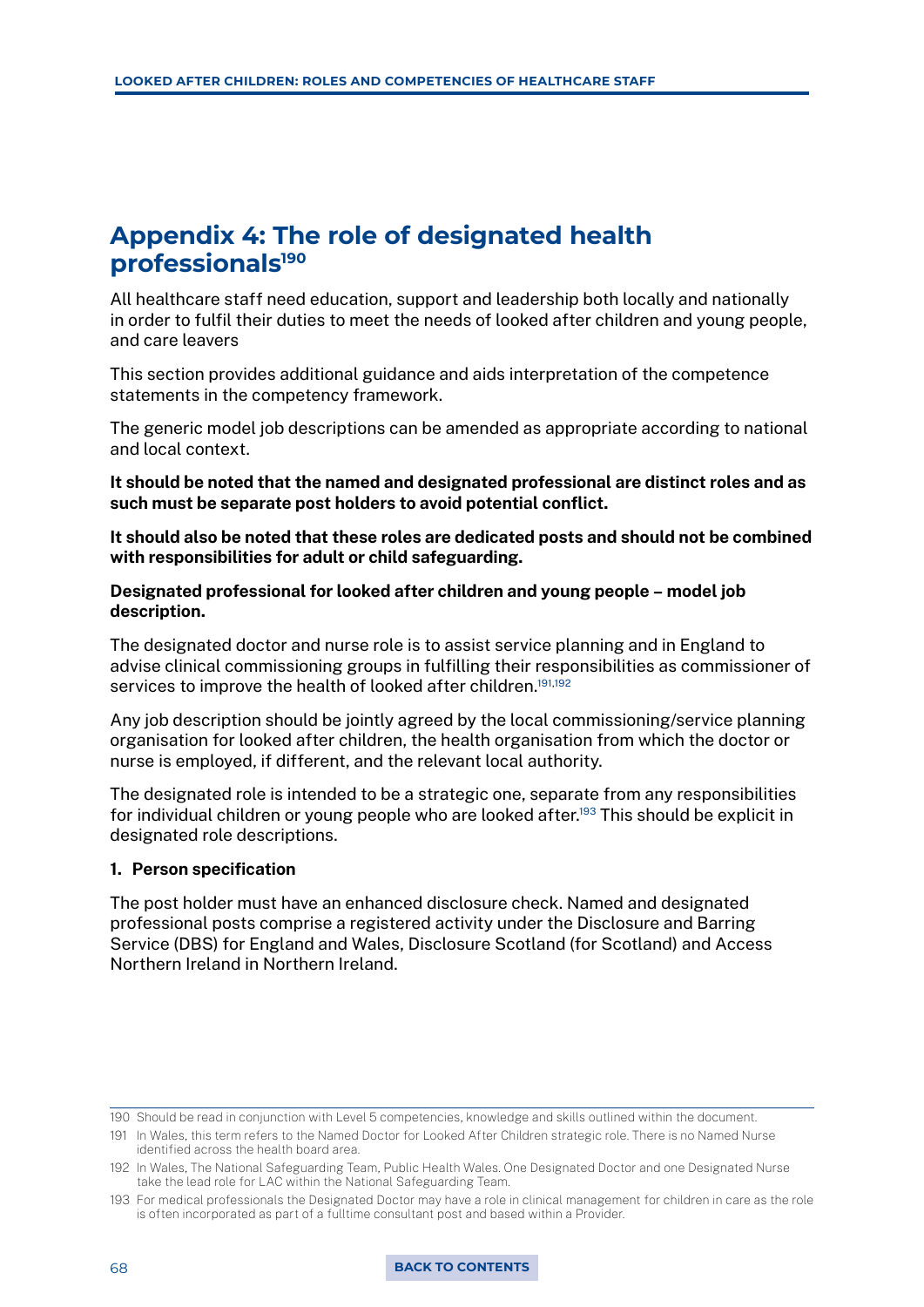# The designated doctor will:

- hold consultant status or a senior post with equivalent training and experience
- have undergone higher clinical/professional training in paediatrics and adolescent health
- have substantial clinical experience of the health needs of looked after children the designated doctor may have worked or be working as a named doctor or medical advisor to an adoption and/or fostering agency
- be clinically active in community paediatrics in at least part of the geographical location covered by the post
- have proven negotiating and leadership skills.

# The designated nurse $194$  will:

- be a senior nurse or health visitor
- have substantial clinical experience of the health needs of children and young people and the health needs of looked after children
- have undergone training in the specific needs of children and young people and be registered on either Part 1 of the NMC register as a registered children's nurse, or Part 3 as a specialist community public health nurse having completed a specific programme with a child and family focus
- have completed specific relevant post-registration training at Masters level or equivalent
- hold a senior level post (equivalent to consultant). It is expected that the post would be within the Band 8 range (the role would be subject to the usual Agenda for Change Job Evaluation process)
- have proven negotiating and leadership skills.

# 2. Job description

- At all times and in relation to the roles and responsibilities listed, lead and support all activities necessary to ensure that organisations across the health community meet their responsibilities for looked after children.
- Advise and support all specialist LAC professionals across the health community.
- Be responsible to and accountable within the managerial framework of the employing organisation.

The designated doctor and nurse work together to fulfil the following functions:

<sup>194</sup> In England based in Clinical Commissioning Group the role is to assist service planners and commissioners, and to support providers and other nurses and health visitors who will be seeing looked after children and their carers.

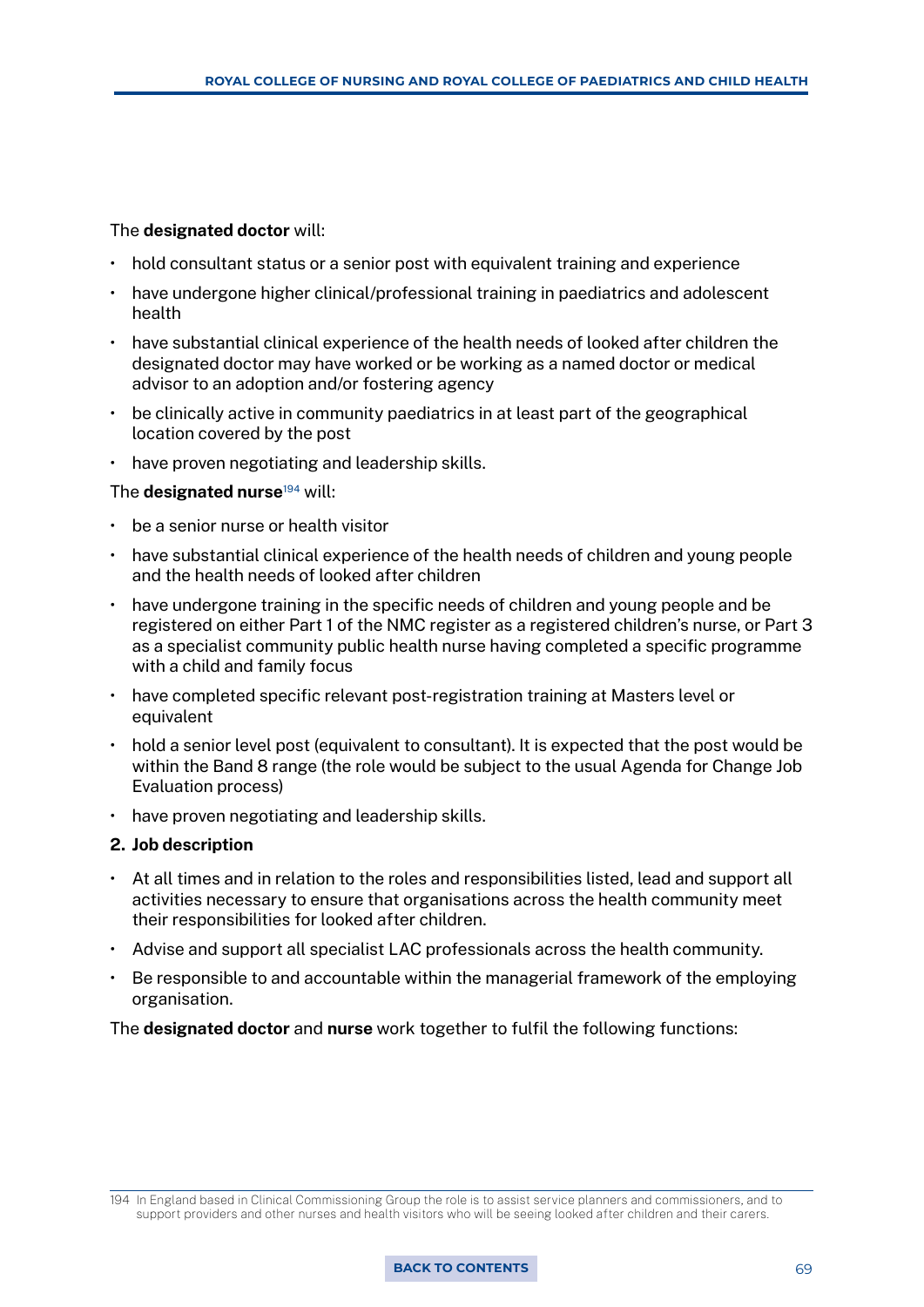# 3. Inter-agency responsibilities

- Be a member of the Corporate Parenting Board, Health and Wellbeing/Children's Trust Board and Local Safeguarding Partnership Board or equivalents in NI, Scotland and Wales.<sup>195</sup>
- Provide health advice on policy and individual cases to statutory and voluntary agencies, including the Police and children's social care.

#### 4. Leadership and advisory role

- Provide advice to the service planning and commissioning organisation and to the local authority, on questions of planning, strategy, commissioning and the audit of quality standards including ensuring appropriate performance indicators are in place in relation to health services for looked after children.
- Work with all healthcare organisations to monitor performance of local health services for looked after children and young people.
- Ensure expert health advice on looked after children is available to children's social care, healthcare organisations, residential children's homes, foster carers, school nurses, clinicians undertaking health assessments and other health staff.
- Advise colleagues in health and children's social care on issues of medical confidentiality, consent and information sharing.
- Work with health service planners and commissioners to ensure there are robust arrangements to meet the health needs of looked after children placed outside the local area and ensure close working relationships with local authorities to achieve placement decisions which match the needs of children.
- Work with local service planners and commissioners to advocate on behalf of and ensure looked after children benefit as appropriate from the implementation of wider health policies such as in England - any qualified provider, personal health budgets.
- Work with commissioners and providers to gain the best outcome for the child/ young person within available resources, including involvement in fostering and adoption panels according to local arrangements.

#### 5. Governance: Policy and procedures

- Work with other professionals taking a strategic overview of the service to ensure robust clinical governance of local NHS services for looked after children.
- Work with commissioners to ensure quality assurance and best value of placements including processes of audit, follow up, and review.
- Contribute to local children and young people's strategies to ensure there is a system in place to check the implementation and monitoring of individual health plans.
- Advise and input into the development of practice guidance and policies for all health staff and ensure that performance against these is appropriately audited.
- Work with provider health organisations across the health community to ensure

<sup>195</sup> In England, the emerging Strategic Transformation Partnerships/Integrated Care System structures may require the Designated doctor and Designated Nurse representation at additional strategic decision making groups supporting service design, development and assurance.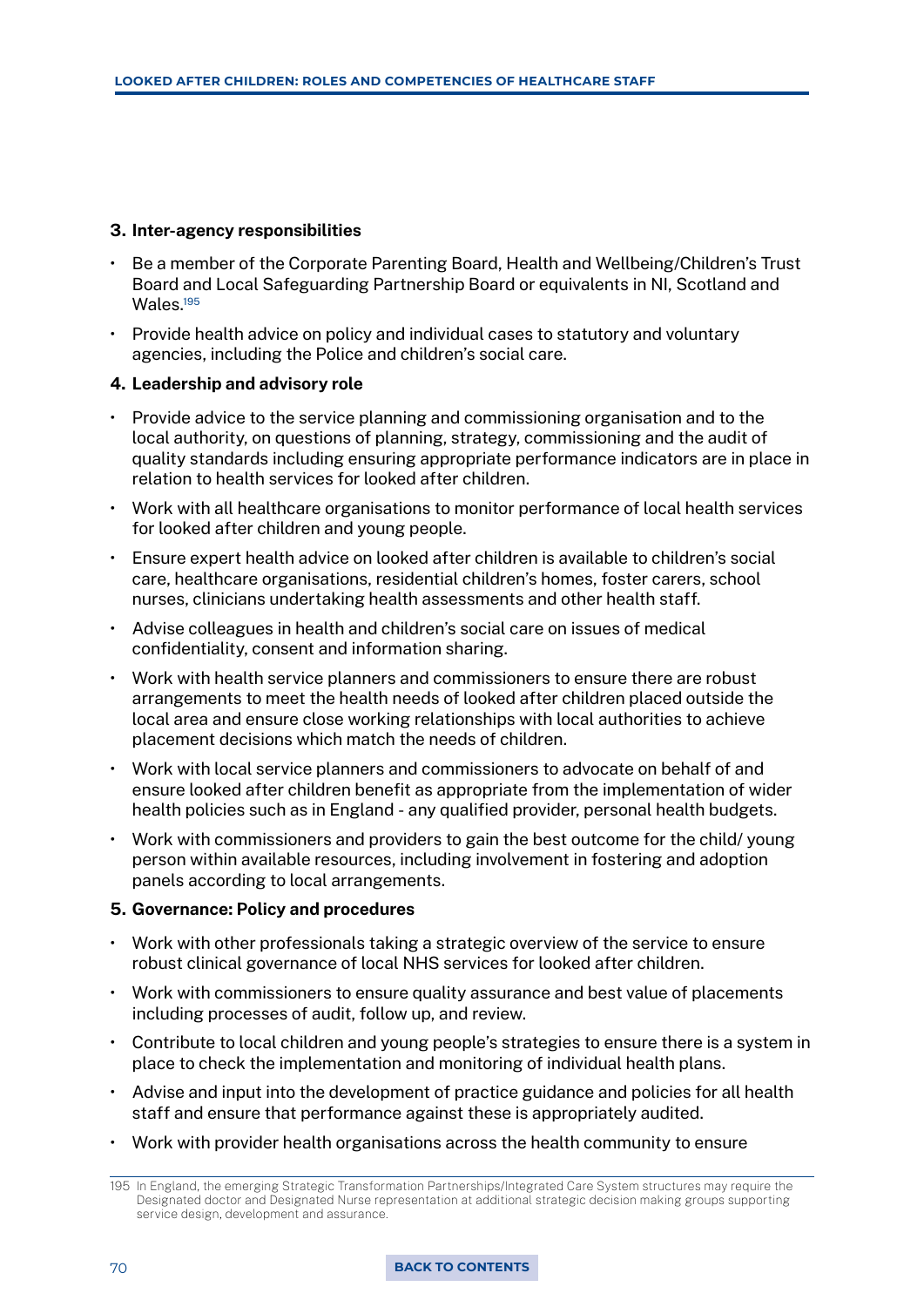that appropriate training is in place to enable health staff to fulfil their roles and responsibilities for looked after children.

#### 6. Co-ordination, communication and liaison

- Work with other professionals to agree team responsibilities.
- Work closely with other designated looked after children professionals locally.
- Liaise with, advise, and support looked after children specialist health staff across the health community.
- Maintain regular contact with the local health team undertaking health assessments on looked after children.
- Liaise with health boards, children's social care and other service planning and commissioning organisations over health assessments and health plans for out of area placements.
- Liaise with the health boards/authority child protection and safeguarding lead.
- Complete and present annual report as outlined in statutory guidance.

#### 7. Monitoring and information management

- Provide advice to all organisations across the health community on the implementation of an effective system of audit, training, and supervision.
- Provide advice on monitoring of elements of contracts, service level agreements and commissioned services to ensure the quality of provision for looked after children including systems and records to:
	- ensure the quality of health assessments carried out meet the required standard
	- ensure full registration of each looked after child and all care leavers with a GP and dentist and optometric checks undertaken
	- ensure that sensitive health promotion is offered to all looked after children and young people
	- ensure implementation of health plans for individual children
	- ensure an effective system of audit is in place.
- Undertake an analysis of the range of health neglect and need for healthcare for local looked after children – ie, case mix analysis to inform service planning; contributing to the production of health data on looked after children across the health community.
- Analyse the patterns of healthcare referrals and their outcomes; and evaluate the extent to which looked after children and young people's views inform the design and delivery of the local health services for them.
- Use the above to influence local service planning and commissioning decisions; contribute JSNA?

#### 8. Training responsibilities

• Advise commissioning bodies' on training needs and the delivery of training for all health staff across the health community including those GPs, paediatricians and nurses undertaking health assessments and developing plans for looked after children.

#### **[BACK TO CONTENTS](#page-2-0)** 271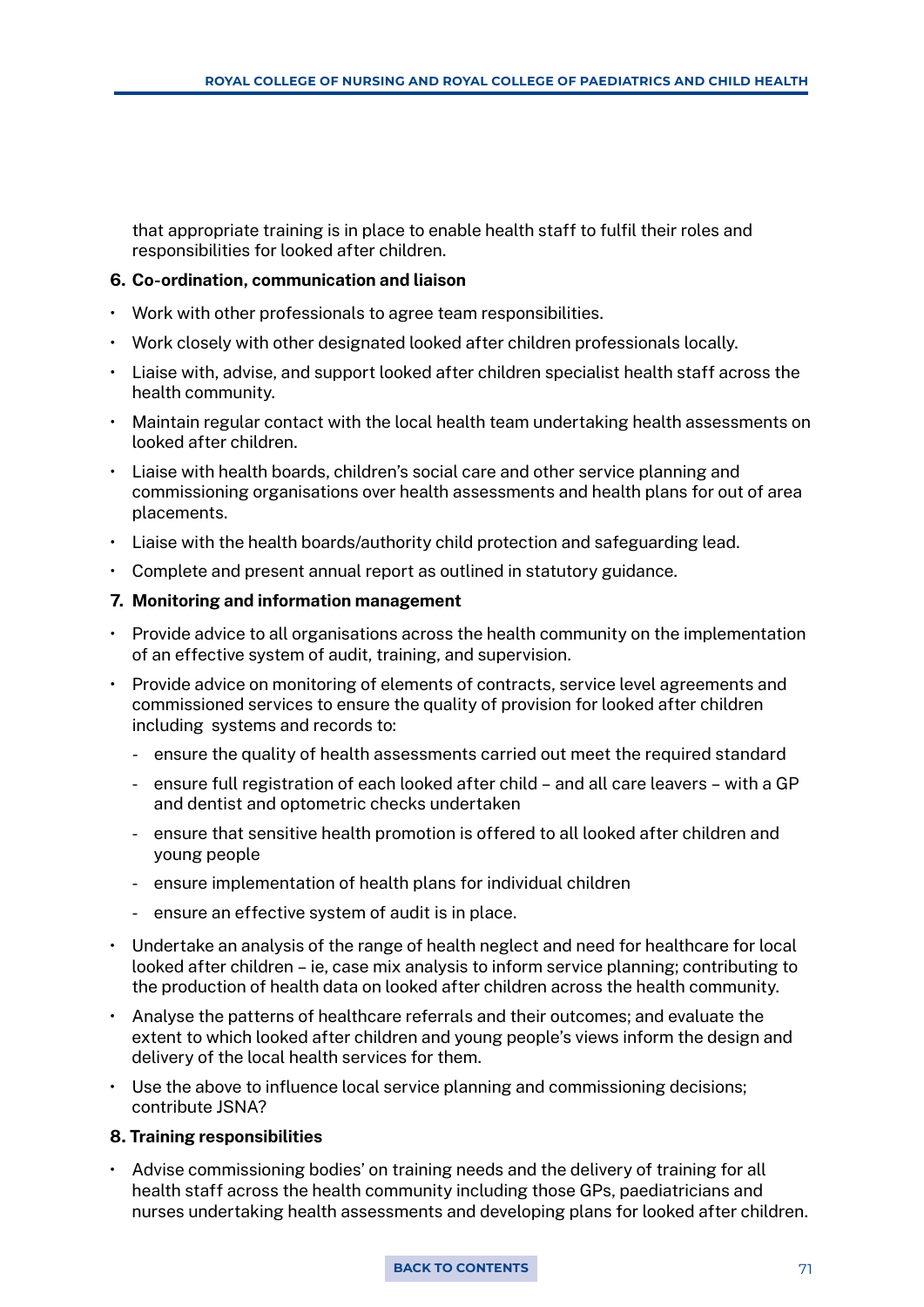- Participate (as appropriate) in local undergraduate and postgraduate paediatric training to ensure health including mental health of looked after children is addressed.
- Play an active part in the planning and delivery of multidisciplinary and multi-agency training for all health professionals.

# 9. Supervision

- Provide advice including case-focused support and supervision for health staff at all levels within organisations across the health community that deliver health services to looked after children.
- Produce a supervision strategy for the health community which provides direction and options for supervision models, as appropriate to need.
- Provide supervision for looked after children named specialist professionals across the health community, or ensure they are receiving appropriate supervision from elsewhere.

# 10. Personal development

- Attend relevant regional and national continuing professional development activities in order to maintain knowledge and skills. This includes meeting professional organisation requirements as well as receiving specific training that relates to specialist activities.
- Receive supervision from outside the employing organisation (this should be funded by the employing organisation and be provided by someone with relevant expertise).

# 11. Appraisal

• Receive annual appraisal.<sup>196</sup> Appraisal should be undertaken by someone of appropriate seniority with relevant understanding such as a board level director with responsibility for looked after children, medical or nurse director and/or via an equivalent arrangement as agreed locally.<sup>197</sup>

# 12. Accountability

- Designated professionals should report to the safeguarding executive lead for the clinical commissioning group<sup>198</sup> and the employing health organisation if different from the clinical commissioning group, the public health lead for children in the local authority, and the corporate parenting board.
- Designated professionals should be performance managed as above in relation to their designated functions by a person of appropriate seniority such as a board level director who has executive responsibility for looked after children as part of their portfolio of responsibilities.
- Be accountable to the chief executive of their employing body.

# 13. Authority

• Should have the authority to carry out all the above duties on behalf of the employing body and be supported in so doing by the organisation and by colleagues.

<sup>196</sup> For nurses, midwives, health visitors and relevant health staff reference should be made to the NHS Knowledge and Skills Framework.

<sup>197</sup> This may require input from another designated professional from the same discipline from another locality.

<sup>198</sup> Designated professionals should be performance managed in relation to their designated functions by a board level director who has executive responsibility for children and/or safeguarding as part of their portfolio of responsibilities.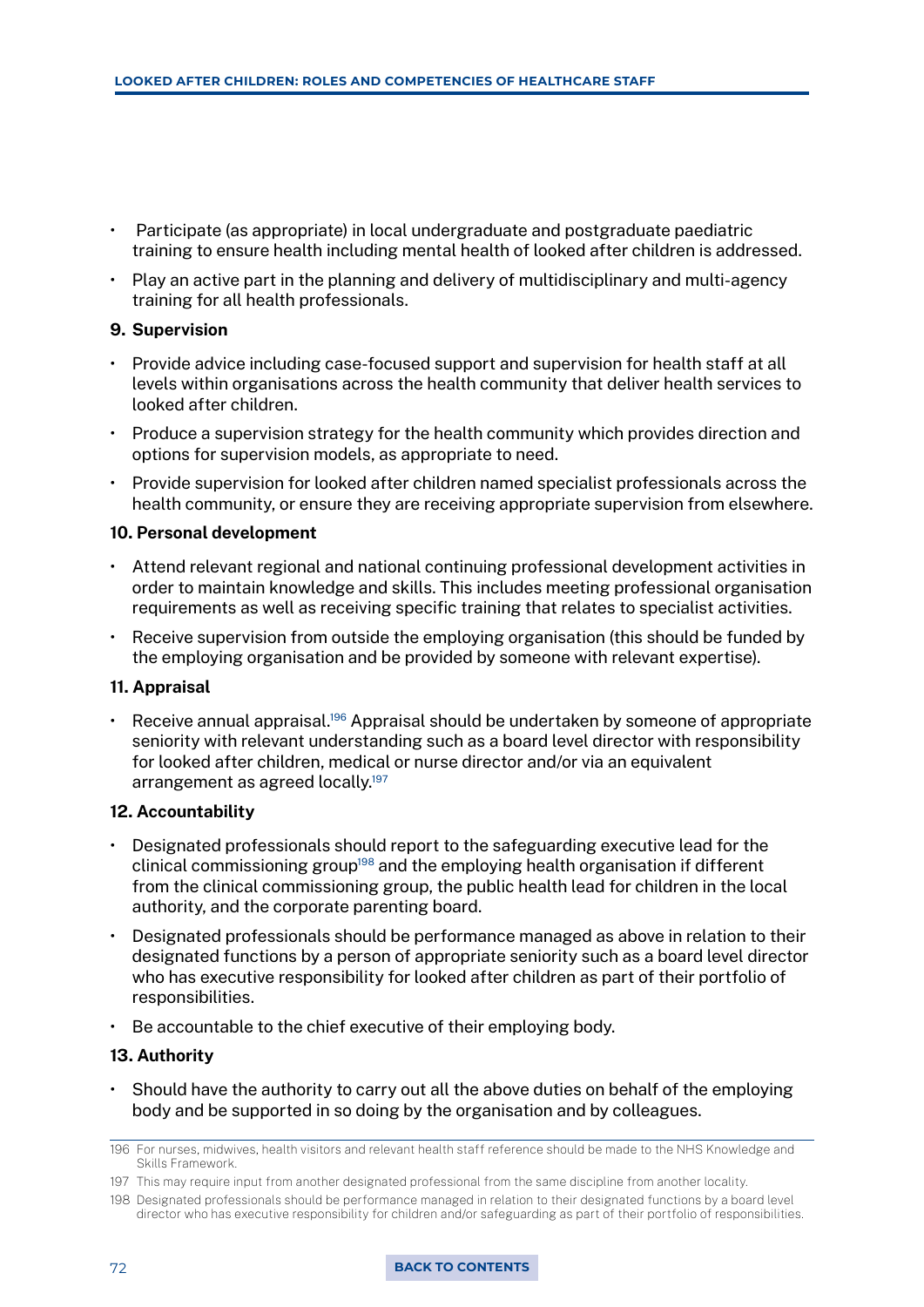### 14. Resources required for post

- Professional roles should be explicitly defined in job descriptions, and sufficient time and funding should be allowed to fulfil specialist responsibilities effectively.
- The time required to undertake the tasks in this job description will depend on the size and needs of the looked after children population, the number of staff, the number of healthcare organisations covered by the role, and the level of development of local structures, process and functions.
- The employing body should supply dedicated and effective secretarial support.
- Given the stressful nature of the work, the employing body must ensure that focused supervision and support is provided.<sup>199</sup>

The tables below are a minimum guide to the resources required for the roles.

### Designated doctor for looked after children

A minimum of 8 hours per week or 0.2 WTE<sup>200,201</sup> per 400 looked after children population (excluding any operational activity such as health assessments).

 Activities include provision of strategic advice to commissioners/service planners, preparation of annual health report along with designated nurse who tends to lead, advice regarding policies, adverse events, training and supervision.

### Designated nurse for looked after children

A minimum of 1 dedicated WTE<sup> $\star$ 202</sup> designated nurse looked after children for a child population of 70,000.

 A minimum of 0.5WTE dedicated administrative support to support the designated nurse looked after children.

 \*While it is expected that there will be a team approach to meeting the needs of looked after children and young people the minimum WTE designated nurse looked after children may need to be greater dependent upon the number of local safeguarding partnership boards, sub group committees, unitary authorities and clinical commissioning groups covered, the requirement to provide looked after child supervision for other practitioners, as well as the geographical areas covered, the number of children looked after and local deprivation indices.

<sup>202</sup> In England based within CCG, ensuring visible presence of nursing expertise to commissioners/service planners.



<sup>199</sup> Organisations should put in place formal arrangements which may include other designated doctors or nurses from other trusts/ employing organisations to provide supervision / peer review for each other.

<sup>200</sup> The Royal College of Paediatrics and child Health is currently undertaking work to determine the workload and WTE requirements in light of the increasing complexity of looked after children activity. Once completed the recommendation will be amended accordingly. It is anticipated that this will be amended by the end of 2020.

<sup>201</sup> In England for CCG work and activity, ensuring visible presence of medical expertise to commissioners/service planners.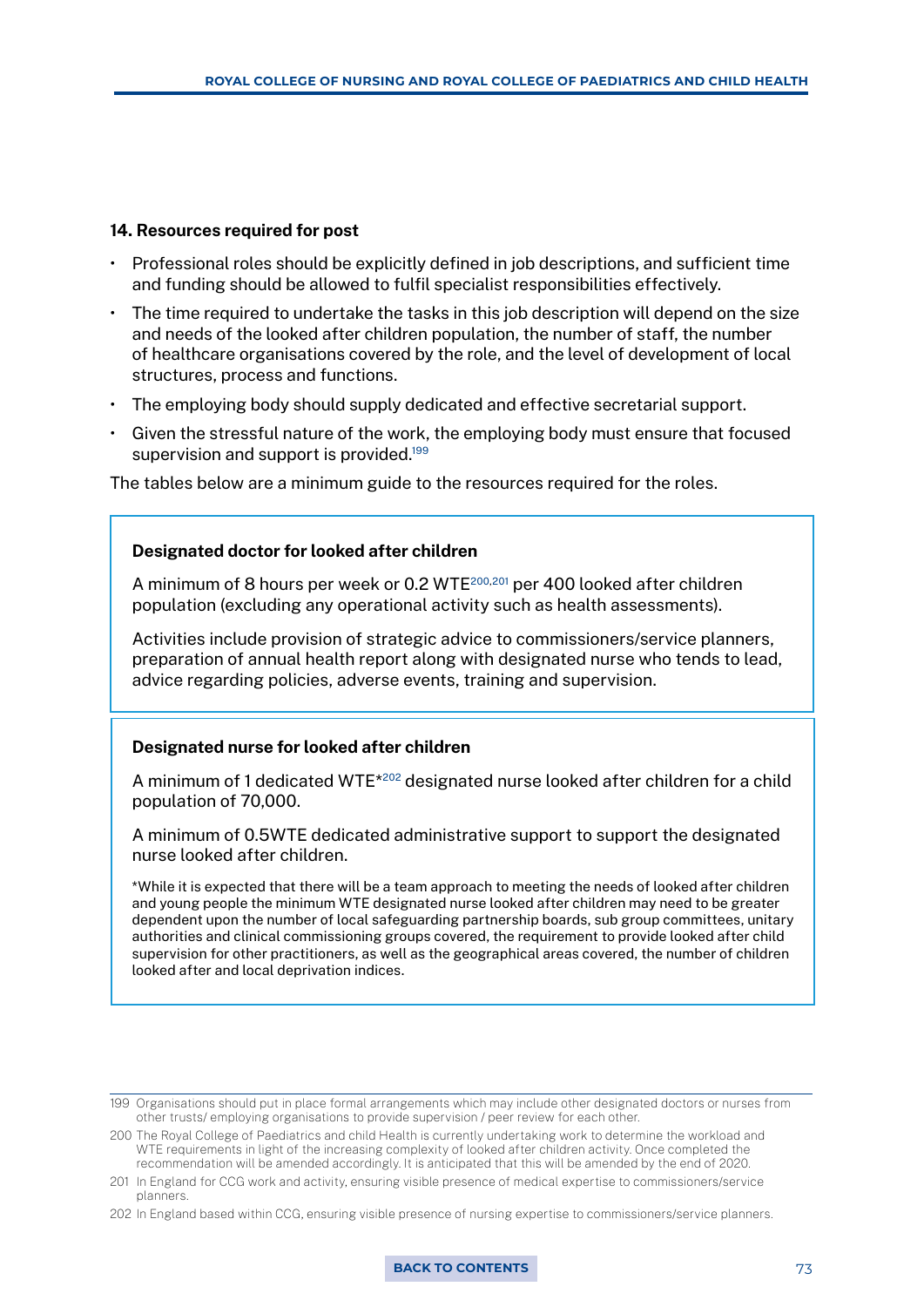# **Appendix 5: Education, training and learning logs**

# **Education, training and learning activity log – template for level 1**

You will need to keep accurate records and document the following on an ongoing and continual basis:

- type of education, training and learning eg, online learning, course attendance, group case discussion, independent learning
- topic, a brief description and key points of learning activity
- the number of learning hours and the number of participatory learning hours.

| <b>Date</b> | Type of education,<br>training and learning<br>activity | Topic and key points of<br>learning activity | Number of<br>hours | Participatory<br>hours |
|-------------|---------------------------------------------------------|----------------------------------------------|--------------------|------------------------|
|             |                                                         |                                              |                    |                        |
|             |                                                         |                                              |                    |                        |
|             |                                                         |                                              |                    |                        |
|             |                                                         |                                              |                    |                        |
|             |                                                         |                                              |                    |                        |
|             |                                                         |                                              |                    |                        |
|             |                                                         |                                              |                    |                        |
|             |                                                         |                                              |                    |                        |
|             |                                                         |                                              |                    |                        |
|             |                                                         |                                              |                    |                        |
|             |                                                         |                                              |                    |                        |
|             |                                                         |                                              |                    |                        |
|             |                                                         |                                              |                    |                        |
|             |                                                         |                                              |                    |                        |
|             |                                                         |                                              |                    |                        |
|             |                                                         |                                              |                    |                        |
|             |                                                         |                                              |                    |                        |
|             |                                                         |                                              |                    |                        |
|             |                                                         |                                              |                    |                        |
|             |                                                         |                                              |                    |                        |
|             |                                                         |                                              |                    |                        |
|             |                                                         |                                              |                    |                        |

#### 74 **[BACK TO CONTENTS](#page-2-0)**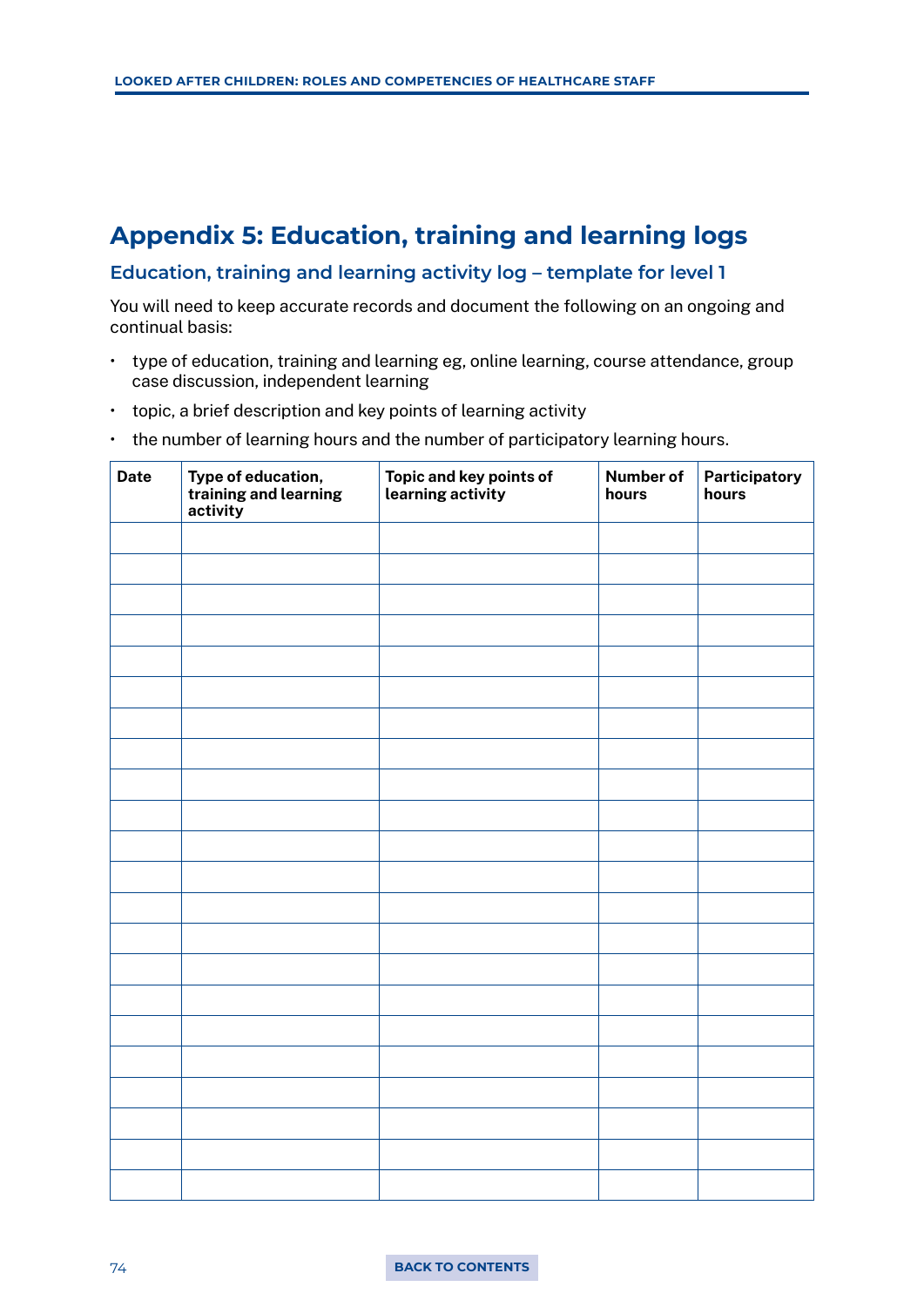(to be completed following each individual learning activity)

Date:

Topic and learning activity

What did you learn? Key points of the learning activity

How does this relate to the knowledge, skills, attitudes and values and competencies outlined in the *Intercollegiate Looked after children: roles and competencies of healthcare staff*?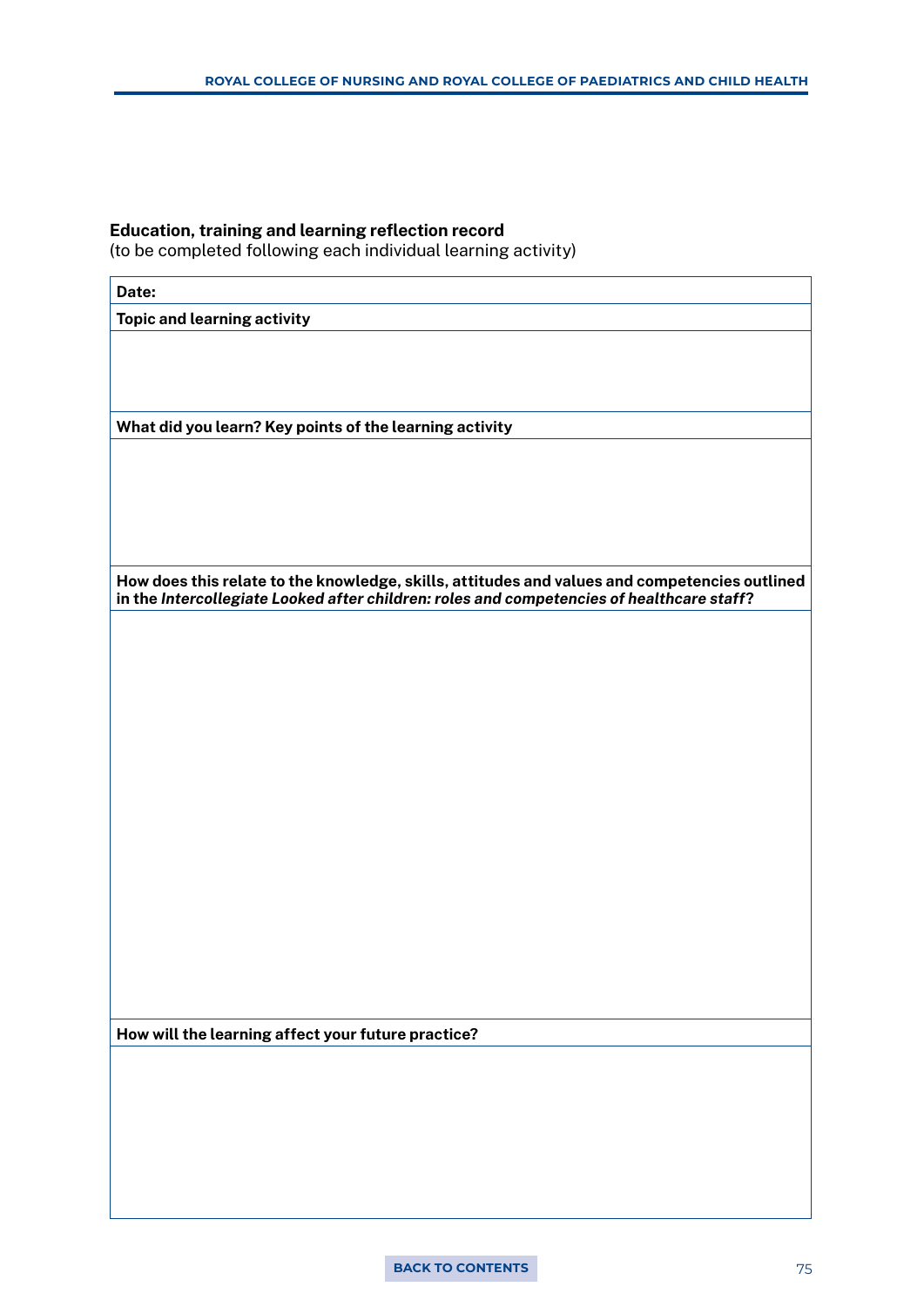| Level 1                                                                                                                                                                         |  |
|---------------------------------------------------------------------------------------------------------------------------------------------------------------------------------|--|
| • To be able to demonstrate an awareness and understanding of looked<br>after children, young people and care leavers                                                           |  |
| • To be able to demonstrate an understanding of appropriate referral<br>mechanisms and information sharing ie, know who to contact, where<br>to access advice and how to report |  |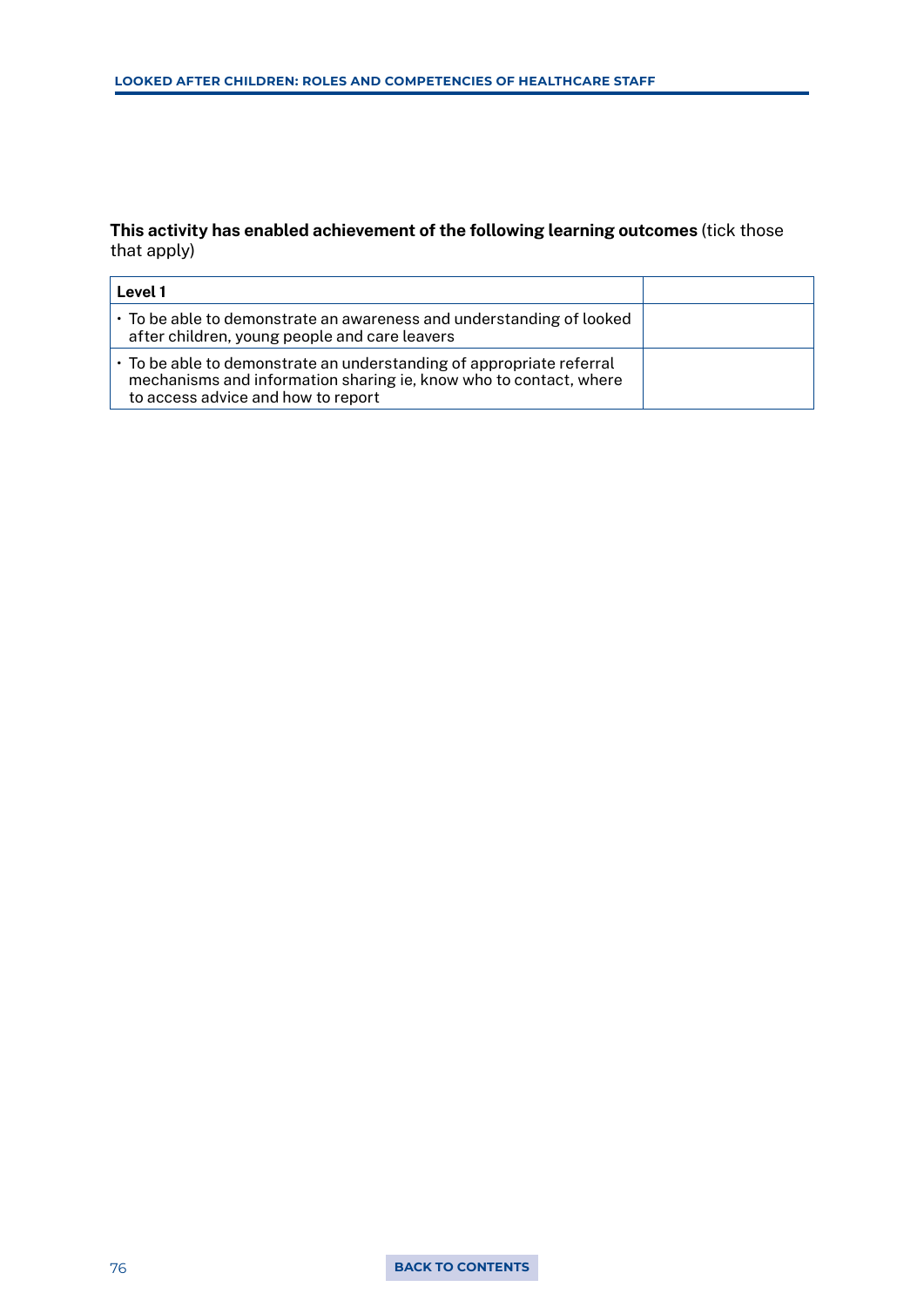# **Education, training and learning activity log – template for level 2**

You will need to keep accurate records and document the following on an ongoing and continual basis:

- type of education, training and learning e.g. online learning, course attendance, group case discussion, independent learning
- topic, a brief description and key points of learning activity
- the number of learning hours and the number of participatory learning hours.

| <b>Date</b> | Type of education,<br>training and learning<br>activity | Topic and key points of<br>learning activity | <b>Number of</b><br>hours | Participatory<br>hours |
|-------------|---------------------------------------------------------|----------------------------------------------|---------------------------|------------------------|
|             |                                                         |                                              |                           |                        |
|             |                                                         |                                              |                           |                        |
|             |                                                         |                                              |                           |                        |
|             |                                                         |                                              |                           |                        |
|             |                                                         |                                              |                           |                        |
|             |                                                         |                                              |                           |                        |
|             |                                                         |                                              |                           |                        |
|             |                                                         |                                              |                           |                        |
|             |                                                         |                                              |                           |                        |
|             |                                                         |                                              |                           |                        |
|             |                                                         |                                              |                           |                        |
|             |                                                         |                                              |                           |                        |
|             |                                                         |                                              |                           |                        |
|             |                                                         |                                              |                           |                        |
|             |                                                         |                                              |                           |                        |
|             |                                                         |                                              |                           |                        |
|             |                                                         |                                              |                           |                        |
|             |                                                         |                                              |                           |                        |
|             |                                                         |                                              |                           |                        |
|             |                                                         |                                              |                           |                        |
|             |                                                         |                                              |                           |                        |
|             |                                                         |                                              |                           |                        |
|             |                                                         |                                              |                           |                        |

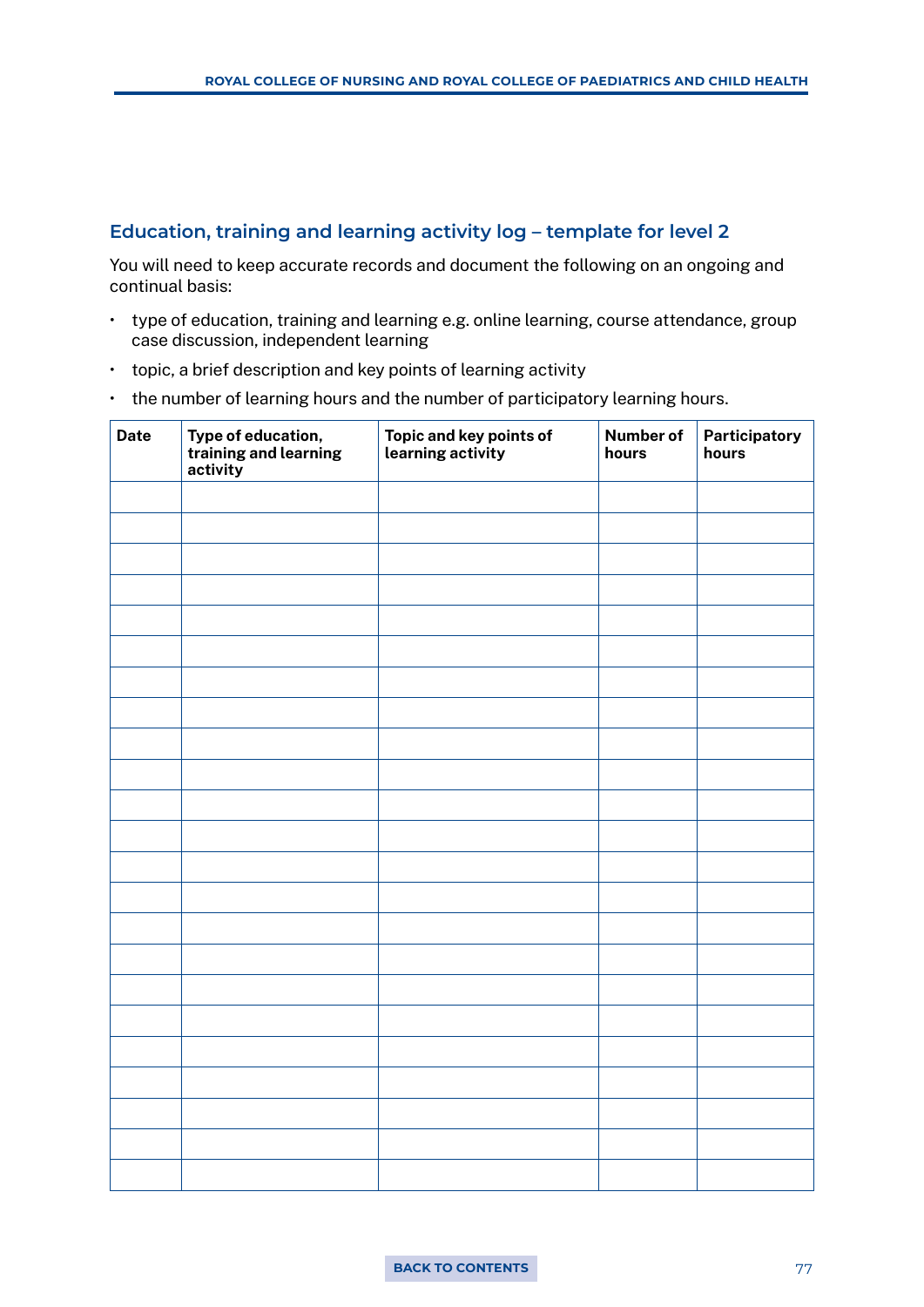(to be completed following each individual learning activity)

Date:

Topic and learning activity

What did you learn? Key points of the learning activity

How does this relate to the knowledge, skills, attitudes and values and competencies outlined in the *Intercollegiate Looked after children: roles and competencies of healthcare staff*?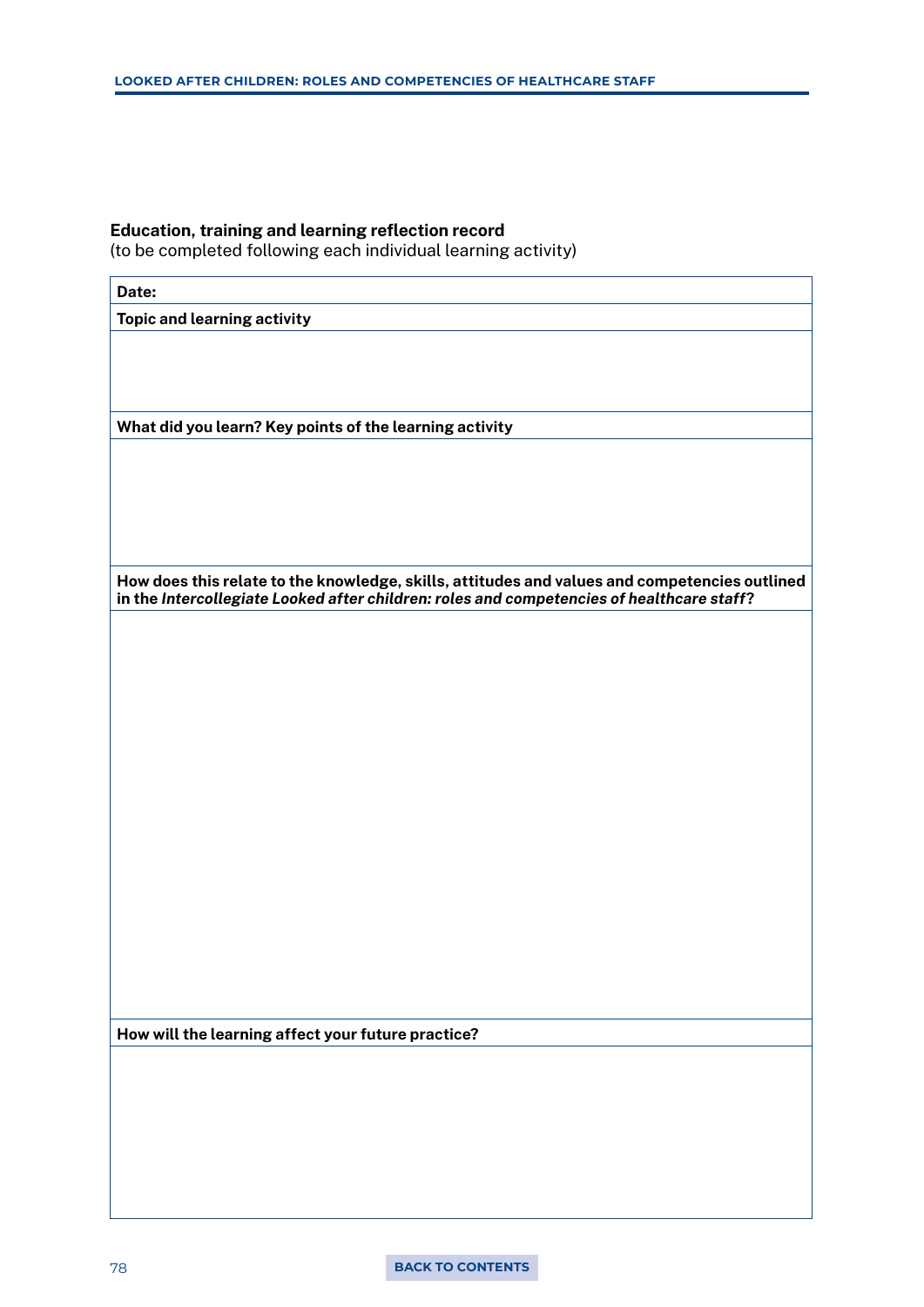| Level 1                                                                                                                                                                                                                                                                                                   |  |
|-----------------------------------------------------------------------------------------------------------------------------------------------------------------------------------------------------------------------------------------------------------------------------------------------------------|--|
| • To be able to demonstrate an awareness and understanding of looked<br>after children, young people and care leavers                                                                                                                                                                                     |  |
| • To be able to demonstrate an understanding of appropriate referral<br>mechanisms and information sharing ie, know who to contact, where<br>to access advice and how to report                                                                                                                           |  |
| Level 2                                                                                                                                                                                                                                                                                                   |  |
| • To be able to demonstrate awareness of the need to alert primary<br>care professionals (such as the child's GP), universal services (such<br>as the child's health visitor or school nurse), local authority children's<br>services/social services about health and wellbeing/safeguarding<br>concerns |  |
| • To be able to demonstrate accurate documentation of concerns                                                                                                                                                                                                                                            |  |
| • To be able to document appropriate consent, legal orders/parental<br>responsibility, who is accompanying CYP                                                                                                                                                                                            |  |
| • To be able to demonstrate an ability to recognise and describe a<br>significant event for the looked after child, young person or care leaver<br>in child protection/safeguarding to the most appropriate professional<br>or local team                                                                 |  |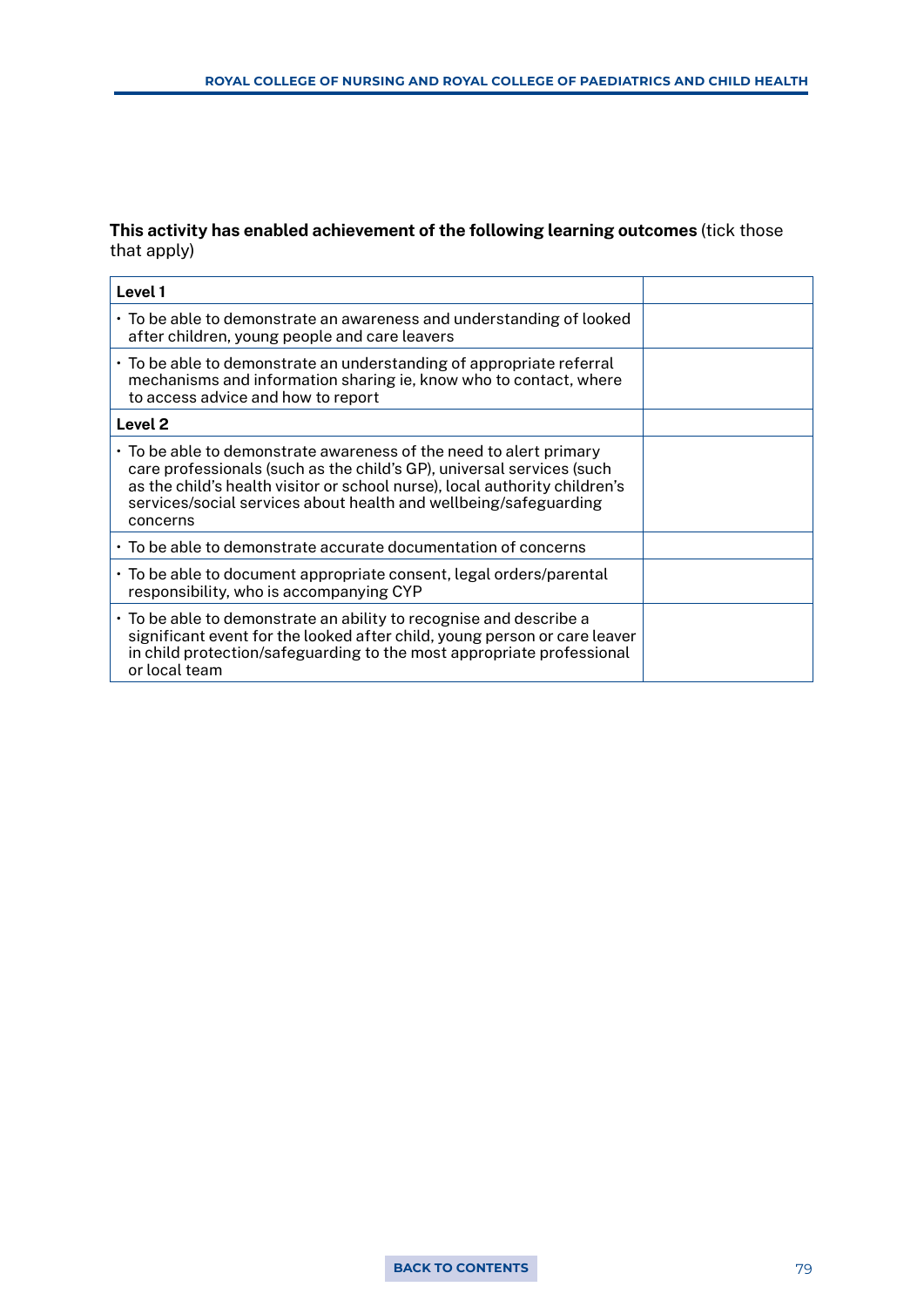# **Education, training and learning activity log – template for level 3**

You will need to keep accurate records and document the following on an ongoing and continual basis:

- type of education, training and learning eg, online learning, course attendance, group case discussion, independent learning
- topic, a brief description and key points of learning activity
- the number of learning hours and the number of participatory learning hours.

| <b>Date</b> | Type of education,<br>training and learning<br>activity | Topic and key points of<br>learning activity | Number of<br>hours | Participatory<br>hours |
|-------------|---------------------------------------------------------|----------------------------------------------|--------------------|------------------------|
|             |                                                         |                                              |                    |                        |
|             |                                                         |                                              |                    |                        |
|             |                                                         |                                              |                    |                        |
|             |                                                         |                                              |                    |                        |
|             |                                                         |                                              |                    |                        |
|             |                                                         |                                              |                    |                        |
|             |                                                         |                                              |                    |                        |
|             |                                                         |                                              |                    |                        |
|             |                                                         |                                              |                    |                        |
|             |                                                         |                                              |                    |                        |
|             |                                                         |                                              |                    |                        |
|             |                                                         |                                              |                    |                        |
|             |                                                         |                                              |                    |                        |
|             |                                                         |                                              |                    |                        |
|             |                                                         |                                              |                    |                        |
|             |                                                         |                                              |                    |                        |
|             |                                                         |                                              |                    |                        |
|             |                                                         |                                              |                    |                        |
|             |                                                         |                                              |                    |                        |
|             |                                                         |                                              |                    |                        |
|             |                                                         |                                              |                    |                        |
|             |                                                         |                                              |                    |                        |
|             |                                                         |                                              |                    |                        |

#### 80 **[BACK TO CONTENTS](#page-2-0)**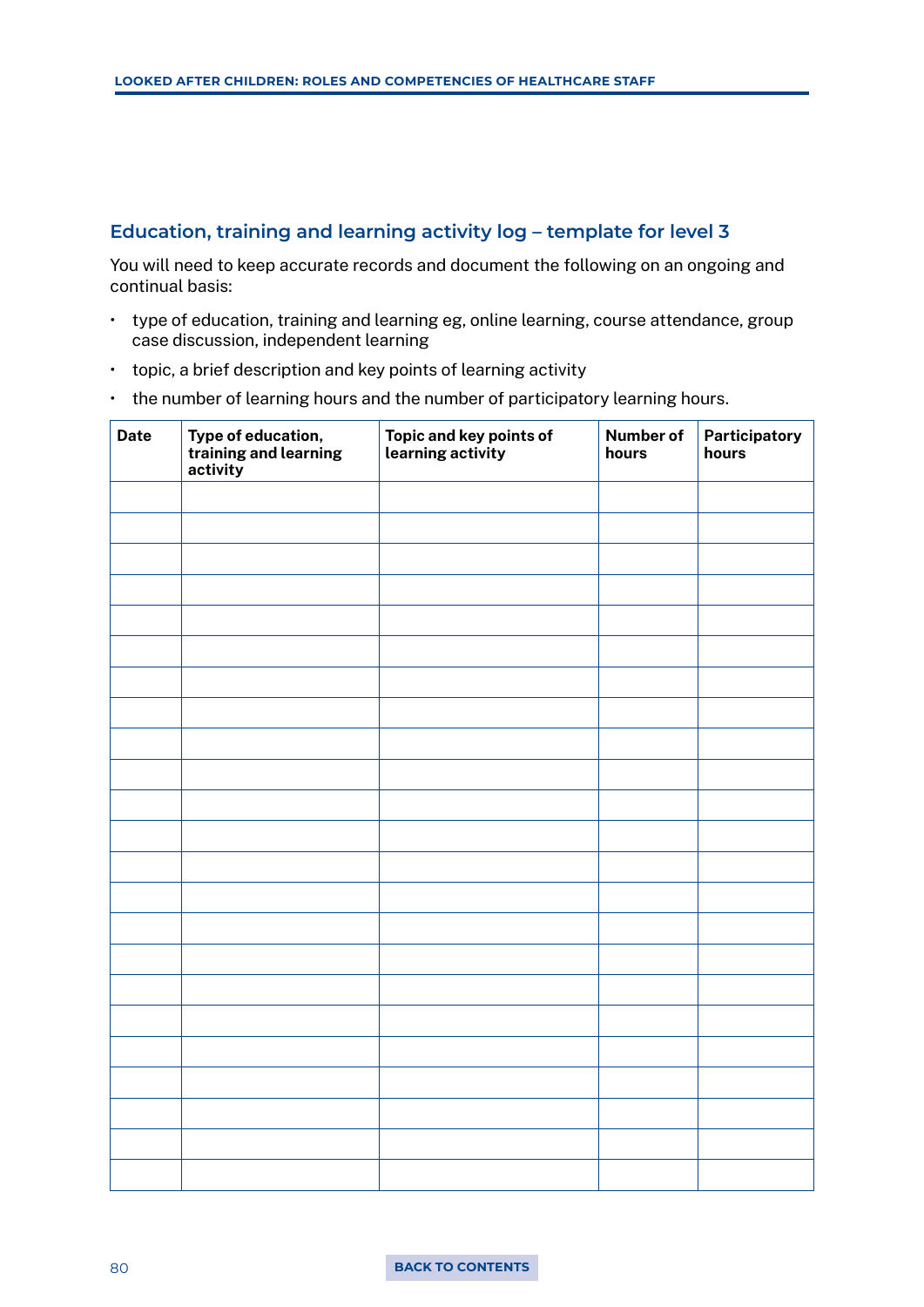(to be completed following each individual learning activity)

Date:

Topic and learning activity

What did you learn? Key points of the learning activity

How does this relate to the knowledge, skills, attitudes and values and competencies outlined in the *Intercollegiate Looked after children: roles and competencies of healthcare staff*?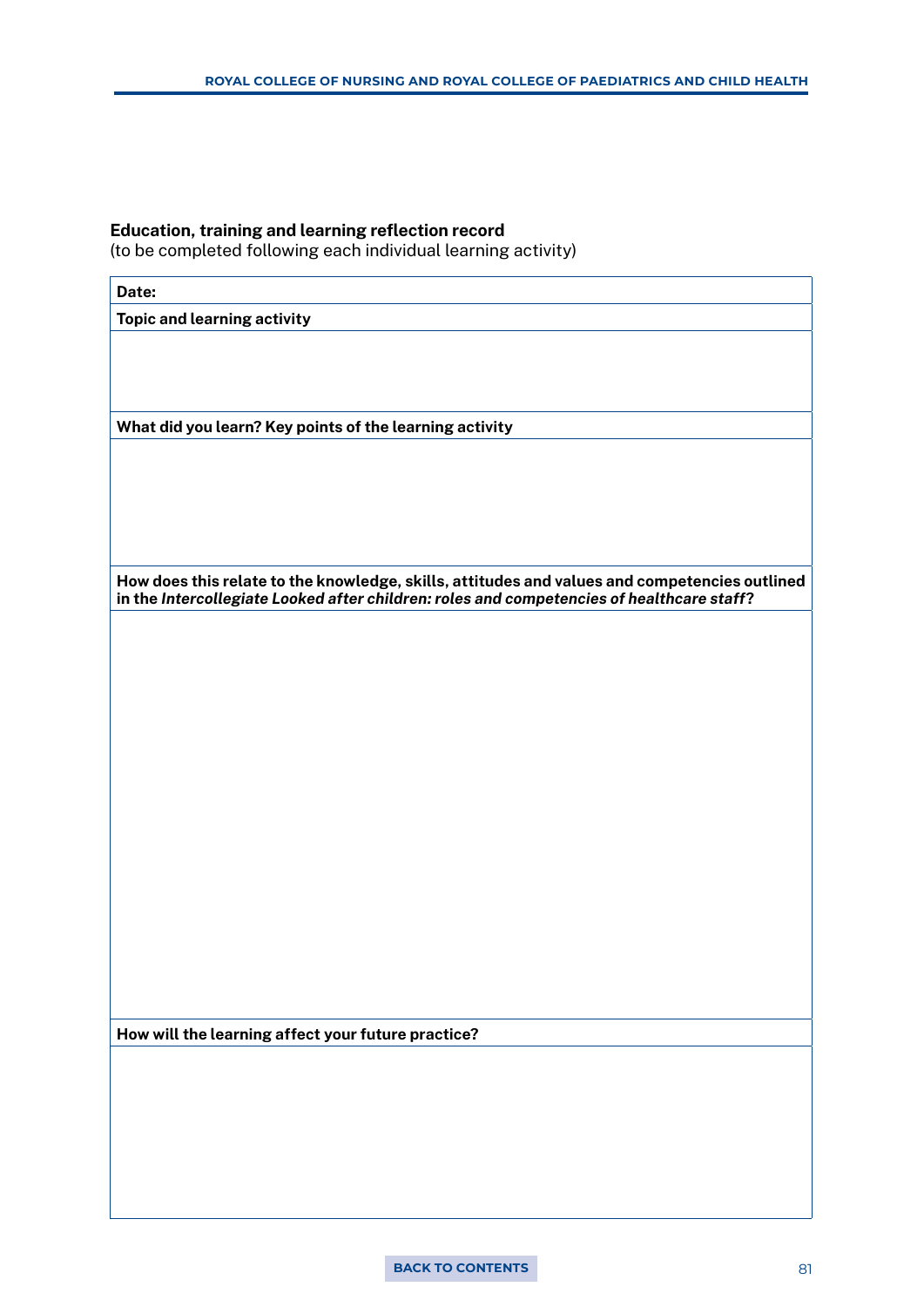| Level 1                                                                                                                                                                                                                                                                                                   |  |
|-----------------------------------------------------------------------------------------------------------------------------------------------------------------------------------------------------------------------------------------------------------------------------------------------------------|--|
| • To be able to demonstrate an awareness and understanding of looked<br>after children, young people and care leavers                                                                                                                                                                                     |  |
| · To be able to demonstrate an understanding of appropriate referral<br>mechanisms and information sharing ie, know who to contact, where<br>to access advice and how to report                                                                                                                           |  |
| Level <sub>2</sub>                                                                                                                                                                                                                                                                                        |  |
| • To be able to demonstrate awareness of the need to alert primary<br>care professionals (such as the child's GP), universal services (such<br>as the child's health visitor or school nurse), local authority children's<br>services/social services about health and wellbeing/safeguarding<br>concerns |  |
| • To be able to demonstrate accurate documentation of concerns                                                                                                                                                                                                                                            |  |
| • To be able to document appropriate consent, legal orders/parental<br>responsibility, who is accompanying CYP                                                                                                                                                                                            |  |
| • To be able to demonstrate an ability to recognise and describe a<br>significant event for the looked after child, young person or care leaver<br>in child protection/safeguarding to the most appropriate professional<br>or local team                                                                 |  |
| Level <sub>3</sub>                                                                                                                                                                                                                                                                                        |  |
| Core                                                                                                                                                                                                                                                                                                      |  |
| • Demonstrates knowledge of patterns and indicators of child<br>maltreatment                                                                                                                                                                                                                              |  |
| • Demonstrates understanding of appropriate information sharing in<br>relation to child protection, children in need and looked after children                                                                                                                                                            |  |
| • Demonstrates an ability to assess risk and need and instigates<br>processes for appropriate interventions                                                                                                                                                                                               |  |
| • Demonstrates knowledge of the role and responsibilities of each<br>agency, as described in local policies and procedures                                                                                                                                                                                |  |
| • Demonstrates critical insight of personal limitations and an ability to<br>participate in peer review                                                                                                                                                                                                   |  |
| Additional learning outcomes to be added by individual as stated in<br>level 3                                                                                                                                                                                                                            |  |
|                                                                                                                                                                                                                                                                                                           |  |
|                                                                                                                                                                                                                                                                                                           |  |
|                                                                                                                                                                                                                                                                                                           |  |
|                                                                                                                                                                                                                                                                                                           |  |
|                                                                                                                                                                                                                                                                                                           |  |

### 82 **[BACK TO CONTENTS](#page-2-0)**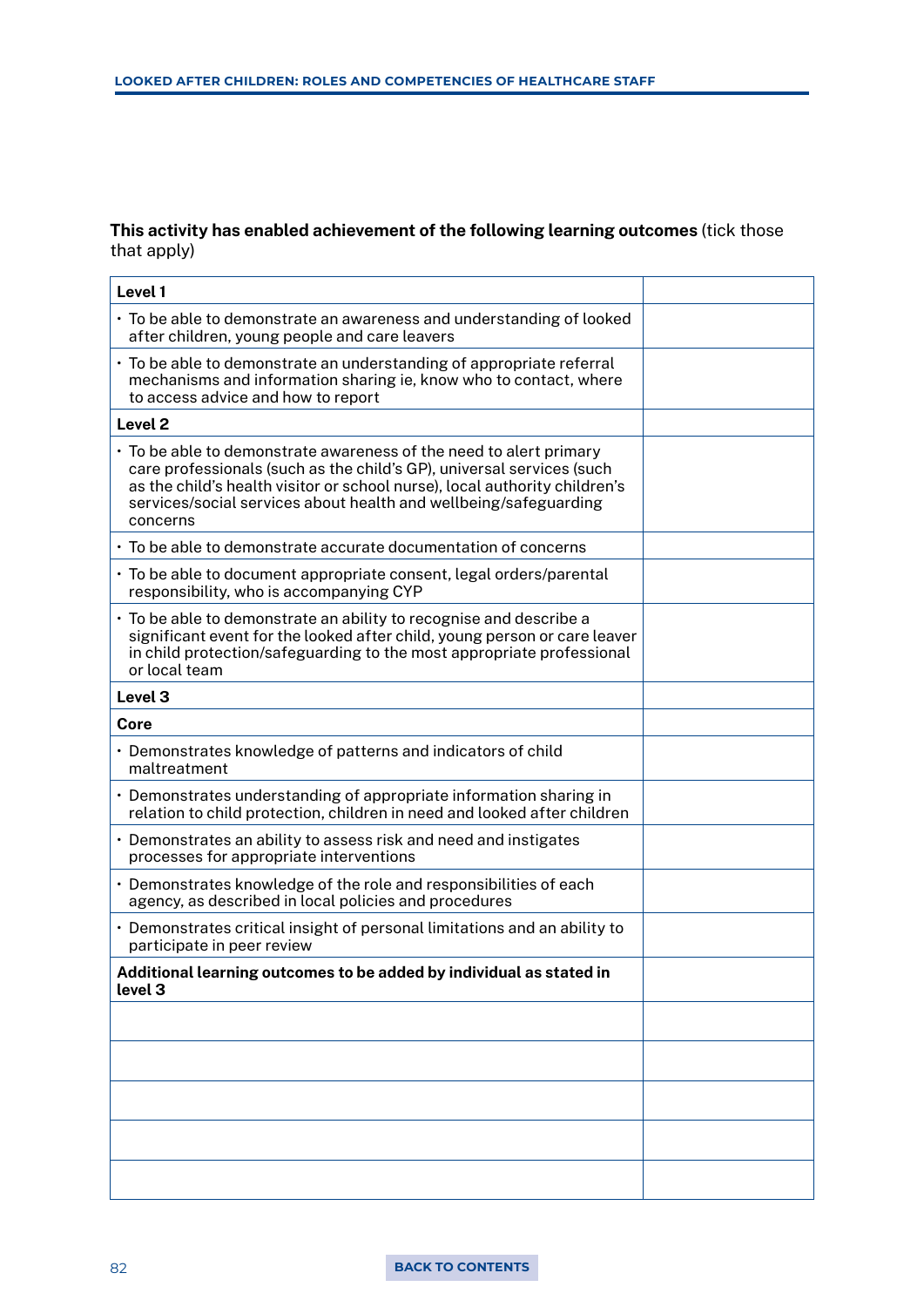# **Education, training and learning activity log – template for level 4 Named professionals**

You will need to keep accurate records and document the following on an ongoing and continual basis:

- type of education, training and learning eg, online learning, course attendance, group case discussion, independent learning
- topic, a brief description and key points of learning activity
- the number of learning hours and the number of participatory learning hours.

| <b>Date</b> | Type of education,<br>training and learning<br>activity | Topic and key points of<br>learning activity | Number of<br>hours | Participatory<br>hours |
|-------------|---------------------------------------------------------|----------------------------------------------|--------------------|------------------------|
|             |                                                         |                                              |                    |                        |
|             |                                                         |                                              |                    |                        |
|             |                                                         |                                              |                    |                        |
|             |                                                         |                                              |                    |                        |
|             |                                                         |                                              |                    |                        |
|             |                                                         |                                              |                    |                        |
|             |                                                         |                                              |                    |                        |
|             |                                                         |                                              |                    |                        |
|             |                                                         |                                              |                    |                        |
|             |                                                         |                                              |                    |                        |
|             |                                                         |                                              |                    |                        |
|             |                                                         |                                              |                    |                        |
|             |                                                         |                                              |                    |                        |
|             |                                                         |                                              |                    |                        |
|             |                                                         |                                              |                    |                        |
|             |                                                         |                                              |                    |                        |
|             |                                                         |                                              |                    |                        |
|             |                                                         |                                              |                    |                        |
|             |                                                         |                                              |                    |                        |
|             |                                                         |                                              |                    |                        |
|             |                                                         |                                              |                    |                        |
|             |                                                         |                                              |                    |                        |
|             |                                                         |                                              |                    |                        |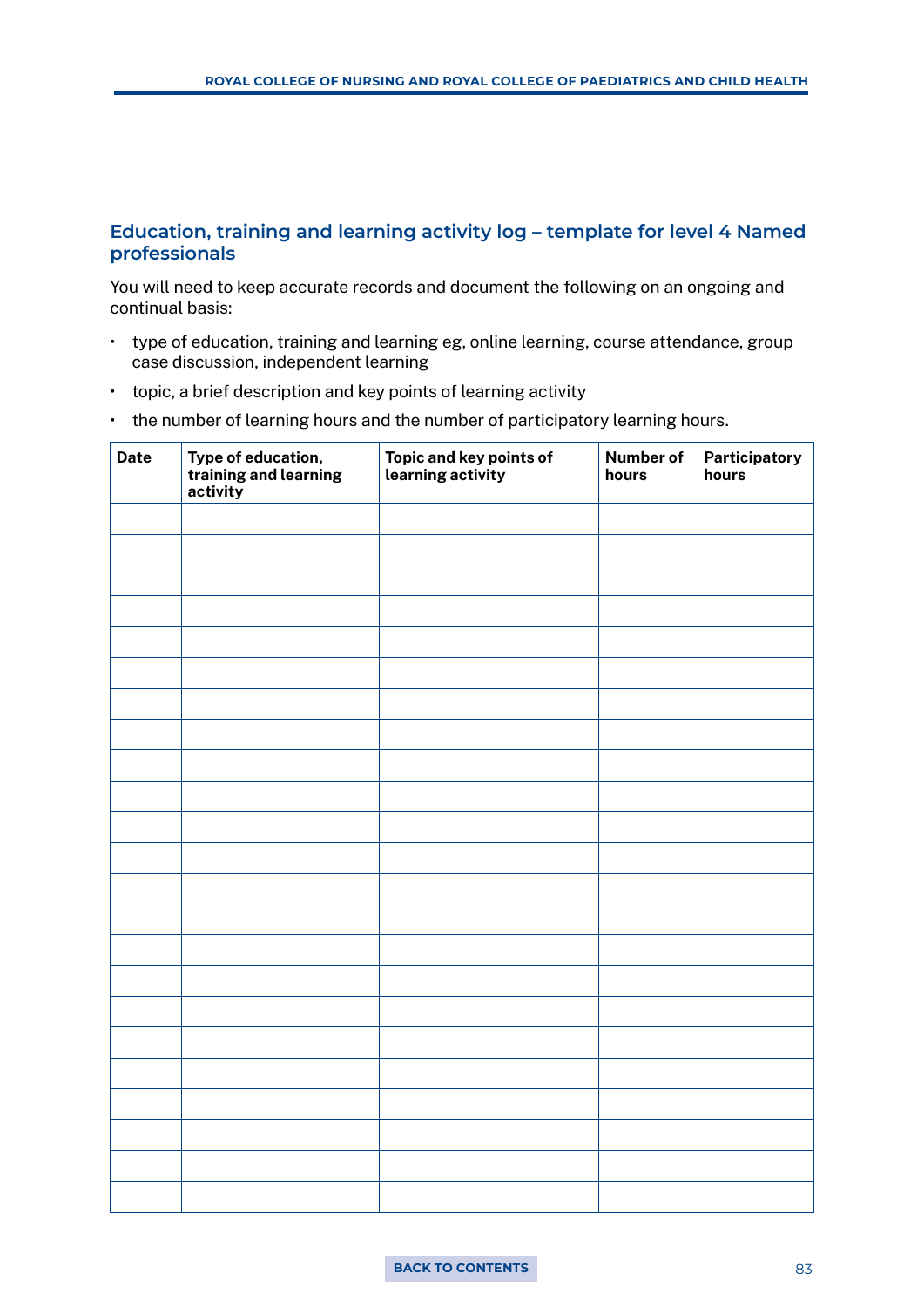(to be completed following each individual learning activity)

Date:

Topic and learning activity

What did you learn? Key points of the learning activity

How does this relate to the knowledge, skills, attitudes and values and competencies outlined in the *Intercollegiate Looked after children: roles and competencies of healthcare staff*?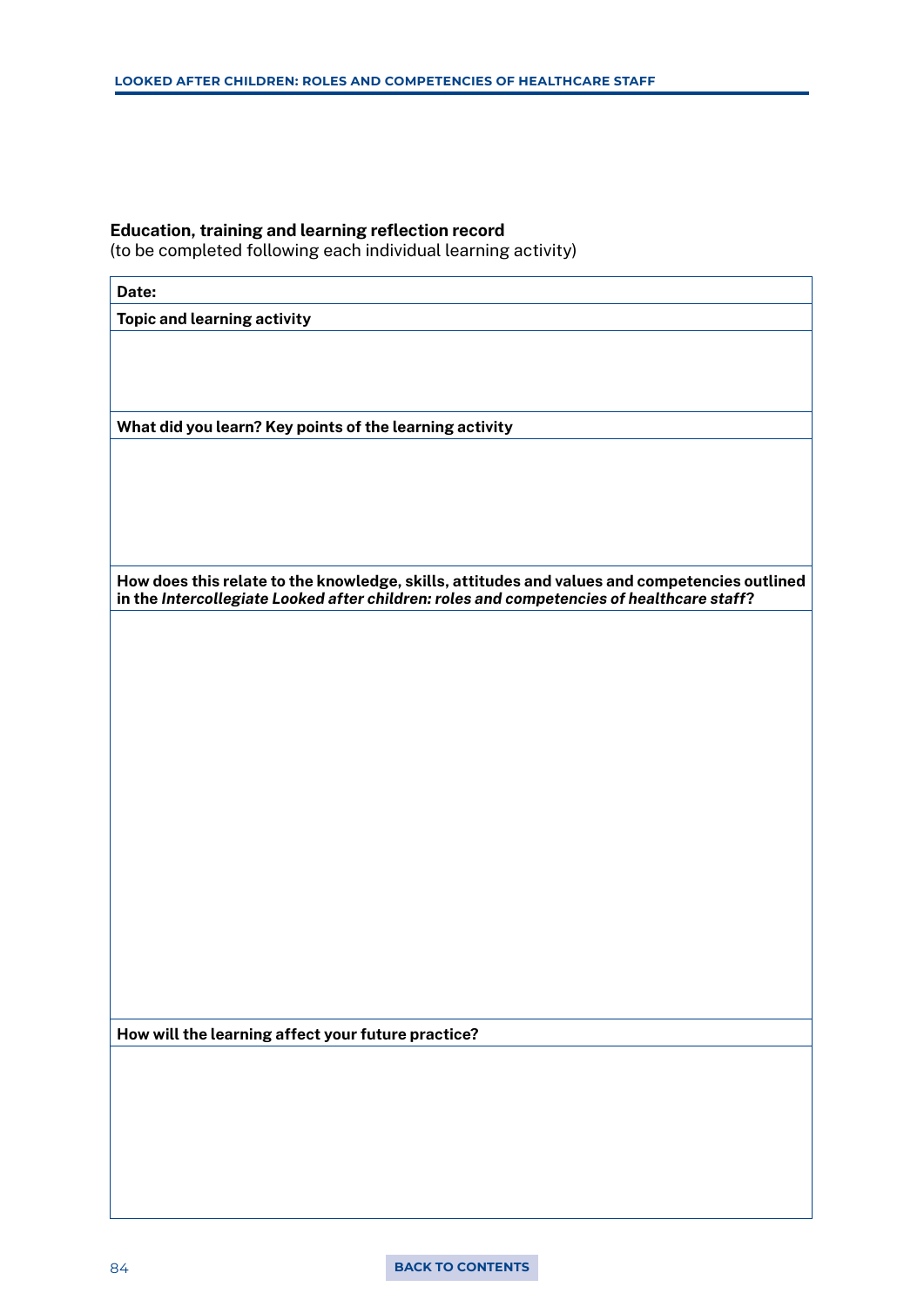| Level 1                                                                                                                                                                                                                                                                                                   |  |
|-----------------------------------------------------------------------------------------------------------------------------------------------------------------------------------------------------------------------------------------------------------------------------------------------------------|--|
| • To be able to demonstrate an awareness and understanding of looked<br>after children, young people and care leavers                                                                                                                                                                                     |  |
| • To be able to demonstrate an understanding of appropriate referral<br>mechanisms and information sharing ie, know who to contact, where<br>to access advice and how to report                                                                                                                           |  |
| Level <sub>2</sub>                                                                                                                                                                                                                                                                                        |  |
| • To be able to demonstrate awareness of the need to alert primary<br>care professionals (such as the child's GP), universal services (such<br>as the child's health visitor or school nurse), local authority children's<br>services/social services about health and wellbeing/safeguarding<br>concerns |  |
| • To be able to demonstrate accurate documentation of concerns                                                                                                                                                                                                                                            |  |
| • To be able to document appropriate consent, legal orders/parental<br>responsibility, who is accompanying CYP                                                                                                                                                                                            |  |
| • To be able to demonstrate an ability to recognise and describe a<br>significant event for the looked after child, young person or care leaver<br>in child protection/safeguarding to the most appropriate professional<br>or local team                                                                 |  |
| Level <sub>3</sub>                                                                                                                                                                                                                                                                                        |  |
| Core                                                                                                                                                                                                                                                                                                      |  |
| · Demonstrates knowledge of patterns and indicators of child<br>maltreatment                                                                                                                                                                                                                              |  |
| • Demonstrates understanding of appropriate information sharing in<br>relation to child protection, children in need and looked after children                                                                                                                                                            |  |
| • Demonstrates an ability to assess risk and need and instigates<br>processes for appropriate interventions                                                                                                                                                                                               |  |
| • Demonstrates knowledge of the role and responsibilities of each<br>agency, as described in local policies and procedures                                                                                                                                                                                |  |
| • Demonstrates critical insight of personal limitations and an ability to<br>participate in peer review                                                                                                                                                                                                   |  |
| Additional learning outcomes to be added by individual as stated in<br>level 3                                                                                                                                                                                                                            |  |
|                                                                                                                                                                                                                                                                                                           |  |
|                                                                                                                                                                                                                                                                                                           |  |
|                                                                                                                                                                                                                                                                                                           |  |
|                                                                                                                                                                                                                                                                                                           |  |
|                                                                                                                                                                                                                                                                                                           |  |

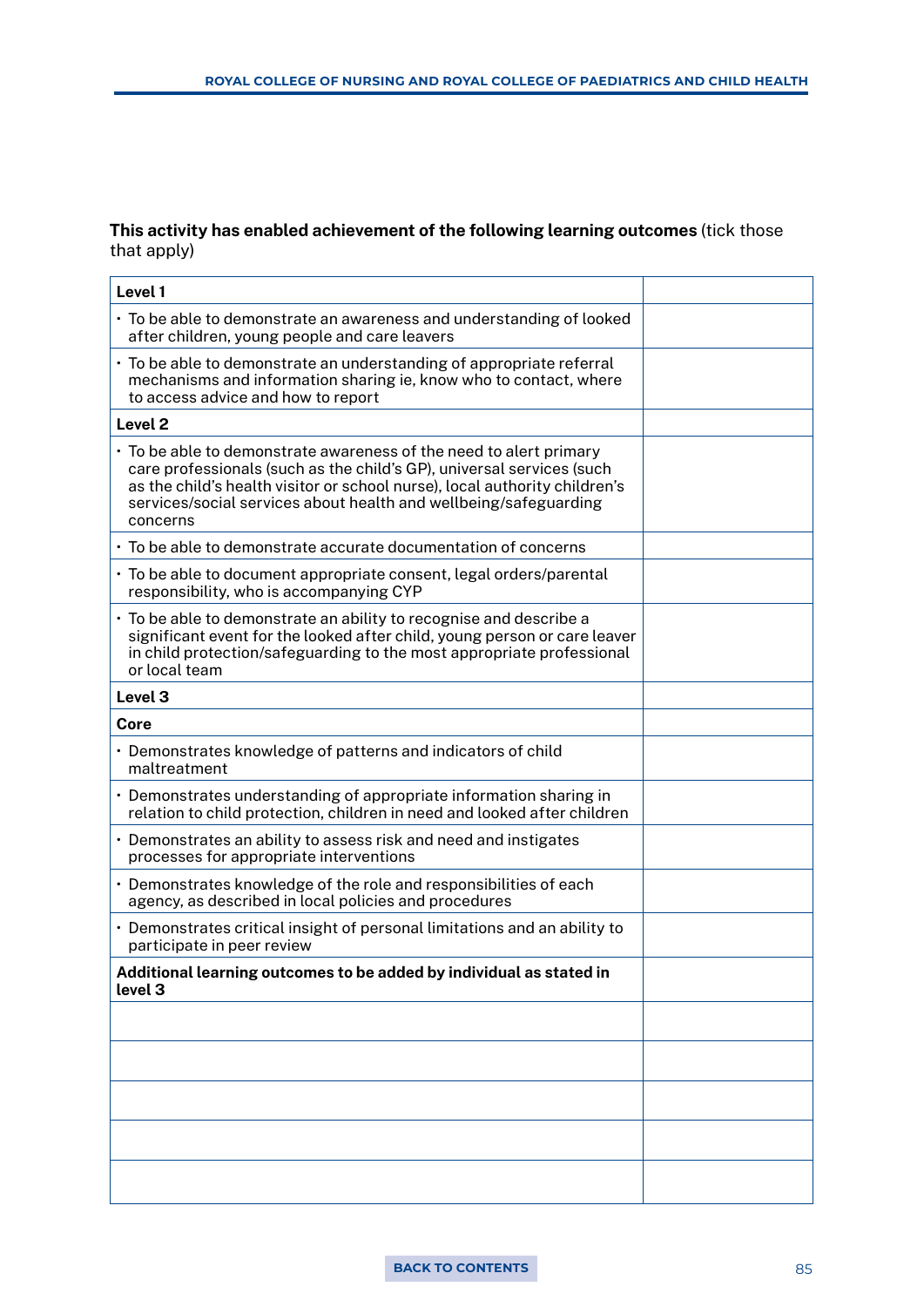| Level 4                                                                                                                                                                                                                                                                                                                                                  |  |
|----------------------------------------------------------------------------------------------------------------------------------------------------------------------------------------------------------------------------------------------------------------------------------------------------------------------------------------------------------|--|
| • Demonstrates completion of a teaching and assessment programme <sup>203</sup><br>within 12 months of appointment                                                                                                                                                                                                                                       |  |
| • Demonstrates an understanding of appropriate and effective training<br>strategies to meet the competency development needs of different<br>staff groups                                                                                                                                                                                                |  |
| • Demonstrates completion of relevant specialist looked after children<br>education within 12 months of appointment                                                                                                                                                                                                                                      |  |
| • Demonstrates understanding of professional body registration<br>requirements for practitioners, including revalidation <sup>204,205</sup>                                                                                                                                                                                                              |  |
| • Demonstrates an understanding and experience of developing<br>evidence-based clinical guidance                                                                                                                                                                                                                                                         |  |
| • Demonstrates effective consultation with other healthcare<br>professionals and participation in multidisciplinary discussions                                                                                                                                                                                                                          |  |
| • Demonstrates participation in audit, and in the design and evaluation<br>of service provision, including the development of action plans and<br>strategies to address any issues raised by audit and serious case<br>reviews/internal management reviews/significant case reviews/other<br>locally determined reviews related to looked after children |  |
| • Demonstrates critical insight of personal limitations and an ability to<br>participate in peer review                                                                                                                                                                                                                                                  |  |
| • Demonstrates practice change from learning, peer review or audit                                                                                                                                                                                                                                                                                       |  |
| • Demonstrates contributions to reviews have been effective and of<br>good quality                                                                                                                                                                                                                                                                       |  |
| • Demonstrates use of feedback and evaluation to improve teaching in<br>relation to looked after children                                                                                                                                                                                                                                                |  |

203 This programme could be provided by a professional organisation or a higher education institution.

<sup>204</sup> [www.gmc-uk.org/registration-and-licensing/managing-your-registration/revalidation](https://www.gmc-uk.org/registration-and-licensing/managing-your-registration/revalidation) 205 <http://revalidation.nmc.org.uk>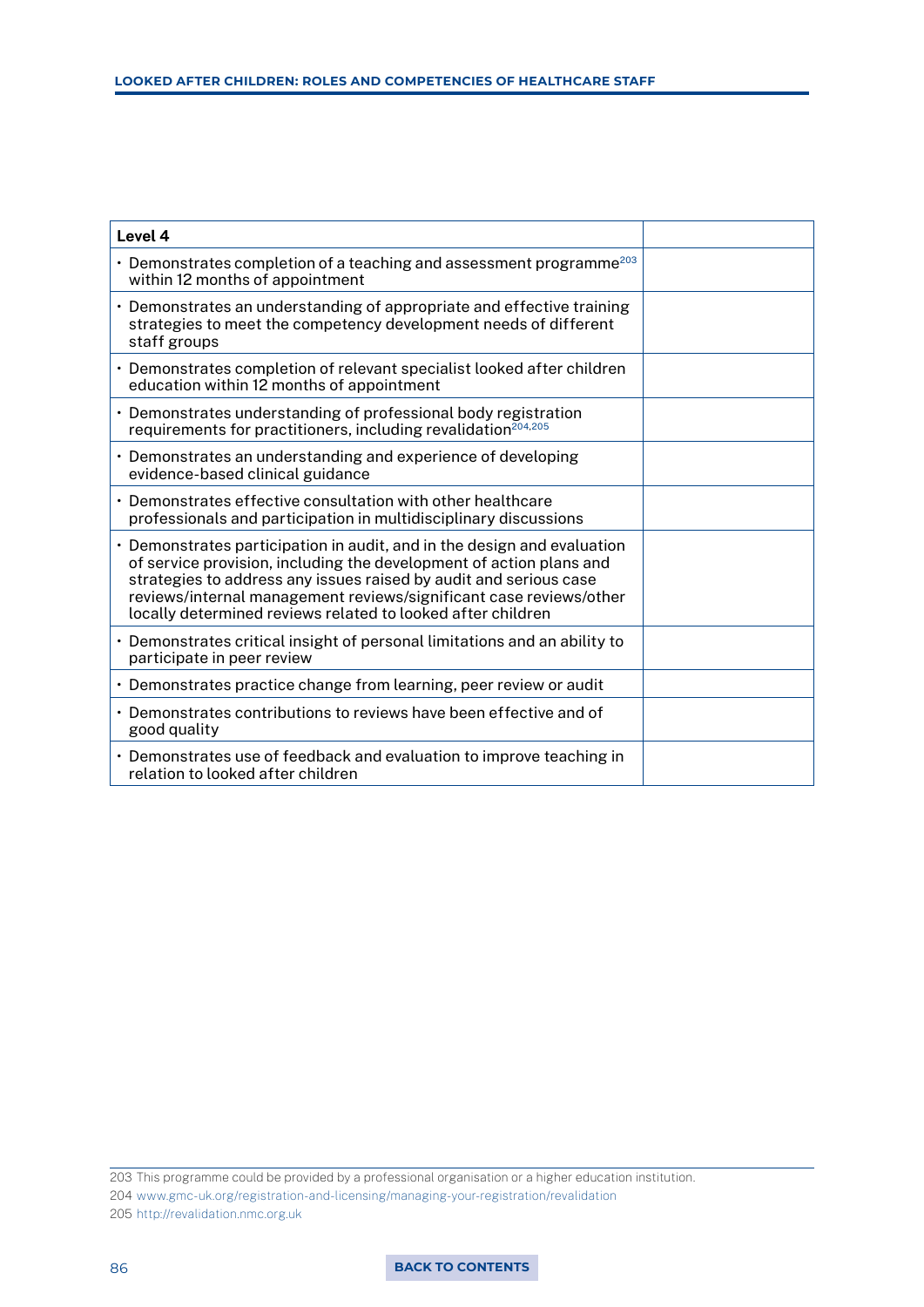# **Education, training and learning activity log – template for level 5 Designated professionals**

You will need to keep accurate records and document the following on an ongoing and continual basis:

- type of education, training and learning eg, online learning, course attendance, group case discussion, independent learning
- topic, a brief description and key points of learning activity
- the number of learning hours and the number of participatory learning hours.

| <b>Date</b> | Type of education,<br>training and learning<br>activity | Topic and key points of<br>learning activity | Number of<br>hours | Participatory<br>hours |
|-------------|---------------------------------------------------------|----------------------------------------------|--------------------|------------------------|
|             |                                                         |                                              |                    |                        |
|             |                                                         |                                              |                    |                        |
|             |                                                         |                                              |                    |                        |
|             |                                                         |                                              |                    |                        |
|             |                                                         |                                              |                    |                        |
|             |                                                         |                                              |                    |                        |
|             |                                                         |                                              |                    |                        |
|             |                                                         |                                              |                    |                        |
|             |                                                         |                                              |                    |                        |
|             |                                                         |                                              |                    |                        |
|             |                                                         |                                              |                    |                        |
|             |                                                         |                                              |                    |                        |
|             |                                                         |                                              |                    |                        |
|             |                                                         |                                              |                    |                        |
|             |                                                         |                                              |                    |                        |
|             |                                                         |                                              |                    |                        |
|             |                                                         |                                              |                    |                        |
|             |                                                         |                                              |                    |                        |
|             |                                                         |                                              |                    |                        |
|             |                                                         |                                              |                    |                        |
|             |                                                         |                                              |                    |                        |
|             |                                                         |                                              |                    |                        |
|             |                                                         |                                              |                    |                        |

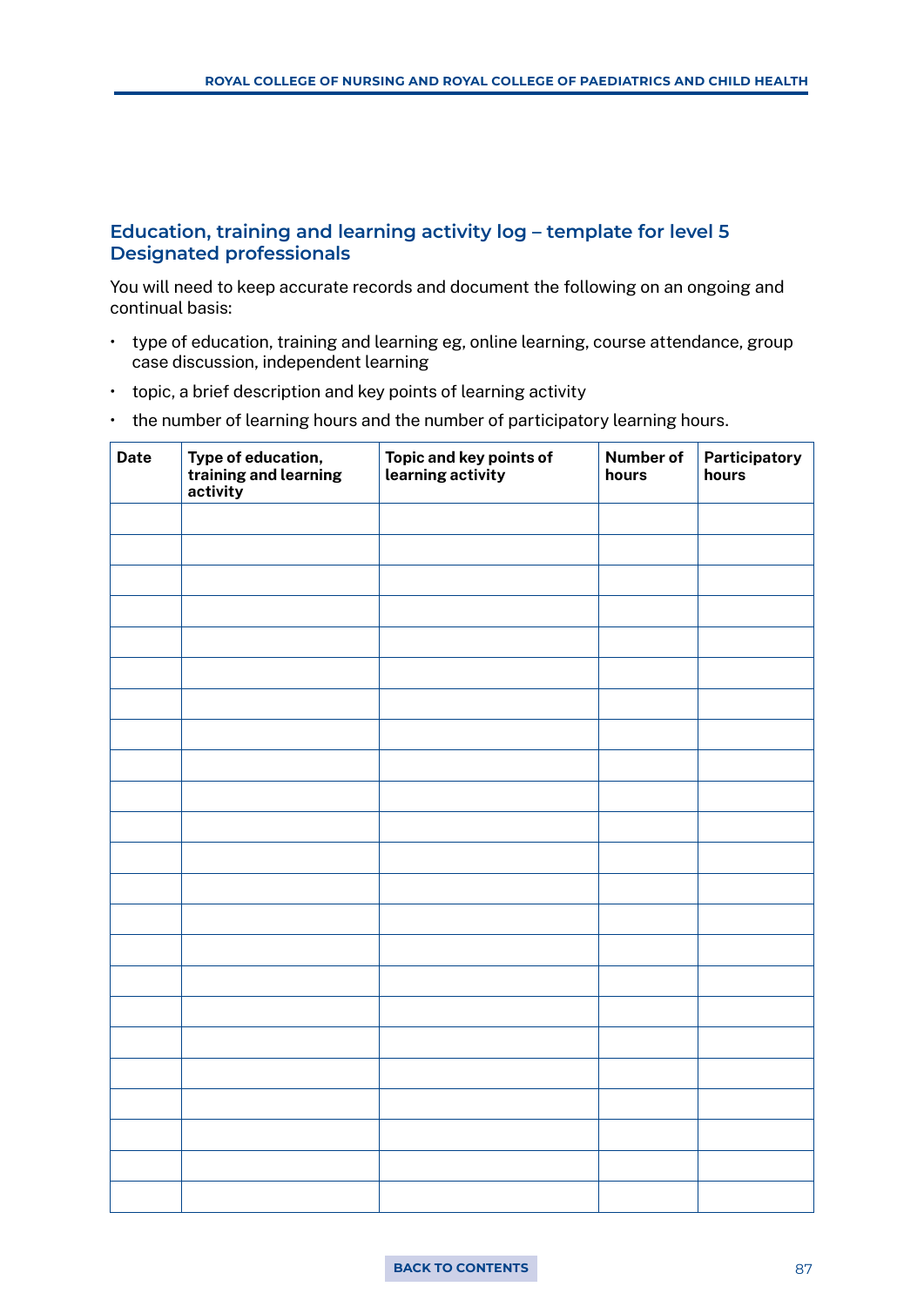(to be completed following each individual learning activity)

Date:

Topic and learning activity

What did you learn? Key points of the learning activity

How does this relate to the knowledge, skills, attitudes and values and competencies outlined in the *Intercollegiate Looked after children: roles and competencies of healthcare staff*?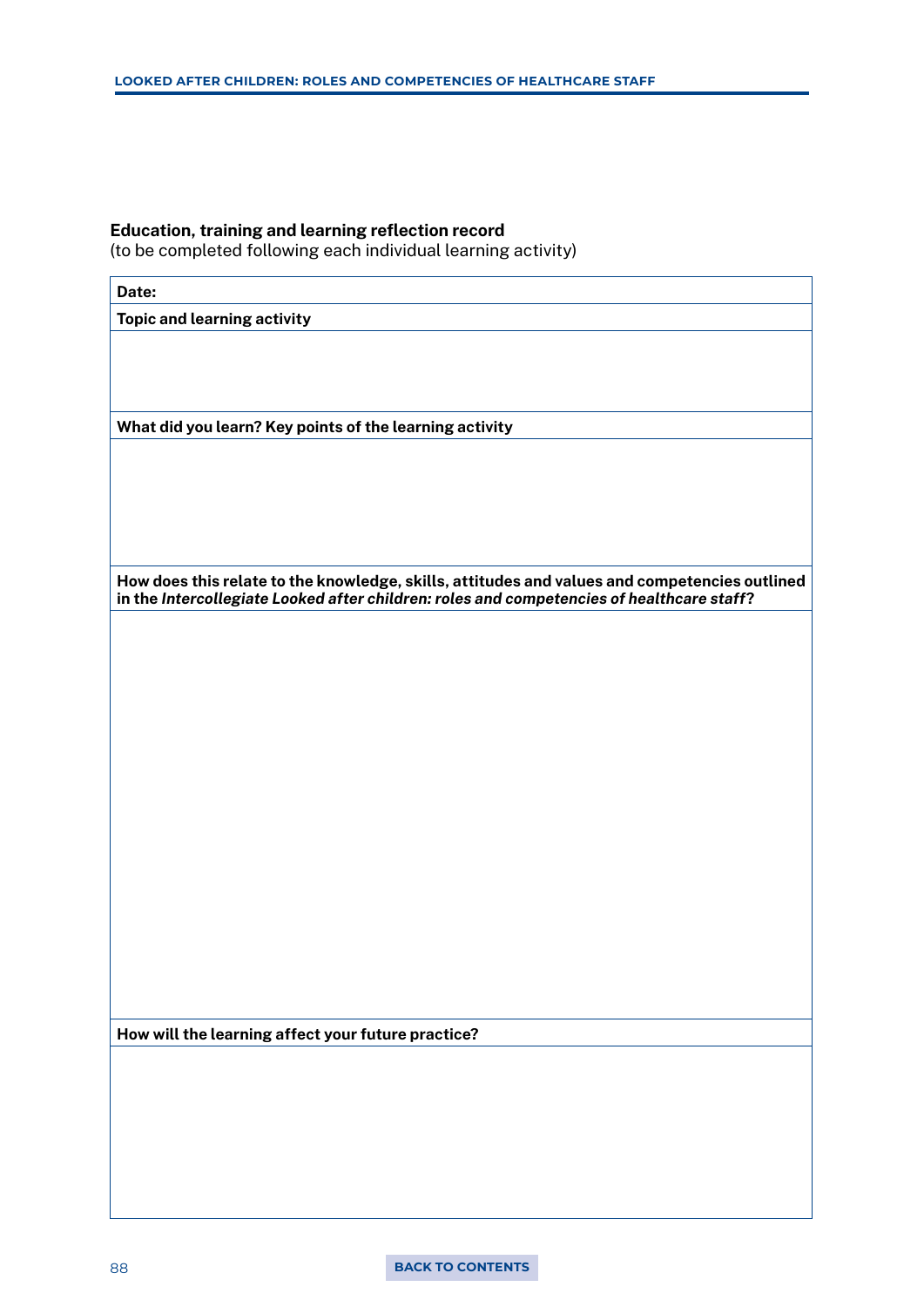Demonstrate knowledge of relevance of looked after children commissioning processes

| Level 1                                                                                                                                                                                                                                                                                                   |  |
|-----------------------------------------------------------------------------------------------------------------------------------------------------------------------------------------------------------------------------------------------------------------------------------------------------------|--|
| • To be able to demonstrate an awareness and understanding of looked<br>after children, young people and care leavers                                                                                                                                                                                     |  |
| • To be able to demonstrate an understanding of appropriate referral<br>mechanisms and information sharing ie, know who to contact, where<br>to access advice and how to report                                                                                                                           |  |
| Level <sub>2</sub>                                                                                                                                                                                                                                                                                        |  |
| • To be able to demonstrate awareness of the need to alert primary<br>care professionals (such as the child's GP), universal services (such<br>as the child's health visitor or school nurse), local authority children's<br>services/social services about health and wellbeing/safeguarding<br>concerns |  |
| • To be able to demonstrate accurate documentation of concerns                                                                                                                                                                                                                                            |  |
| • To be able to document appropriate consent, legal orders/parental<br>responsibility, who is accompanying CYP                                                                                                                                                                                            |  |
| • To be able to demonstrate an ability to recognise and describe a<br>significant event for the looked after child, young person or care leaver<br>in child protection/safeguarding to the most appropriate professional<br>or local team                                                                 |  |
| Level <sub>3</sub>                                                                                                                                                                                                                                                                                        |  |
| Core                                                                                                                                                                                                                                                                                                      |  |
| • Demonstrates knowledge of patterns and indicators of child<br>maltreatment                                                                                                                                                                                                                              |  |
| • Demonstrates understanding of appropriate information sharing in<br>relation to child protection, children in need and looked after children                                                                                                                                                            |  |
| • Demonstrates an ability to assess risk and need and instigates<br>processes for appropriate interventions                                                                                                                                                                                               |  |
| • Demonstrates knowledge of the role and responsibilities of each<br>agency, as described in local policies and procedures                                                                                                                                                                                |  |
| • Demonstrates critical insight of personal limitations and an ability to<br>participate in peer review                                                                                                                                                                                                   |  |
| Additional learning outcomes to be added by individual as stated in<br>level <sub>3</sub>                                                                                                                                                                                                                 |  |
|                                                                                                                                                                                                                                                                                                           |  |
|                                                                                                                                                                                                                                                                                                           |  |
|                                                                                                                                                                                                                                                                                                           |  |
|                                                                                                                                                                                                                                                                                                           |  |
|                                                                                                                                                                                                                                                                                                           |  |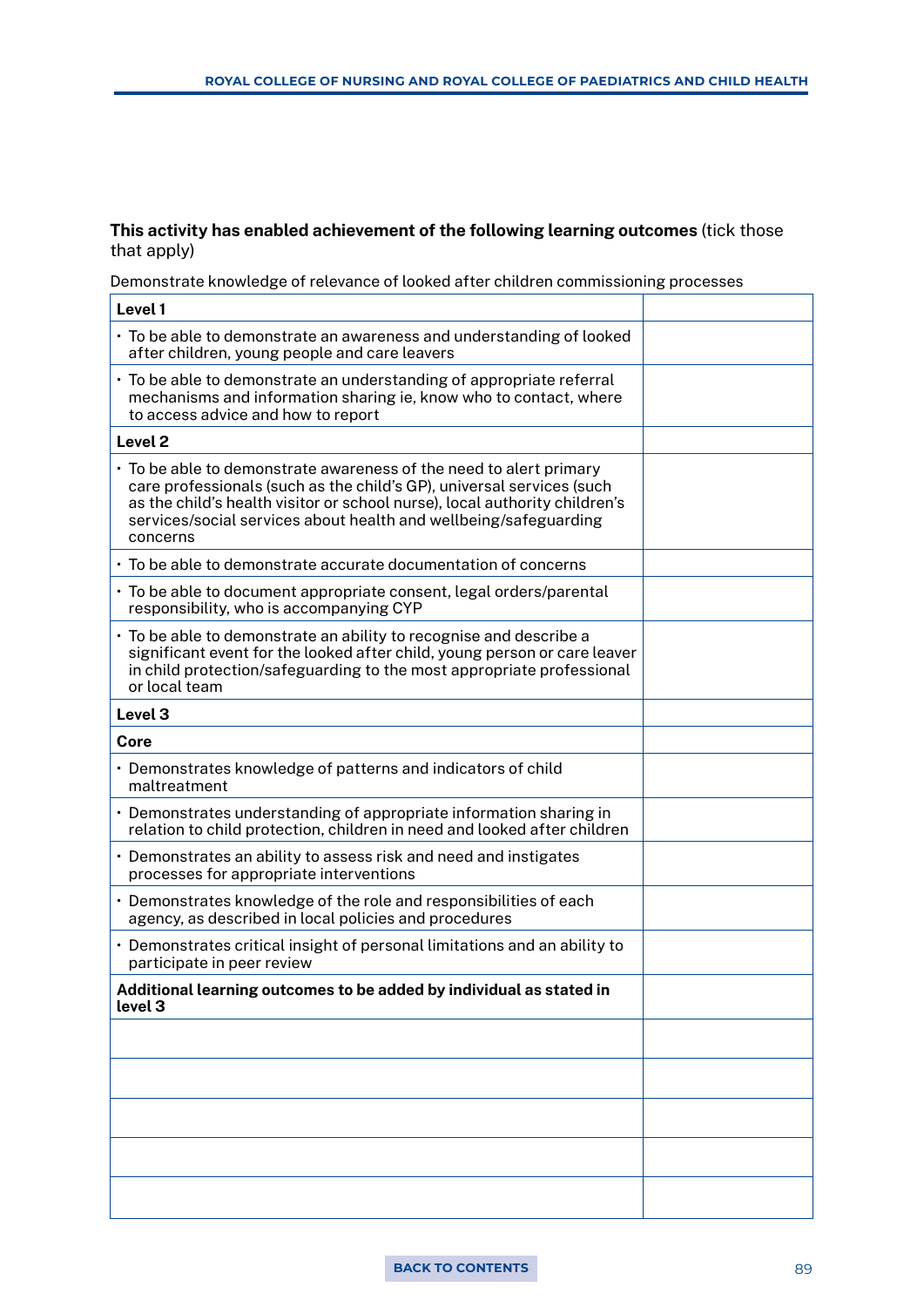| Level 4                                                                                                                                                                                                                                                                                                                                                  |  |
|----------------------------------------------------------------------------------------------------------------------------------------------------------------------------------------------------------------------------------------------------------------------------------------------------------------------------------------------------------|--|
| • Demonstrates completion of a teaching and assessment programme <sup>206</sup><br>within 12 months of appointment                                                                                                                                                                                                                                       |  |
| • Demonstrates an understanding of appropriate and effective training<br>strategies to meet the competency development needs of different<br>staff groups                                                                                                                                                                                                |  |
| • Demonstrates completion of relevant specialist looked after children<br>education within 12 months of appointment                                                                                                                                                                                                                                      |  |
| • Demonstrates understanding of professional body registration<br>requirements for practitioners, including revalidation <sup>207,208</sup>                                                                                                                                                                                                              |  |
| • Demonstrates an understanding and experience of developing<br>evidence-based clinical guidance                                                                                                                                                                                                                                                         |  |
| • Demonstrates effective consultation with other healthcare<br>professionals and participation in multidisciplinary discussions                                                                                                                                                                                                                          |  |
| • Demonstrates participation in audit, and in the design and evaluation<br>of service provision, including the development of action plans and<br>strategies to address any issues raised by audit and serious case<br>reviews/internal management reviews/significant case reviews/other<br>locally determined reviews related to looked after children |  |
| • Demonstrates critical insight of personal limitations and an ability to<br>participate in peer review                                                                                                                                                                                                                                                  |  |
| • Demonstrates practice change from learning, peer review or audit                                                                                                                                                                                                                                                                                       |  |
| • Demonstrates contributions to reviews have been effective and of<br>good quality                                                                                                                                                                                                                                                                       |  |
| • Demonstrates use of feedback and evaluation to improve teaching in<br>relation to looked after children                                                                                                                                                                                                                                                |  |
| Level <sub>5</sub>                                                                                                                                                                                                                                                                                                                                       |  |
| • Demonstrates advanced knowledge of national looked after children<br>practice and an insight into international perspectives                                                                                                                                                                                                                           |  |
| • Demonstrates contribution to enhancing looked after children practice<br>and the development of knowledge among staff                                                                                                                                                                                                                                  |  |
| • Demonstrates knowledge of strategies for looked after children<br>management across healthcare services, <sup>209</sup> including public health<br>services commissioned by local authorities, and provided by<br>independent/private healthcare providers                                                                                             |  |
| • Demonstrates an ability to conduct rigorous and auditable support<br>and peer review for looked after children professionals, as well as<br>appraisal and supervision where provided directly                                                                                                                                                          |  |
| • Demonstrates critical insight of personal limitations and an ability to<br>participate in peer review                                                                                                                                                                                                                                                  |  |

206 This programme could be provided by a professional organisation or a higher education institution.

207 [www.gmc-uk.org/registration-and-licensing/managing-your-registration/revalidation](https://www.gmc-uk.org/registration-and-licensing/managing-your-registration/revalidation)

<sup>208</sup> <http://revalidation.nmc.org.uk>

<sup>209</sup> This also includes public health and LA commissioning, and private healthcare and Independent providers.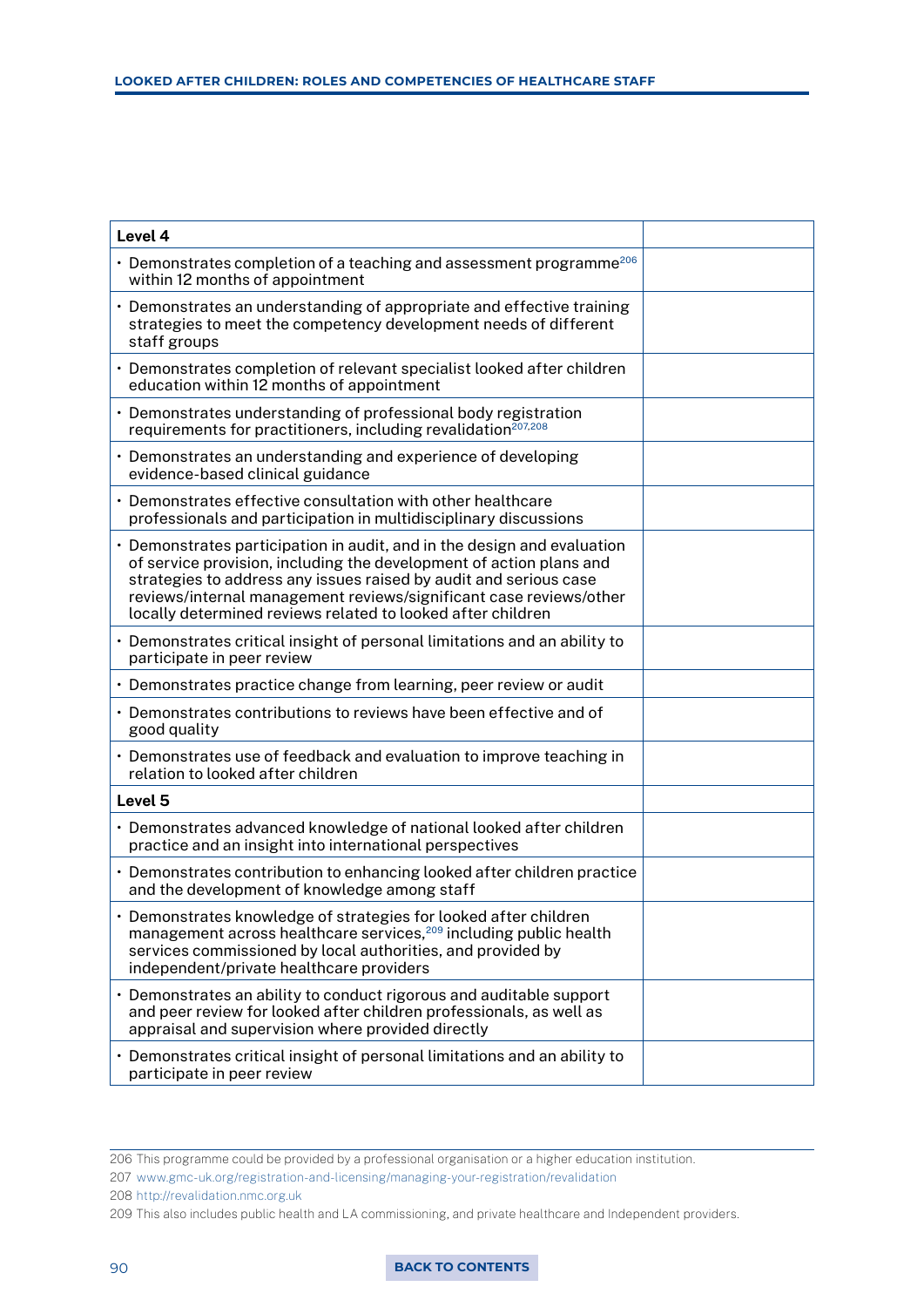| • Designated professionals working within commissioning organisations<br>in England                              |  |
|------------------------------------------------------------------------------------------------------------------|--|
| • Demonstrate knowledge of relevance of looked after children<br>commissioning processes                         |  |
| • Ensures a looked after child focus is maintained within strategic<br>organisational plans and service delivery |  |